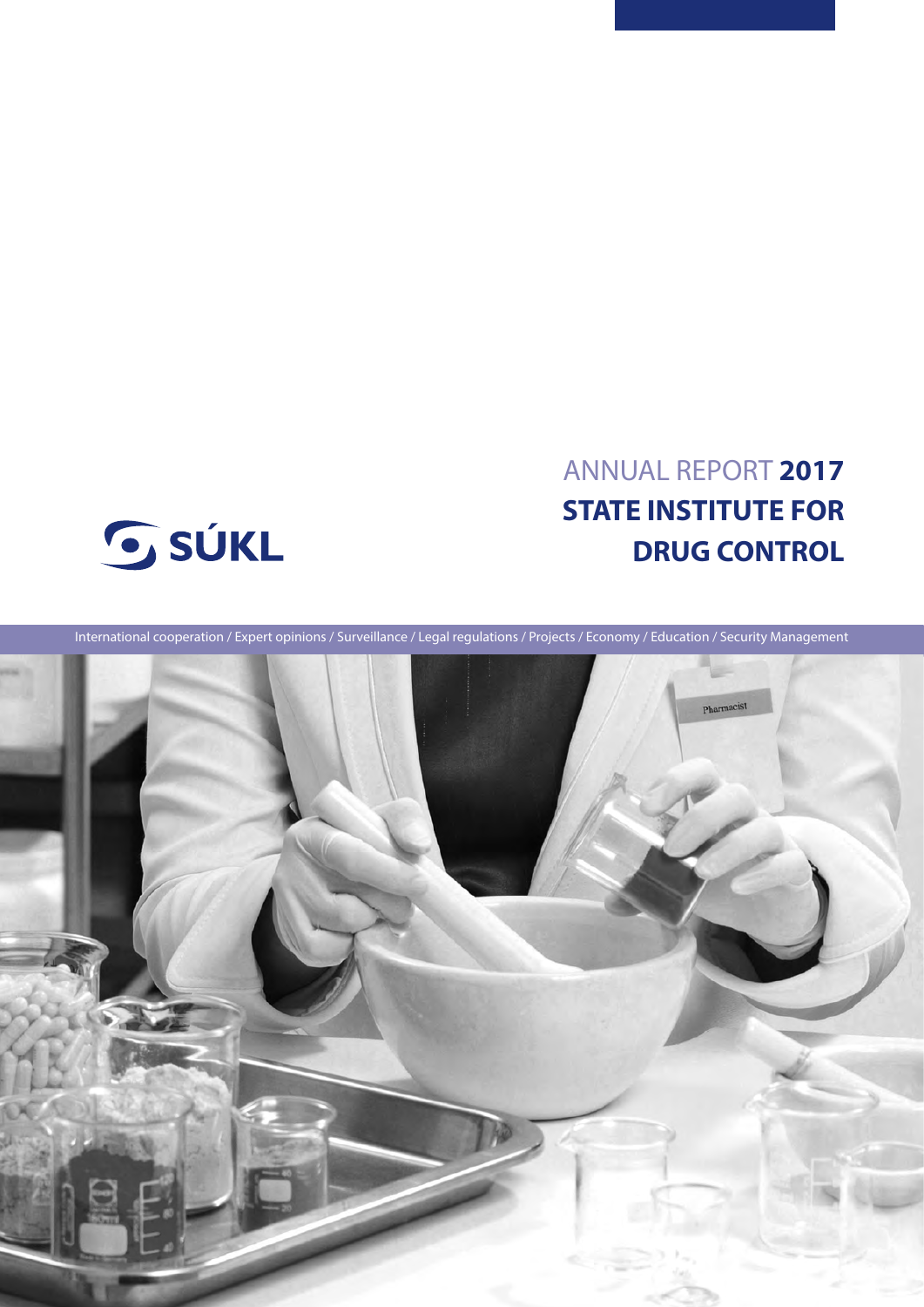# **STATE INSTITUTE FOR DRUG CONTROL**

Šrobárova 48 100 41 Praha 10 Czech Republic

tel.: +420 272 185 111 fax: +420 271 732 377 e-mail: posta@sukl.cz

**www.sukl.cz** / **www.sukl.eu**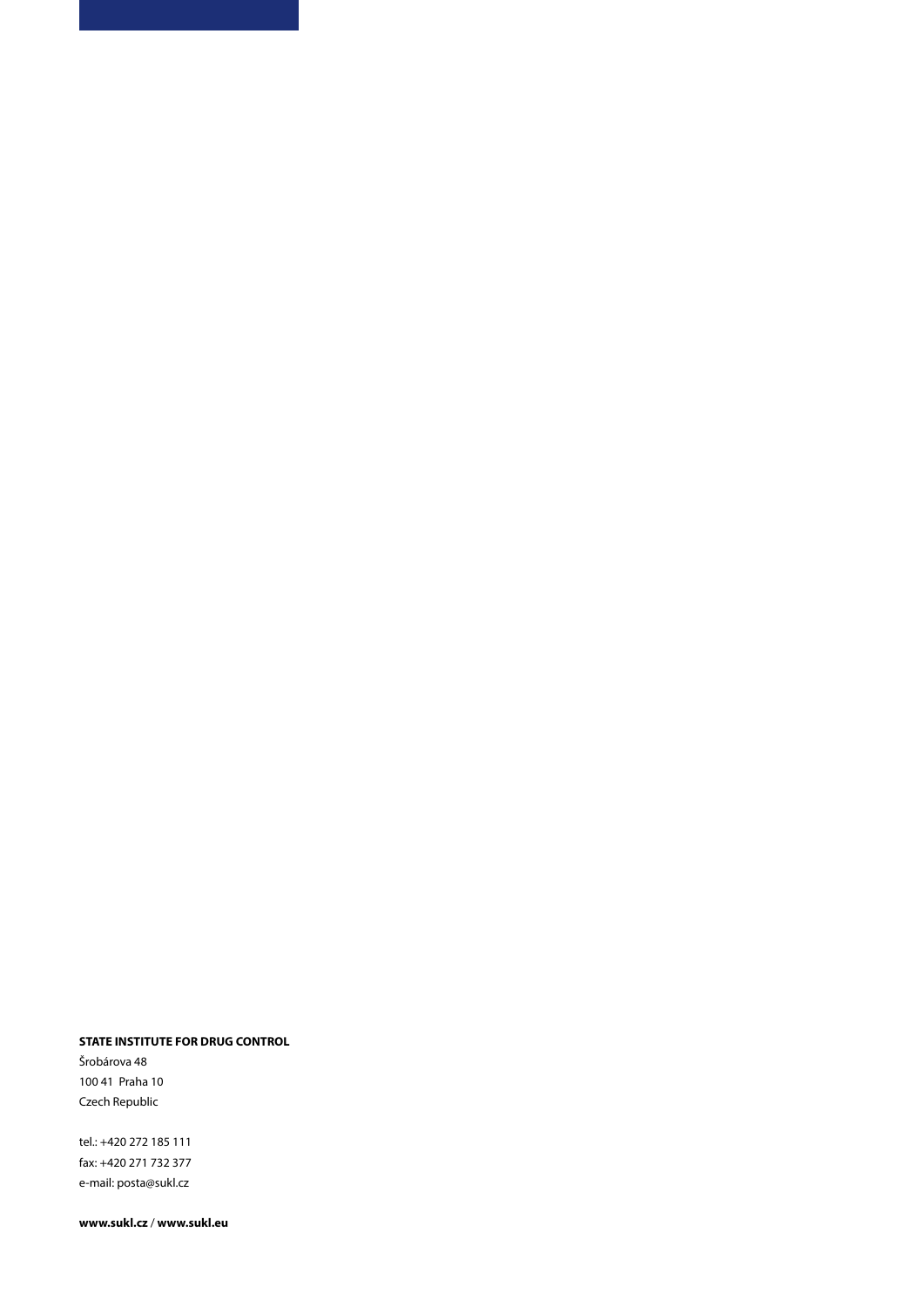ANNUAL REPORT **2017**

# **STATE INSTITUTE FOR DRUG CONTROL**

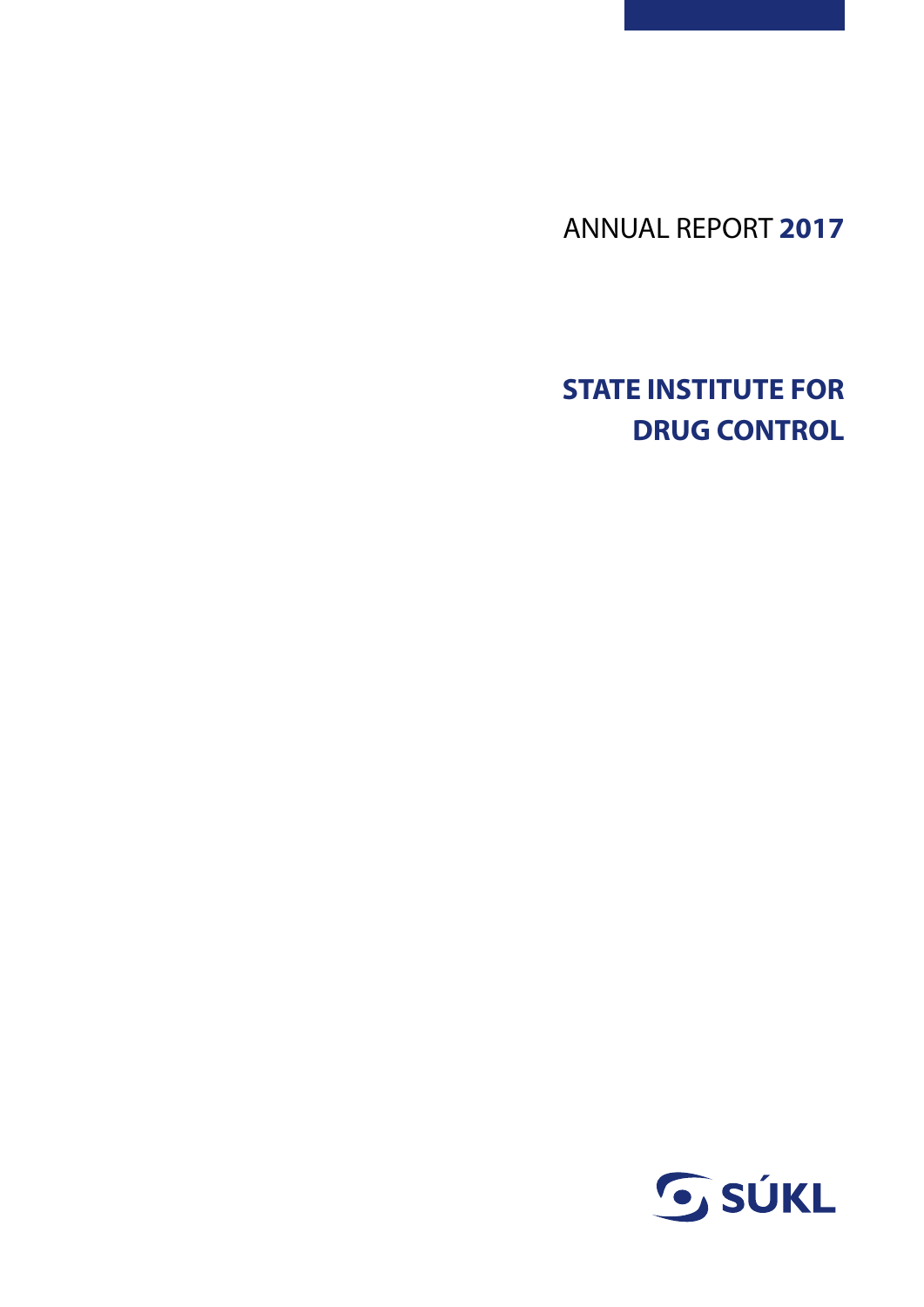Surveillance of the risks associated with the use of medicinal product **/ Legal regulations Regulatory standards harmonisation / Clinical trials**

# **Standardisation activities / Issue of antimicrobial resistence**

**Cooperation with EU** / Solution of the occurence of the occurence of counterfeit medicinal products

 **Rules for the safety features appearing on the packaging of medicinal products for human use**

Controls of the compliance with the Act on prices **/ Marketing authorisation of medicinal products**



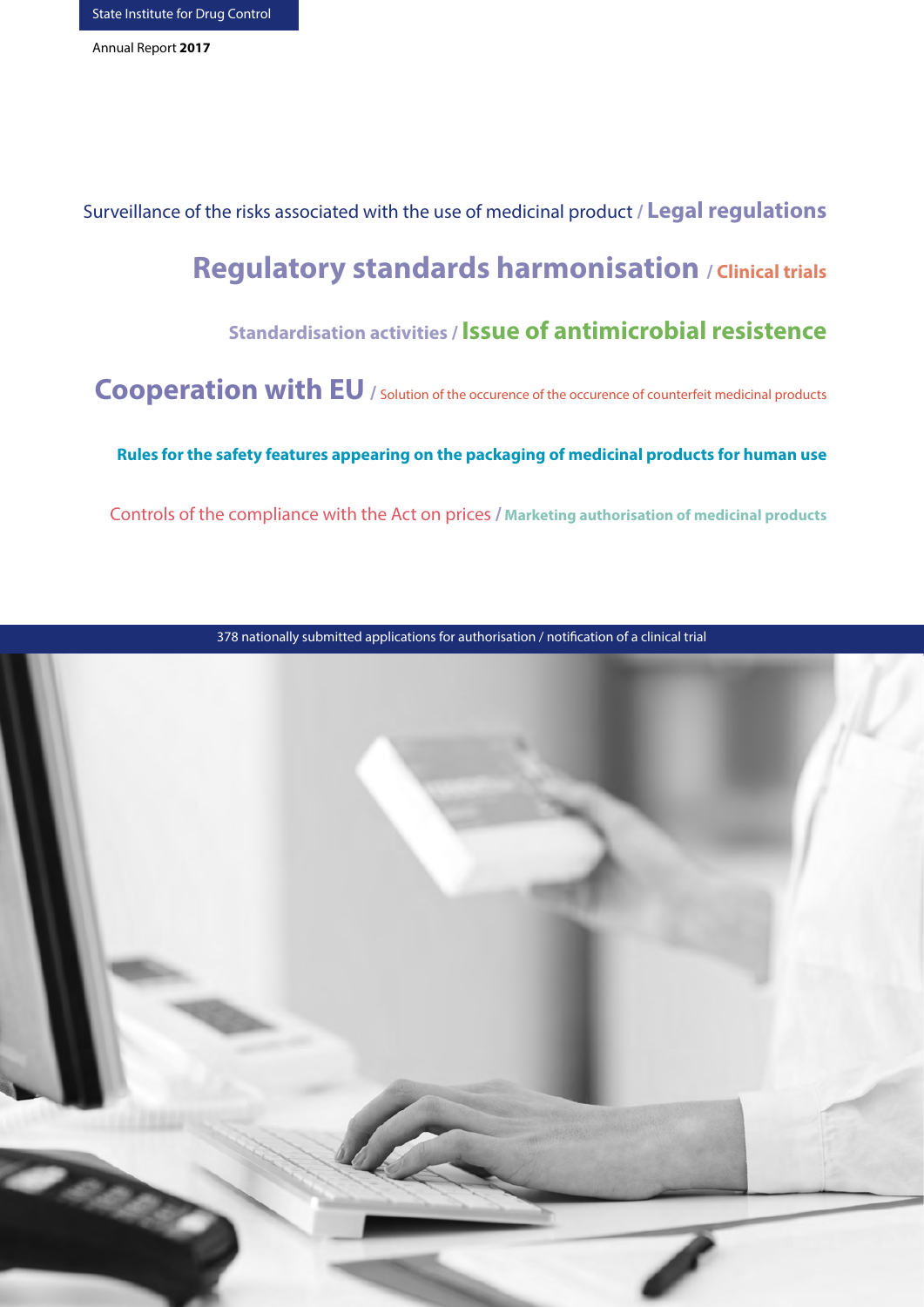# **CONTENT**

| 1    | <b>INTRODUCTION</b>                                                                                                        | 4                   |
|------|----------------------------------------------------------------------------------------------------------------------------|---------------------|
| 2    | THE INSTITUTE'S ORGANISATIONAL STRUCTURE                                                                                   | 5                   |
| 3    | INVOLVEMENT IN THE NETWORK OF NATIONAL, EU, AND OTHER INTERNATIONAL INSTITUTIONS                                           | 6                   |
| 3.1  | Cooperation with the Ministry of Health and Other State Institutions in the Czech Republic                                 | 6                   |
| 3.2  | Cooperation with EU Institutions and Other Foreign Partners                                                                | 7                   |
| 3.3  | Projects                                                                                                                   | 8                   |
| 4    | <b>REGULATORY ACTIVITIES OF THE INSTITUTE</b>                                                                              | 9                   |
| 4.1  | Record System                                                                                                              | 9                   |
|      | <b>MARKETING AUTHORISATION BRANCH</b>                                                                                      | 9                   |
| 4.2  | Marketing Authorisation of Medicinal Products                                                                              | 9                   |
| 4.3  | Cooperation with the European Medicines Agency and CHMP                                                                    | 11                  |
| 4.4  | <b>Clinical Trials</b>                                                                                                     | 11                  |
| 4.5  | Pharmacovigilance                                                                                                          | 13                  |
|      | <b>SURVEILLANCE BRANCH</b>                                                                                                 | 15                  |
| 4.6  | Laboratory Control                                                                                                         | 15                  |
| 4.7  | Surveillance in the Area of Preparation, Dispensing, Sale, and Distribution of Pharmaceuticals                             | 18                  |
| 4.8  | Surveillance in the Area of Manufacture of Pharmaceuticals, Human Tissues and Cells, Good Laboratory and Clinical Practice | 23                  |
| 4.9  | Quality Defects of Pharmaceuticals                                                                                         | 27                  |
| 4.10 | Enforcement                                                                                                                | 28                  |
| 4.11 | Surveillance in the Area of Regulation of Advertising for Medicinal Products                                               | 29                  |
| 4.12 | <b>Standardisation and Pharmacopoeial Activities</b>                                                                       | $\frac{30}{10}$     |
| 4.13 | <b>Imposed Penalties</b>                                                                                                   | 31                  |
|      | <b>PRICE AND REIMBURSEMENT REGULATION BRANCH</b>                                                                           | 32                  |
| 4.14 | Determination of Prices and Reimbursements                                                                                 | $\frac{32}{1}$      |
|      | <b>MEDICAL DEVICES BRANCH</b>                                                                                              | 42                  |
| 4.15 | Department of Clinical Trials and Medical Devices Vigilance                                                                | 42                  |
| 4.16 | Medical Device Registration and Notification Department                                                                    | 43                  |
| 4.17 | Medical Device Control Department                                                                                          | 44                  |
| 4.18 | Penalties for Breach of Act on Medical Devices                                                                             | 45                  |
|      | <b>STATE AGENCY FOR MEDICAL CANNABIS</b>                                                                                   | $47 \ldots$         |
| 4.19 | Department of the State Agency for Medical Cannabis                                                                        | 47                  |
| 5    | <b>PROCESSING AND PROVISION OF INFORMATION</b>                                                                             | 48                  |
| 5.1  | Information Technology                                                                                                     | $\frac{48}{\cdots}$ |
| 5.2  | Database of Medicinal Products and Monitoring of Supplies to Pharmacies                                                    | 49                  |
| 5.3  | Information Activities                                                                                                     | 53<br>.             |
| 6    | <b>FINANCIAL AND MATERIAL RESOURCES OF THE INSTITUTE</b>                                                                   | 54                  |
| 6.1  | Income and Expenditure Account for 2017                                                                                    | 54                  |
| 7    | <b>FOCUS UPON EMPLOYEES</b>                                                                                                | 59<br>.             |
| 7.1  | Personnel Issues                                                                                                           | 59                  |
| 7.2  | <b>Employee Education</b>                                                                                                  | 61                  |
| 8    | <b>FOCUS UPON QUALITY</b>                                                                                                  | 63                  |
| 9    | <b>INFORMATION SECURITY MANAGEMENT POLICY</b>                                                                              | 64                  |
| 10   | <b>OUTLOOK FOR 2018</b>                                                                                                    | 65                  |
| 11   | <b>OVERVIEW OF ABBREVIATIONS</b>                                                                                           | 66<br>              |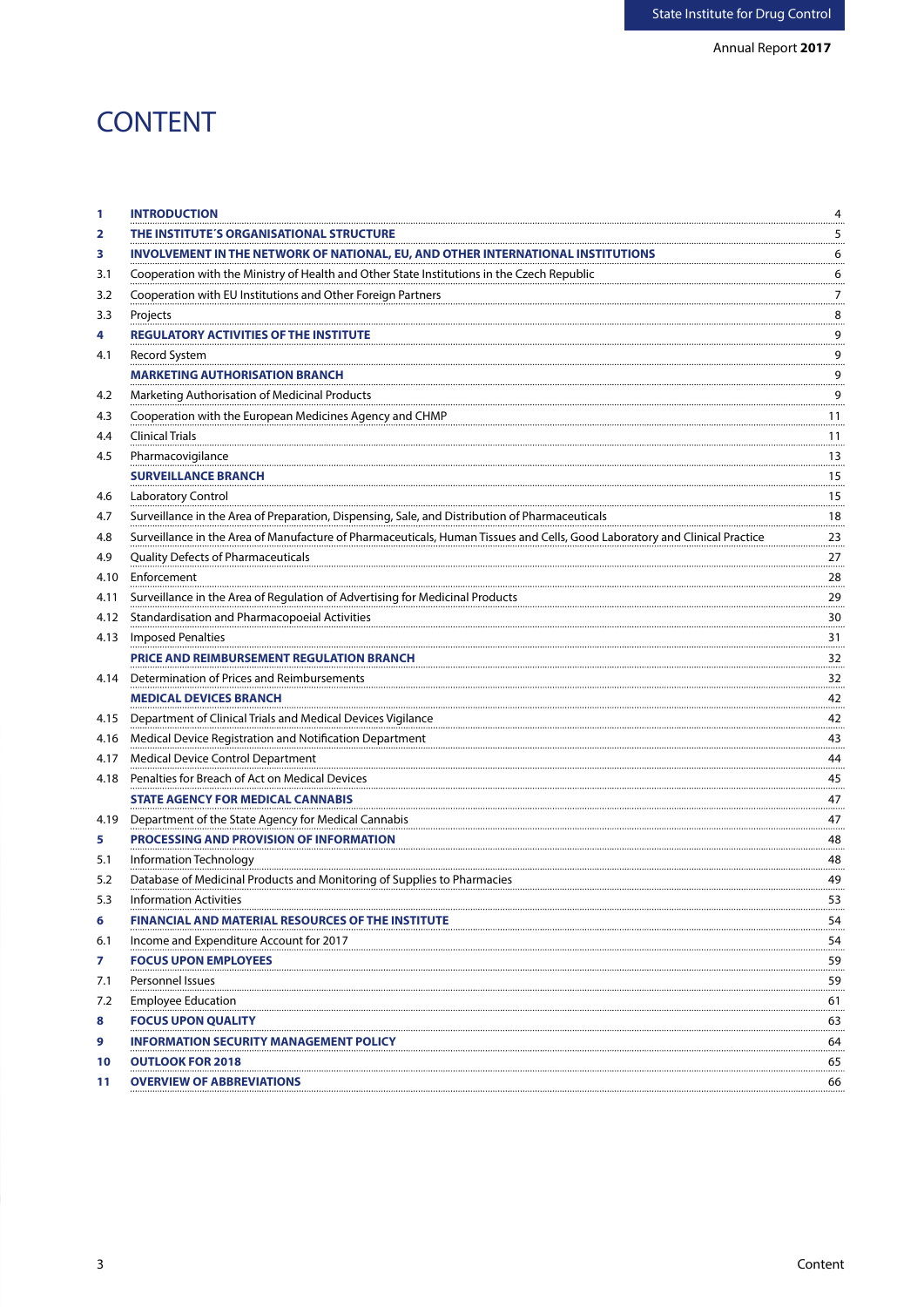# 1 INTRODUCTION

In 2017, the State Institute for Drug Control (hereinafter referred to as the "Institute") continued its intensive cooperation with the Ministry of Health of the Czech Republic (hereinafter referred to as "MoH"). This cooperation concerned, in particular, the implementation of tasks within the scope of cooperation with the EU, namely in the sphere of pharmaceuticals and medical devices, and also in the preparation and subsequent legislative process of adoption of new legal regulations, highly relevant for the scope of the Institute´s operation. The legislative process of adoption of amended Act No 378/2007 Coll., on Pharmaceuticals, as amended, and its implementing regulations, was completed. The amendment was published in the collection of Acts under no. 66/2017 Coll. The Institute, moreover, cooperated with the MoH in the preparation of Decree No 415/2017 Coll., implementing some provisions of the Act on Pharmaceuticals regarding electronic prescriptions. In addition to activities associated with these major tasks, the Institute also paid due attention to cooperation in the drafting of other legal regulations governing other areas of relevance for its operation. The Institute continued to explain the statutory requirements for individual areas of its expert activities via published guidelines. In these guidelines, the Institute also informed the public about guidance published by the European Commission and the European Medicines Agency (hereinafter referred to as "EMA").

International cooperation continues to be one of the major priorities for the Institute. Cooperation was carried out within the scope of more than 70 workgroups and committees in the bodies of the EU Council, European Commission, and EMA, the World Health Organisation (hereinafter referred to as "WHO"), Council of Europe and its European Directorate for the Quality of Medicines and Health Care (hereinafter referred to as "EDQM") or the Organisation for Economic Cooperation and Development (hereinafter referred to as "OECD"). Constant priorities of the Institute include also representation in EMA scientific committees which address issues associated with medicinal product safety on the EU market or the approval of new pharmaceuticals.

In total, 590 applications were submitted for expert assessment in the sphere of regulatory issues. The total of 252 applications concerned marketing authorisation renewal and, furthermore, 261 applications for marketing authorisation revocation were settled.

In 2017, the Institute received 378 applications for clinical trial authorisation/ notification, which was approximately the same number as in the previous year. Most of the applications concerned phase III studies; international multicentric randomised, placebo- or active- controlled clinical trials conducted by foreign sponsors. An increase was seen in the sphere of DSUR (Development Safety Update Report) assessment and SUSAR control; 410 DSURs were submitted.

The Laboratory Control Section completed 855 sample analyses. The number of samples rated as non-compliant decreased. These concerned primarily pharmacy samples and samples queried by doctors and patients. In the previous years. A major increase in the number of instigations regarding the occurrence of counterfeit medicinal products in the legal distribution chain or product theft was experienced. In 2017, the Quality Defects Department addressed 45 such cases in total, of which 14 were cases of theft of medicinal products from the legal distribution chain.

In the course of 2017, the Price and Reimbursement Regulations Branch commenced 133 in-depth revisions (1 685 SÚKL codes), within which it was assessed whether the established maximum prices do not exceed the limitations set forth by the Act on Public Health Insurance. In cases where it was identified that the established maximum price exceeded these limitations, the maximum price of the medicinal product was reduced.

Savings in public health insurance funds were generated particularly through abbreviated revisions initiated usually upon request of health insurance companies. The total savings generated by the abbreviated revisions in 2017 is estimated at 1 111 111 005 CZK.

Furthermore, the Institute, as a supervisory authority, conducts inspections of manufacturers, importers, distributors, medical device dispensaries, servicing organisations, and vendors, as well as assessments of proper placement of medical devices onto the market.

In 2017, the Department of the State Agency for Medical Cannabis (OSALK) was involved in the safeguarding of processes and activities aimed at ensuring availability of the medical cannabis active substance from a Czech grower for Czech patients. In compliance with the Institute's power set forth by law, the Department arranged for the opening of a tender for another supply of medical cannabis grown in the Czech Republic for 2017–2021. On the basis of a successfully implemented public contract for the supply of medical cannabis, a framework contract with the supplier was concluded and the supplier was granted a licence for growing in compliance with the Act on Dependency-Producing Substances.

With a view to the requirements for mandatory electronic prescription and the establishment of a Central E-Prescription Repository, legislatively based in the Act on Pharmaceuticals, the process of modernisation of the entire system started as early as in 2015, and in 2016, a public contract on the development, delivery, and implementation of the ePrescription information system (hereinafter referred to as "IS ePrescription") and provision of service support for the system was announced and concluded. In 2017, the contract for work was being performed. Since August 2017, the performance of a service contract on the provision of service support for this system for the period of 4 years commenced. The implementation of the IS ePrescription project followed the valid schedule and the project was completed in December 2017. In the course of project implementation, 11 workshops and webinars for the suppliers of medical, hospital and pharmacy software were organised. A new website, www.epreskripce. cz, was put in production operation. In the course of 2017, moreover, at least 130 events took place where the ePrescription was presented; these included seminars for doctors or pharmacists, conferences and congresses, or articles and presentations in the media.

As part of its obligation to inform professionals and the general public, the Institute administered websites www.sukl.cz, www.olecich.cz, www. nebezpecneleky.cz. It also administered the website of the ARTHIQS project www.arthiqs.eu and the OSALK website www.sakl.cz.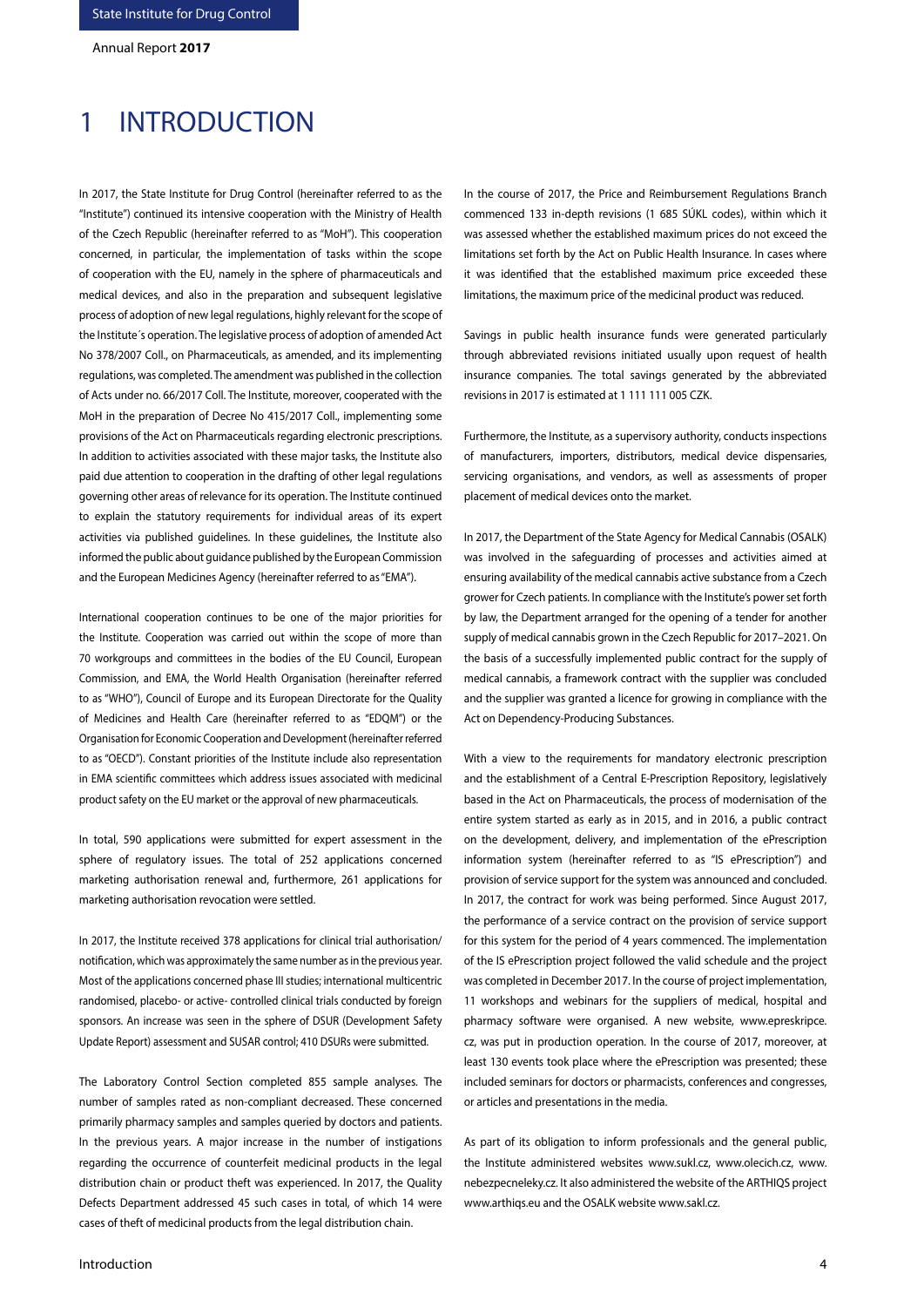# 2 THE INSTITUTE´S ORGANISATIONAL STRUCTURE

In 2016, the Institute´s systemisation was approved, within the scope of which organisational changes aimed at optimising the headcount and increasing the effectiveness of work, particularly in the Medical Device Branch, were implemented as of 1 January 2017. In this branch, the existing departments were restructured and the Medical Device Registration and Notification Section and Department for the Drawing of Expert Opinions and OTC Sale Certificates were established. Furthermore, the Department of Legal and Legislative Activities was brought back under the Director´s Office.

In association with further approved systemisation, the Data Support Department under the Information Technology section was dissolved and a new Data Analysis Department under the Surveillance Branch was established as of 1 June 2017.

The organisational structure effective as of 31 December 2017 is provided below.

| <b>DIRECTOR</b>                                              |                                                              |  |  |  |  |
|--------------------------------------------------------------|--------------------------------------------------------------|--|--|--|--|
| <b>SURVEILLANCE BRANCH</b>                                   | <b>Deputy Director</b>                                       |  |  |  |  |
| Advertising Regulation Dept.                                 | Director's Office                                            |  |  |  |  |
| Quality Defects Dept.                                        | EU Affairs Manager                                           |  |  |  |  |
| Legal Support and Enforcement Dept.                          | Legal and Legislative Service Dept.                          |  |  |  |  |
| Data Analysis Dept.                                          | International Relations Dept.                                |  |  |  |  |
| <b>Inspection Section</b>                                    | Press and Information Dept.                                  |  |  |  |  |
| GMP Dept.                                                    | <b>Internal Audit and Control</b>                            |  |  |  |  |
| <b>Clinical Practice Dept.</b>                               | <b>Information Quality and Security Management</b>           |  |  |  |  |
| Surveillance over Biological Material Dept.                  | <b>State Agency for Medical Cannabis</b>                     |  |  |  |  |
| <b>Pharmacy and Distribution Section</b>                     | <b>Human Resources and Education Dept.</b>                   |  |  |  |  |
| OKL 31210-31280                                              | <b>CAU and REG Coordinator</b>                               |  |  |  |  |
| GDP Dept.                                                    |                                                              |  |  |  |  |
| <b>Laboratory Control Section</b>                            | <b>PRICE AND REIMBURSEMENT REGULATION BRANCH</b>             |  |  |  |  |
| Analytical Chemistry Dept.                                   | Medicinal Product Evaluation Dept.                           |  |  |  |  |
| <b>Biological Methods Dept.</b>                              | Dept. Dealing with Selected Types of Administrative          |  |  |  |  |
| Pharmacopoeia and Pharmaceuticals Standardisation Dept.      | Procedures                                                   |  |  |  |  |
| <b>MEDICAL DEVICE BRANCH</b>                                 | Administrative Procedure Coordination Dept.                  |  |  |  |  |
| <b>MD Registry Coordinator</b>                               | <b>Analytical and Management Support Section</b>             |  |  |  |  |
| <b>MD Clinical Trials Dept.</b>                              | Validation and Administrative Support Dept.                  |  |  |  |  |
| Control Dept.                                                | Complex Data and Analysis Preparation Dept.                  |  |  |  |  |
| Medical Device Branch Legal Support Dept.                    | <b>MARKETING AUTHORISATION BRANCH</b>                        |  |  |  |  |
| Vigilance Dept.                                              | Preclinical and Clinical Documentation Dept.                 |  |  |  |  |
| <b>Marketing Authorisations and Notifications Section</b>    | Pharmacovigilance Dept.                                      |  |  |  |  |
| <b>MD Notifications Dept.</b>                                | Marketing Authorisation Legal Support Dept.                  |  |  |  |  |
| Issuance of Expert Opinions and Free Sale Certificates Dept. | <b>Pharmaceutical Documentation Assessment Section</b>       |  |  |  |  |
| Notification of Persons Dept.                                | Chemical and Herbal Product PDA Dept.                        |  |  |  |  |
| <b>SERVICE ACTIVITIES BRANCH</b>                             | Biological Product & Clinical Trial PDA Dept.                |  |  |  |  |
| Public Tender Dept.                                          | Variation and Parallel Import PDA Dept.                      |  |  |  |  |
| <b>Operations Section</b>                                    | Clinical Trial PDA Dept.                                     |  |  |  |  |
| Purchasing, Transport and Building Operation Dept.           | <b>Clinical Trials on Pharmaceuticals and Non-Authorised</b> |  |  |  |  |
| Documentary Service Dept.                                    | <b>Medicinal Products Section</b>                            |  |  |  |  |
| <b>Economic Section</b>                                      | Ethics Committee Coordination Dept.                          |  |  |  |  |
| Accounting Dept.                                             | Dept. of Clinical Trials on Pharmaceuticals                  |  |  |  |  |
| <b>Budget and Assets Dept.</b>                               | Coordination and Administrative Dept.                        |  |  |  |  |
| <b>Information Technology Section</b>                        | <b>Administrative and Procedural Support Section</b>         |  |  |  |  |
| <b>IT Security Manager</b>                                   | European Assessment Implementation Dept.                     |  |  |  |  |
| IT Operation Dept.                                           | MA Branch Validation Dept.                                   |  |  |  |  |
| IT Application Support Dept.                                 | National Applications Dept.                                  |  |  |  |  |
| ePrescription Dept.                                          | <b>MRP Applications Dept.</b>                                |  |  |  |  |
| <b>Business Analysis Dept.</b>                               | <b>Coordination and Regulation Section</b>                   |  |  |  |  |
|                                                              | MA Procedure Coordination Dept.                              |  |  |  |  |
|                                                              | National Regulation Dept.                                    |  |  |  |  |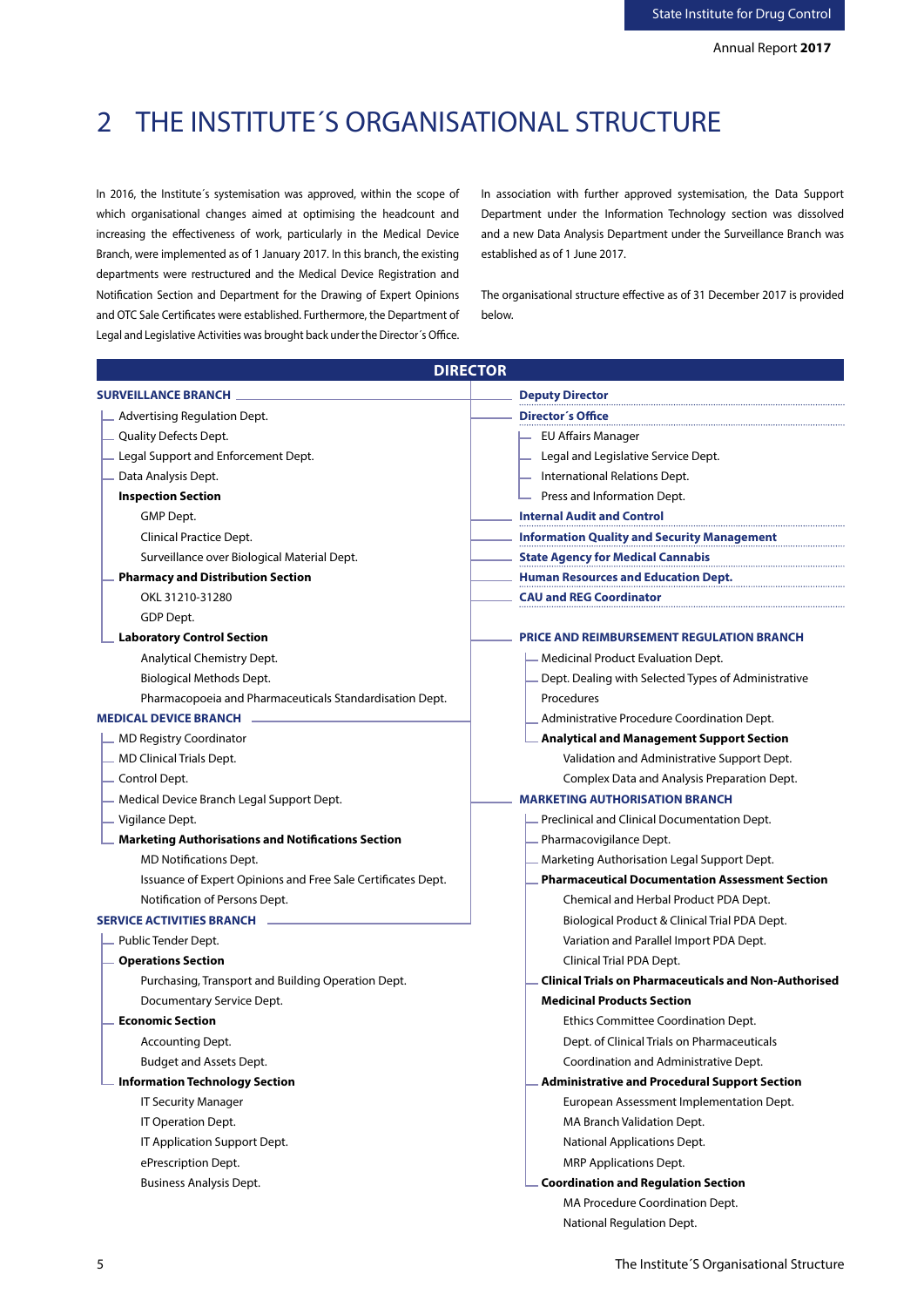# 3 INVOLVEMENT IN THE NETWORK OF NATIONAL, EU, AND OTHER INTERNATIONAL INSTITUTIONS

# **3.1 Cooperation with the Ministry of Health and Other State Institutions in the Czech Republic**

In 2017, the Institute intensively cooperated with the MoH, particularly in the implementation of tasks within the scope of cooperation with the EU in the sphere of pharmaceuticals and medical devices, as well as in the preparation and subsequent legislative process of adoption of new legal regulations with significant impact upon the scope of the Institute´s operation.

In 2017, the legislative process of adopting amendment to Act No 378/2007 Coll., on Pharmaceuticals, as amended, and its implementing regulations was under way. This amendment was adopted as part of the adaptation of Regulation No 536/2014, on clinical trials on medicinal products for human use, and repealing Directive 2001/20/EC. The amendment included also provisions allowing to adopt measures preventing the export of medicinal products intended for patients in the Czech Republic in case such export would result in unavailability of such medicinal product for Czech patients. These changes required both amendment to the Act on Pharmaceuticals and amendment to its implementing regulations. The legislative process concerning the draft amendment to the Act on Pharmaceuticals was completed and the amendment was published in the Collection of Acts under no. 66/2017 Coll.

In the course of 2017, also works on the adaptation of Commission Regulation (EU) No 2016/161 supplementing Directive 2001/83/EC of the European Parliament and of the Council by laying down detailed rules for the safety features appearing on the packaging of medicinal products for human use, continued. Although this is a rather complex amendment by regulation, the adaptation will require an amendment to the Act on Pharmaceuticals.

At present, this draft amendment to the Act on Pharmaceuticals is within the legislative process at the MoH and further steps are to follow. In the course of 2017, the Institute also closely cooperated with the MoH in the legislative process regarding the transposition of Commission Directive (EU) 2015/566 of 8 April 2015 implementing Directive 2004/23/EC as regards the procedures for verifying the equivalent standards of quality and safety of imported tissues and cells. The transposition was completed by an amendment to Act No 296/2008 Coll., on the Safeguarding of Quality and Safety of Human Tissues and Cells Intended for Use in Man and on Amendment to Related Acts, as amended, published in the Collection of Acts under no. 136/2017 Coll., and amendment of implementing regulation implemented by Decree No 167/2017 Coll.

Furthermore, in 2017, the Institute cooperated with the MoH in the preparation of transposition of Directive 2016/1214, amending Directive 2005/62/EC as regards quality system standards and specifications for blood establishments. The transposition of this Directive will require another amendment to the Act on Pharmaceuticals and amendment to Decree No. 143/2008 Coll. At the end of 2017, the draft amendment was presented to the Chamber of Deputies of the Parliament for discussion.

The Institute cooperated with the MoH also in the preparation of Decree No 415/2017 Coll., implementing some provisions of the Act on Pharmaceuticals regarding electronic prescriptions.

In the sphere of medical devices, in 2017, the Institute and the MoH commenced cooperation in the legislative process of adapting Regulation (EU) 2017/745 of the European Parliament and of the Council of 5 April 2017 on medical devices, amending Directive 2001/83/EC, Regulation (EC) No 178/2002 and Regulation (EC) No 1223/2009 and repealing Council Directives 90/385/EEC and 93/42/ EEC, and Regulation (EU) 2017/746 of the European Parliament and of the Council of 5 April 2017 on in vitro diagnostic medical devices and repealing Directive 98/79/EC and Commission Decision 2010/227/EU. The adoption of two new regulations governing the sphere of medical devices will require changes to the relevant legal regulations, particularly to Act No 268/2014 Coll., on Medical Devices and Amendment to Act No. 634/2004 Coll., on Administrative Fees, as amended, and to Act No 22/1997 Coll., on Technical Requirements for Products and Amendment to Some Acts, as amended.

In addition to the activities associated with these major tasks, the Institute also cooperated in the preparation of legal regulations governing areas also relevant for its operation.

The statutory requirements governing individual areas of expert activities were further explained by the Institute in the guidance published thereby. The Institute was informing the public about the guidance published by the European Commission and by EMA.

As in the previous years, cooperation with the MoH in drafting of opinions of the Czech Republic on first questions raised by the European Court of Justice regarding the sphere of powers of the Institute continued also last year.

The Institute continued its cooperation with the Institute for State Control of Veterinary Biologicals and Medicines in Brno. In the sphere of market surveillance, the Institute´s partners were particularly the Czech Agriculture and Food Inspection Authority and the Customs Administration of the Czech Republic and communication with the Czech Trade Inspection also took place.

Cooperation with the Czech Office for Standards, Metrology, and Testing was carried out in the area of standardisation within the Medical Device Technical Standardisation Commission TNK 81 and inspectors from the Medical Device Branch participated in two inspections with the Czech notified persons to which they were invited due to their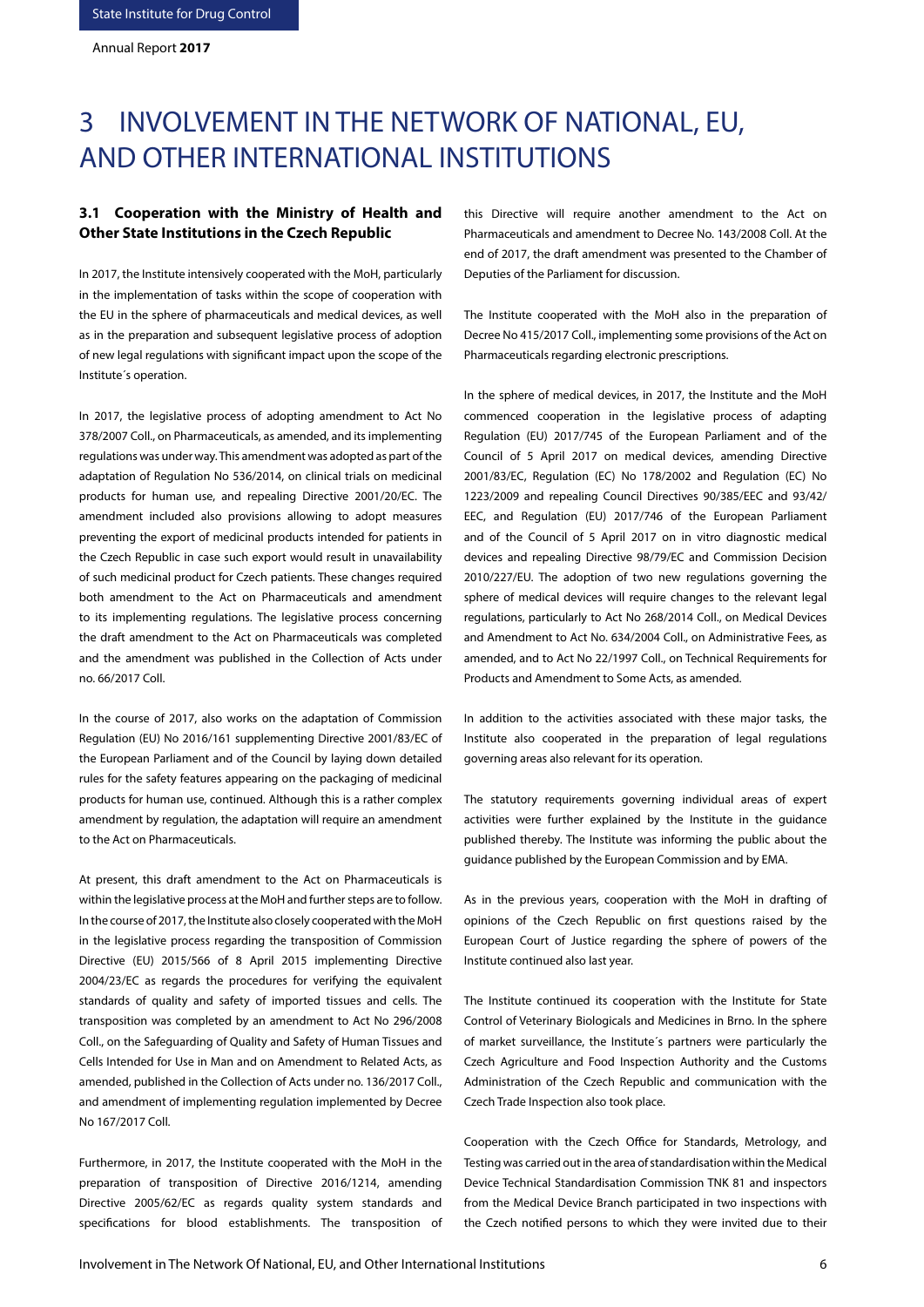specialisation in market surveillance, medical device vigilance, and clinical investigations of medical devices.

The Institute continues its cooperation in addressing the issue of antimicrobial resistance (hereinafter referred to as "AMR") by connecting its Advisory Body for Anti-infectives with the Central Coordination Group for the National Antibiotic Programme of the Czech Government and the Advisory Board for Antimicrobials of the Ministry of Agriculture of the Czech Republic. Compared to previous year, the Institute intensified its involvement in the preparation of a new action plan of the National Antibiotic Programme, where it became one of the co-guarantors for the plan´s two priorities and continued to update the List of Essential Anti-infectives (SEAI) as an integral part of the Action Plan. For the purposes of the Central Coordination Group for the National Antibiotic Programme and the Sub-commission for Antibiotic Policy of the Czech Medical Association of J. E. Purkyně, it also set up a system of regular hand-over of information on the consumption of antibiotics (on deliveries to pharmacies and other healthcare facilities) together with an overview thereof for individual quarters. Since 2008, the Institute has been involved also in the preparation of their basic assessment through the ECDC methodology.

In order to safeguard SEAI items, the Institute was actively involved in the activities of a newly established platform managed by the MoH. In this area, the Institute strives to enhance the Sub-commission for Antibiotic Policy of the Czech Medical Association of J. E. Purkyně with its experts in the anticipated reconstruction of the group.

# **3.2 Cooperation with EU Institutions and Other Foreign Partners**

The Institute is actively involved in international cooperation within more than 70 working groups and committees. These represent, in particular, bodies of the EU Council, European Commission, and EMA, as well as the working bodies of WHO, the Council of Europe and its EDQM, or OECD. Constant priorities of the Institute include namely representation in EMA scientific committees which address e.g. issues associated with medicinal product safety on the EU market or the approval of new pharmaceuticals. Last but not least, the Institute is also actively involved in informal groups that bring together experts from various countries specialised in the area of regulation of pharmaceuticals and medical devices, pricing and medical technology assessment, or the regulation of human tissues and cells. The main of these informal groups is the network of the Heads of Medicines Agencies (hereinafter referred to as "HMA") based on voluntary membership, in whose activities the Institute also regularly participates not only via the membership of the Institute's director, but also through direct involvement in the team for executive support of the steering group of the entire network and the development of regulatory strategy, including implementation thereof. It is a member of HMA working groups and management structures and it is involved in the coordination of priorities of a joint HMA/EMA strategy working plan for several years. In total, 404 business trips abroad took place in 2017, of which 164 were paid for by the Institute and 240 were fully or partially reimbursed by the organising institutions (European Commission, EU Council, EMA, etc.).

The Institute´s international activities on the EU level include also involvement in the process of adoption of new European legislation and discussion of non-legislative proposals in the EU Council falling under the Institute´s responsibility. In 2017, the Institute actively participated in the debate on amendment to Regulation (EC) No 726/2004, laying down Community procedures for the authorisation and supervision of medicinal products, and conclusions of the Council on raising voluntary cooperation among health care systems on the initiate of Member States.

The Institute´s global level of international cooperation was enhanced by intensifying working relationships with partners from the People´s Republic of China, which resulted in practical fulfilment of the signed memorandums of cooperation with the regulatory authority in Tianjin and a memorandum with the nation-wide China Food and Drug Administration. Concurrently, the Institute continued to develop contacts with the representatives of regulatory authorities of Shanghai, aimed at signing a similar memorandum in the next period.

Relevant strategic information is transferred from international negotiations also onto the national level through membership in advisory boards of the Czech Government or the MoH. One of the key issues addressed on the global international level is also the area of antimicrobial resistance. The issue of AMR also became one of the 11 key priorities of the HMA action plan for several years, approved in 2016, where the Institute plans to become more actively involved through its membership in the respective working group should it be extended by the area of products for human use. The implementation of plans to address AMR will be verified in 2017-18 by the European Commission in all EU Member States. This was also one of the reasons why the Institute was actively represented at the AMR "One Health" healthcare summit in Sweden. The Institute presented the issue of its contribution to cooperation in addressing AMR at the Budapest  $16 + 1$ healthcare summit and at the regulatory summit for third countries organised by CFDA and MOFCOM in China. The Institute is going to continue to support the solution for public health protection from this global threat through its participation in the activities of internal as well as external advisory bodies also in the coming years.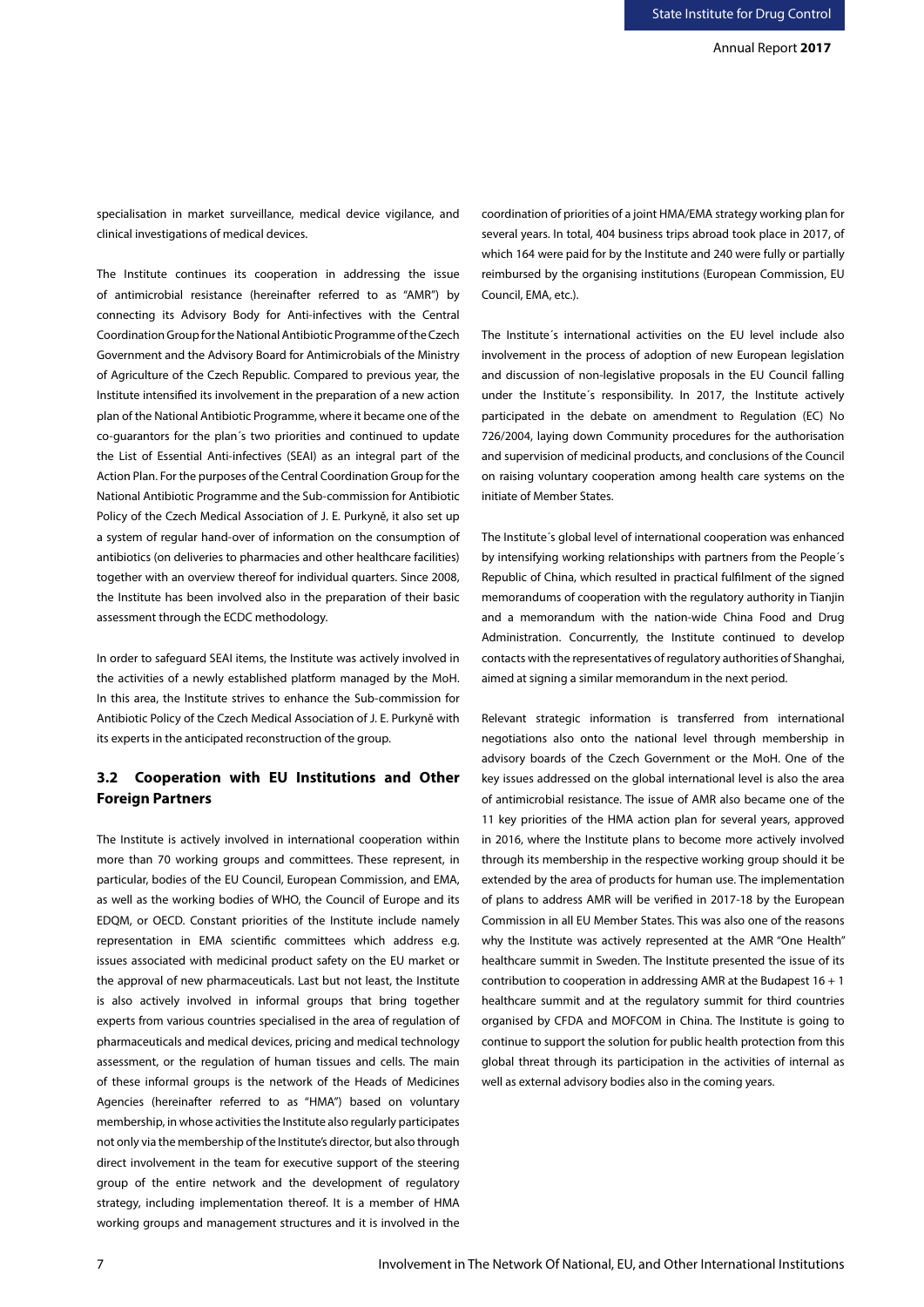### **3.3 Projects**

In the sphere of international projects, in 2017, the Institute was involved in two Joint Actions within the scope of the second programme of Community action in the field of health (2008-2013) co-funded by the European Commission and the EU Member States.

One of them focused upon the area of pharmacovigilance (Strengthening Collaborations for Operating Pharmacovigilance in Europe, SCOPE) was successfully concluded in 2017. In the SCOPE project, the Institute acted as an associated partner and in Work Package 4 it cooperated in the development of procedures for adverse drug reaction reporting. In the course of the project, a number of guidelines, working instructions, educational modules, and other materials were created to enhance the pharmacovigilance systems of the Member States. Detailed information on the project outputs has been published at www.scopejointaction.eu.

The other Joint Action concerned the area of assisted reproduction and haematopoietic cell transplantations (Assisted Reproductive Technologies and Haematopoietic Stem Cells Improvements for Quality and Safety throughout Europe, ARTHIQS). Co-funding by Member States is provided in the form of hours worked by their experts, who fulfil the tasks established in expert parts, so called Work Packages. The ARTHIQS project started on 1 May 2014 and it will end in May 2018. the Institute has been actively involved in both of its expert parts and, furthermore, continues to act as one of the five main partners – so called Work Package Leaders, safeguarding specifically communication with the public and submission of information about the outputs from the project. Within the scope of the ARTHIQS project, the Institute has established and operates the www.arthiqs.eu website and caters for the printing and distribution of information materials. It also organised a two-day workshop for the representatives of competent authorities of the EU Member States, where to-date outputs were presented and issues of assisted reproduction regulation discussed.

The Institute has been, moreover, a very active member of the EMA/ HMA steering group for regulatory standard harmonisation in the EU and the EU-NTC European training centre. This way it has been involved in the preparation of the educational strategy for the entire medicines regulatory network of the European Union and of the EEA and in the development of cooperation with other stakeholders in this area, particularly with the academia. For more information, please refer to http://euntc.eudra.org.

In 2017, the Institute hosted three international educational events within the scope of the EMA-HMA joint initiative, so called EU Network Training Centre (EU-NTC). First of them was an April Preclinical Assessors Meeting (PAM). The workshop of preclinical assessors takes place on a regular basis, under the auspices of the members of the Safety Working Party (SWP), which is one of EMA´s standing scientific groups providing recommendations in matters associated with preclinical safety aspects to the Committee for Medicinal Products for Human Use (CHMP). This event was followed by a meeting of other 30 preclinical experts from all over the world organised in cooperation with the European Federation of Pharmaceutical Industries and Associations (EFPIA).

Other two educational events were organised in October 2017 in association with the adoption of new European legislation in the field of clinical trials and focused on exchange of experience and harmonisation of approach of clinical trial assessors in the area of quality and safety. Assessors from 27 European countries, besides the EU e.g. from Switzerland, Norway or Iceland, attended the training.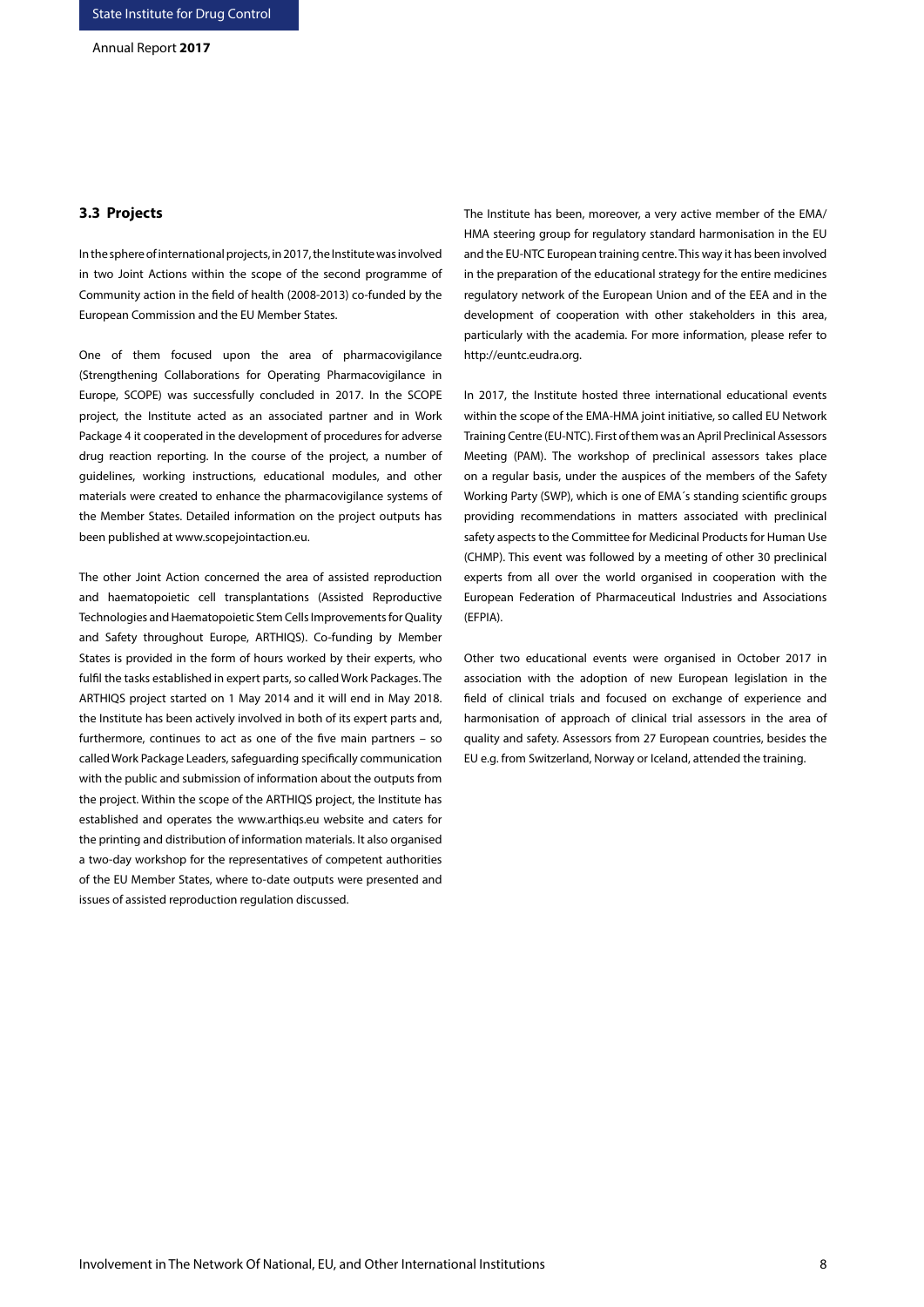# 4 REGULATORY ACTIVITIES OF THE INSTITUTE

# **4.1 Record System**

In 2017, the electronic record system of the Institute, incl. its regional workplaces, registered 145 986 delivered documents and 84 288 dispatched documents (Tab. 1, 2). The remarkable increase both in the number of received and dispatched documents was due to processing in the sphere of electronic prescriptions and medical devices. The priority for official document delivery are data mailboxes.

# Tab. 1 **Registration of documents in 2015–2017**

|                      | 2015   | 2016   | 2017    |
|----------------------|--------|--------|---------|
| Received documents   | 73 925 | 74 504 | 145 986 |
| Dispatched documents | 50 016 | 60 168 | 84 288  |
|                      |        |        |         |

#### Tab. 2 **Overview of communication channels in 2016**

|                      |                               | Mail room E-mail messages | Data messages | Electronic notice board | Total   |
|----------------------|-------------------------------|---------------------------|---------------|-------------------------|---------|
| Received documents   | 94 614                        | 41359                     | 10 013        | -                       | 145 986 |
|                      |                               |                           |               |                         |         |
|                      | Dispatch room E-mail messages |                           | Data messages | Electronic notice board | Total   |
| Dispatched documents | 43 774                        | 546                       | 36 468        | 3 000                   | 84 288  |

# **MARKETING AUTHORISATION BRANCH**

Prior to their placement on the market in the Czech Republic, proprietary medicinal products are subject to marketing authorisation. Within the scope of the marketing authorisation procedure, the Marketing Authorisation Branch assesses dossiers, in which the future marketing authorisation holder evidences the safety, efficacy and quality of the product. Indications, contraindications, product posology, classification for dispensing, as well as the package leaflet for patients and proposed labelling are assessed. Upon the issuance of the marketing authorisation, the marketing authorisation holder is informed about the approved Summary of the Product Characteristics, which serves doctors and healthcare professionals as a key source of information about the medicinal product.

The Institute issues opinions on applications for specific therapeutic programmes for the MoH. Specific therapeutic programmes allow for the use, distribution, and dispensing of non-authorised medicinal products for human use, if certain conditions are met.

The Department of Clinical Trials assesses applications for authorisation/notification of clinical trials, applications for hospital exemptions, surveys the conduct of clinical trials, and issues opinions on applications for specific therapeutic programmes for the MoH. Specific therapeutic programmes allow for the use, distribution, and dispensing of non-authorised medicinal products for human use, if certain conditions are met. The Institute issues opinions for project assessment and where clinical trials not regulated by the Institute are concerned, it keeps records on the use of non-authorised medicinal products.

The Department of Pharmacovigilance is involved in surveillance over the risks associated with the administration of medicinal products.

This surveillance includes, in particular, the collection and evaluation of information from reports on suspected adverse reactions filed by healthcare professionals and patients and from non-interventional post-authorisation safety studies.

# **4.2 Marketing Authorisation of Medicinal Products**

### **Applications for New Marketing Authorisation**

In 2017, following successful validation, 590 applications in total were forwarded for expert assessment. Most of them were applications for MRP/DCP marketing authorisations. In the area of DCP/MRP marketing authorisations, the number of procedures with the Czech Republic as the Reference Member State is essential. In 2017, the number of submitted applications for DCP/MRP marketing authorisation with the Czech Republic as the Reference Member State grew from 87 applications in 2016 to 97 applications. The number of submitted applications for national marketing authorisations grew from 51 applications in 2016 to 64 applications in 2017 (Tab. 3).

## **Renewals of Marketing Authorisations**

In 2017, following successful validation, 252 applications in total were forwarded for expert assessment. Most of them were applications for MRP/DCP marketing authorisation renewals; the number of applications for MRP/DCP as well as national marketing authorisation renewals decreased.

### **Variations to Marketing Authorisations**

In 2017, the number of received applications for variations to national marketing authorisations slightly decreased, but the number of received applications for variations to MRP/DCP marketing authorisations grew.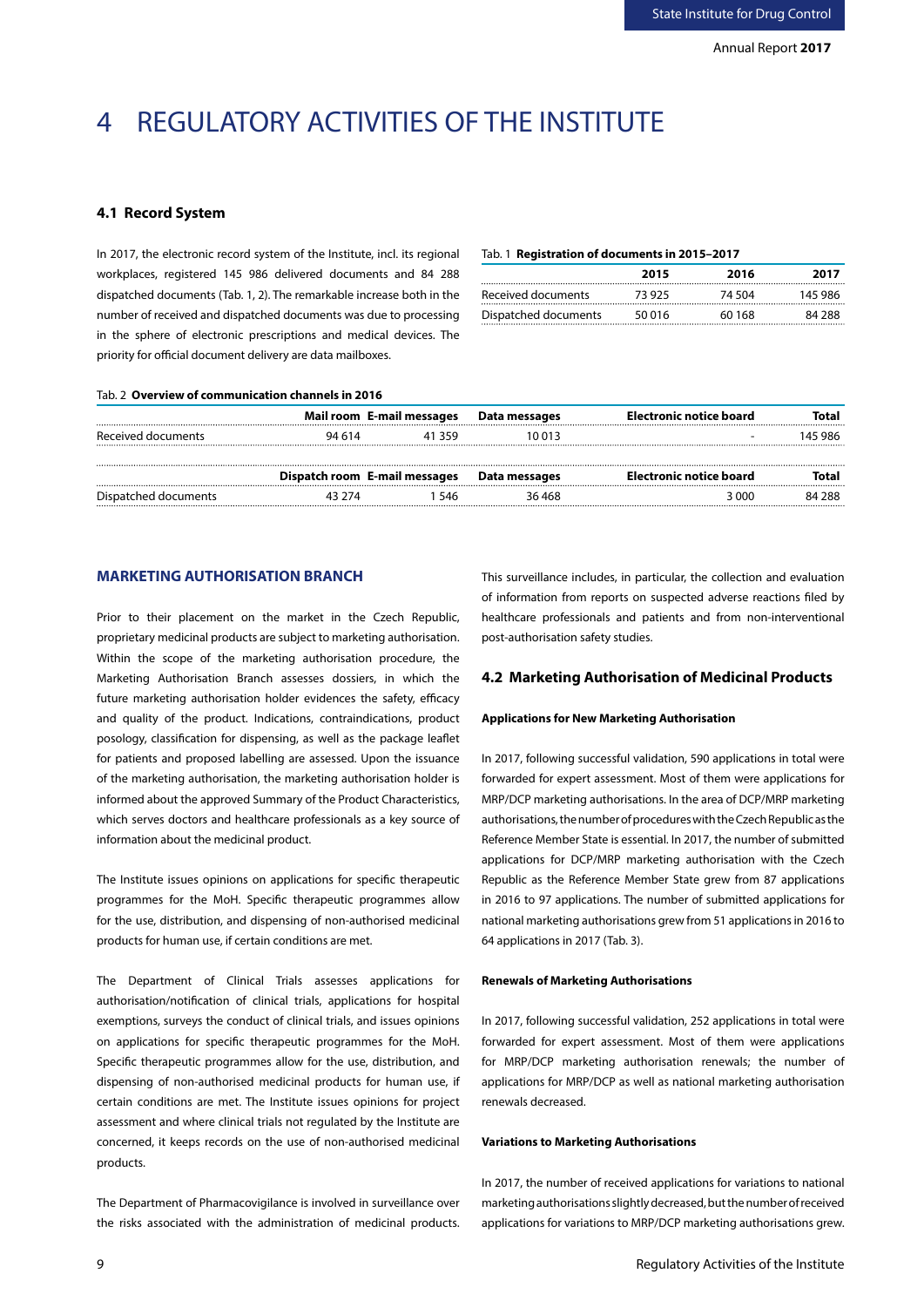The number of filed applications for variations to MRP/DCP marketing authorisations with the Czech Republic as the Reference Member State increased from 364 applications in 2016 to 436 applications in 2017. The number of filed applications for variations to MRP/DCP marketing authorisations with the Czech Republic as the Concerned Member State increased from 3 875 applications in 2016 to 3 993 applications in 2017. Concurrently, the number of submitted applications for transfers of MRP/DCP as well as national marketing authorisations increased from the total number of 246 applications in 2016 to 313 applications in 2017.

Tab. 3 **Marketing authorisation (MA) applications**

#### **Parallel Import**

In 2017, the number of submitted applications for parallel import authorisation was the same as in 2016; 46 parallel imports were authorised.

#### **Revocation of Marketing Authorisation**

In 2017, 261 applications for revocation of marketing authorisation were decided.

| Process of marketing authorisation of medicinal productsSubmitted |         | <b>Decided</b>   | <b>Pending as</b>   |
|-------------------------------------------------------------------|---------|------------------|---------------------|
|                                                                   | in 2017 | in total in 2017 | of 31 December 2017 |
| <b>New MAs</b>                                                    | 622     | 591              | 779                 |
| of which national                                                 | 64      | 33               | 57                  |
| of which MRP-RMS                                                  |         | $\Omega$         | 23                  |
| of which DCP-CMS                                                  | 96      | 86               | 80                  |
| of which CMS (MRP and DCP)                                        | 461     | 472              | 619                 |
| MA renewals                                                       | 235     | 425              | 560                 |
| of which national                                                 | 19      | 133              | 139                 |
| of which RMS                                                      | 31      | 62               | 32                  |
| of which CMS                                                      | 185     | 230              | 389                 |
| National variations to MA                                         | 2487    | 2424             | 424                 |
| of which MA transfers                                             | 134     | 129              | 12                  |
| of which PI and labelling                                         | 268     | 205              | 43                  |
| of which bulk NAT variations                                      | 2085    | 2090             | 369                 |
| <b>MRP-RMS variations</b>                                         | 462     | 419              | 108                 |
| of which MA transfers                                             | 26      | 20               | 1                   |
| of which PI and labelling                                         | 16      | 10               | 6                   |
| of which bulk MRP-RMS variations                                  | 420     | 389              | 101                 |
| <b>MRP-CMS variations</b>                                         | 4 146   | 3939             | 1 271               |
| of which MA transfers                                             | 153     | 163              | $\overline{2}$      |
| of which PI and labelling                                         | 165     | 133              | 53                  |
| of which bulk MRP-CMS variations                                  | 3827    | 3 643            | 1216                |
| <b>MA</b> revocations                                             | 279     | 261              | 14                  |
| Parallel import                                                   | 40      | 46               | 9                   |
| Variation to parallel import                                      | 58      | 49               | 21                  |
| Parallel import renewals                                          | 5       | 6                | 4                   |
| <b>Parallel import revocations</b>                                | 2       | 2                | 0                   |

*The Table does not reflect the numbers of pending applications from the previous period.*

*Explanatory notes for the Table: RMS – Reference Member State CMS – Concerned Member State MRP – Mutual Recognition Procedure DCP – Decentralised Procedure.*

#### **Expiry/Non-expiry of Marketing Authorisations**

As illustrated by tab. 4, in 2017, the Institute conducted 77 administrative procedures regarding the granting of exemptions from the Sunset Clause.

In the course of 2017, the Sunset Clause as referred to by Section 34a of the Act on Pharmaceuticals was applied to 112 marketing authorisation numbers and the marketing authorisation of these medicinal products expired.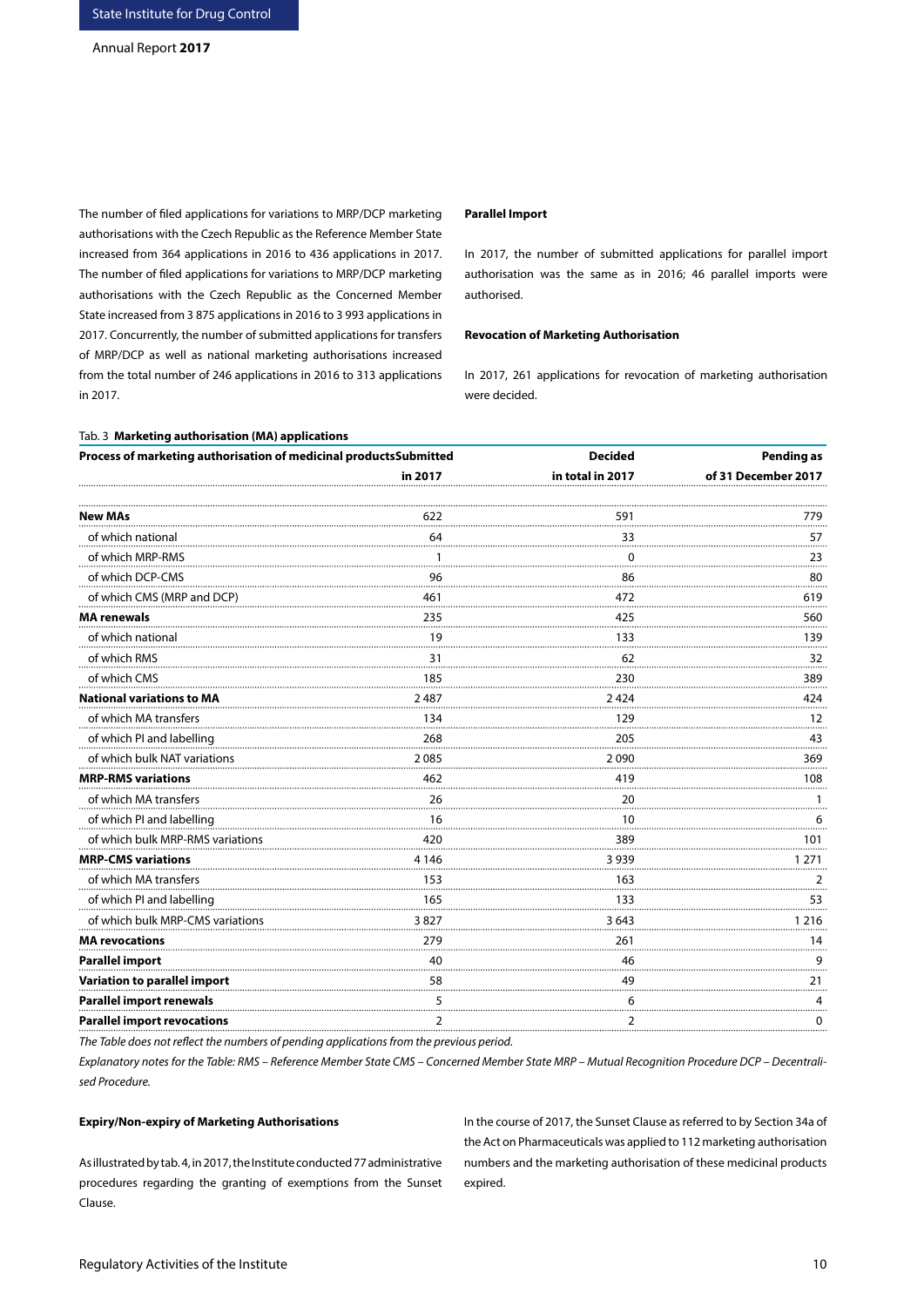| Tab. 4 Procedures regarding applications for exemption from the "Sunset Clause" conducted in 2017 |  |  |
|---------------------------------------------------------------------------------------------------|--|--|
| Administrative procedures for granting of an exemption from the Sunset Clause                     |  |  |
| of which initiated based on filed applications                                                    |  |  |
| of which ex officio initiated administrative procedures                                           |  |  |
| granted                                                                                           |  |  |
| declined                                                                                          |  |  |
| suspended as undue                                                                                |  |  |
| suspended as unjustified                                                                          |  |  |
| suspended for failure to supplement                                                               |  |  |
| withdrawal of application                                                                         |  |  |
|                                                                                                   |  |  |

*Note: The table does not reflect the numbers of pending applications from the previous period.*

## **Consultations and Seminars in the Area of Marketing Authorisation of Medicinal Products**

In 2017, the Institute gave 18 oral consultations and issued 16 written opinions on process-regulation and expert requests for consultations.

In June 2017, the Institute held 2 full-day seminars for companies regarding news in the area of marketing authorisation of medicinal products.

# **4.3 Cooperation with the European Medicines Agency and CHMP**

In 2016, within the scope of cooperation with EMA and the Committee for Medicinal Products for Human Use (hereinafter referred to as "CHMP"), the Institute was involved in the assessment of centralised marketing authorisations as follows:

- Seven times as the Rapporteur/Co-Rapporteur;
- Twice as the "Peer Reviewer";
- Once assessed type I and II variations to centralised marketing authorisations.

Furthermore, the Institute provided comments on other centralised procedures. It regularly and actively participated in discussions held during CHMP meetings.

# **4.4 Clinical Trials**

Compared to the previous year 2016, the total number of applications for authorisation/notification of a clinical trial submitted in 2017 remained the same. Most applications were those for phase III studies; international, multicentric, randomised, blinded, placebo or active substance controlled clinical trials conducted by foreign sponsors (Tabs. 5 and 6).

In 2017, the number of submitted applications for phase I clinical trials increased. Of the total number of 378 nationally submitted applications for authorisation/notification of a clinical trial, 26 clinical trials were submitted by non-commercial entities (academic research); 36 applications concerned orphan drugs (medicinal products for rare diseases); 42 clinical trials included also children or studied medicinal products directly intended for the paediatric population (paediatric trials), which was 8 more than in 2016. Ten clinical trials in total involved advanced therapy products (1 gene therapy, 6 somatic cell therapies, and 3 tissue engineering trials). Ten applications were of the FIH (First-in-Human) type. In the course of the assessment process, 29 applications for authorisation/notification of a clinical trial were withdrawn, which was the same number as in 2016. No application was declined.

#### Tab. 5 **Clinical trials (CT)**

| Pending                            |                   | <b>No. of applications</b> | <b>No. of decisions</b> | Of which | Of which  |  |
|------------------------------------|-------------------|----------------------------|-------------------------|----------|-----------|--|
|                                    | from the previous | received in 2017           | issued in 2017          | declined | withdrawn |  |
|                                    | period            |                            |                         |          |           |  |
| Applications for CT authorisation  |                   | 106                        | 106                     |          |           |  |
| Notifications of CTs               |                   |                            | 284                     |          |           |  |
| Notifications of amendments to CTs |                   | 2 890                      | 2 975                   |          |           |  |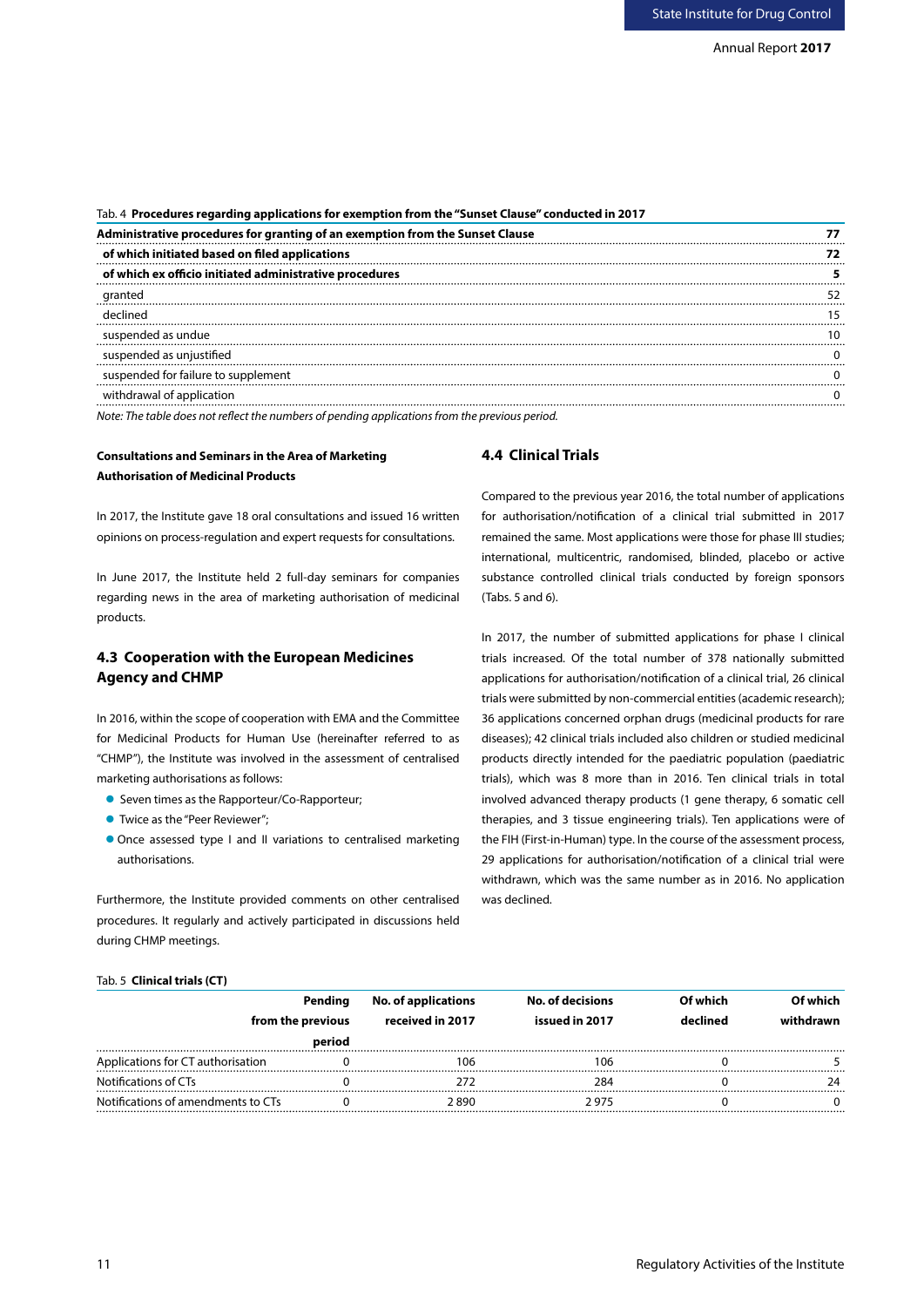| Tab. 6 Numbers of applications in 2017 by clinical trial phase |                            |  |  |  |  |
|----------------------------------------------------------------|----------------------------|--|--|--|--|
| <b>No. of applications</b>                                     | <b>No. of applications</b> |  |  |  |  |
| received in 2017                                               | assessed in 2017           |  |  |  |  |
| 31                                                             | 28                         |  |  |  |  |
| 102                                                            | 107                        |  |  |  |  |
| 199                                                            | 206                        |  |  |  |  |
| 16                                                             | 21                         |  |  |  |  |
| 30                                                             | 28                         |  |  |  |  |
|                                                                | Bioequivalence studies     |  |  |  |  |

In 2017, the Institute continued its assessment of DSURs (Development Safety Update Reports) and checks of SUSARs. In 2017, 535 DSURs were submitted, which was 125 more than in 2016. In 2017, the project for DSUR assessment and drafting of Assessment Reports, with the participation of other Member States, continued. The Assessment Safety Report Worksharing (ASRW) operation has been coordinated by the Czech Republic. In 2017, 11 Member States were involved and 78 Assessment Reports were drafted, which was 29 more than in 2016. The Czech Republic drafted 14 ARs. DSUR assessment and Assessment Report drafting is to continue also in 2018. This results in the setting of rules and development of a functional model for future Assessment Reports, to reflect the requirements of the clinical trial regulation, once the processing of Assessment Reports for DSURs is mandatory. The

In the autumn of 2017, the Institute organised 2 two-day international meetings: a meeting for safety data assessors – EU-NTC Course: Clinical Trials Regulation: Assessment of Safety Reports, and for pharmaceutical documentation assessors – EU-NTC course: Clinical Trials Regulation: Quality Assessment (IMPD).

Institute participated in 11 TCs and 1 meeting in EMA.

The Institute continues its involvement in the Voluntary Harmonisation Procedure (VHP), which is a voluntary harmonisation process of joint assessment of clinical trial dossiers managed by the EMA Clinical Trial Facilitation Group (CTFG). Within the scope of the VHP, 191 applications for clinical trial authorisation/notification were submitted in the EU, of which the Czech Republic was asked to participate in 84 applications and it accepted participation in 83 VHPs (one was declined, as pursuant to the conditions set forth by the Act on Pharmaceuticals, it was not possible to conduct the CT in the Czech Republic), which was two more than in 2016. In respect of 32 VHPs, the Czech Republic asked to act as the Reference Member State, in 24 VHPs, the Czech Republic conducted the assessment process as the Reference Member State. In 2017, 510 major amendments were submitted within the scope of VHPs, of which 229 were in the Czech Republic, and in 47 cases, the Czech Republic conducted the assessment procedure as the RMS.

In 2017, a large proportion of the Institute´s activities were the preparatory works for the adoption of regulation No 536/2014 on clinical trials. A working group composed of the employees of the Institute and representatives of ethics committees held 5 joint working meetings to commence the VHP-plus project, i.e. involvement of multicentric ethics committees in the VHPs. Members of ethics committees were trained in VHPs, cooperation in the field of standard procedures was being prepared and activities coordinated. The Institute´s representatives in the working group were preparing source materials for the set-up of a new system of ethics committees and they prepared source materials for repeated discussions with the MoH. Preparatory meetings for the creation of a database of clinical trials within the Institute´s project and preparation of documentation for a tender to be announced continued. We have continued our active involvement in the EMA working group for the creation of a portal and a new EU database of clinical trials. The Institute participated in 9 meetings in EMA and 5 teleconferences. In 2017, the EU portal was twice tested, the employees of the Institute took part in both testing runs. The preparations for the adaptation of the regulation are to continue intensively also in 2018.

The Institute continues its active involvement in international expert groups. Within the scope of the CTFG (Clinical Trials Facilitation Group), it participated in 8 meetings (7 in EMA and 1 in the form of connecting to the meeting); and 2 teleconferences on product safety. The working group addressed current issues regarding the adaptation of Regulation No 536/2014 and new protocol designs and approach to Basket Trials, Matrix Trials, Umbrella Trials, Q&A on RSI (Reference Safety Information), etc. in the EU. Six times the Institute took part in the meeting of an ad hoc group for the adaptation of Regulation No 536/2014 in Brussels.

In the area of ethics committees, in 2017, the Institute actively participated in 2 seminars of the Ethics Committee Forum; it organised 5 working meetings with the representatives of multicentric ethics committees, all of them joint with the working group for the adaptation of regulation No 536/2014; and it summoned one meeting with the representatives of regulated entities and interest groups (AIFP, ČAFF, professional societies, ethics committees, contract organisations, Ethics Committee Forum, representatives of the Czech Association of Patients).

The Institute held 3 seminars for sponsors, contract organisations and monitors in total, of which one was a two-day seminar on good clinical practice, where the representatives gave 9 external domestic presentations, 3 for doctors, 2 for patient organisations, 3 for ethics committee members, and 1 for qualified persons; and one foreign presentation at the DIA conference on the status of adaptation of the Clinical Trials Regulation in the Czech Republic.

Specific therapeutic programmes: 48 applications for the issuance of an opinion on proposed specific therapeutic programmes were submitted. An opinion was issued for 45 applications; 34 pending ones were brought forward to 2018.

Non-authorised medicinal products: In 2017, 6 600 reports on the use of non-authorised medicinal products were received, which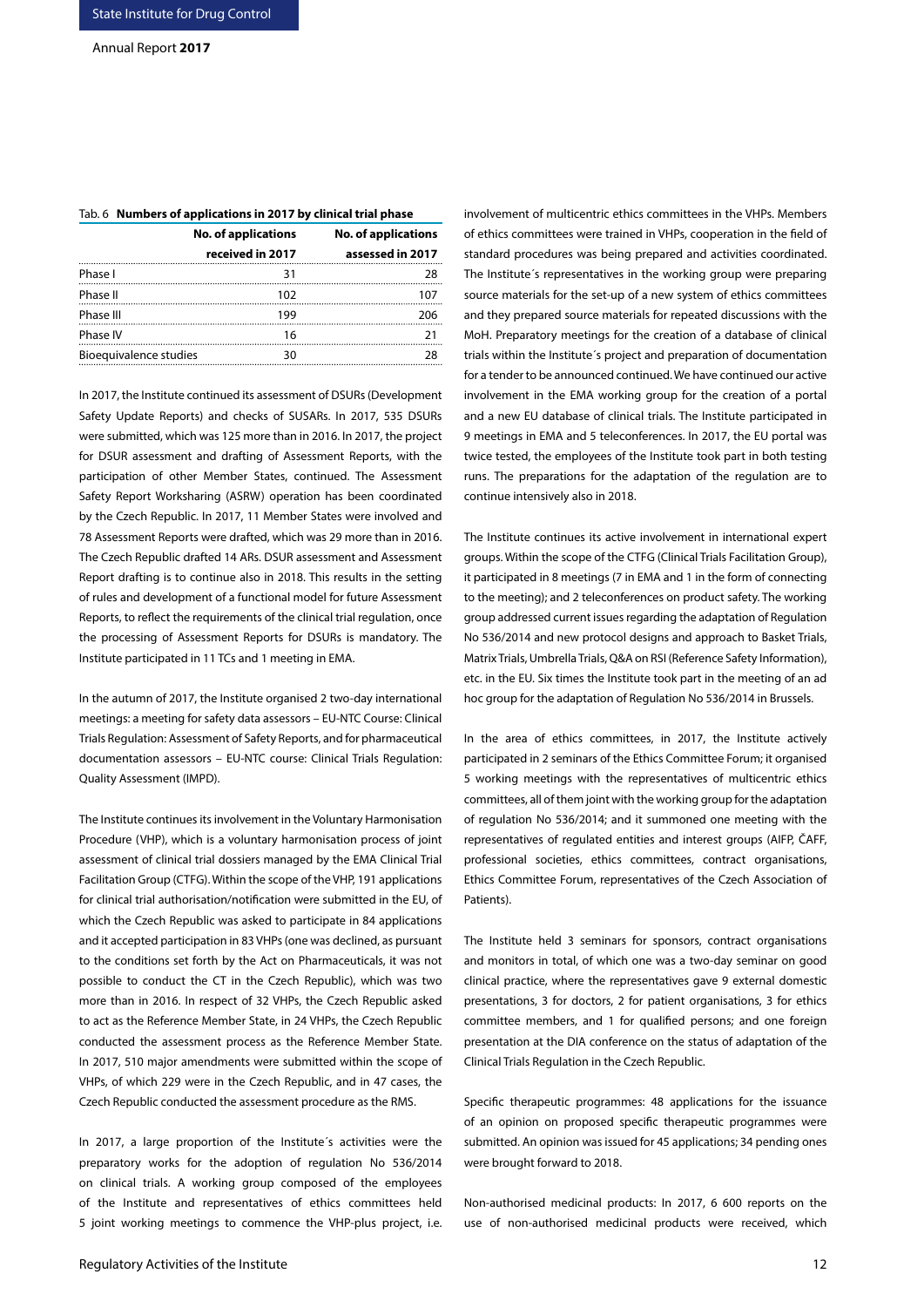was 1 412 more than in 2016. The Institute continues to control the prescribing of non-authorised medicinal products and reporting by doctors.

In 2017, the Institute gave 18 consultations and issued 4 written opinions on issues regarding the activities of the Clinical Trials Department and 36 opinions on the distinction of grant projects between clinical trials subjected or not subjected to clinical trial

#### **4.5 Pharmacovigilance**

In 2017, 3 804 primary reports of suspected adverse drug reactions (hereinafter referred to as "ADR") from the territory of the Czech Republic were received (Chart 1), of which 1 777 were reports from marketing authorisation holders (pharmaceutical companies) and 2 027 reports sent directly to the Institute by healthcare professionals and patients (712 were reports from patients). Each individual report received by the Institute is processed, individually assessed, and entered into the database of adverse drug reactions from the Czech Republic (hereinafter referred to as "CDNÚ") and, concurrently, sent to the European EudraVigilance database as well as to the global WHO database. Records in ADR databases are regularly checked and evaluated using statistical as well as qualitative methods in order to allow for the identification of new pharmacovigilance signals. In addition to comprehensive ongoing evaluation of all adverse drug reactions reported in the Czech Republic, pharmacovigilance assessors are responsible for the evaluation of signals pertaining to 63 active substances on the European level. In 2017, the Department of Pharmacovigilance (PV) assessed 533 monthly adverse reaction excerpts from the EudraVigilance database regarding substances for which the Czech Republic is the pharmacovigilance signal rapporteur for the EU.

With regard to the fact that in EMA, the EudraVigilance ADR database was undergoing changes, all Member States had to ensure compatible national ADR reporting databases. For this reason, the Institute held a project "Implementation of a New Central database of Adverse Drug Reactions (CDNÚ)" and in 2017, its essential part was implemented. The development of the database took place in close cooperation between the selected vendor (Orsia spol. s r.o.) and data managers from the PV department with IT support. In addition to the application proper, its connection to the newly developed web form for adverse drug reaction reporting, to the new gateway and data outputs for the Institute´s BI were being prepared. The application was delivered by the vendor in early June 2017, and it had been preceded by user testing of the processing and verification of access to reports and by training of all users. The application functionality testing in respect of sending to and receiving of reports from the EudraVigilance database in EMA took place in July and August 2017 – the connection to the Institute´s new gateway Axway Activator version 5.12, sending and receiving of reports in the R2 and R3 formats, and set-up of report receipt via so

elimination took place in the following months. A control migration of all data from the old database was done twice and PV´s comments on the correctness of migration were incorporated. An exact plan of the transfer from the existing R2 ADR database to a new, R3 database connected to the new gateway was prepared and communicated on the Institute´s website to EV partners. On 7 November 2017, the old CDNÚ application was disconnected from the originally used gateway, the application was closed and moved to the new application. On 22 November 2017, this application was (in line with other EV partners) connected to the gateway and the exchange of electronic reports with EMA commenced in compliance with the new rules applicable within the EU. Thereafter, problems arising in association with the live operation were addressed, and the preparation of the web form continued – user testing in the Institute as well as outside the Institute took place. Requirements for BI outputs from data were specified; the control of output accuracy has been continuing also in 2018. The project of Implementation of the Central Database of Adverse Drug Reactions was completed in December 2017 and works on the new web form and BI continue. The department of Pharmacovigilance keeps increasing its involvement in international pharmacovigilance procedures. In the sphere of

called report rerouting from EMA were tested. Finetuning and error

Periodic Safety Update Reports (PSURs) for individual products, in 2017, the Institute assessed 13 PSUSAs (PSUR Single Assessment for a specific substance) from the position of so called PSUSA-lead Member State. As the PRAC rapporteur (the lead pharmacovigilance assessor) for blinatomumab, a substance authorised in the EU in 2015, the Institute completed assessment of marketing authorisation renewal, 2 post-authorisation safety study protocol assessments, 4 assessments of variations to marketing authorisation, and 2 PSUSA assessments for the EU in the course of 2017, i.e. an assessment of nine procedures concerning this substance in total. In 2017, we also became the PRAC rapporteur for centrally authorised substance mexiletin, for which we assessed the pharmacovigilance part of the marketing authorisation dossier.

The Institute took actively part in 11 meetings of the EMA Pharmacovigilance Committee (PRAC) and 10 teleconference meetings of the PRAC Committee. The Institute was appointed the PRAC rapporteur in the pan European review of risks and benefits of fluoroquinolone antibiotics (EU referral pursuant to Article 31). This evaluation is conducted in several rounds and continues onto 2018. The Institute has been also actively involved in the European Pharmacovigilance Inspectors Working Group (PhV IWG), EudraVigilance Expert Working Group (EV EWG) and the PhV Business Team.

The conclusions of the CHMP and of the EMA Pharmacovigilance Committee (PRAC) were being transposed to the Czech clinical practice in cooperation with other units of the Marketing Authorisation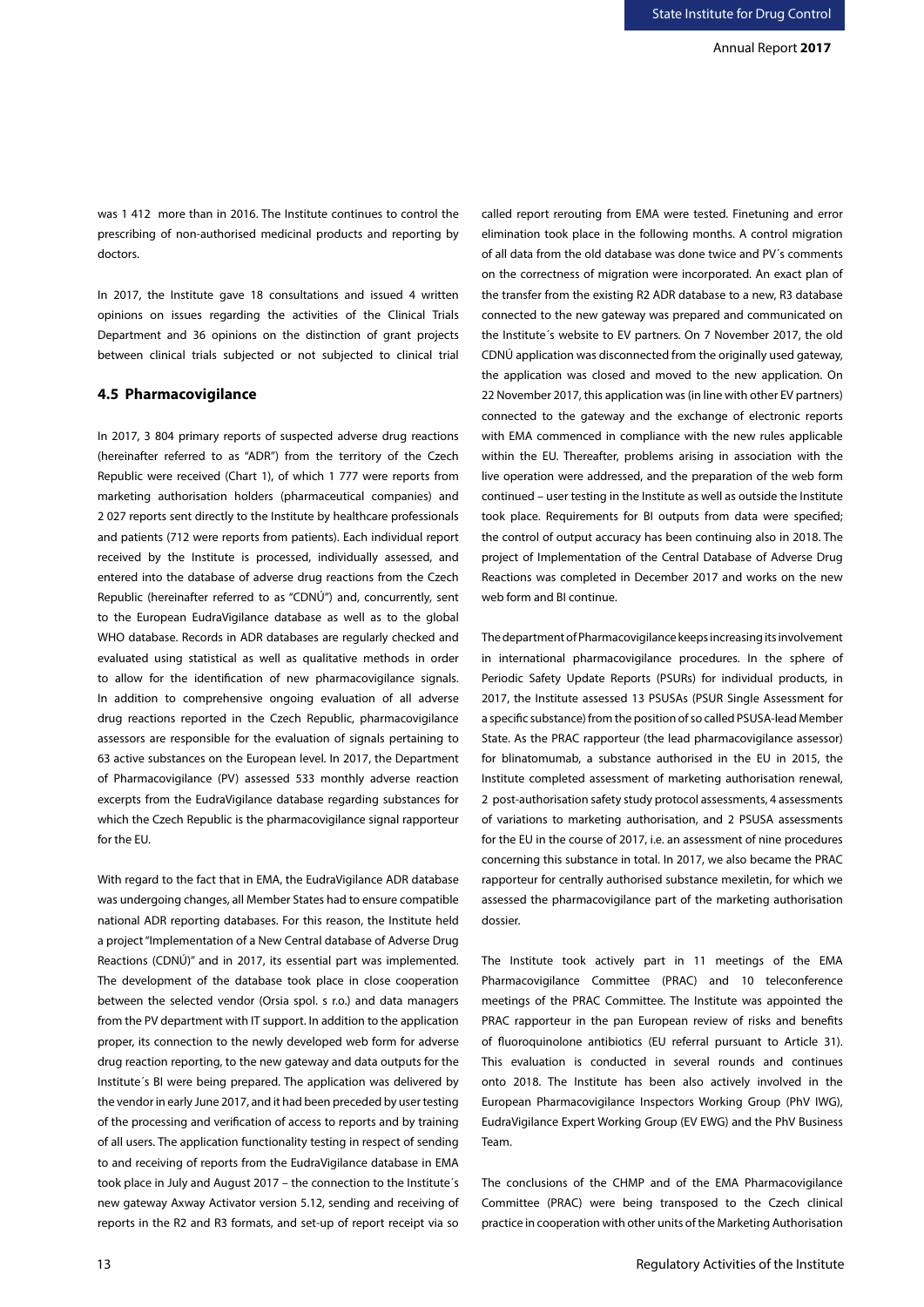Branch on an ongoing basis. In 30 cases, the Institute published information intended for healthcare professionals or for the general public regarding the safety of medicinal products on its website. In cooperation with marketing authorisation holders, it published 157 educational materials and 28 letters for healthcare professionals, focused upon enhanced safety of use.

Assessors from the Department of Pharmacovigilance were involved in the assessment of marketing authorisation dossiers where they reviewed their pharmacovigilance sections; in 2017, they drafted 840 reports on pharmacovigilance documentation in total.

The Institute published 4 issues of the Information Bulletin "Adverse Reactions to Medicines", which provided current information on suspected adverse drug reactions reported from the Czech Republic in the course of the previous year, other pharmacovigilance news, as well as the regular column called "You reported to us" where specific cases of adverse drug reactions reported from the Czech Republic were published.

Fifty-five notifications (commencement or termination) of postmarketing safety studies were processed.

In the course of 2017, the Pharmacovigilance Department conducted the total of 11 inspections of the pharmacovigilance system of marketing authorisation holders, of which 3 were from the EMA programme.

The Pharmacovigilance department communicates with the public and answers questions from healthcare professionals, the general public, as well as pharmaceutical companies. In 2017, it answered more than 530 questions in writing or by phone.

Within the scope of the educational project to increase the reporting of suspected adverse drug reactions, the Pharmacovigilance Department assessors gave 10 presentations at expert congresses or workshops through which they informed doctors or pharmacists on the safety of medicinal products and the importance of suspected adverse drug reaction reporting. The Department also conducted tuition in pharmacovigilance at the 2nd School of Medicine of Charles University for 4th-year medical students. On an ongoing basis, training in pharmacovigilance as part of pre-attestation preparation in the field of clinical pharmacy takes place; in the course of 2017, the Department gave 3 such training courses. Furthermore, the Institute has been involved in the education of pharmaceutical companies in good pharmacovigilance practice. In 2017, the Pharmacovigilance Department organised 2 one-day workshops for these companies regarding news in pharmacovigilance from the previous year, and, in addition thereto, 2 two-day seminars in the basics of pharmacovigilance.





No. of reported suspected ADRs from the Czech Republic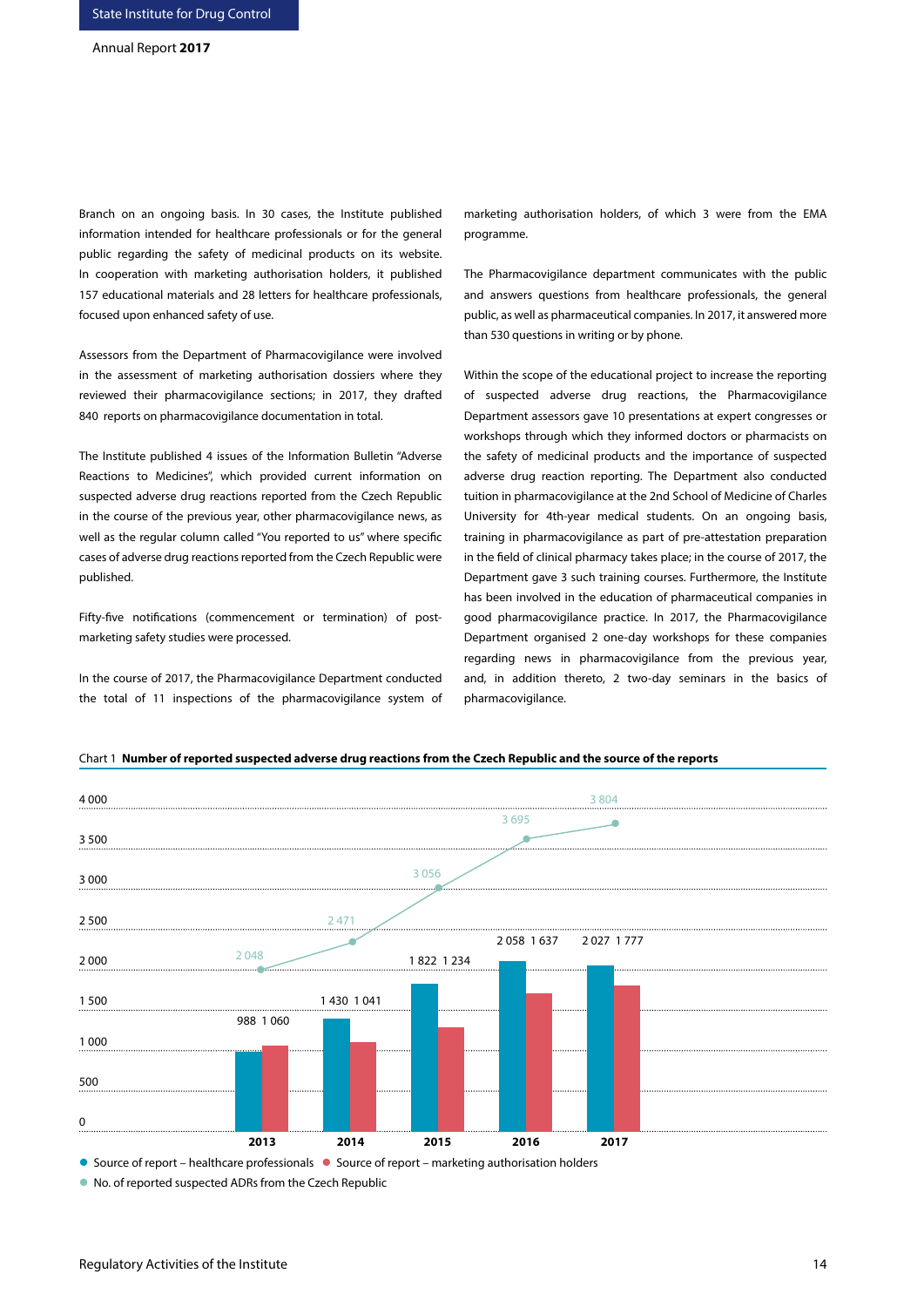# **SURVEILLANCE BRANCH**

The Laboratory Control Section conducts analyses of pharmaceuticals required by the law (e.g. from random inspections of pharmaceuticals on the market, batch release), upon request of other units of the Institute or state administration bodies and within the scope of international cooperation. The laboratories are integrated into the international General Network of Official Medicines Control Laboratories. The laboratories do not perform analyses upon request for any commercial entities (except for batch release pursuant to the Act on Pharmaceuticals). The Pharmacopoeial Department is involved in the publishing of the Czech Pharmacopoeia and the preparation of the European Pharmacopoeia.

The Pharmacy and Distribution Section ensures surveillance over compliance with legislative requirements in the area of wholesale distribution of pharmaceuticals, with focus upon the principles of good distribution practice and the issuance of authorisations for wholesale distribution activities, including the administration of a register of brokers of medicinal products, and, furthermore, performs surveillance over the area of dispensing, sale, and preparation of medicinal products. The inspected entities are wholesale distributors, pharmacies, vendors of selected medicinal products, and specialised workplaces of healthcare facilities. The inspection of handling of medicinal products applies also to any other healthcare facilities. The inspections are performed by individual regional units of the Institute according to their territorial competence.

The Inspection Section ensures supervisory activities in the area of manufacture of pharmaceuticals, good clinical and laboratory practices, issuing of binding opinions on the import and export of medicinal products, including cooperation with customs authorities. It also oversees donation, procurement, testing, processing, storing, and distribution of human tissues and cells aimed at safeguarding their quality and safety. This activity includes the issuance of authorisations to engage in the activities of a tissue centre, donation centre or a diagnostic laboratory, the conduct of inspections, monitoring of serious adverse events and reactions or suspicion of the above, and, in cases of doubt, issuance of decisions as to whether tissues and cells which are regulated by the applicable law are concerned.

The Quality Defects Department addresses quality defects of pharmaceuticals and excipients available on the market in the Czech Republic.

The Department of Legal Support and Enforcement is involved in the identification and penalisation of infringements of law as well as law enforcement in cases where illegal status has been detected, i.e. unauthorised handling of pharmaceuticals. Within the scope of

enforcement, the Institute cooperates with other institutions in the Czech Republic as well as abroad (particularly with the Police of the Czech Republic, Czech Customs Administration, Czech Agriculture and Food Inspection Authority, and control authorities of EU Member States).

The exercise of surveillance over compliance with the Act on the Regulation of Advertising in the sphere of advertising for medicinal products for human use (HMPs) and sponsorship in this area (with the exception of radio and television broadcasting) is performed by the Department of Advertising Regulation. It conducts investigations into complaints of inappropriate advertising for HMPs, provides expert opinions on advertising materials and on advertising regulation issues.

# **4.6 Laboratory Control**

Laboratory control is conducted by the Laboratory Control Section both within the scope of requirements defined by the Act on Pharmaceuticals, i.e. it controls the quality of pharmaceuticals placed on the market pursuant to predefined projects and releases batches of defined medicinal products, and on the basis of internally submitted requirements (requirements of other units of the Institute). This includes, in particular, addressing of quality defects of medicinal products, analyses of pharmacy samples, suspected counterfeit and illegal pharmaceuticals, adverse reactions, etc. Since 1995, the Laboratory Department of the Laboratory Control Section has been an active member of the international OMCL (Official Medicines Control Laboratories) network under the European Directorate for the Quality of Medicines (EDQM). The employees of both laboratory departments attend annual OMCL meetings and are members of working groups.

The section has established a quality management system pursuant to the ČSN EN ISO/IEC 17025 standard. In 2017, a regular verification of the established quality system by a group of EDQM auditors took place. International recognition of the quality management system is a precondition for participation in international studies of control of centrally authorised medicinal products organised by EMA/ EDQM, recognition of the results of MRP/DCP product analyses, and international recognition of batch release certificates for selected medicinal products (OCABR) within the EU.

The results of sample analyses conducted in 2017 by both laboratory departments of the Laboratory Control Section are summarised in Table 7.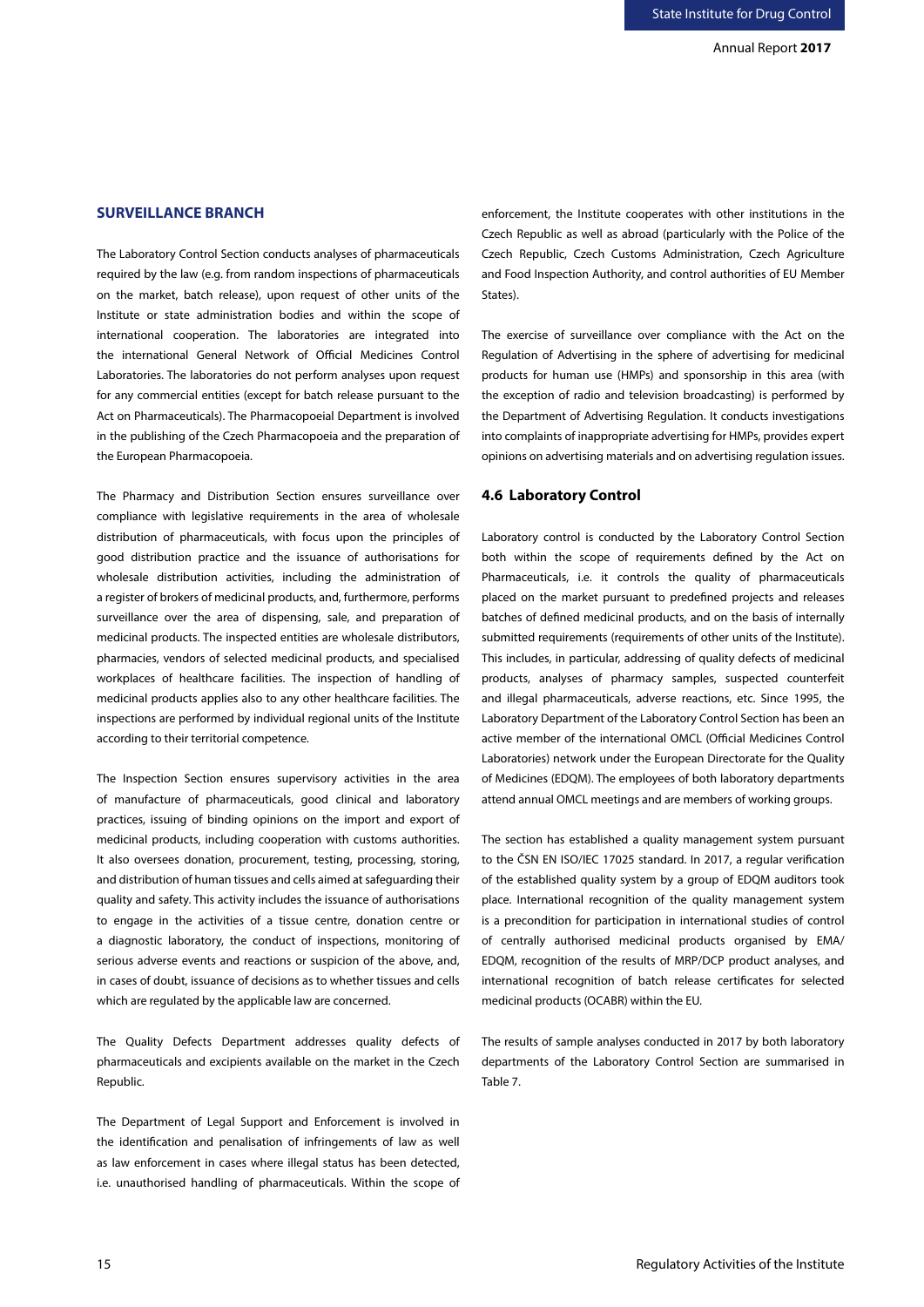Tab. 7 **Supervision over the quality of pharmaceuticals on the market by means of laboratory analyses according to predefined projects (projects concluded in 2017**)

| <b>Project name</b>                                        | Number of | Number of | <b>Number of</b> | Number of                 | <b>Number of</b>  |
|------------------------------------------------------------|-----------|-----------|------------------|---------------------------|-------------------|
|                                                            | analysed  | analysed  | compliant        | non-compliant comments on |                   |
|                                                            | products  | samples   | samples          | samples                   | <b>MA</b> dossier |
| 2/2015 - Counterfeit products*                             | 83        | 83        |                  |                           |                   |
| 5/2015 - OTC products in the form of gels                  | 12        | 24        | 22               |                           |                   |
| 3/2016 - Pharmacy samples *                                | 62        | 202       | 173              |                           |                   |
| 1a/2015 - Meloxicam                                        |           | 21        | 21               |                           |                   |
| 1b/2015 - Montelucastum                                    |           | 21        | 21               |                           |                   |
| 1c/2015 – Escitalopram                                     | 18        | 64        | 64               |                           |                   |
| 1d/2015 - Cetirizin                                        | 15        | 31        | 31               |                           |                   |
| 1e/2015 - Dr. MAX medicinal products                       |           |           |                  |                           |                   |
| 7/2015 - Control of Braille on the labelling               | 58        | 76        | 76               |                           |                   |
| 8/2015 - Corticosteroids                                   | 31        | 62        | 62               |                           |                   |
| 3BIO/2015 – Verification of microbiological quality        |           |           |                  |                           |                   |
| of medicinal products for nasal administration             | 20        |           |                  |                           |                   |
| 1BIO/2016 - Control of flu vaccines for the 2016/17 season |           |           |                  |                           |                   |
| 2BIO/2016 – Verification of microbiological quality        |           |           |                  |                           |                   |
| of lozenges for sore throat                                | 12        | 22        | 22               |                           |                   |
| Total (ex 2/2015 and 3/2016)                               | 265       | 353       | 351              | 5                         |                   |

*\* Samples from these products included in 2016.*

Tab. 8 **Batch release for defined medicinal products** 

Projects are prepared on the basis of a "risk-based" analysis. The criterion is, in particular, high consumption of the controlled products, less common pharmaceutical forms or routes of administration, target patient group, or frequent complaints filed by patients or medical and pharmaceutical professionals. Drafts of these projects and reports on completed projects are approved by the Institute's Quality Team. In 2018, works on the following projects is under way: Control of vasodilators, Control of medicinal products containing telmisartan, loratadine, betaxolol and salicylic acid. The following projects have

been approved: Control of medicinal products containing diclofenac; projects of the Department of Biological Methods (Control of flu vaccines for the 2017/2018 season, Verification of microbiological quality of herbal teas, Verification of microbiological quality of live medicinal products, Control of MMR vaccines). A project concerning the conduct of the LAL test in tissue glues is approaching conclusion. Pharmaceutical samples, Braille on the labelling of medicinal products continue to be controlled and analyses of identified counterfeit products carried out.

| <b>Type</b>              | Number of | Number of | <b>Released on</b> | Number of  | Total     | Not released |
|--------------------------|-----------|-----------|--------------------|------------|-----------|--------------|
| of product               | reported  | reported  | the basis of       | laboratory | number of |              |
|                          | medicinal | batches   | certificate        | -verified  | released  |              |
|                          | products  |           |                    | samples    | itches*   |              |
| <b>Blood derivatives</b> |           | 956       | 94۰                |            | 956       |              |
| Vaccines                 |           | ₹⊿с       | 349                |            | 349       |              |
| Other                    |           |           |                    |            |           |              |
|                          |           |           |                    |            |           |              |

*\* Some batches were released repeatedly.*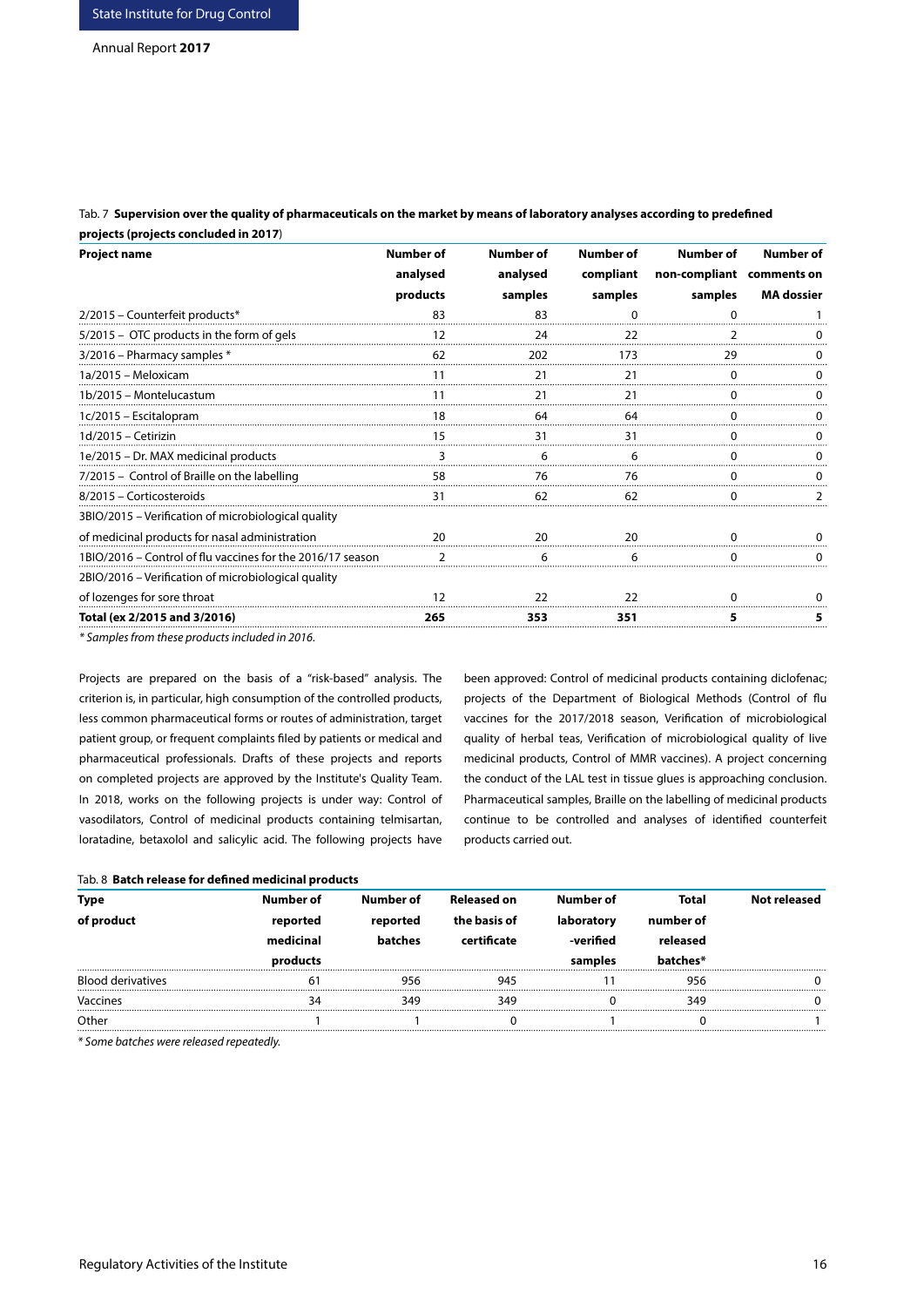# Tab. 9 **Laboratory control of pharmaceuticals and excipients requested by other units of the Institute, other state administration organisations or EDQM**

|                                                               | <b>Number of samples</b> | Of which compliant   Of which non-compliant |
|---------------------------------------------------------------|--------------------------|---------------------------------------------|
| Suspected quality defect of a pharmaceutical                  |                          |                                             |
| Suspected counterfeit, illegal samples*                       |                          |                                             |
| Pharmacy samples                                              |                          |                                             |
| International studies within OMCL*                            |                          |                                             |
| Internal quality control of purified water                    |                          |                                             |
| Verification of quality of a reference substance for Ph. Eur. |                          |                                             |
| Other analyses**                                              |                          |                                             |
|                                                               |                          |                                             |

*\* Sample compliance cannot be evaluated.*

*\*\* E.g. requested microbiological controls, other requested analyses, etc.*

The tables above indicate that in the Laboratory Control Section, 855 sample analyses were completed. Compared to 2016, the number of samples rated as non-compliant (ex. counterfeit products and samples from international studies) decreased and amounted to 3.9% (6.3% in 2016; 5.3% in 2015; 4.8% in 2014; 3.5% in 2013). Quality defects were confirmed particularly for pharmacy samples (incl. adjusting defects) and samples queried by doctors and patients. The reduced percentage of non-compliant samples has been caused primarily by a larger number of controls of proprietary medicinal products the quality of which is good (only two non-compliant samples out of 347).

Within the scope of the statutory task of batch release, all of the reported batches were released onto the market in time, i.e. within timelines stipulated by the law.

### **International Cooperation within the Area of Laboratory Control**

In addition to other cooperation within the OMCL EDQM network, the Section participates in joint studies on the control of the quality of marketed pharmaceuticals (this concerns, in particular, analyses of MRP or DPC authorised medicinal products conducted upon request of other members of the OMCL network), comparative studies,

### Chart 2 **Number of sample analyses in 2013–2017**



verification of the quality of reference substances for the European Pharmacopoeia, and in the laboratory verification of the quality of centrally authorised medicinal products (joint EMA and EDQM activity – CAP programme).

In 2017, the Laboratory Control Section participated in collaborative international studies listed in Table 10.

| Tab. 10 <b>Involvement in international studies</b> |
|-----------------------------------------------------|
|                                                     |

| Stud                                                                                                                                                                                                                                                                                                                                                | Study title                              | Ratıng                               |
|-----------------------------------------------------------------------------------------------------------------------------------------------------------------------------------------------------------------------------------------------------------------------------------------------------------------------------------------------------|------------------------------------------|--------------------------------------|
| <b>PTS 168</b>                                                                                                                                                                                                                                                                                                                                      | Liquid Chromatography                    | bood                                 |
| PTS 169                                                                                                                                                                                                                                                                                                                                             | UV-VIS Spectrophotometry                 | Good                                 |
| PTS 173                                                                                                                                                                                                                                                                                                                                             | Prekallikrein Activator in Human Albumin | Out of specification - nonconformity |
| <b>PTS 177</b>                                                                                                                                                                                                                                                                                                                                      | Liquid Chromatography                    | hoof                                 |
| <b>PTS 178</b>                                                                                                                                                                                                                                                                                                                                      | Dissolution                              | hoof                                 |
| CAP 17/36                                                                                                                                                                                                                                                                                                                                           | Javlor                                   | hoof                                 |
| CRS                                                                                                                                                                                                                                                                                                                                                 | Calcium Folinate                         | innd                                 |
| $\overline{a}$ , $\overline{a}$ , $\overline{a}$ , $\overline{a}$ , $\overline{a}$ , $\overline{a}$ , $\overline{a}$ , $\overline{a}$ , $\overline{a}$ , $\overline{a}$ , $\overline{a}$ , $\overline{a}$ , $\overline{a}$ , $\overline{a}$ , $\overline{a}$ , $\overline{a}$ , $\overline{a}$ , $\overline{a}$ , $\overline{a}$ , $\overline{a}$ , |                                          |                                      |

*Legend to abbreviations:*

*PTS – EDQM Proficiency Testing Study. Quality control of the work of the laboratory; EDQM provides the samples, reference substances and method. Once the results are sent back to EDQM, they are statistically processed and the laboratory obtains the rating of the study.*

*CAP – Analysis of a Centrally Authorised Product as part of the joint EMA and EDQM programme.*

*CRS – Verification of the quality of the reference substance for EDQM/Chemical Reference Substance.*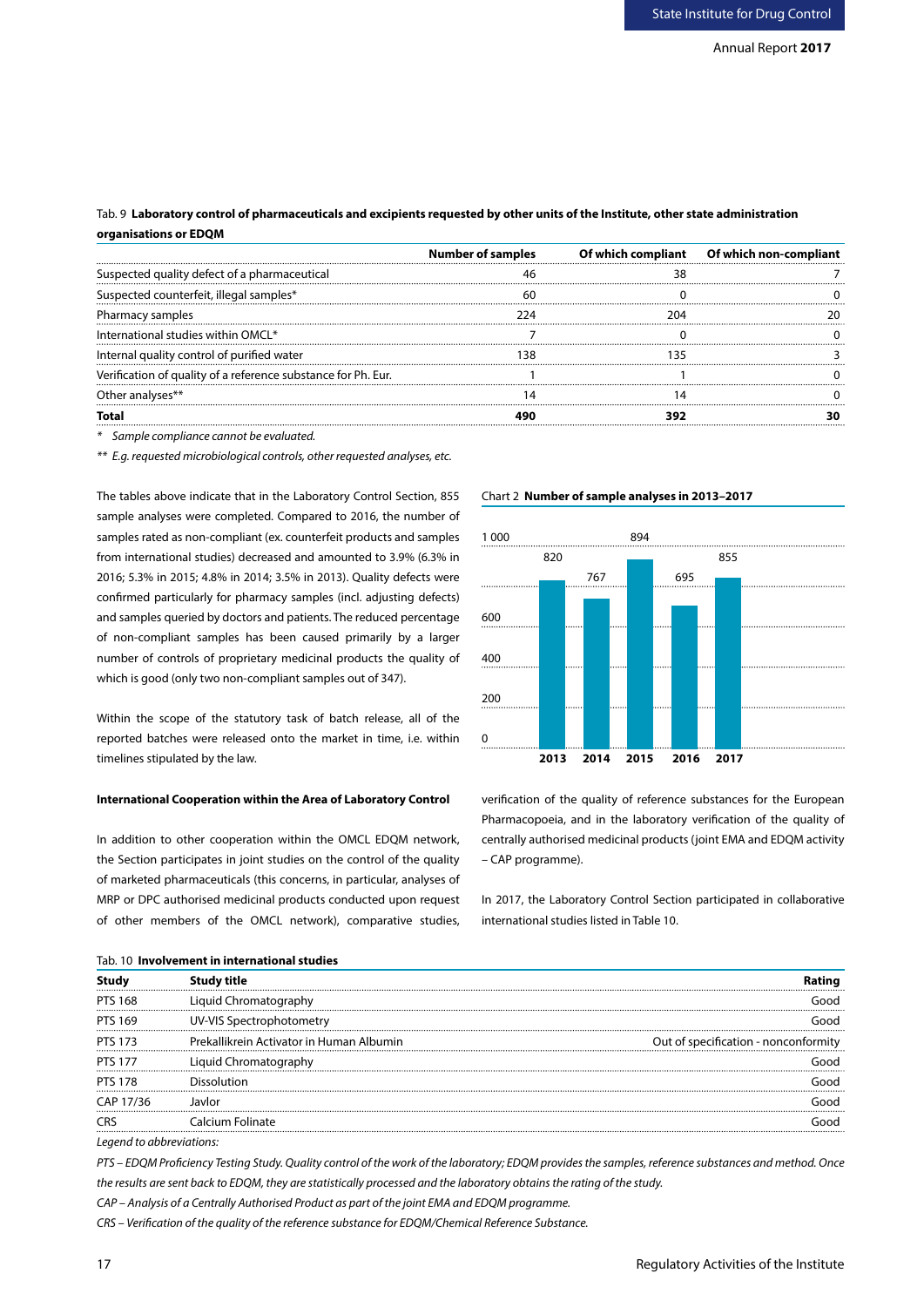# **4.7 Surveillance in the Area of Preparation, Dispensing, Sale, and Distribution of Pharmaceuticals**

The principal activities of the Pharmacy and Distribution Section include supervision in the area of medicinal product handling conducted by the Institute in pharmacies, at vendors of selected medicinal products, in healthcare facilities (including their specialised departments), and wholesale distributors of pharmaceuticals. The Pharmacy and Distribution Section is also entrusted with the performance of price inspections of medicinal products and foods for special medical purposes, inspections of the conditions of dispensing of prescription-only medicinal products in compliance with the Act on Public Health Insurance, and inspections of handling of dependencyproducing substances and precursors, including products containing the aforementioned, in pharmacies. The Pharmacy and Distribution Section also keeps and regularly updates publicly accessible databases of the specified regulated entities with the exception of healthcare facilities.

In late 2017, the Institute kept a record on a total of 2 544 pharmacies, of which 4 fell within the scope of powers of the Ministry of Defence of the Czech Republic; moreover, the Institute kept a record on 240 detached pharmaceuticals and medical device dispensing units (hereinafter referred to as "OOVL"), 406 medical device dispensaries, 2 368 vendors of selected medicinal products, 44 nuclear medicine departments of healthcare facilities, and 451 wholesale distributors of medicinal products. The stagnation in the total number of pharmacies continued; compared to 2016, the total number of pharmacies decreased by 15 entities and the number of OOVLs remained the same (Chart 3).



Chart 3 **Number of pharmacies and OOVLs in the last 10 years (as of the last day of each concerned year)**

In 2017, the inspectors of the Pharmacy and Distribution Section conducted 876 inspections in pharmaceutical care facilities – pharmacies in total, of which 40 were hospital pharmacies of inpatient care providers. Of the total number of inspected pharmacies, 38 inspections were targeted inspections, carried out on the basis of reports.

Separate inspections aimed at handling of dependency-producing substances and precursors were carried out in 452 pharmacies.

Price control focusing upon compliance with the Act on Prices and rules of price regulation was conducted in 110 pharmacies, of which 4 inspections were targeted, and at 14 wholesale distributors´.

On the basis of facts identified during the conducted inspections, in total, 258 final decisions to impose a fine for breach of obligations stipulated by the Act on Pharmaceuticals in the total amount of 12 433 000 CZK were adopted (this includes also finalised administrative proceedings based upon inspections conducted in the previous period). The preparation of medicinal products was suspended for a pharmacy in 5 cases, all of them due to non-verified weights used in the preparation of medicinal products.

The main reasons for the issuance of a decision imposing a fine included non-compliance with the rules of good pharmacy practice in the preparation and control of medicinal products, particularly the use of active substances and excipients after their shelf-life expiry or without a document evidencing their quality and insufficient records of the preparation and control; furthermore, dispensing of medicinal products without medical prescription or on invalid prescription; dispensing by unauthorised staff; serious shortcomings in the recordkeeping of the number of pieces received, dispensed and stored;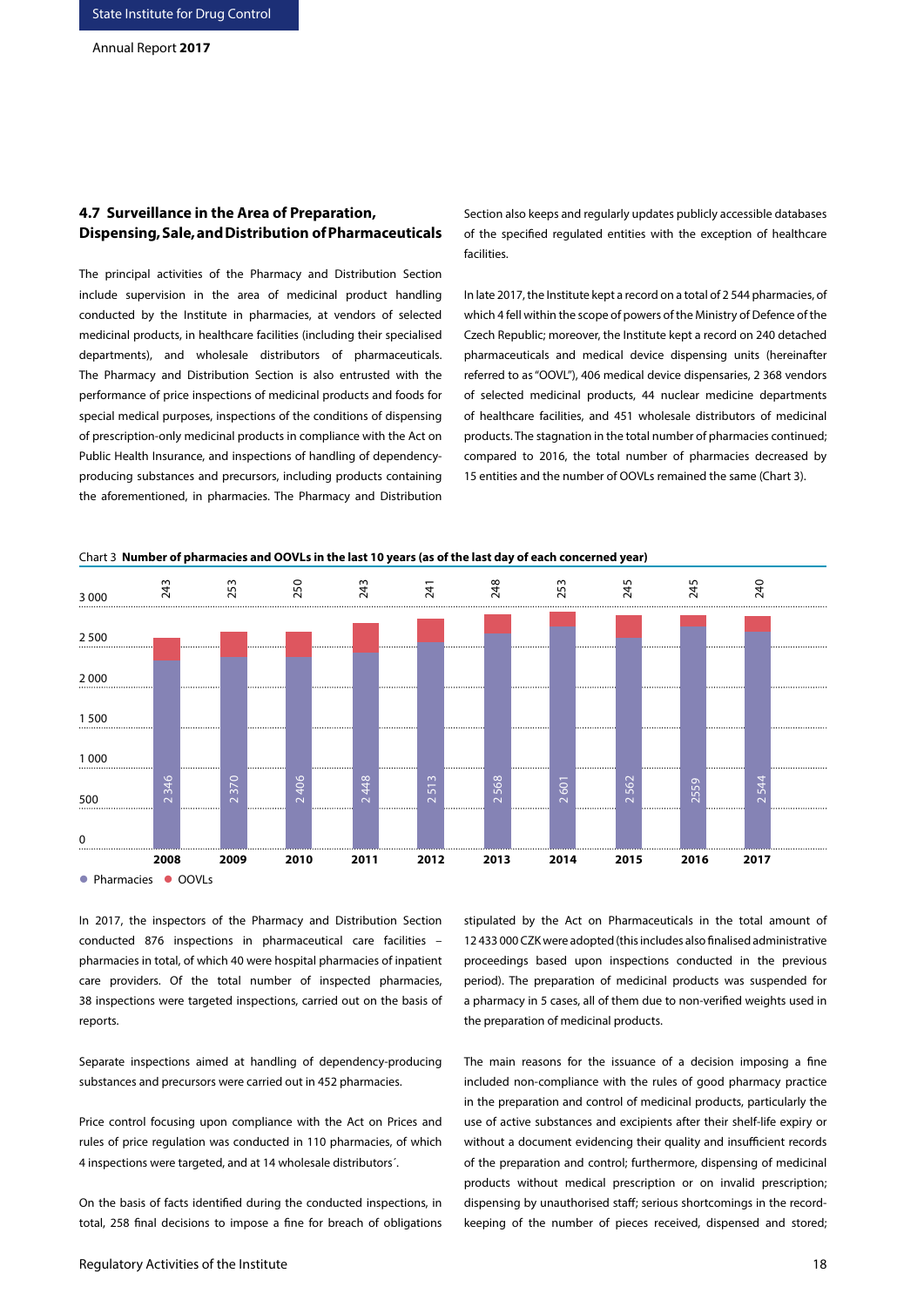storage and dispensing of medicinal products which should have been withdrawn from the market based on a decision of the marketing authorisation holder; failure to comply with the conditions governing the storage of medicinal products; transfers of medicinal products between pharmacies; and illegal export of medicinal products abroad.

Within the scope of inspections of the handling of dependencyproducing substances in pharmacies, in 2017, identification of major breaches of the Act on Dependency-Producing Substances resulted in the total of 31 final decisions on fine imposition to pharmacy operators amounting to 647 000 CZK in total; and 11 final decisions on fine imposition for breaches of the Act on Precursors amounting to the total of 115 000 CZK.

The main reasons for the issue of the decision on fine imposition included serious breaches of the Act on Dependency-Producing Substances in terms of record-keeping and documentation of dependency-producing substances and products, incl. relevant documents; failure to submit the annual report on the stock and movement of dependency-producing substances and products within the statutory timeline; or incorrect or incomplete data in the annual report. In respect of handling of precursors, it was failure to meet the notification duty in case of changes to data in a special licence; failure to keep documents and records of the activities with precursors and inadequate method of their storage.

Inspections focusing on compliance with price regulation rules in pharmacies identified a breach of price regulations in 65 cases. Pharmaceutical care providers were issued 25 final decisions on fine imposition pursuant to the Act on Prices amounting to 625 000 CZK in total for price offences regarding failure to comply with the binding procedure for pricing of magistral formulas and proprietary medicinal products treated prior to dispensing; failure to maintain or store evidentiary price records; failure to observe officially fixed maximum prices during sales; and disregard for the conditions and procedures for their application.

A breach of the ban on offering and provision of advantageous sale in respect of reimbursed medicinal products dispensing was identified in 5 cases. This concerned the offer to obtain loyalty points and the possibility to use them in association with the dispensing of prescription-only medicinal products covered by the public health insurance. On the basis of the inspection findings, 6 final decisions on fine imposition were issued pursuant to the Act on Public Health Insurance, with the fines amounting to the total of 90 000 CZK (this includes also finalised administrative procedures based on inspections conducted in the previous period).

Furthermore, un 2017, 300 inspections of the handling of medicinal products in healthcare facilities were conducted. The inspections were carried out in 32 inpatient departments of healthcare service providers

and in 268 separate outpatient offices of general practitioners and medical specialists, and in other healthcare facilities. On the basis of reports received by the Institute in connection with the operation of healthcare facilities, where health care is provided, a total of 20 targeted inspections took place. A total of 19 final decisions on fine imposition in the total amount of 1 110 000 CZK were taken for the identified violations of the Act on Pharmaceuticals (this includes also finalised administrative procedures based on inspections conducted in the previous period).

The major reasons for the issue of the decision on fine imposition included, in particular, handling of medicinal products contrary to the summary of the product characteristics; failure to meet the medicinal product storage conditions; failure to keep records on the handling of medicinal products; and other serious breaches of the obligations governing the handling of medicinal products set forth by an implementing regulation.

Inspections of vendors of selected medicinal products in 2017 involved 111 outlets in total; 9 final decisions on fine imposition in the total amount of 55 000 CZK for breach of the obligations implied by the Act on Pharmaceuticals were taken.

In other healthcare facilities authorised to prepare medicinal products (Nuclear Medicine Departments – ONM, and workplaces preparing autogenous vaccines for human use – HAV), a total of 18 inspections were carried out; the findings from the inspections did not result in the need for the imposition of any penalty.

Summary results from inspections completed in 2017 are provided in Table 11.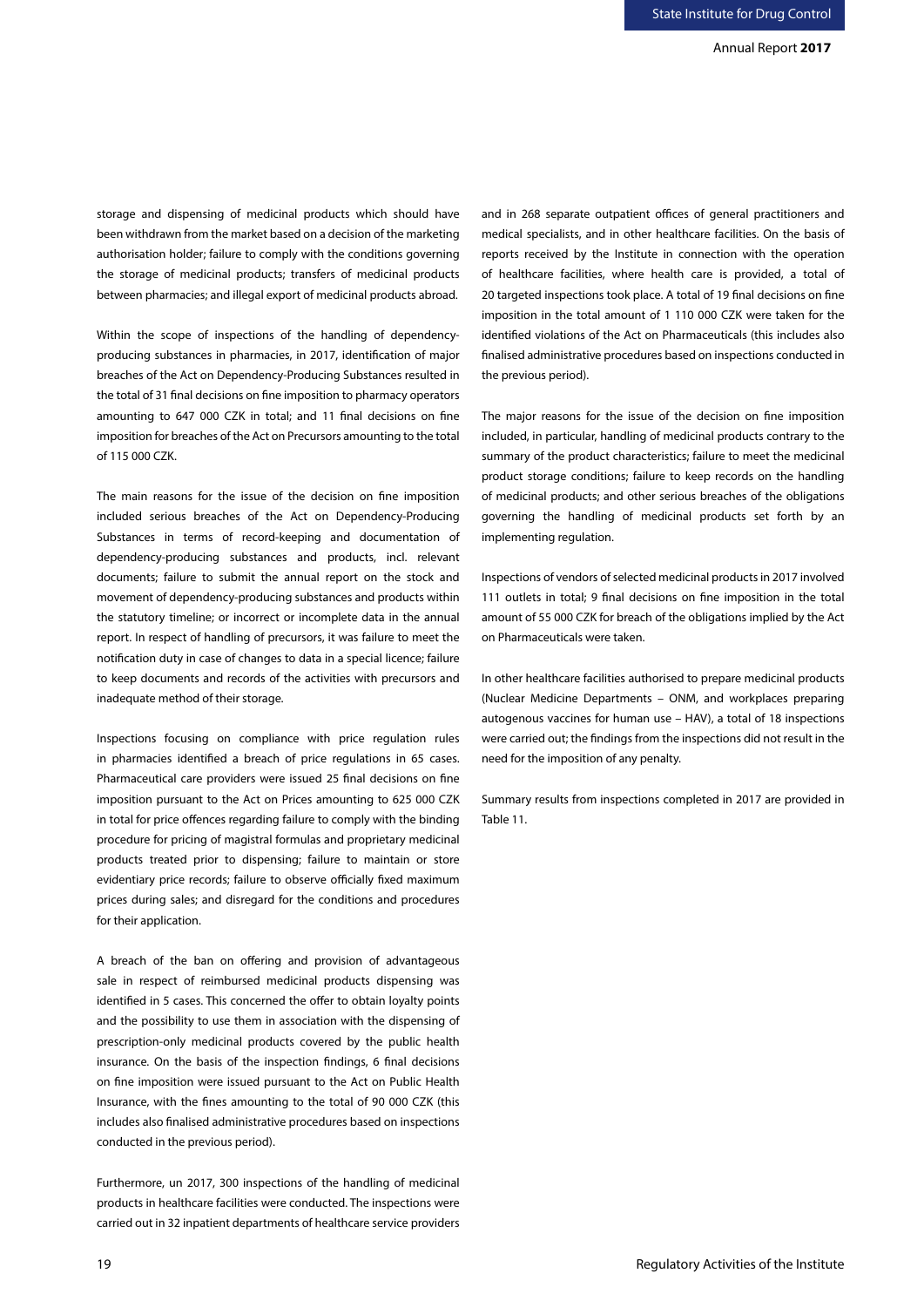Tab. 11 **Inspection surveillance over pharmacies, nuclear medicine departments, healthcare facilities, and vendors of selected medicinal products in 2017**

|                                        | <b>Classification of defects</b>         |        |     |                                        |     |       |     |               |  | <b>Penalties</b> |  |  |
|----------------------------------------|------------------------------------------|--------|-----|----------------------------------------|-----|-------|-----|---------------|--|------------------|--|--|
| Inspected entity                       | Type of inspection                       | Number |     |                                        |     |       |     | $\frac{1}{2}$ |  |                  |  |  |
| Pharmacies                             | Regular inspections                      | 876    | 477 |                                        | 253 | 28.9  | 146 | 16.7          |  |                  |  |  |
|                                        | Price inspections                        | 110    |     | Not rated by classification of defects |     |       |     |               |  |                  |  |  |
|                                        | Inspections                              |        |     |                                        |     |       |     |               |  |                  |  |  |
|                                        | of dependency-producing                  |        |     |                                        |     |       |     |               |  |                  |  |  |
|                                        | substances and precursors                | 452    | 299 | 66.2                                   | 115 | 25.4  | 38  | 8.4           |  |                  |  |  |
| Nuclear medicine departments           |                                          | 16     | 12  | 75.0                                   |     | 18.8  |     | 6.2           |  |                  |  |  |
|                                        | Workplaces preparing autogenous vaccines |        |     |                                        |     |       |     |               |  |                  |  |  |
| for human use                          |                                          |        |     |                                        |     | 100.0 |     |               |  |                  |  |  |
| <b>Healthcare facilities</b>           |                                          | 300    | 195 | 65.0                                   | 72  | 24.0  | 30  | 10.0          |  |                  |  |  |
| Vendors of selected medicinal products |                                          |        | 84  | 75.7                                   | 16  | 14.4  | 10  | 9.0           |  |                  |  |  |
|                                        |                                          |        |     |                                        |     |       |     |               |  |                  |  |  |

*Note: Three inspections of healthcare facilities and 1 inspection of a vendor of selected medicinal products were not rated.*

*Classification of defects Penalisation*

*1 – None or minor defects identified A –Suspended preparation*

*2 – Major or repeated defects B – Suspended operation*

*3 – Critical defect or serious breach of law C – Fine imposed (final decision)*

In 2017, inspectors from the Pharmacy and Distribution Section took a total of 250 samples of medicinal products during inspections in pharmacies, of which 93 were pharmaceutical products intended for the preparation of extemporaneous products in the pharmacy. Out of 157 pharmacy samples (medicinal products prepared in pharmacies), 7 in total were out-of-specification, the defects being out-ofspecification content of active substances, total weight of the sample, and inadequate galenic processing (tendency towards disintegration and weight uniformity). In respect of the total of 19 samples intended for dispensing, defects in their labelling were identified.

Comparison of occurrence of monitored defects in out-of-specification pharmacy samples in the last years is provided in Table 12.

#### Tab. 12 **Occurrence of monitored types of defects in% (of the total number of non-compliant samples)**

| <b>Type of defect</b>                             | 2015 | 2016 | 2017 |
|---------------------------------------------------|------|------|------|
| Out-of-specification content of active substance  | 42.9 | 25.0 | 57,1 |
| Out-of-specification total weight                 | 42.9 | 50   | 14.3 |
| Out-of-specification purified water               |      |      |      |
| Microbiological compliance                        |      |      |      |
| Out-of-specification galenic processing           |      | 25.0 | 28.6 |
| Out-of-specification microbiological compliance   | 14,2 |      |      |
| Active substance and excipient identity confusion |      |      |      |
|                                                   |      |      |      |

- 
- 

Other activities of the Pharmacy and Distribution Section include issuance of binding opinions on the technical and material equipment of pharmacies and dispensaries of medical devices. In 2017, a total of 296 applications for issuance of an opinion were received from pharmacy operators and 288 positive binding opinions were issued. In the case of dispensaries of medical devices, a total of 18 operators applied for a binding opinion and 15 positive binding opinions were issued.

In 103 cases, the issuance of the binding opinion was associated with an inspection in the pharmacy (on-the-spot check of technical and material equipment) and in 6 cases with an inspection of OOVLs (Table 13). Furthermore, in this context, 10 initial inspections of medical device dispensaries and 227 consultations on the technical equipment of existing pharmacies or the construction of new pharmacies and issues related to Decree No. 84/2008 Coll. and other regulations implementing the Act on Pharmaceuticals or Act on Dependency-Producing Substances and Act on Precursors took place. Table 13 also provides data on newly established and defunct pharmacies/OOVLs.

#### Tab. 13 **Other activities of the Pharmacy and Distribution Section**

| Establishment of a new pharmacy/OOVL          | Defunct pharmacies/OOVLs |
|-----------------------------------------------|--------------------------|
| 68/10                                         |                          |
| Initial medical device dispensary inspections | Consultations            |
|                                               |                          |
|                                               |                          |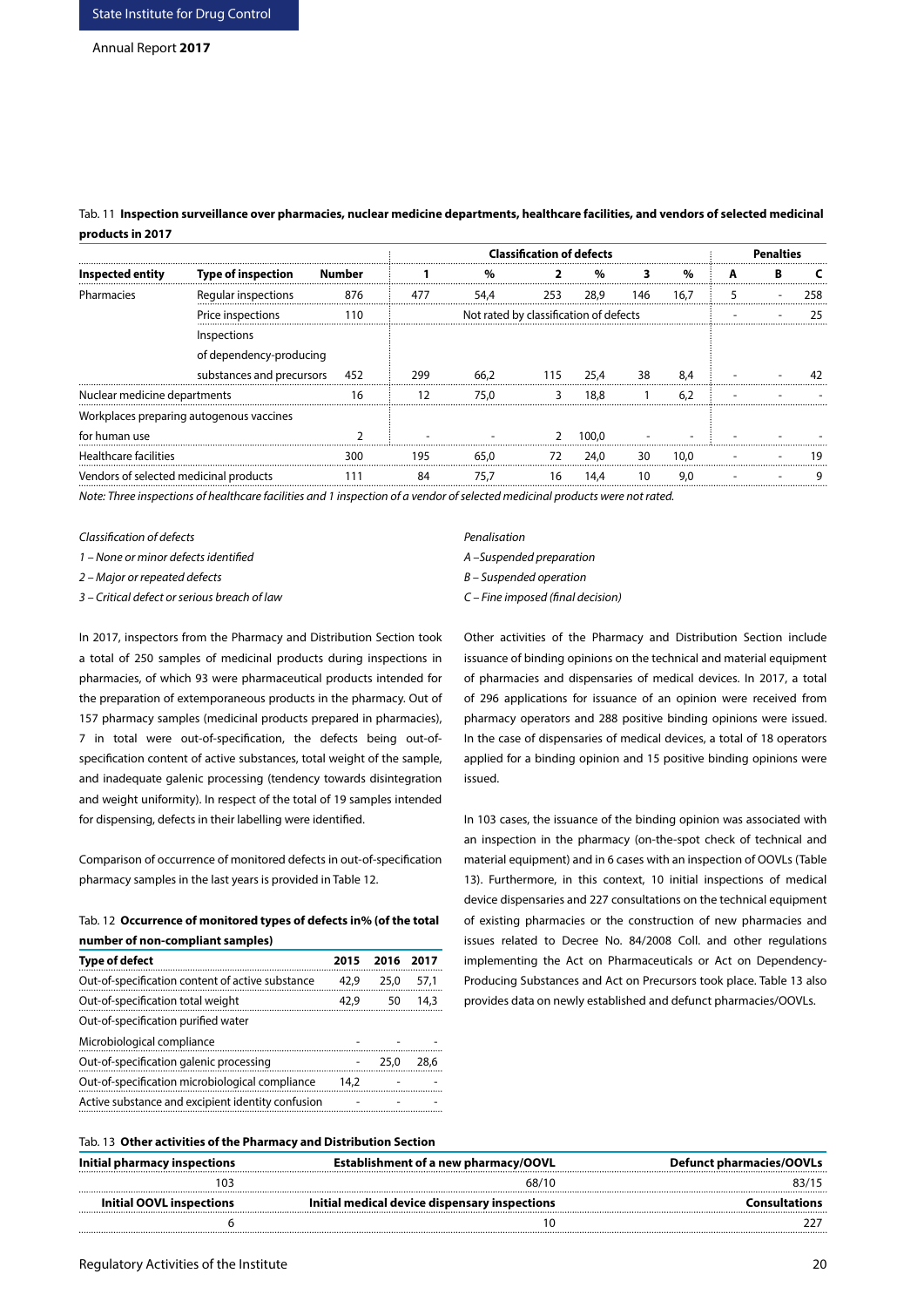# **Distribution of Medicinal Products**

In 2017, the number of distributors increased by 11 entities to the total of 451 medicinal products distribution authorisation holders. Of the total number of approved distributors, 157 entities were both a pharmacy operator and a distribution authorisation holder.

In 2017, 42 new distribution authorisations and 142 decisions on variations to distribution authorisations were issued, and 31 authorisations were revoked upon request of their holders. In 2 cases, the distribution authorisation expired in compliance with Section 76, paragraph 4 of the Act on Pharmaceuticals. In respect of one entity, the authorisation was revoked by the decision of the Institute pursuant to Section 76, paragraph 3 of the Act on Pharmaceuticals.

The total of 20 entities applied for entry into, variation, or deletion from the Registry of Brokers of Human Medicinal Products in 2017. As of 31 December 2017, the Registry included the total of 33 entities.

Table 14 provides an overview of received applications and issued decisions in respect of distribution authorisation, variations thereto or revocation thereof, and the registration of brokers of medicinal products.

#### Tab. 14 **Distribution and intermediation of pharmaceuticals in 2017**

|                                                          | <b>Received applications</b> | Authorisations issued/register entries made |
|----------------------------------------------------------|------------------------------|---------------------------------------------|
| Application for distribution authorisation               |                              |                                             |
| Application for variation to distribution authorisation  |                              |                                             |
| Application for revocation of distribution authorisation |                              |                                             |
| Application for entry in the Registry/variation to entry |                              |                                             |
| in the Registry/deletion from the Registry               |                              |                                             |
| .                                                        |                              |                                             |

*The table does not include the numbers of pending applications from the previous period.*

In 2017, the total of 355 inspections of distributors and 4 inspections of brokers took place, of which 15 were targeted inspections carried out on the basis of internal and external reports. In total, 27 reports were received and investigated; in 2 cases, an administrative procedure regarding fine imposition was initiated on the basis thereof.

The inspection activities focused upon compliance with the requirements set forth by the Act on Pharmaceuticals, the Decree on the Manufacture and Distribution of Pharmaceuticals, EU guidance on good distribution practice and associated guidelines of the Institute.

Of the total number of 268 rated inspections of distributors (followup and targeted inspections), 73.1% were rated with grade 1 (good), 20.2% with grade 2 (satisfactory), and 6.7% with grade 3 (not satisfactory).

Following the completed inspections, the total of 200 post-inspection good distribution practice certificates were issued, of which 49 certificates were of limited validity (one year in 10 cases; 2 years in 38 cases; in one certificate, the inspection findings resulted in limited scope of the distributor´s certified activities. All of the issued certificates, as well as distribution authorisations and variations thereto, have been regularly entered into the EudraGMDP European Database.

The Department of Good Distribution Practice was also involved in 4 investigations of suspected quality defect of a medicinal product and possible presence of a counterfeit product in the distribution chain,

and, with the authorisation of the Strasbourg EDQM inspectorate and the Institute´s Laboratory Control Section performed sampling of authorised medicinal products in the distribution chain for the purposes of their laboratory control. Within the scope of consultation activities, it gave the total of 17 consultations regarding the application of good distribution practice principles and on an ongoing basis has been providing opinions and source materials upon request from other bodies and organisations, including those from abroad (the Czech MoH, revenue authorities, courts of justice, the Czech Police, MHRA or EMA).

In 2017, 14 price inspections of distributors focusing upon control of compliance with the Act on Prices and rules of price regulations governing medicinal products were conducted. A breach of price regulations was identified in 2 cases and they consisted of failure to comply with the officially established maximum price of medicinal products, or non-observation of the conditions and procedures for its application. Three fines amounting to the total of 20 000 CZK were finally imposed for the price offences in 2017.

On the basis of facts identified during the completed inspections, distributors were imposed the total of 33 final decisions on fine for breach of obligations set forth by the Act on Pharmaceuticals and its implementing regulations amounting to 4 532 000 CZK in total (incl. also finalised administrative procedures based on inspections conducted in the previous period).

The main reasons for the proposed fine imposition included nonobservance of the obligation to provide the Institute with complete and correct data about distributed medicinal products; failure to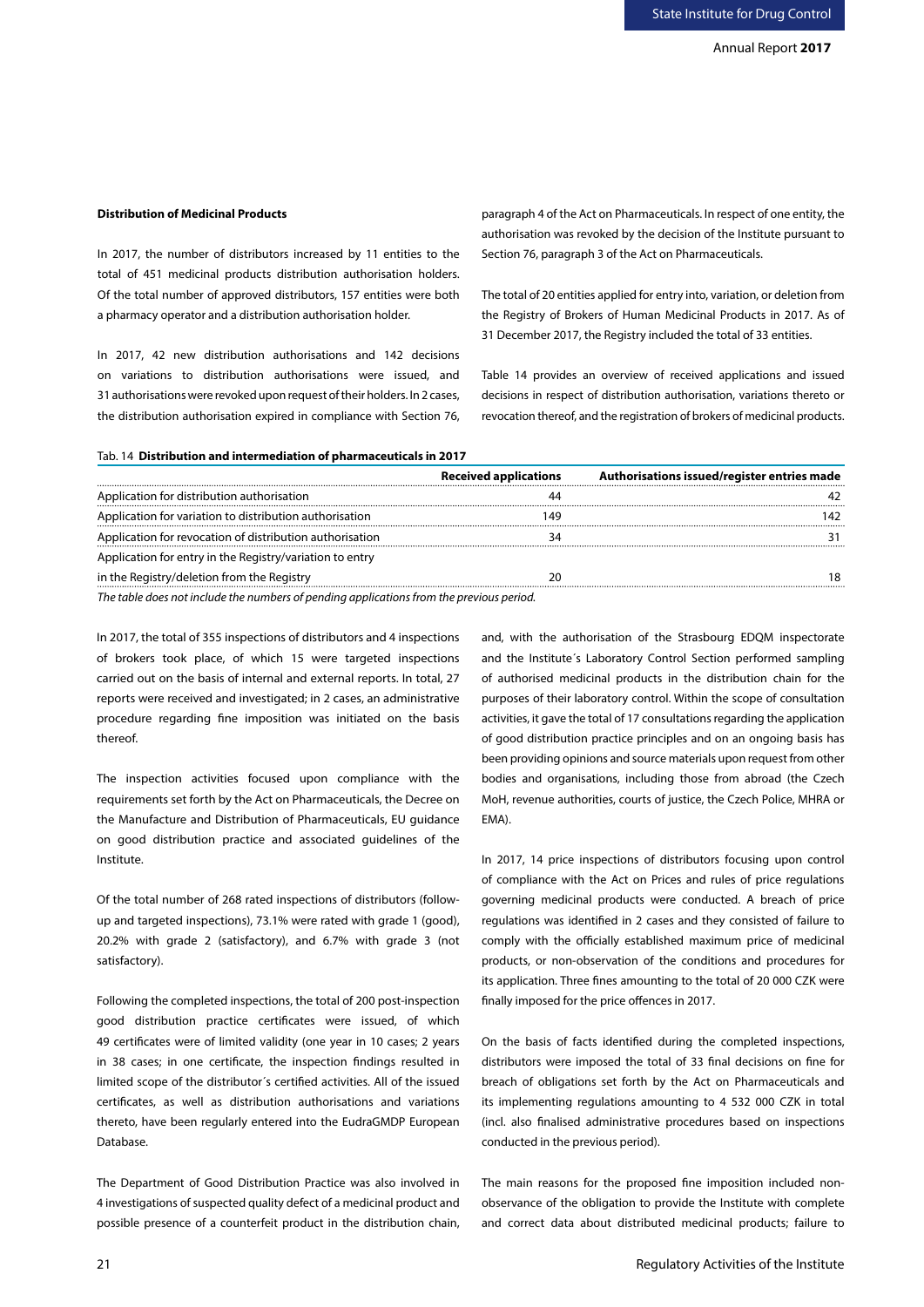comply with the rules of good distribution practice; distribution of medicinal products purchased from the position of a pharmacy operator; failure to safeguard the services of a qualified person; inadequately effective quality assurance system, incl. determination of procedures and measures for risk management; and serious shortcomings in the keeping of regulatory and record documentation of the distributor.

In 2 cases, the validity of the distribution authorisation was suspended and declarations of non-conformity with the rules of good distribution practice issued due to serious breaches of the obligations implied by the Act on Pharmaceuticals and conditions of good distribution practice; these were entered in the EudraGMDP database.

The results of distributor inspections in 2017 are provided in Table 15.

#### Tab. 15 **Inspection surveillance over distributors**

| <b>Number of inspections</b> |  |           |          |    |    | Inspection rating |    | Measures       |
|------------------------------|--|-----------|----------|----|----|-------------------|----|----------------|
| Total                        |  | Follow-up | Targetec |    |    |                   | NO | Pronosed fine. |
|                              |  |           |          | 4: | ۹F |                   |    |                |

#### *Inspection Rating*

*On the basis of the identified shortcomings and their severity the inspection is rated and according to the achieved point score, the overall level of compliance with the principles of good distribution practice is expressed by the following rating: 1 – Good / 2 – Satisfactory / 3 – Not satisfactory.*

Comparison of the number of regulated entities, conducted inspections and imposed penalties for the last 3 years is illustrated by Chart 4.



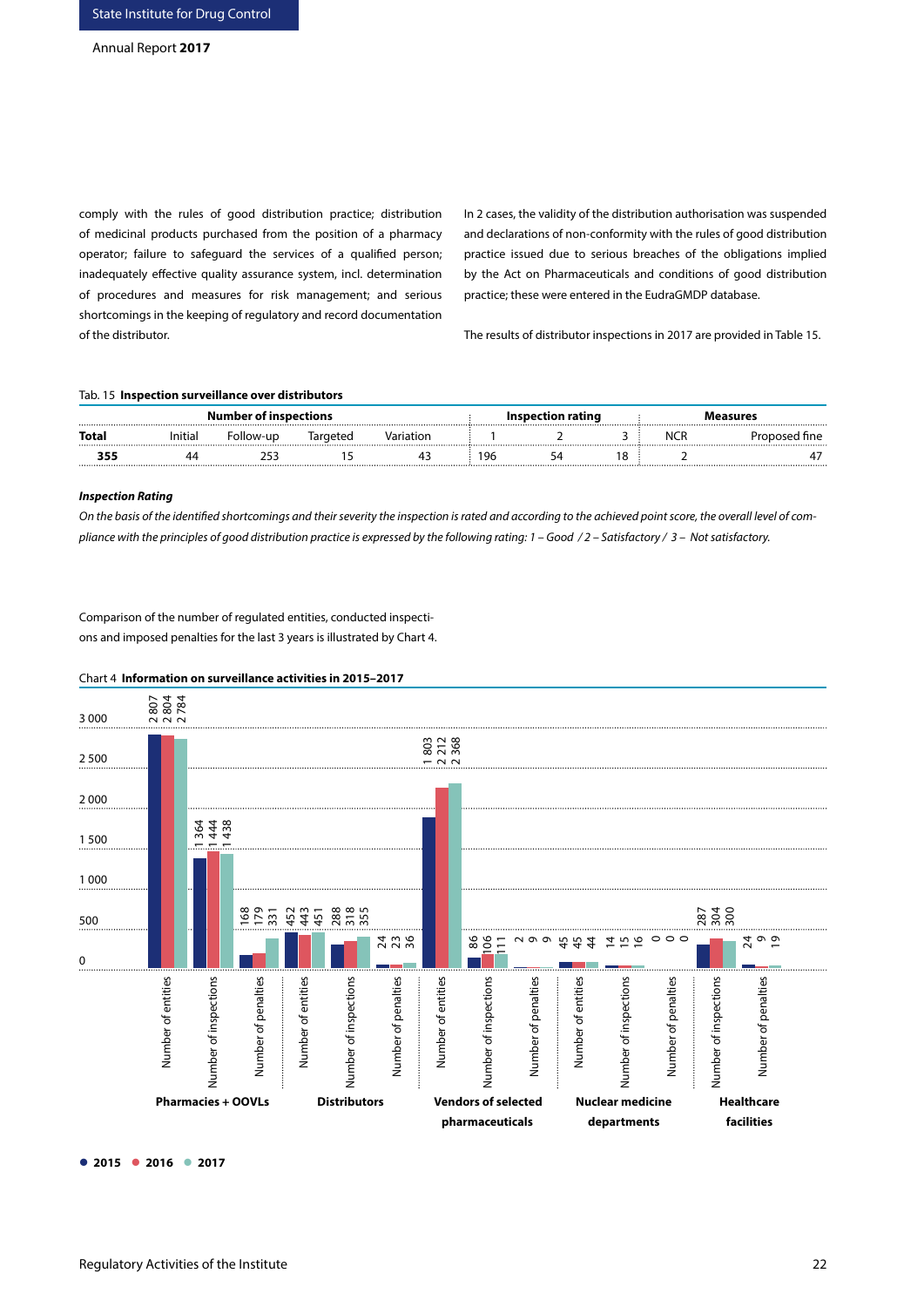# **4.8 Surveillance in the Area of Manufacture of Pharmaceuticals, Human Tissues and Cells, Good Laboratory and Clinical Practice**

The Inspection Section ensures surveillance activities in the sphere of manufacture of pharmaceuticals (including the manufacture of transfusion products and starting materials for further manufacture of pharmaceuticals – hereinafter referred to as "TP"), good clinical practice and good laboratory practice, issuance of binding opinions on the import and export of medicinal products, incl. cooperation with the customs authorities. Furthermore, the Section carries out surveillance over the donation, procurement, examination, processing, storage, and distribution of human tissues and cells (hereinafter referred to as "HTC") aimed at the assurance of their quality and safety. This activity involves also the issuance of authorisations to engage in the operation of a tissue centre, donation centre, HTC distributor or diagnostic laboratory, the conduct of inspections, monitoring of actual or suspected serious adverse events and reactions, and, where doubts arise, decisionmaking as to whether tissues and cells subjected to regulation by a particular act are concerned. Furthermore, it caters for the activities in the sphere of haemovigilance, monitoring of serious adverse reactions experienced by transfusion product donors or recipients, and serious adverse events associated with blood donation, examination, processing, storage, and distribution of transfusion products or starting materials for further production or with transfusion product dispensing. The Section, moreover, receives and assesses reports from the European rapid alert systems for blood (hereinafter referred to as "RAB") and for HTC (hereinafter referred to as "RATC").

#### **Manufacture of Pharmaceuticals**

The updated lists of supervised operators in the sphere of manufacture and research of pharmaceuticals are provided on the Institute´s website.

In the sphere of manufacturers (incl. blood centres) the total of 95 applications for manufacturing authorisation or variations thereto were received (Tab. 16). The number of cases brought forward from one year to another corresponds to the intervals for application processing. The number of decisions issued for variation to manufacturing authorisation was 5% more than in 2016.

#### **Human Tissues and Cells**

This is an area regulated by the Institute pursuant to Act No 296/2008 Coll., on Human Tissues and Cells.

In 2017, 55 applications for operating authorisation and applications for variations to operating authorisations were received. The number of submitted applications was 5% more than in 2016 (Chart 5).

| <b>Application type</b>                        |                                    | 2015            |                | 2016                                                                 |                | 2017            |        |  |
|------------------------------------------------|------------------------------------|-----------------|----------------|----------------------------------------------------------------------|----------------|-----------------|--------|--|
|                                                |                                    | <b>Received</b> | Issued         | Received                                                             | Issued         | <b>Received</b> | Issued |  |
|                                                |                                    |                 |                | applications decisions applications decisions applications decisions |                |                 |        |  |
| Application                                    | Manufacturer of medicinal products |                 | O              |                                                                      | 2              |                 |        |  |
| for manufacturing                              | Control laboratory                 |                 | 3              |                                                                      |                |                 |        |  |
| authorisation                                  | <b>Blood centre</b>                |                 | 0              |                                                                      | 0              |                 |        |  |
| Application for                                | Manufacturer of medicinal products | 63              | 61             | 55                                                                   | 55             | 56              | 53     |  |
| variation to manufacturing                     | Control laboratory                 | 4               | 3              | 5                                                                    | 4              | 2               |        |  |
| authorisation                                  | <b>Blood centre</b>                | 29              | 36             | 23                                                                   | 26             | 27              | 26     |  |
| Application for                                | Manufacturer of medicinal products |                 | $\overline{2}$ |                                                                      | 3              | U               |        |  |
| revocation of manufacturing Control laboratory |                                    | 4               | $\overline{2}$ | $\Omega$                                                             | $\overline{2}$ | $\mathcal{P}$   |        |  |
| authorisation                                  | <b>Blood centre</b>                | 5               | 5              | 0                                                                    | 0              |                 |        |  |
| Application for                                | Tissue centre                      |                 | 4              |                                                                      |                |                 |        |  |
| operating                                      | Distribution of tissues and cells  |                 | O              | ∩                                                                    | O              |                 |        |  |
| authorisation                                  | Diagnostic laboratory              | 0               | 0              | 0                                                                    | 0              | 0               |        |  |
| Application for                                | Tissue centre                      | 28              | 26             | 41                                                                   | 37             | 40              | 39     |  |
| variation                                      | Donation centre                    | n               | O              | ∩                                                                    | $\Omega$       |                 |        |  |
| to operation                                   | Diagnostic laboratory              | 10              | 9              | 8                                                                    | 8              |                 |        |  |
| Application for                                | Tissue centre                      |                 |                | 2                                                                    | $\overline{2}$ |                 |        |  |
| revocation of                                  | Donation centre                    |                 |                |                                                                      |                |                 |        |  |
| operation                                      | Diagnostic laboratory              | ŋ               | $\Omega$       | <sup>0</sup>                                                         | <sup>0</sup>   | っ               |        |  |
| <b>Total</b>                                   |                                    | 154             | 158            | 143                                                                  | 141            | 150             | 148    |  |

Tab. 16 **Activities associated with applications in the sphere of manufacture of pharmaceuticals and in the sphere of human tissues and cells**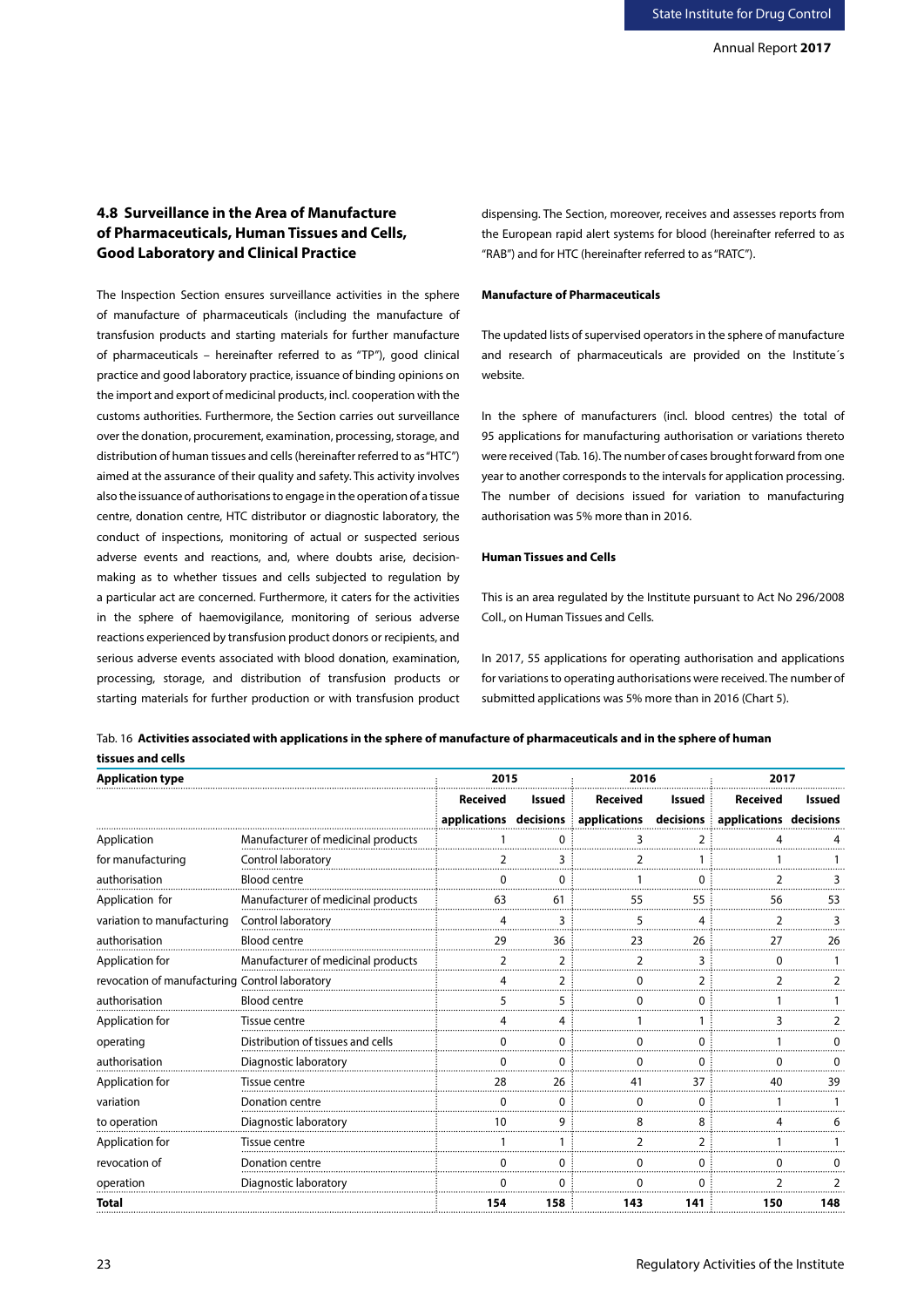In 2017, the Institute carried out 292 inspections in total, of which 84 inspections were associated with the regulated area of tissues and cells. A comparison of the number of inspections and breaches of the Act on Pharmaceuticals, or of the Act on Human Tissues and Cells, where applicable, in 2014 to 2017 is provided in Table 18 and Charts 6 and 7. An initial inspection was carried out in connection with an application for operating authorisation under Section 63, paragraph 4 of Act No. 378/2007 Coll. Follow-up inspections were carried out at the sites of manufacturers of medicinal products and active substances, in control laboratories or blood centres at intervals established by Decree No. 229/2008 Coll. and, for blood centres, pursuant to Decree No. 143/2008 Coll. or in abbreviated intervals on the basis of previous inspection rating which, in addition to the evaluation of the standard of good manufacturing practice (GMP) proper, contains also manufacture risk assessment and other criteria rating. Inspections related to a variation are carried out only if the conditions under which the activities were authorised have changed. Targeted inspections are conducted in order to review a certain section of activities (e.g. an inspection associated with a quality defect of a medicinal product).

Of the total number of 104 inspections at manufacturers of medicinal products and active substances, and in control laboratories, a breach of the Act on Pharmaceuticals was identified in 9 cases. The standard of GMP in blood centres was rated mostly as good; no breach of law was identified. The plan of follow-up inspections was complied with for all regulated entities and the inspection interval established by the Decree was observed.

#### Tab. 17 **Inspections conducted in 2017 and their outcomes**

Inspections in tissue centres, donation centres or diagnostic laboratories are conducted pursuant to Decree No. 422/2008 Coll., on detailed requirements for the safeguarding of the quality and safety of human tissues and cells intended for human use.





| lab. 17 <b>Inspections conducted in 2017 and their outcomes</b> |       |                              |                                                              |    |            |        |       |
|-----------------------------------------------------------------|-------|------------------------------|--------------------------------------------------------------|----|------------|--------|-------|
|                                                                 |       | <b>Number of inspections</b> | <b>Inspection rating</b>                                     |    |            |        |       |
|                                                                 | Total |                              | Initial Follow-up Targeted Variation Compliant <sup>1)</sup> |    | Non        | Breach | Fine/ |
|                                                                 |       |                              |                                                              |    | -compliant | of law | Order |
| Manufacturers of medicinal products                             | 57    |                              |                                                              | 48 |            |        |       |
| Manufacturers of active substances                              | 20    |                              |                                                              | 15 |            |        |       |
| Control laboratories                                            | 22    | 18                           |                                                              | 19 |            |        |       |
| Active substance importers                                      |       |                              |                                                              |    |            |        |       |
| <b>Blood centres</b>                                            | 57    | 50                           |                                                              | 52 |            |        |       |
| <b>Blood banks</b>                                              | 22    | つつ                           |                                                              | 22 |            |        |       |
| <b>GCP inspections - Ethics Committees</b>                      |       |                              |                                                              |    |            |        |       |
| GCP inspections – others                                        | 25    |                              |                                                              |    |            |        |       |
| TC, DC, DL inspections                                          | 84    |                              |                                                              | 68 |            |        |       |

*Explanatory notes: GCP – Good Clinical Practice; TC – tissue centre; DC – donation centre; DL – diagnostic laboratory; 1) – rated only in case of initial and follow-up inspections.*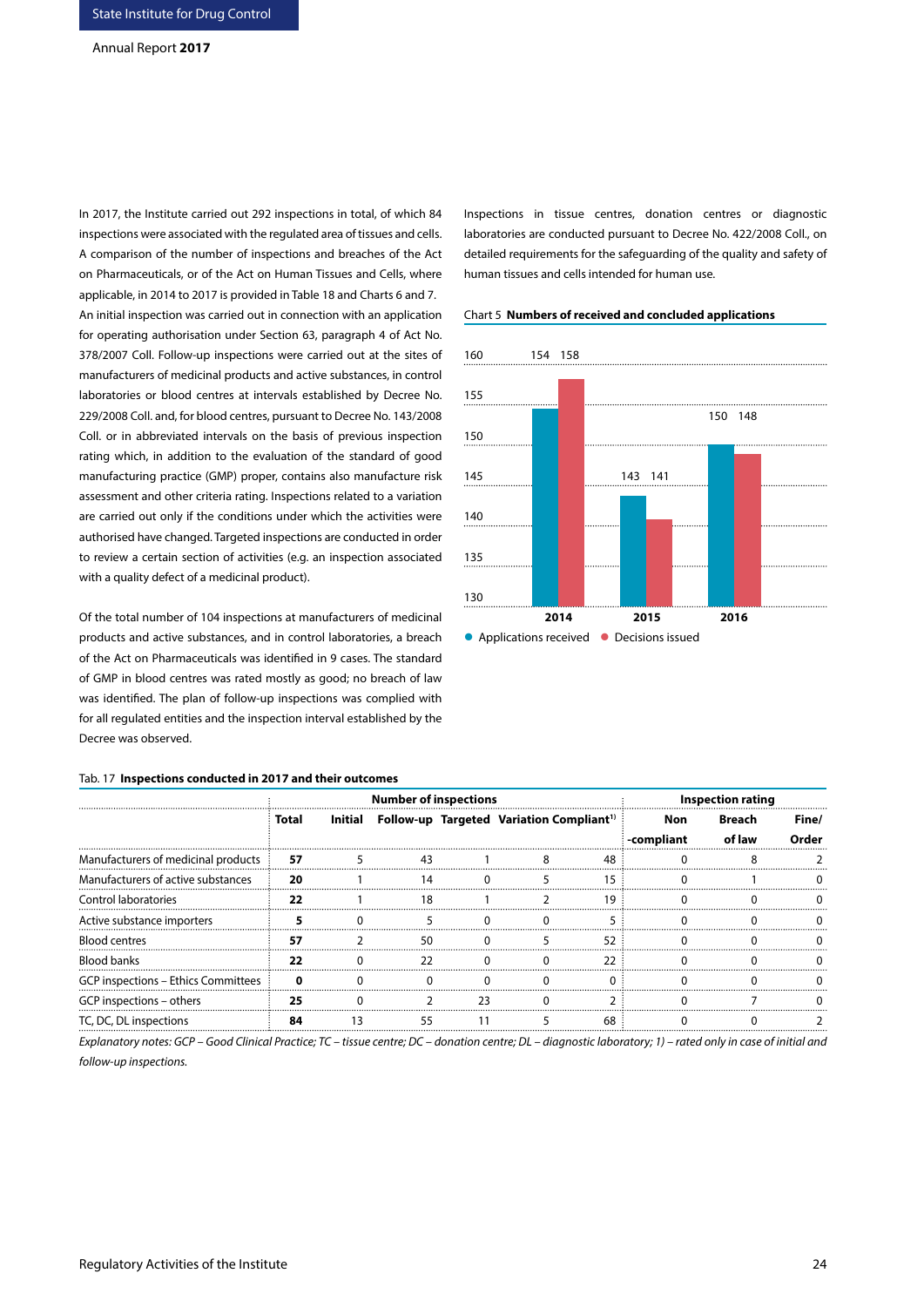# Tab. 18 **Inspections conducted in 2014–2017**

|                                     |                             |                | 2014               | 2015     |                    | 2016     |                    |          |
|-------------------------------------|-----------------------------|----------------|--------------------|----------|--------------------|----------|--------------------|----------|
|                                     | No. of                      | Breaches       | No. of Breaches    |          | No. of             | Breaches | No. of             | Breaches |
|                                     | inspections                 |                | of law inspections |          | of law inspections |          | of law inspections |          |
| Manufacturers of medicinal products | 71                          |                | 52                 |          |                    |          | 57                 |          |
| Manufacturers of active substances  | 27                          | $\Omega$       | 15                 | $\Omega$ | 18                 |          | 20                 |          |
| Control laboratories                |                             |                | -23                | $\Omega$ | 9                  |          | 22                 |          |
| Active substance importers          |                             |                |                    |          |                    |          |                    |          |
| <b>Blood centres</b>                |                             |                |                    |          |                    |          | 57                 |          |
| Blood banks                         |                             |                | 17                 |          | 22                 |          | 22                 |          |
| GCP inspections + Ethics Committees | $\overline{\phantom{0}}$ 21 | $\overline{0}$ | 15                 | $\Omega$ | 16                 |          | 25                 |          |
| Tissue centres, donation centres,   |                             |                |                    |          |                    |          |                    |          |
| diagnostic laboratories             |                             |                |                    |          | 104                |          |                    |          |
| Total                               | 294                         |                | 340                |          | 295                | 13       | 292                |          |

Chart 6 **Number of manufacturers of medicinal products, active substances and control laboratories and an overview of conducted inspections** 



 Manufacturers of medicinal products, active substances, and quality control • Number of inspections

In 2017, 32 reports of suspected serious adverse reactions (hereinafter referred to as "SAR") experienced by donors of blood or blood components or recipients of transfusion products from 16 regulated entities (blood centres or blood banks) were received. Of this, 5 cases of SARs concerned donors of blood or blood components, 18 cases of SARs involved a post-transfusion reaction in TP recipients, 8 cases did not constitute a SAR, and 1 case has not been concluded to date. In 4 cases of SARs experienced by TP recipients serious consequences were suffered, in 1 case mild consequences were suffered, in 2 cases the TP recipient died without association with the transfusion, in case of the other SARs, full recovery followed. Furthermore, 34 reports of suspected serious adverse event (hereinafter referred to as "SAE") associated with blood drawing, examination, processing, storage, and distribution of TPs or starting materials for further production or the dispensing of TPs were received from 8 regulated entities. Of this number, 7 cases concerned dispensing of a product with an additionally identified defect; 4 cases a human error; 2 cases fall within the category of Others; and 19 cases

# Chart 7 **Overview of inspections in the sphere of blood centres, GCP and HTC conducted in 2014–2017**



● Number of blood centre and blood bank inspections ● Number of  $GMP + EC$  inspections  $\bullet$  Number of tissue centre, diagnostic labora-**Haemovigilance** tory and donation centre inspections

> did not concern a SAE; and 2 events have not been concluded to date. Each report which the Institute received was processed, evaluated, and entered in the database of SARs and SAEs and, concurrently, processed to be incorporated in the Annual SAE and SAR Report for the Czech Republic for the European Commission. Educational activities to raise the awareness of regulated entities regarding the importance of suspected SAR and SAE reporting continue to be carried out. In cooperation with the Transfusion Medicine Society, a document containing recommendations on how to evaluate and report adverse reactions was prepared (available from the Institute's website). Within the scope of its involvement in the European RAB system, the Institute in 2017 received 18 reports from 5 countries. Sixteen cases involved an epidemiological situation (12x associated with the occurrence of the West Nile virus; twice with the occurrence of malaria; and twice with the occurrence of the chikungunya disease) and 2 cases constituted a warning regarding the quality and safety of medical devices used by TP manufacturers.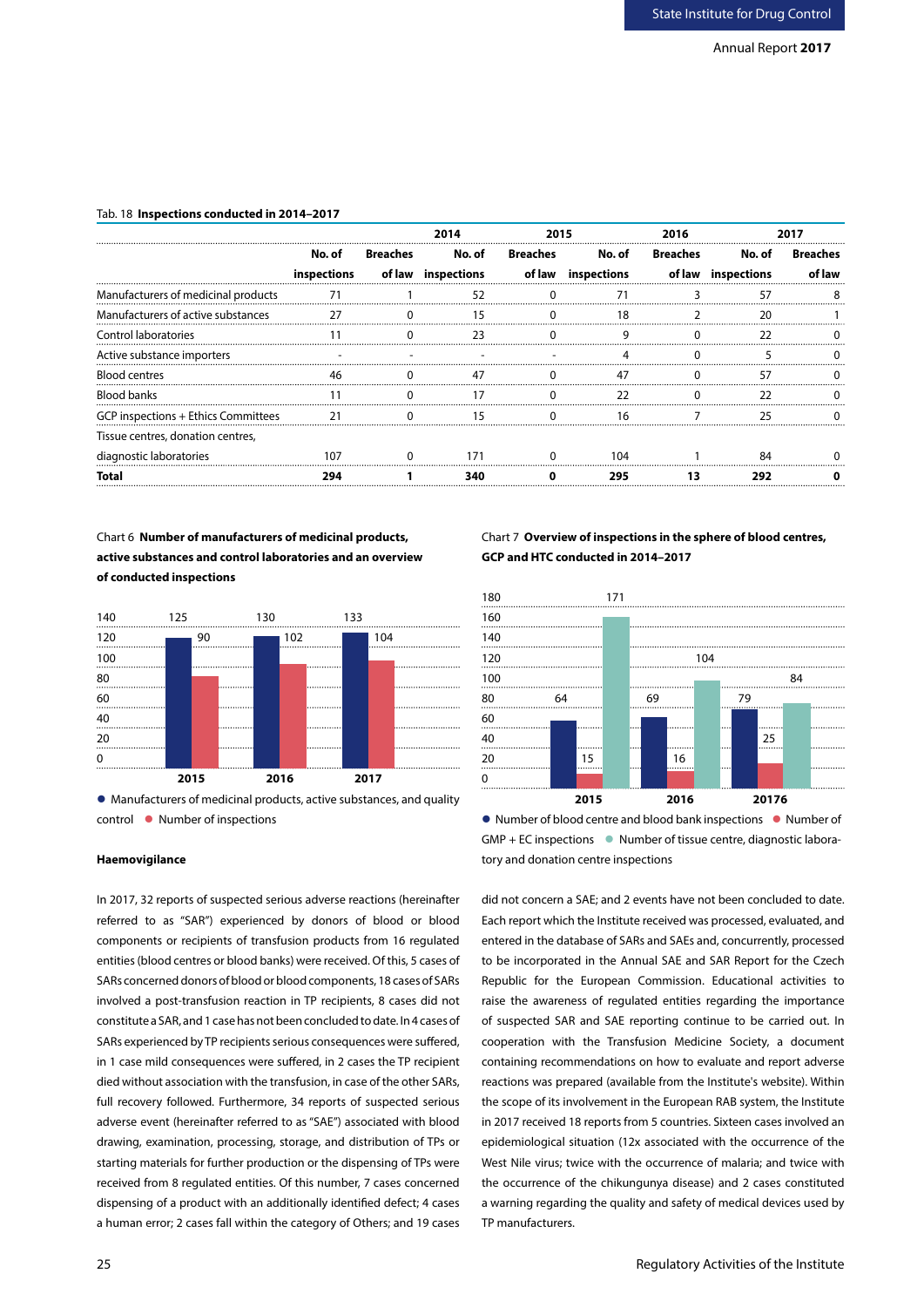#### **Good Laboratory Practice (GLP)**

In 2016, a total of 9 holders of Good Laboratory Practice Certificates issued by the Institute were listed, with prevailing scope of activities in toxicological studies; these are included in the National GLP Programme. In the same year, 5 follow-up inspections were completed.

#### **Good Clinical Practice (GCP)**

In the course of 2017, the total of 25 inspections of good clinical practice were conducted, of which 21 concerned a targeted inspection of a trial site (a GCP inspection at the investigator´s); 2 cases concerned an inspection to verify corrective and preventive action; one case concerned a systemic inspection, and one case concerned a systemic inspection based upon an application for a GCP certificate issuance.

#### Chart 8 **Issued certificates**



# **Assessment of GMP Compliance within the Scope of Marketing Authorisation Activities**

A total of 1 190 cases were received (a 7.5% decrease compared to 2016), all of them were processed within the timelines.

#### **Foreign Inspections**

In 2017, 4 good manufacturing practice inspections at foreign entities in Turkey and in India were performed. On behalf of EMA, the GCP Department, in cooperation with inspectors from another EU Member State, completed 3 international inspections, and furthermore, one international observed inspection within the PIC/S-JVP programme took place.

#### Tab. 19 **Foreign inspections**

|                       | 2015 | 2016 | 2017 |
|-----------------------|------|------|------|
| Number of inspections |      |      |      |
| Certificate issuance  |      |      |      |
| Issued non-compliance |      |      |      |

#### **Actions and Penalties**

In 2017, a breach of the Act on Pharmaceuticals was identified in 9 cases. Pursuant to the Act on Human Tissues and Cells, 2 penalties were imposed.

#### **Certification**

In total, 365 various certificates were issued. Post-inspection good manufacturing practice certificates are subsequently entered in the EudraGMP database kept by EMA. All of the certificates for medicinal products were issued within the prescribed 30-day timeline, and all good manufacturing practice certificates within the 90-day timeline.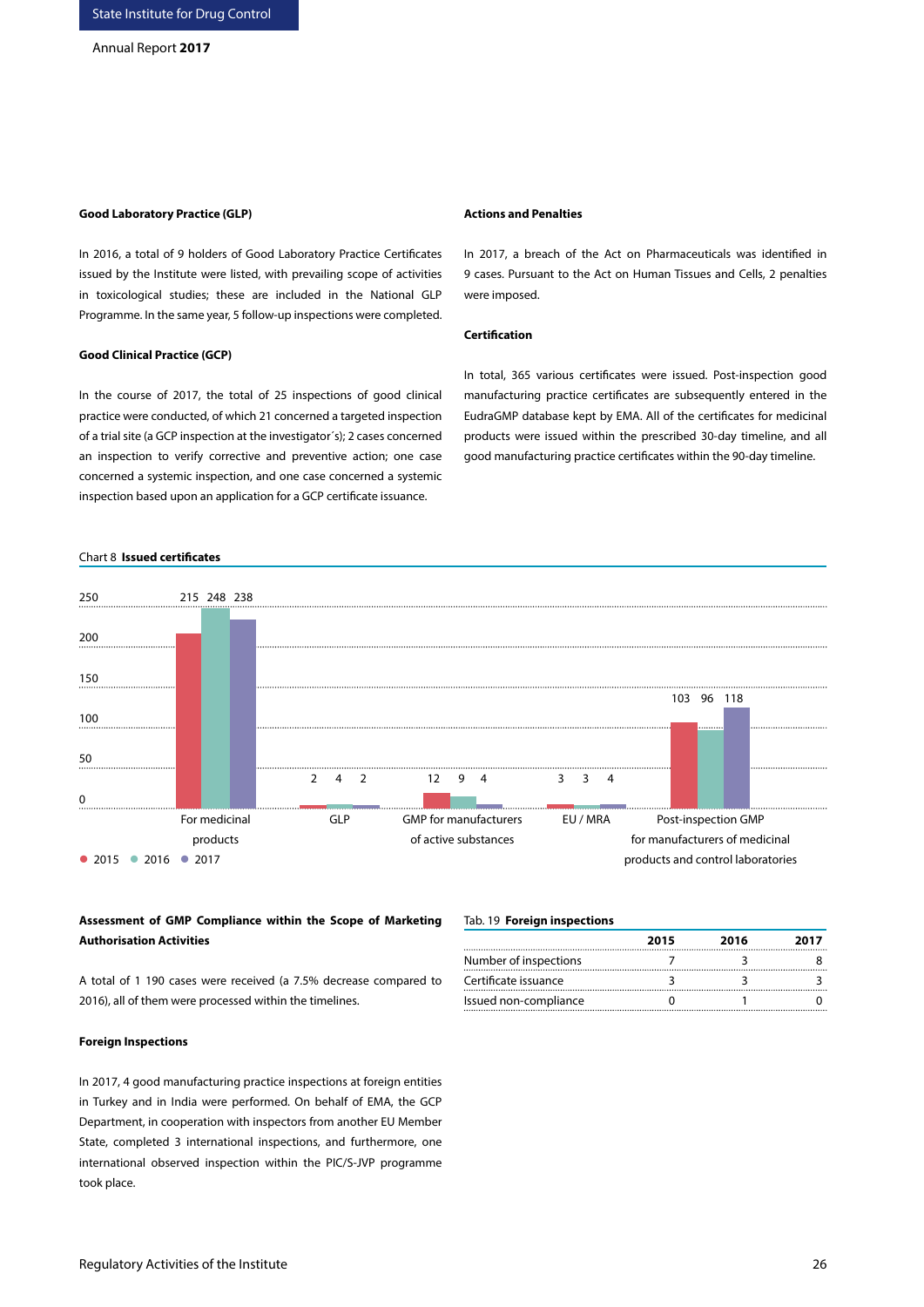# **4.9 Quality Defects of Pharmaceuticals**

Between 2009 and 2013, there was a rapid increase in the number of reports in the area of quality defects of pharmaceuticals. A relatively significant increase in the number of reports compared to 2014 and 2015 can be seen also in 2016 and 2017. To date, the number of received reports in 2017 was the highest from the establishment of the Quality Defects Department (Tab. 20 and Chart 9 refer).

In 2017, the reports concerned not only authorised medicinal products and magistral formulas, but also starting materials for the preparation of medicinal products in pharmacies as well as non-authorised and investigational medicinal products. Through the Rapid Alert System of the EU, MRA, and PIC/S countries, the Institute received and evaluated the total of 76 reports on quality defects of pharmaceuticals.

Compared to previous years, in 2015, 2016 as well as in 2017, the Institute saw a marked increase in the number of reports regarding the occurrence of counterfeit medicinal products in the legal distribution chain or their theft (Chart 9 refers). In 2017, the Quality Defects Department addressed 45 such cases in total, of which 14 cases concerned theft of medicinal products from the legal distribution chain.

Mutual exchange of information with the Slovak State Institute for Drug Control (ŠÚKL) in Bratislava has continued and the Quality Defects Department collaborated with ŠÚKL in Bratislava on several occasions in 2017.

Reports received from abroad also included reports on noncompliance of the manufacturing site of a medicinal product or an active substance with the Good Manufacturing Practice principles. The Quality Defects Department received a total of 54 such reports in 2017.

Within the scope of addressing quality defects, effective actions have been taken to reduce the impact of the quality defects of pharmaceuticals upon patient health. With reference to the new power of the Institute, since 1 April 2017,pursuant to Section 13, paragraph 2(n) and Section 23, paragraph 2(b) of amended Act No 378/2007 Coll., on Pharmaceuticals and on Amendments to Some Related Acts (Act on Pharmaceuticals), as amended, the total of 20 administrative procedures regarding the possibility to distribute, dispense, place on the market, or use in the provision of healthcare services pharmaceuticals with a quality defect not constituting a jeopardy to the life or health of people were commenced. Table 21 gives an overview of actions adopted as part of addressing the quality defects in individual medicinal products (related to the Institute codes) in 2017. In all cases, the actions in respect of the market, however, were implemented by the marketing authorisation holders or operators themselves, with the Institute solely monitoring or adjusting those measures.

The Quality Defects Department, moreover, monitored recalls of medicinal products due to reasons related to marketing authorisation (such as a shortened shelf-life, changed method of dispensing, etc.). For these reasons, in 2017, 21 medicinal products (in SÚKL codes) were recalled in total.

# Tab. 20 **Number of reports received in 2017**

| <b>Quality Defects</b>    |     |     |     |     |     |
|---------------------------|-----|-----|-----|-----|-----|
| Reports received in total | 417 | 345 | 333 | 420 | 443 |
| Reports from              |     |     |     |     |     |
| the Czech Republic        | 210 | 181 | 181 | 243 | 277 |
| Reports from abroad       | 207 | 164 | 152 | 177 | 166 |
| Resulted in recall*       | 77  | 60  | 79  | 72  | 79  |
| Administrative procedure  |     |     |     |     |     |
| (newly from 04/2017)      |     |     |     |     | 20  |
| <b>Issued RWs</b>         |     | 6   | 16  | 18  | 19  |
| <b>Issued RAs</b>         | 3   | 6   | 11  | 17  | つつ  |
|                           |     |     |     |     |     |

*RW – Rapid Warning, RA – Rapid Alert \*in SÚKL codes* 

# Tab. 21 **Actions taken in 2017 (in SÚKL codes)**

| <b>Actions taken</b>                                   | Number |
|--------------------------------------------------------|--------|
| Recalls from distributor level                         |        |
| Recalls from healthcare facility level                 | 71     |
| Recalls from patient level                             | 8      |
| Suspended distribution, dispensing and therapeutic use | 8      |
| Released distribution, dispensing, and therapeutic use |        |
| Permitted distribution, dispensing, marketing, and use |        |
| in the provision of healthcare services through        |        |
| an administrative procedure                            |        |

# Chart 9 **Number of reports and recalls of medicinal products in 2013–2017**



● Keeping the medicinal product on the market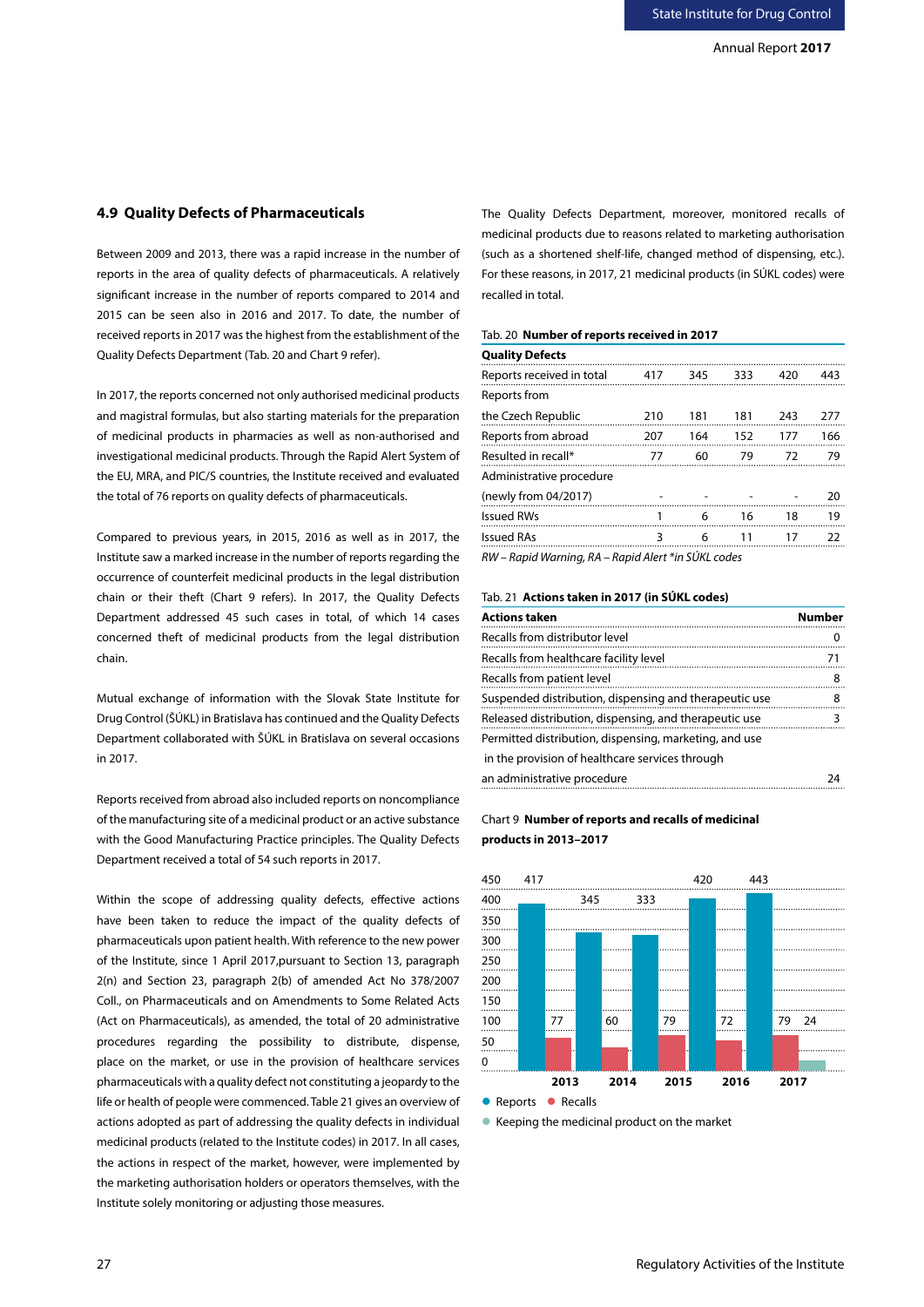As in previous years, the Institute focused upon surveillance over compliance with the obligation of marketing authorisation holders stipulated under the provisions of Section 33, paragraph 2 of Act No. 378/2007 Coll., on Pharmaceuticals and on Amendments to Some Related Acts (Act on Pharmaceuticals), as amended. The Institute addressed 11 such reports in total, of which 2 were forwarded for the issuance of an order for breach of the aforementioned obligation. Compared to previous years, the number of reports has been dropping, as marketing authorisation holders have adapted to the fulfilment of this obligation during the past years.

#### **4.10 Enforcement**

In 2017, active surveillance in the area of illegal handling of medicinal products focused, in particular, upon the identification, investigation, and penalisation of cases of distribution and sales by unauthorised persons and upon monitoring of the internet environment, where illegal sale of medicinal products is being carried out.

In the sphere of enforcement, the Institute closely cooperates with the Czech Customs Administration, Czech Police, Czech Trade Inspection, and the Czech Agriculture and Food Inspection Authority (CAFIA). Cooperation has been extended also to foreign partners, not only in the exchange of information, but also in the investigation of specific cases with potentially international impact.



#### Chart 10 **Control activities in for the period of 2013–2017**

In 2017, a total of 89 reports (either the Institute's own or received reports) were investigated. In 2017, the Institute much focused upon the monitoring and detection of illegal offers of medicinal products in the internet environment and checked 722 websites and executed 21 control purchases, in which 5 cases of handling of unauthorised medicinal products, 14 cases of unauthorised handling of authorised medicinal products, and 2 cases of counterfeit medicinal products were identified.

In 2017, the Institute prepared a total of 143 opinions for the customs authorities for the purposes of release/non-release of medicinal products imported from third countries. These concerned medicinal products that were authorised neither in the Czech Republic, nor in any other EU Member State, were not properly labelled and their import was not performed in compliance with the applicable legislation.

#### Graf 22 **Results of investigated cases**

| <b>Cases concluded by:</b>                                | 2013 | 2014 | 2015 | 2016 |  |
|-----------------------------------------------------------|------|------|------|------|--|
| Administrative procedure with proposed penalty imposition |      |      |      |      |  |
| Reports of crime                                          |      |      |      |      |  |
| Cases forwarded to other authorities (CAFIA, etc.)        |      |      |      |      |  |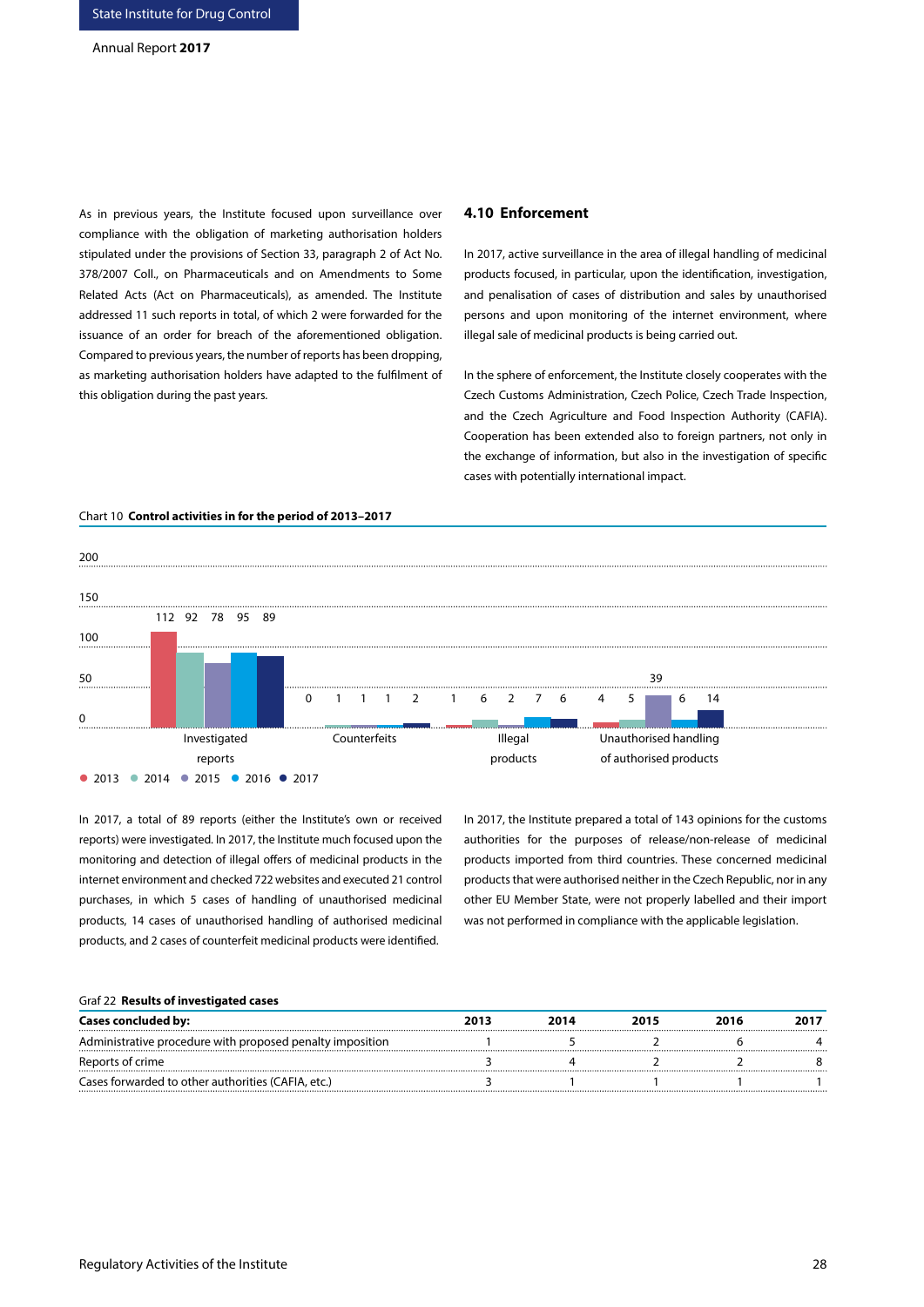# **4.11 Surveillance in the Area of Regulation of Advertising for Medicinal Products**

In 2017, the Institute investigated a total of 151 reports of suspected breaches of Act No. 40/1995 Coll., on Advertising Regulation, as amended (hereinafter referred to as the "Act on Advertising Regulation"). Compared to 2016, the Institute received 1 more new report in 2017 (132 reports). In 2017, 17 administrative procedures were completed which resulted in the imposition of 20 fines in the aggregate amount of 4 255 000 CZK.

The subject of investigation into advertising was printed advertising matter (50%), websites (30%), sponsorship (3%), and promotional samples (17%).

Advertising for prescription-only medicines accounted for 49% of the investigated cases, advertising for over-the-counter medicines represented 51% of cases. Pharmaceutical companies or their legal representatives filed 9% of reports on suspected breaches of law, 6% of reports were filed anonymously, 6% were lodged by private individuals, 1% by state administration bodies, and 78% by the employees of the Institute.

|  |  |  | Tab. 23 Overview of investigated reports of suspected breaches of the Act on Advertising Regulation |  |
|--|--|--|-----------------------------------------------------------------------------------------------------|--|
|--|--|--|-----------------------------------------------------------------------------------------------------|--|

| Reports brought forward from 2016                      | Newly received reports in 2017 | otal. |
|--------------------------------------------------------|--------------------------------|-------|
| Number of reports                                      |                                |       |
| Investigation completed                                |                                |       |
| Forwarded for commencement of administrative procedure |                                |       |
| Completed administrative procedures                    |                                |       |
| No. of finally imposed fines                           |                                |       |



Chart 11 **Overview of investigated reports of suspected breaches of the Act on Advertising Regulation for the period of 2013–2017 (in %)**



Chart 12 **Overview of fines imposed for breaches of the Act on Advertising Regulation in the period of 2013–2017**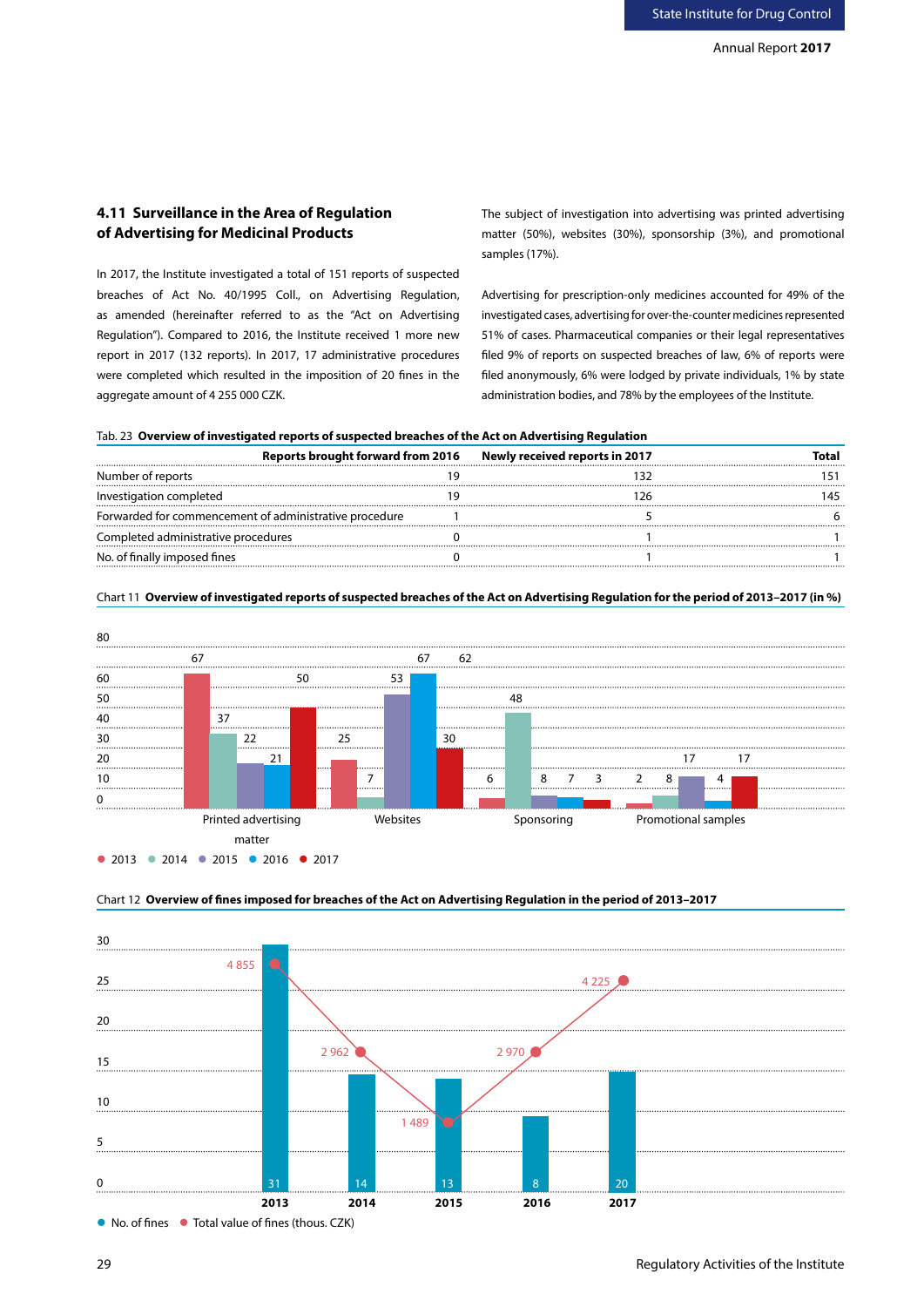Upon request, the Institute issued/provided 38 expert opinions/ consultations on the issue of proposed advertising for medicinal products for human use.

The inspectors of the Department of Surveillance over Advertising conducted 25 inspections of compliance with the Act on Advertising Regulation and the Act on Pharmaceuticals.

# **Surveillance in the Area of Decision-making about the Nature of the Product**

In 2017, the Institute commenced investigation into 71 cases of various products, most often dietary supplements and cosmetic products, for suspected classification as a medicinal product. In 14 cases, an administrative procedure regarding the nature of the product was initiated ex officio or upon request. In 2017, the Institute reclassified 8 products in total to the group of medicinal products.

# **4.12 Standardisation and Pharmacopoeial Activities**

New Czech Pharmacopoeia (hereinafter referred to as CP 2017), which was being amended by the employees of the Pharmacopoeia and Pharmaceuticals Standardisation Department in cooperation with the Grada publishing house in the first half of 2017, was, as opposed to expectations, published in four volumes binding as of 1 December 2017.

In the European Part, this edition contains translations of the texts of the 9th edition of the European Pharmacopoeia (hereinafter referred to as the Ph. Eur.), which includes the total of 2 329 monographs and 358 general texts, of which 19 are new and revised general texts and 866 new and revised active substance, excipient or medicinal product monographs.

The employees of the Pharmacopoeia and Pharmaceuticals Standardisation Department, moreover, prepared the manuscript of the European part of the Czech Pharmacopoeia 2017 – Supplement 2018 (hereinafter referred to as "CP 2017 – Suppl. 2018"), which contains the translations of texts of five supplements (9.1 to 9.5) of the 9th edition of Ph. Eur.

In total, this concerns 418 texts, of which the general part contains 49 general texts (4 new, 45 revised), 9 revised general articles concerning pharmaceuticals forms, and six revised general articles, incl. article Producta fermentationis (1468), which was implemented by the AP-CPH (18)1 resolution as of 1 April 2018 by being made binding through a rapid procedure. Concurrently, its text was published on the Institute's website. The special part contains texts regarding vaccines for human use (6 revised monographs) and for veterinary use (also six revised monographs), radiopharmaceuticals (14 monographs, of which 4 are new ones), herbal drugs (55 monographs, of which 14 are new ones), mostly from the area of Traditional Chinese Medicine, homeopathic products (14 monographs, of which 4 are new ones), and surgical suture fibres (4 revised monographs). The number of texts of special revised or amended chemical monographs on active substances and/or excipients amounts to 255; 20 monographs are new.

# Tab. 24 **Number of texts in the European Part of CP 2017 – Suppl. 2018**

| <b>European Part</b> | General | <b>Special</b> | Total |
|----------------------|---------|----------------|-------|
|                      | part    | part           |       |
| <b>New</b>           |         |                |       |
| Revised              | 60      | 312            | 372   |
| Total                | 64      | 354            | 418   |

In coordination with the Pharmacopoeia and Pharmaceuticals Standardisation Department, also other experts of the Institute contributed to the preparation of CP 2017 - Suppl. 2018.

Cooperation with the European Pharmacopoeia Commission (hereinafter referred to as "EPC") in the preparation of other Ph. Eur. Supplements and in the preparation of their Czech translations and inclusion in the database of standard terms of pharmaceuticals forms, methods of administration, and packaging continued.

The employees of the Pharmacopoeia and Pharmaceuticals Standardisation Department informed about the binding nature of individual Ph. Eur. editions in the Institute's information media.

An external workshop on the changes and news in CP 2017 was organised, and it also recalled the 20th anniversary of harmonisation between the Czech and European Pharmacopoeia.

The employees of the Department regularly attended the EPC meetings and meetings of secretariats of national pharmacopoeial commissions.

#### **Standardisation**

In the sphere of standardisation, tables providing an overview of published, announced or revoked Czech technical standards for medical devices were regularly, on a monthly basis, published on the Institute´s website. In 2017, a representative from the Vigilance Department was actively involved in the work of the TNK 81 Technical Standardisation Commission for Medical Devices..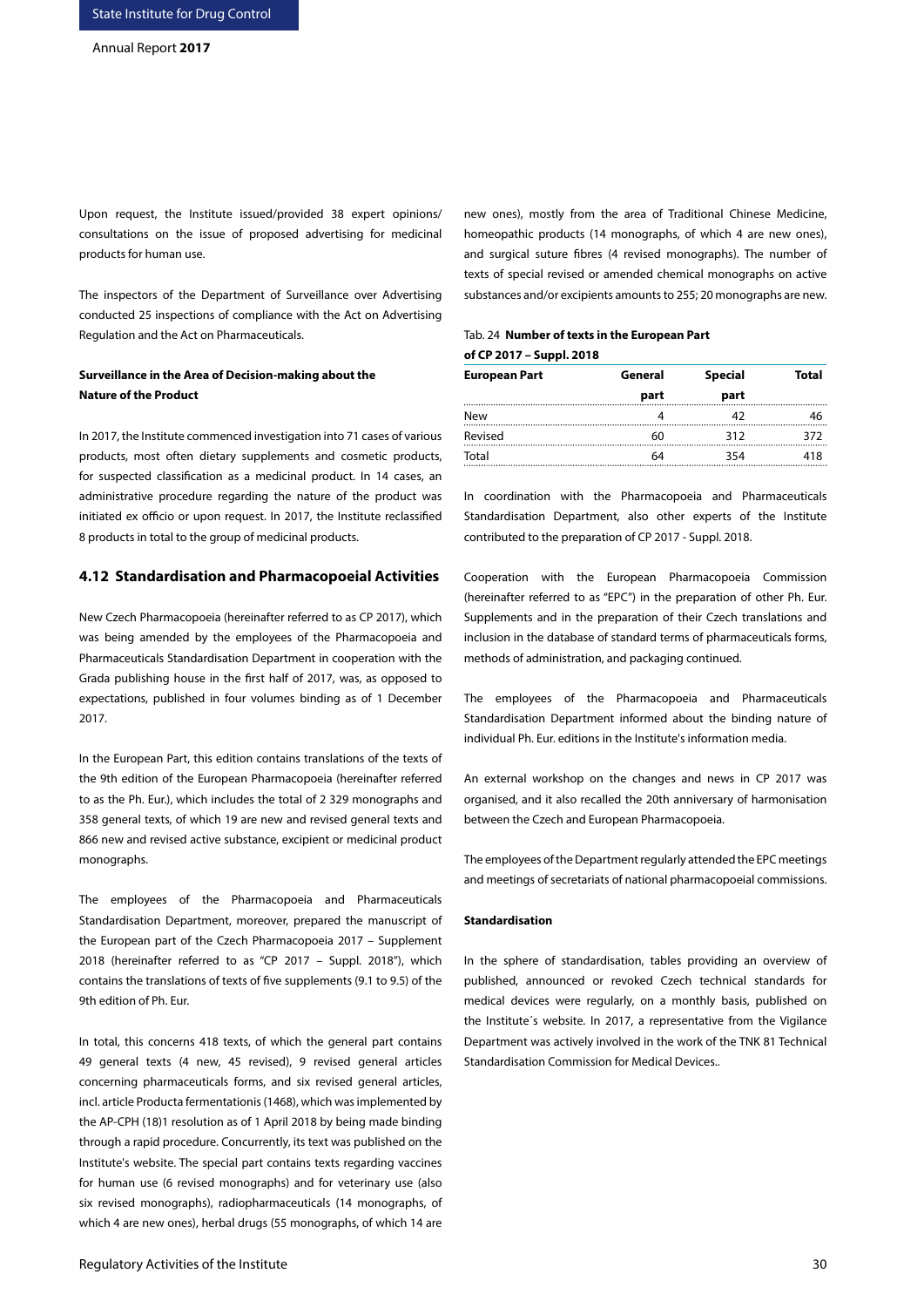# **4.13 Imposed Penalties**

Based on its ex-officio findings and breaches of legislative requirements identified in the course of inspections in the area of medicinal products and human tissues and cells, or in the surveillance of advertising and based on reports, the Institute initiates administrative procedures on administrative offences within which penalties referred to in the applicable laws are imposed according to the severity of the identified breach. Since August 2011, the Institute has been availing also of the option to impose penalties on the basis of so called administrative order, under the Administrative Code. The Institute observed this

practice also in 2017. Since January 2015, the Institute has been imposing also penalties for committing an administrative offence referred to by the Act on Public Health Insurance regarding the provision of unauthorised bonuses in the dispensing of prescriptiononly medicinal products. In 2017, the Institute continued also the imposition of penalties in the form of so called summary fines for committed administrative offences governed by several laws within the powers of the Institute in the sphere of medicinal products. As of 1 July 2017, the Institute has been applying Act No 250/2016 Coll., on Liability for Offences and Procedures Pertaining Thereto, in its practice of administrative penalisation.



Chart 13 **Imposed penalties which became final in 2015–2017 (in mil. CZK)**

*Act No. 378/2007 Coll., on Pharmaceuticals and on Amendment to Some Related Acts.*

*Act No. 167/1998 Coll., on Dependency-Producing Substances and on Amendment to Some Other Acts.*

*Act No. 526/1990 Coll., on Prices.*

- *Act No. 40/1995 Coll. on Advertising Regulation and on Amendment to Act No 468/2004 Coll., on the Operation of Radio and Television Broadcasting, as amended.*
- *Act No. 268/2014 Coll., on Medical Devices and on Amendment to Act No 634/2004 Coll., on Administrative Fees, as amended.*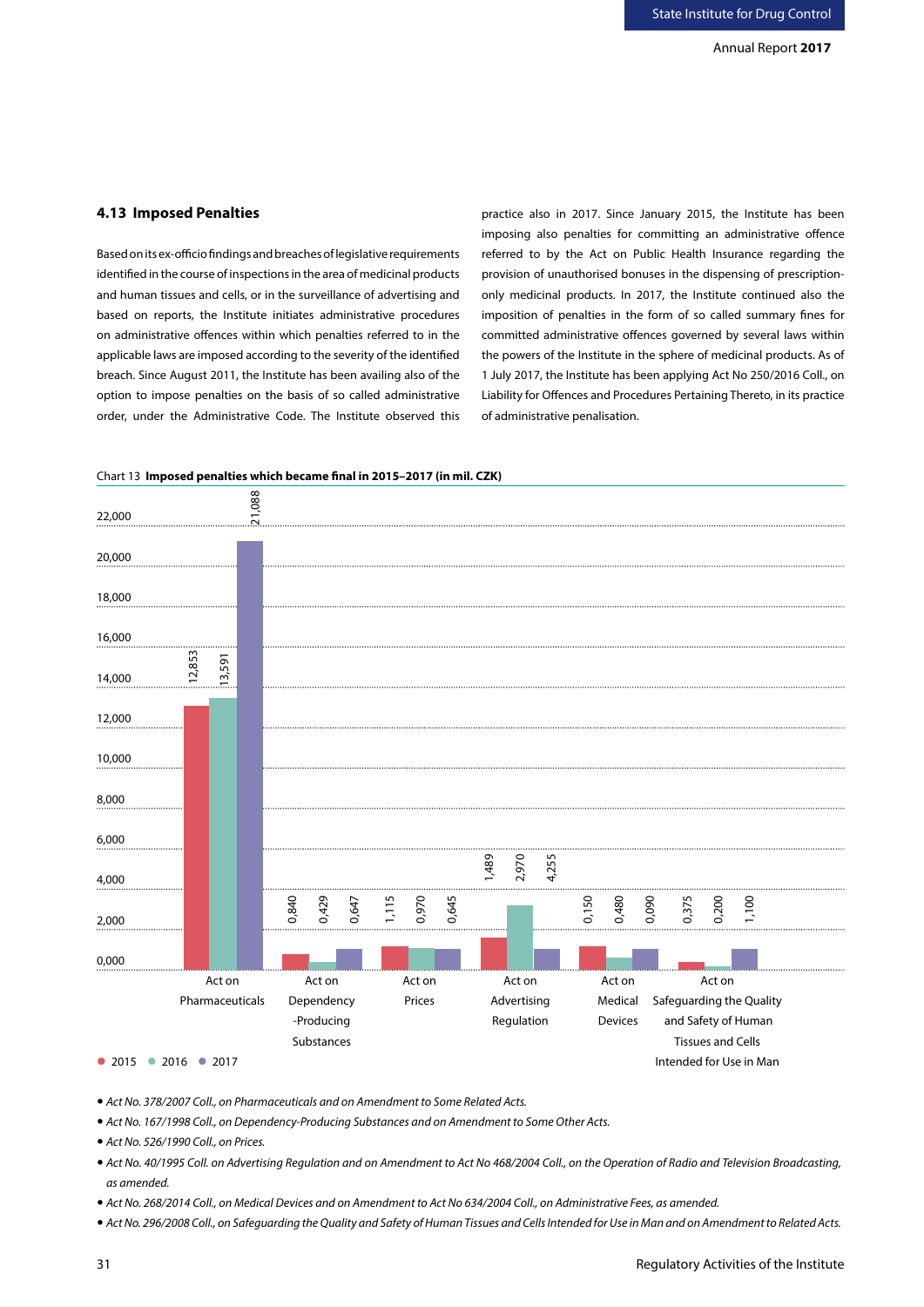# **PRICE AND REIMBURSEMENT REGULATION BRANCH**

In compliance with the provisions of the Act on Public Health Insurance, the Price and Reimbursement Regulation Branch decides on maximum prices and reimbursement of medicinal products and foods for special medical purposes. For proprietary medicinal products, this is done in administrative procedures that fully comply with the transparent procedures set forth by the European legislation. Administrative procedures are conducted in cases specified by law ex officio (mainly so called in-depth and abbreviated revisions) or upon request of persons authorised by law (marketing authorisation holders in the case of authorised medicinal products; importers or domestic manufacturers of medicinal products if the medicinal product imported or produced thereby is used in the territory of the Czech Republic within a specific therapeutic programme or other persons applying for a specific therapeutic programme; importers or domestic manufacturers of foods for special medical purposes; health insurance companies). A request for the initiation of an administrative procedure ex officio may be submitted by any person.

### **4.14 Determination of Prices and Reimbursements**

In the course of 2017, the Branch continued in the initiation of indepth reimbursement revisions in accordance with the schedule. For 2017, the initiation of 145 in-depth revisions was scheduled, of which 133 administrative procedures (1 685 SÚKL codes) were actually commenced. The difference in the number of scheduled and initiated administrative procedures reflects process and organisational & technical facts at the time of in-depth revision initiation (pending previous in-depth revision, termination of marketing authorisation or cancellation of reimbursement of medicinal products containing a particular active substance, etc.) – Table 25 refers.

#### **Maximum Ex-factory Prices**

A major legislative change in the area of price regulation was brought by the Price Regulation of the Ministry of Health of the Czech Republic 1/2013/FAR on the regulation of prices of medicinal products and foods for special medical purposes (hereinafter referred to as the "Price Regulation") and the Price Decision of the Ministry of Health of the Czech Republic 1/13-FAR laying down a list of ATC groups that are not subject to price regulation by setting a maximum price in the specified pharmaceutical form (hereinafter referred to as the "Price Decision"); both regulations amended the method of price regulation with effect from 1 January 2013 and remained unchanged in 2017.

In 2017, 94 administrative procedures regarding the maximum exfactory price change were commenced (compared to 92 administrative procedures in 2016); applications filed by health insurance companies slightly prevailed (52 applications filed by health insurance companies and 42 applications filed by marketing authorisation holders).

With a view to the stability of the price regulation, the share of medicinal products regulated by the profit margin only remained almost unchanged compared to 2016. A slight increase in the number of medicinal products regulated by maximum price and profit margin was caused less by the entry of new medicinal products and more by the extension of presentations of existing medicinal products and the entry of products of competing manufacturers in the reimbursement system (Chart 13).

#### Tab. 25 **Overview of administrative procedures in 2017**

| No. of SÚKL codes<br><b>Applications for determination</b> |     |  |  |
|------------------------------------------------------------|-----|--|--|
| of maximum ex-factory price                                |     |  |  |
| Initiated                                                  | 14  |  |  |
| Decided                                                    | 9   |  |  |
| Appeal procedure pending                                   | 0   |  |  |
| Became final                                               | 8   |  |  |
| Applications for maximum ex-factory price change           |     |  |  |
| Initiated                                                  | 173 |  |  |
| Decided                                                    | 131 |  |  |
| Appeal procedure pending                                   | 9   |  |  |
| Became final                                               | 121 |  |  |
| Applications for maximum ex-factory price reduction        |     |  |  |
| – abbreviated procedures                                   |     |  |  |
| Initiated                                                  | 0   |  |  |
| Decided                                                    | 0   |  |  |
| Appeal procedure pending                                   | 0   |  |  |
| Became final                                               | 0   |  |  |
| Applications for maximum ex-factory price cancellation     |     |  |  |
| Initiated                                                  | 8   |  |  |
| Decided                                                    | 8   |  |  |
| Appeal procedure pending                                   | 8   |  |  |
| Became final                                               | 8   |  |  |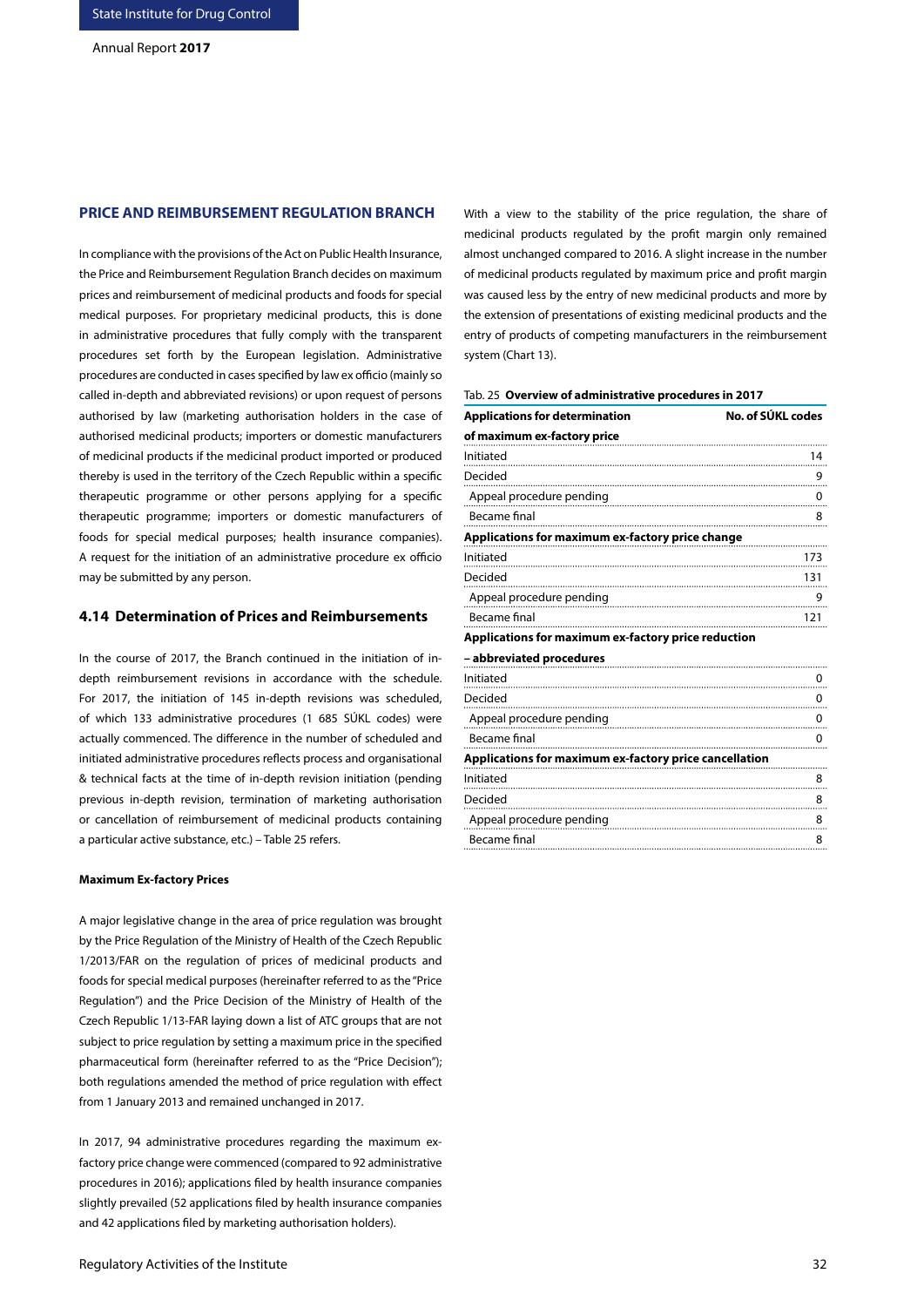

Chart 14 **Structure of reimbursed products by the type of price regulation (no. of codes of medicinal products/foods for special medical purposes)**

With a view to the structure of medicinal products (tab. 26), it may be stated that the numbers of medicinal products in the below listed zones by maximum price mostly increased and did so continuously in the course of the entire year. The most pronounced increase was seen in the above 300 CZK to 1 000 CZK zone. A mild decrease in the number of medicinal products occurred only in the first four zones (up to 200 CZK).

● Regulation through maximum price and profit margin.

Tab. 26 **Overview of the number of codes of medicinal products/foods for special medical purposes in the maximum price zones as per the List of Prices and Reimbursements (SCAU) by month** 

| <b>Price regulation zone</b>            | 01    | 02    | 03    | 04    | 05      | 06   | 07      | 08   | 09   | 10   | 11  | 12        |
|-----------------------------------------|-------|-------|-------|-------|---------|------|---------|------|------|------|-----|-----------|
| Up to 20 CZK inclusive                  | 20    | 20    | 20    | 19    | 19      | 19   | 19      | 19   | 18   | 18   | 18  | 18        |
| Over 20 CZK - 50 CZK inclusive          | 370   | 369   | 362   | 361   | 356     | 354  | 357     | 361  | 359  | 358  | 357 | 355       |
| Over 50 CZK - 100 CZK inclusive         | 701   | 705   | 699   | 695   | 689     | 690  | 695     | 703  | 694  | 685  | 684 | 689       |
| Over 100 CZK - 200 CZK inclusive        | 905   | 897   | 909   | 901   | 893     | 891  | 900     | 902  | 896  | 886  | 891 | 892       |
| Over 200 CZK - 300 CZK inclusive        | 501   | 502   | 505   | 507   | 509     | 515  | 518     | 523  | 518  | 515  | 514 | 525       |
| Over 300 CZK - 500 CZK inclusive        | 540   | 543   | 547   | 554   | 553     | 559  | 571     | 579  | 585  | 591  | 593 | 599       |
| Over 500 CZK - 1 000 CZK inclusive      | 698   | 705   | 708   | 722   | 729     | 739  | 755     | 763  | 766  | 774  | 780 | 791       |
| Over 1 000 CZK - 2 000 CZK inclusive    | 648   | 652   | 652   | 656   | 658     | 664  | 669     | 683  | 683  | 681  | 682 | 684       |
| Over 2000 CZK - 3000 CZK inclusive      | 245   | 247   | 250   | 252   | 251     | 257  | 257     | 258  | 258  | 259  | 261 | 267       |
| Over 3 000 CZK - 5 000 CZK inclusive    | 317   | 319   | 319   | 320   | 323     | 322  | 324     | 327  | 332  | 335  | 337 | 346       |
| Over 5 000 CZK - 10 000 CZK inclusive   | 258   | 259   | 258   | 261   | 262     | 262  | 268     | 274  | 273  | 273  | 275 | 280       |
| Over 10 000 CZK - 20 000 CZK inclusive  | 199   | 202   | 202   | 203   | 202     | 204  | 205     | 204  | 208  | 210  | 211 | 218       |
| Over 20 000 CZK - 30 000 CZK inclusive  | 80    | 78    | 82    | 84    | 85      | 88   | 89      | 89   | 89   | 90   | 91  | 92        |
| Over 30 000 CZK - 50 000 CZK inclusive  | 66    | 66    | 66    | 66    | 67      | 66   | 68      | 68   | 69   | 70   | 71  | 71        |
| Over 50 000 CZK - 100 000 CZK inclusive | 54    | 54    | 56    | 57    | 58      | 61   | 61      | 60   | 62   | 63   | 62  | 65        |
| Over 100 000 CZK                        | 44    | 42    | 42    | 41    | 41      | 39   | 39      | 39   | 39   | 39   | 42  | 45        |
| Number of codes                         | 5 646 | 5 660 | 5 677 | 5 699 | 5 6 9 5 | 5730 | 5 7 9 5 | 5852 | 5849 | 5847 |     | 5869 5937 |

### **Development of Average End-User Prices**

In 2017, there was no change to the profit margins or to the VAT, which for medicinal products was 10% in 2017. In respect of medicinal products regulated by the determined maximum price (maximum price determined by an administrative procedure and profit margin as per the Price Regulation), the average end-user price increased by 5.5%. The average price increase was not caused by the growth of unit prices of medicinal products compared to the previous period, but was influenced particularly by an increase in the deliveries of relatively expensive medicinal products (expensive care increase). In respect of medicinal products regulated by notified price and profit margin (as per the Price Regulation and the Price Decision), the average end-user price dropped by 0.7%. The situation in ex-factory price levels (ex. profit margin and VAT) focusing upon a more detailed comparison of the latest quarters is provided below.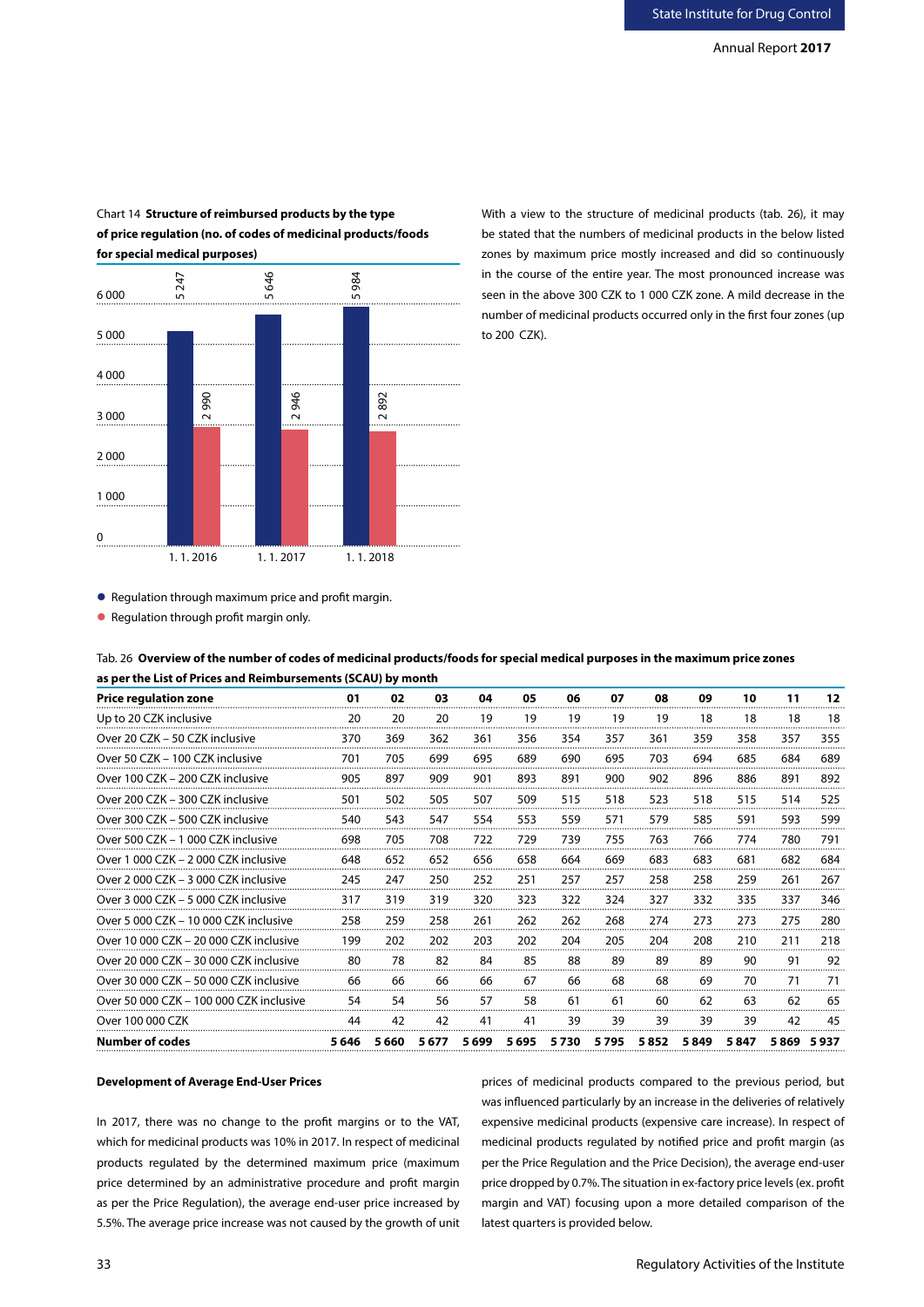

### Chart 15 **Prices of pharmaceuticals regulated by maximum price – comparison of average prices in Q4 2016 and Q4 2017 by price zones (%)**



Chart 16 **Prices of pharmaceuticals regulated by profit margin – comparison of average prices in Q4 2016 and Q4 2017 by price zones (%)**

# **Overview of the Most Often Distributed Medicinal Products for Which Maximum Price Was Changed**

On the basis of the periodical distributor reports on executed supplies of medicinal products, an overview of ten most often distributed medicinal products was compiled, along with an overview of ten products with the highest financial volume by the ex-factory price, for which the maximum ex-factory price was changed.

In 2017, the maximum prices both increased and decreased in the group of the most distributed medicinal products in respect of which the maximum price was changed. Nevertheless, where the price increased, this happened in the case of medicinal products which may be classified as relatively cheap ones. Excessive price increase was performed in compliance with the public interest with a view to maintaining availability of the product on the market (e.g. SOLU-MEDROL). In the case of relatively expensive medicinal products (SYMBICORT, TOUJEO), the price, on the contrary, was decreased (tab. 27).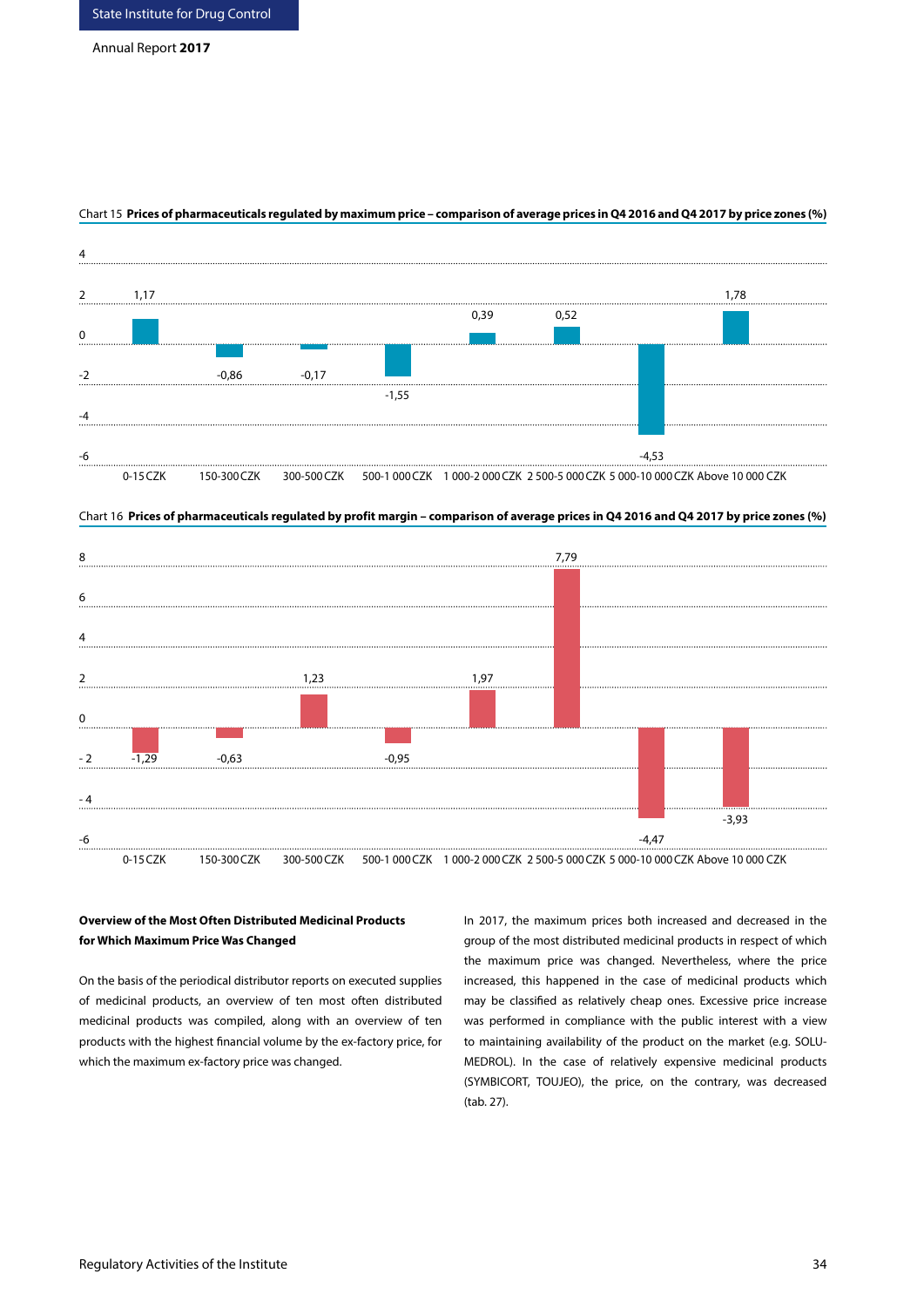| Code    | <b>ATC</b>     | Name                        | <b>Name supplement</b>       | No. of   | Original    |                        | New Change of   |
|---------|----------------|-----------------------------|------------------------------|----------|-------------|------------------------|-----------------|
|         |                |                             |                              | packages | maximum     |                        | maximum maximum |
|         |                |                             |                              |          | price (CZK) | price (CZK) price in % |                 |
| 0215978 | A12CC30        | MAGNOSOLV                   | 365MG POR GRA SOL SCC 30     | 750 979  | 103,93      | 107,57                 | $+3,5$          |
| 0009709 | H02AB04        | SOLU-MEDROL                 | 40MG/ML INJ PSO LOF 40MG+1ML | 496 774  | 32,84       | 76.56                  | $+133,1$        |
| 0076064 | <b>B03BB01</b> | ACIDUM FOLICUM LÉČIVA       | 10MG TBL OBD 30              |          |             |                        |                 |
|         |                | LÉČIVA                      |                              | 484 782  | 62.97       | 74,83                  | $+18,8$         |
| 0001940 | N05BA04        | OXAZEPAM LÉČIVA             | 10MG TBL NOB 20              | 477 787  | 23,82       | 31,06                  | $+30,4$         |
| 0014821 | M01AX25        | <b>CONDROSULF</b>           | 800MG TBL FLM 30             | 460,001  | 255,42      | 258,42                 | $+1,2$          |
| 0083318 | C01AA05        | DIGOXIN 0.125 LÉČIVA        | 0.125MG TBL NOB 30           | 445 659  | 20.81       | 28,35                  | $+36.2$         |
| 0017189 | A12BA01        | KALIUM CHLORATUM            | 500MG TBL ENT 100            |          |             |                        |                 |
|         |                | <b>BIOMEDICA</b>            |                              | 371494   | 36.42       | 65.62                  | $+80.2$         |
| 0180087 | <b>R03AK07</b> | <b>SYMBICORT TURBUHALER</b> |                              |          |             |                        |                 |
|         |                | 200 MIKROGRAMŮ /            | 160MCG/4,5MCG                |          |             |                        |                 |
|         |                | 6 MIKROGRAMŮ / INHALACE     | INH PLV 1X120DÁV             | 363 356  | 780.95      | 647.25                 | $-17.12$        |
| 0199466 | N05AD03        | <b>BURONIL</b>              | 25MG TBL FLM 50              | 305 195  | 81.44       | 100.28                 | $+23.1$         |

# Tab. 27 **Ten most often distributed medicinal products by number of packages reported in compliance with DIS-13 for which the maximum price was changed**

Medicinal products with the highest financial volume are distributed across a broad range of price zones. For all of the aforementioned medicinal products, however, the maximum price was reduced (tab. 28)

# Tab. 28 **Ten most often distributed medicinal products by financial volume in end-user prices reported in compliance with DIS-13 for which the maximum price was changed**

| Code    | <b>ATC</b> | Name                              | <b>Name supplement</b>   | <b>Financial volume in</b> | Original      |                        | New Change of   |
|---------|------------|-----------------------------------|--------------------------|----------------------------|---------------|------------------------|-----------------|
|         |            |                                   |                          | end-user                   | maximum       |                        | maximum maximum |
|         |            |                                   |                          | price                      | price (CZK)   | price (CZK) price in % |                 |
| 0185368 | L01XC03    | <b>HERCEPTIN</b>                  | 600MG INJ SOL 1          | 668 440 948                | 39 260.69     | 37 574.31              | $-4.3$          |
| 0194345 | L04AB02    | REMSIMA                           | 100MG INF PLV CSL 1      | 409 927 948                | 8 0 9 9.32    | 7 7 04.13              | $-4.9$          |
| 0180087 | R03AK07    | SYMBICORT TURBUHALER              |                          |                            |               |                        |                 |
|         |            | 200 MIKROGRAMŮ                    | 160MCG/4,5MCG INH PLV    |                            |               |                        |                 |
|         |            | / 6 MIKROGRAMŮ / INHALACE 1X120DÁ |                          | 389 359 640                | 780,95        | 647,25                 | $-17,1$         |
| 0210402 | A10AF04    | <b>TOUJEO</b>                     | 300U/ML INJ SOL 3X1,5ML  | 351 443 461                | 1 0 3 9 . 4 7 | 914.57                 | $-12,0$         |
| 0028028 | LO1XE01    | <b>GLIVEC</b>                     | 400MG TBL FLM 30         | 297 301 450                | 53 221,71     | 48 204.09              | $-9,4$          |
| 0194769 | N07XX09    | TFCFIDFRA                         | 240MG CPS FTD 56         | 270 390 062                | 27 329,38     | 23 880.28              | $-12,6$         |
| 0029740 | A10BD08    | <b>EUCREAS</b>                    | 50MG/1000MG TBL FLM 60 L | 250 186 301                | 897,88        | 709,97                 | $-20,9$         |
| 0184377 | R03AK08    | <b>COMBAIR</b>                    | 100MCG/6MCG              |                            |               |                        |                 |
|         |            |                                   | /DÁV INH SOL PSS 180DÁV  | 221 249 537                | 1 0 1 2 . 9 1 | 940.00                 | $-7,2$          |
| 0168451 | A10BH05    | TRA JFNTA                         | 5MG TBL FLM 90X1         | 203 126 675                | 2 9 0 3 . 1 5 | 2 689.55               | $-7.4$          |
| 0027192 | L01XE04    | <b>SUTENT</b>                     | 50MG CPS DUR 30          | 189 598 571                | 113 482,44    | 107 642.21             | $-5,1$          |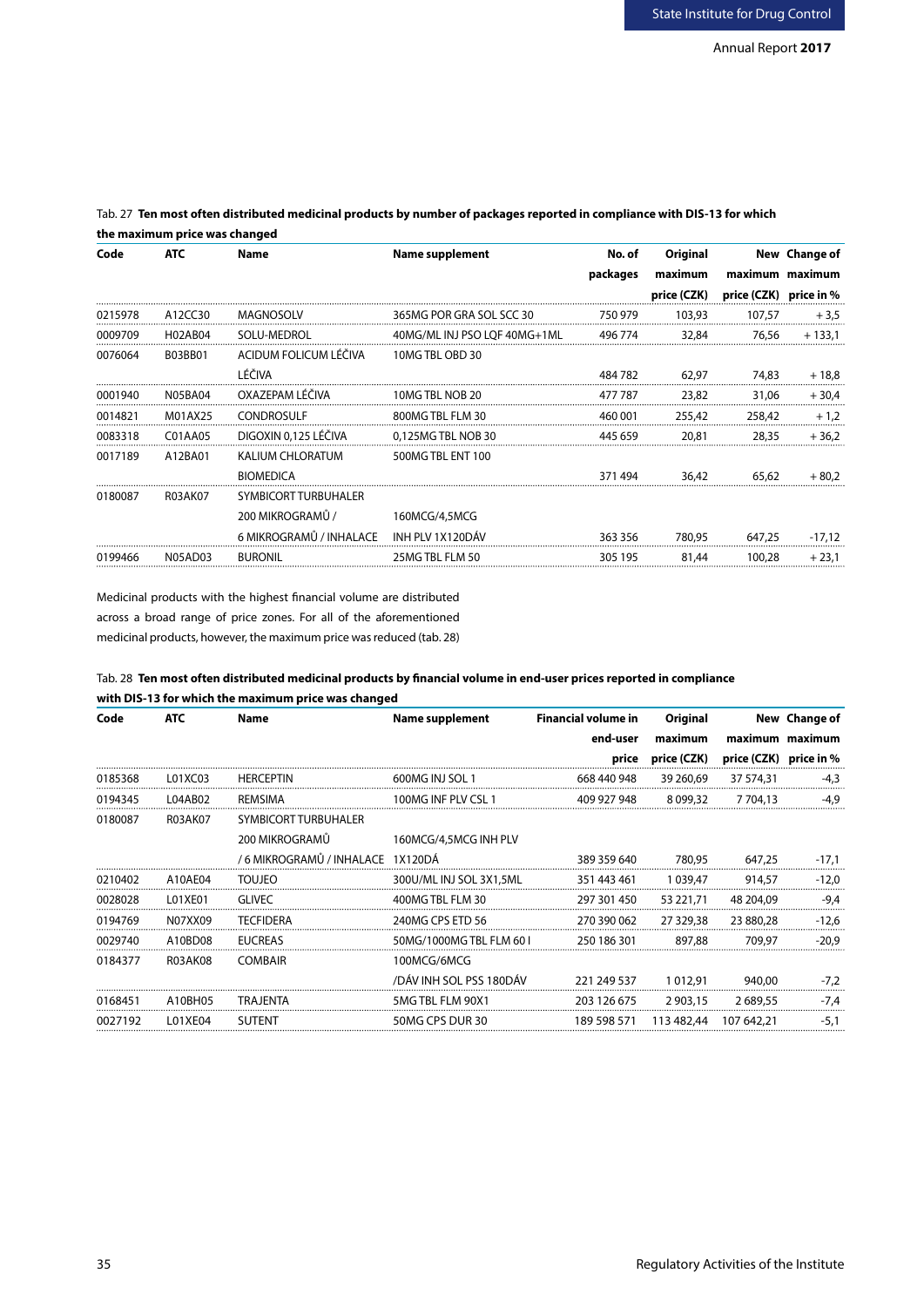# **Amounts and Conditions of Reimbursements from Health Insurance**

Since the end of 2011, parties to procedure have had the option to submit an application in a new type of administrative procedure to determine the maximum price and the amounts and conditions of reimbursement of a similar product which ensures that the maximum price and the amount and conditions of reimbursement are determined within 30 days of submission of the application if all statutory conditions are met. This type of administrative procedure is much availed of, particularly for generic products.

The determination, change or cancellation of the amounts and conditions of reimbursement can be also requested by the parties to procedure defined by the Act on Public Health Insurance. In the event of such procedure, the applicant is fully in charge of its application and may deal with it in accordance with legal regulations (tab. 29).

|  |  | Tab. 29 Overview of administrative procedures in 2017 |  |  |
|--|--|-------------------------------------------------------|--|--|
|--|--|-------------------------------------------------------|--|--|

| Applications for determination or change of                   | No. of     |
|---------------------------------------------------------------|------------|
| the amount and conditions of reimbursement                    | SÚKL codes |
| Initiated                                                     | 865        |
| Decided                                                       | 759        |
| Appeal procedure pending                                      | 19         |
| Became final                                                  | 722        |
| Applications for determination or change of maximum           |            |
| prices and the amount and conditions of reimbursement         |            |
| Initiated                                                     | 193        |
| Decided                                                       | 96         |
| Appeal procedure pending                                      | 3          |
| Became final                                                  | 57         |
| <b>Applications for reimbursement cancellation</b>            |            |
| Initiated                                                     | 61         |
| Decided                                                       | 43         |
| Appeal procedure pending                                      | 0          |
| Became final                                                  | 41         |
| Applications for maximum price and reimbursement cancellation |            |
| Initiated                                                     | 46         |
| Decided                                                       | 35         |
| Appeal procedure pending                                      | 0          |
| <b>Became final</b>                                           | 35         |
| Procedures initiated ex officio                               |            |
| Initiated                                                     | 1853       |
| Decided                                                       | 498        |
| Appeal procedure pending                                      | 64         |
| <b>Became final</b>                                           | 420        |
| <b>Procedures on similar products</b>                         |            |
| Initiated                                                     | 430        |
| Decided                                                       | 415        |
| Appeal procedure pending                                      | 0          |
| Became final                                                  | 380        |

In 2017, 21 applications for determination of reimbursement for highly innovative products were filed.

Pursuant to the provisions of Section 39l of the Act on Public Health Insurance, the Institute is required, among other things, to assess the amount of the basic reimbursement, the consistency of the amounts of reimbursements for all principally therapeutically interchangeable medicinal products with the basic reimbursement, the uniformity and effectiveness of the determined conditions of reimbursement, and compliance of the determined amounts and conditions of reimbursement with this Act, specifically meeting the expected results and reasons for pharmacotherapy, the effectiveness of the establishment of reference groups, the amount of basic reimbursement, conditions of reimbursement, assessment of the clinical & cost effectiveness and comparison with the original goals of pharmacotherapy. This process takes place within so-called in-depth revision of the reimbursement system. The Institute initiates also other types of administrative procedures ex officio, such as abbreviated revisions or individual administrative procedures to change or cancel the amounts and conditions of reimbursement.

In 2017, savings of public health insurance funds were generated particularly from abbreviated revisions initiated usually upon request of health insurance companies. The total savings arising from abbreviated revisions completed in 2017 is estimated at 1 111 111 005 CZK.

# Tab. 30 **Overview of final decisions on the revision of reimbursements and the impact on public health insurance funds**

| <b>Effective date</b> | No. of SÚKL | No of          | <b>Impact</b>   |
|-----------------------|-------------|----------------|-----------------|
|                       | codes       | administrative | on health       |
|                       |             | procedures     | insurance       |
|                       |             |                | funds           |
| 01/2017               | 361         | 17             | 215 707 672 CZK |
| 02/2017               | 336         | 25             | 315 741 411 CZK |
| 03/2017               | 790         | 23             | 354 584 894 CZK |
| 04/2017               | 214         | 23             | 85 671 028 CZK  |
| 05/2017               | 196         | 21             | 177 436 257 CZK |
| 06/2017               | 570         | 26             | 334 644 361 CZK |
| 07/2017               | 48          | 9              | -18 155 353 CZK |
| 08/2017               | 411         | 19             | 214 866 488 CZK |
| 09/2017               | 77          | 13             | 165 061 868 CZK |
| 10/2017               | 28          | 8              | -1 901 961 CZK  |
| 11/2017               | 215         | 25             | 83 054 339 CZK  |
| 12/2017               | 212         | 21             | 136 249 894 CZK |

*Note: Positive figures represent savings from health insurance, negative figures an increased impact upon the budget.*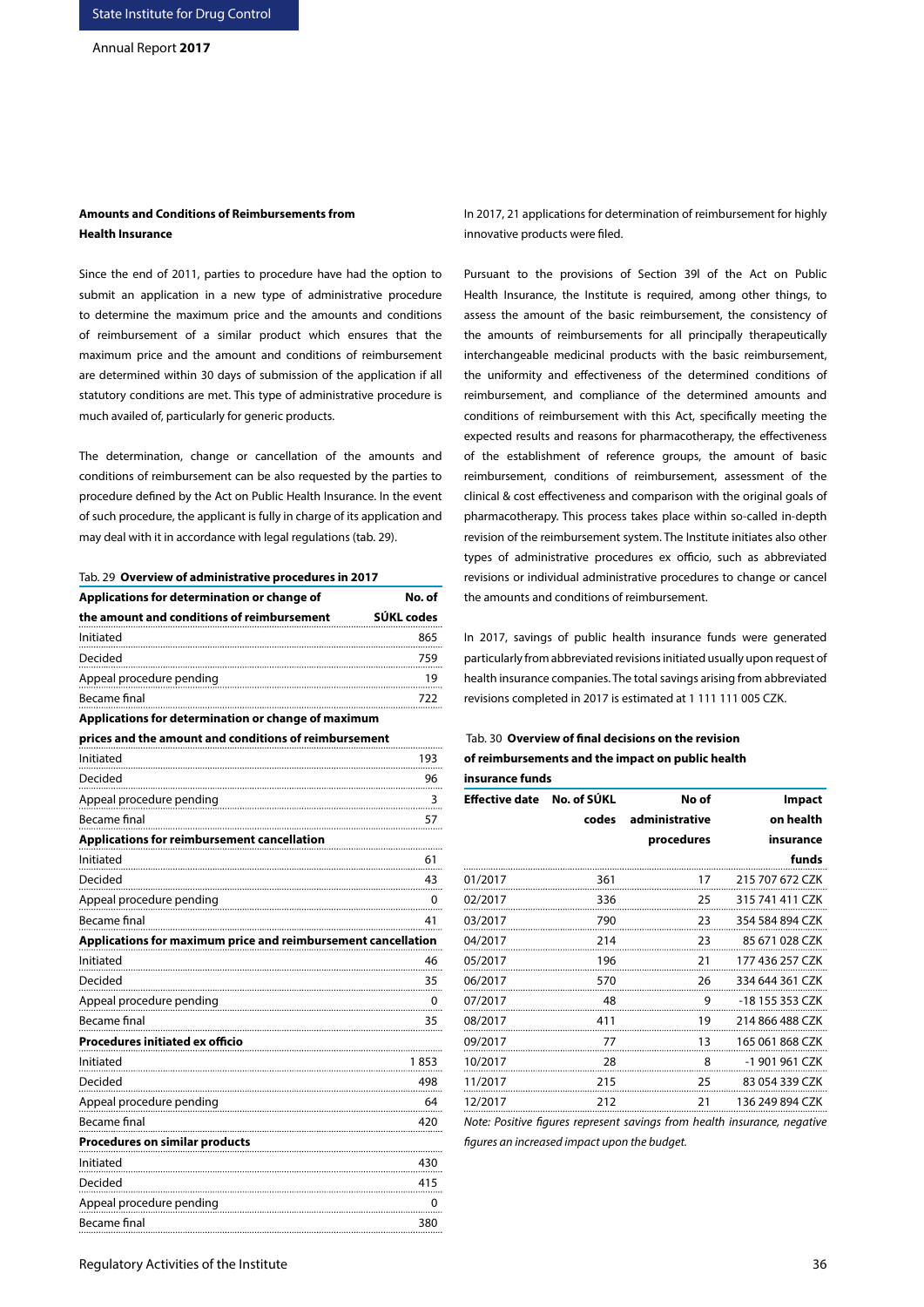| <b>Price zones</b>                      | 01      | 02              | 03      | 04      | 05      | 06      | 07      | 08      | 09      | 10    | 11        | 12  |
|-----------------------------------------|---------|-----------------|---------|---------|---------|---------|---------|---------|---------|-------|-----------|-----|
| Up to 20 CZK inclusive                  | 178     | 178             | 177     | 177     | 200     | 193     | 192     | 202     | 203     | 200   | 197       | 197 |
| More than 20 CZK - 50 CZK inclusive     | 824     | 815             | 845     | 843     | 892     | 891     | 895     | 889     | 884     | 872   | 862       | 860 |
| Over 50 CZK - 100 CZK inclusive         | 1 2 5 5 | 235             | 1 2 3 7 | 1 2 3 3 | 1 2 2 3 | 1 1 6 6 | 1 1 7 0 | 1 2 1 3 | 1 2 1 1 | 1 204 | 207       | 208 |
| Over 100 CZK - 200 CZK inclusive        | 1481    | 478             | 429     | 420     | 1 360   | 1 403   | 1416    | 1422    | 1416    | 1 404 | 403       | 414 |
| Over 200 CZK - 300 CZK inclusive        | 681     | 681             | 696     | 714     | 717     | 741     | 743     | 725     | 726     | 727   | 739       | 745 |
| Over 300 CZK - 500 CZK inclusive        | 703     | 705             | 711     | 711     | 716     | 731     | 743     | 728     | 726     | 723   | 747       | 762 |
| Over 500 CZK - 1 000 CZK inclusive      | 1 066   | l 058           | 063     | 1 081   | 1051    | 1 068   | 1093    | 1 107   | 1 1 0 1 | 1 104 | 1 086     | 103 |
| Over 1 000 CZK - 2 000 CZK inclusive    | 913     | 919             | 911     | 912     | 913     | 911     | 919     | 927     | 917     | 923   | 926       | 942 |
| Over 2 000 CZK - 3 000 CZK inclusive    | 304     | 312             | 314     | 325     | 328     | 330     | 327     | 334     | 331     | 326   | 330       | 333 |
| Over 3 000 CZK - 5 000 CZK inclusive    | 337     | 334             | 333     | 324     | 324     | 333     | 326     | 330     | 333     | 337   | 332       | 342 |
| Over 5 000 CZK - 10 000 CZK inclusive   | 343     | 346             | 345     | 346     | 348     | 345     | 366     | 367     | 359     | 361   | 365       | 371 |
| Over 10 000 CZK - 20 000 CZK inclusive  | 233     | 232             | 232     | 232     | 232     | 229     | 223     | 225     | 228     | 231   | 233       | 237 |
| Over 20 000 CZK - 30 000 CZK inclusive  | 87      | 87              | 91      | 96      | 96      | 110     | 104     | 102     | 103     | 105   | 106       | 108 |
| Over 30 000 CZK - 50 000 CZK inclusive  | 72      | 72              | 73      | 70      | 71      | 59      | 62      | 62      | 61      | 62    | 63        | 62  |
| Over 50 000 CZK - 100 000 CZK inclusive | 56      | 55              | 56      | 57      | 58      | 61      | 60      | 60      | 62      | 63    | 62        | 65  |
| Over 100 000 CZK                        | 59      | 58              | 58      | 57      | 57      | 55      | 56      | 56      | 58      | 58    | 60        | 64  |
| <b>Number of codes</b>                  |         | 8 5 9 2 8 5 6 5 | 8 5 7 1 | 8 5 9 8 | 8 5 8 6 | 8 6 2 6 | 8 6 9 5 | 8 7 4 9 | 8719    | 8700  | 8718 8813 |     |

# Tab. 31 **Overview of the number of codes of medicinal products/foods for special medical purposes in reimbursement price zones according to the List of Prices and Reimbursements (SCAU) by month**

# **Overview of the Most Often Distributed Medicinal Products for Which Reimbursement from Health Insurance Was Changed**

The overview clearly indicates that in the group of relatively expensive medicinal products with the highest volume of reimbursement from health insurance, there was a significant decrease in the reimbursement for individual packages of medicinal products. The highest reduction associated with the conduct of an abbreviated revision was seen in medicinal product ADVAGRAF (tab. 32).

| Tab. 32 Ten most often distributed medicinal products by financial volume in end-user prices reported in compliance with DIS-13, |  |
|----------------------------------------------------------------------------------------------------------------------------------|--|
| for which reimbursement was changed                                                                                              |  |

| Code | <b>ATC</b>              | Name                              | Name                   | <b>Financial</b> | Original      | New           | <b>Change in</b> |
|------|-------------------------|-----------------------------------|------------------------|------------------|---------------|---------------|------------------|
|      |                         |                                   | supplement             | volume in        | reimbursement | reimbursement | reimbursement    |
|      |                         |                                   |                        | end-user         | (CZK)         | (CZK)         | $ln\%$           |
|      |                         |                                   |                        | prices           |               |               |                  |
|      | 0210773 L01XC17 OPDIVO  |                                   | 10MG/ML                |                  |               |               |                  |
|      |                         |                                   | INF CNC SOL 1X10ML     | 210 319 250      | 40 765.62     | 32 981.00     | $-19.1$          |
|      | 0026794 A10AB05         | NOVORAPID FI FXPFN                | 100U/ML INJ SOL 5X3ML  | 207 756 133      | 896,08        | 830.09        | $-7,4$           |
|      | 0194246 L02BB04 XTANDI  |                                   | 40MG CPS MOL 112       | 206 538 604      | 91 923.84     | 77 944.64     | $-15,2$          |
|      | 0028740 A10BH01 JANUVIA |                                   | 100MG TBL FLM 28       | 205 320 008      | 1 062.21      | 953,48        | $-10.2$          |
|      |                         | 0168451 A10BH05 TRAJENTA          | 5MG TBL FLM 90X1       | 203 126 675      | 3 4 1 4 2 6   | 3 0 64, 74    | $-10,2$          |
|      | 0167653 M05BX04 PROLIA  |                                   | 60MG INJ SOL 1X1ML I   | 196 850 597      | 5 899.25      | 5497.17       | $-6.8$           |
|      | 0210118 J05AP07         | DAKLINZA                          | 60MG TBL FLM 28 KALBLI | 174 665 474      | 244 203,40    | 244 041,50    | -0.1             |
|      |                         | 0026789 A10AB05 NOVORAPID PENFILL | 100U/ML INJ SOL 5X3ML  | 173 906 291      | 848.35        | 830.09        | $-2.2$           |
|      |                         | 0029707 L04AD02 ADVAGRAF          | 1MG CPS PRO 60         | 173 567 522      | 4 5 4 6 , 0 7 | 2484.52       | $-45.3$          |
|      |                         | 0026096 A16AB07 MYOZYME           | 50MG INF PLV CSL 1     | 169 664 476      | 13 035,91     | 13 794.71     | $+5,8$           |
|      |                         |                                   |                        |                  |               |               |                  |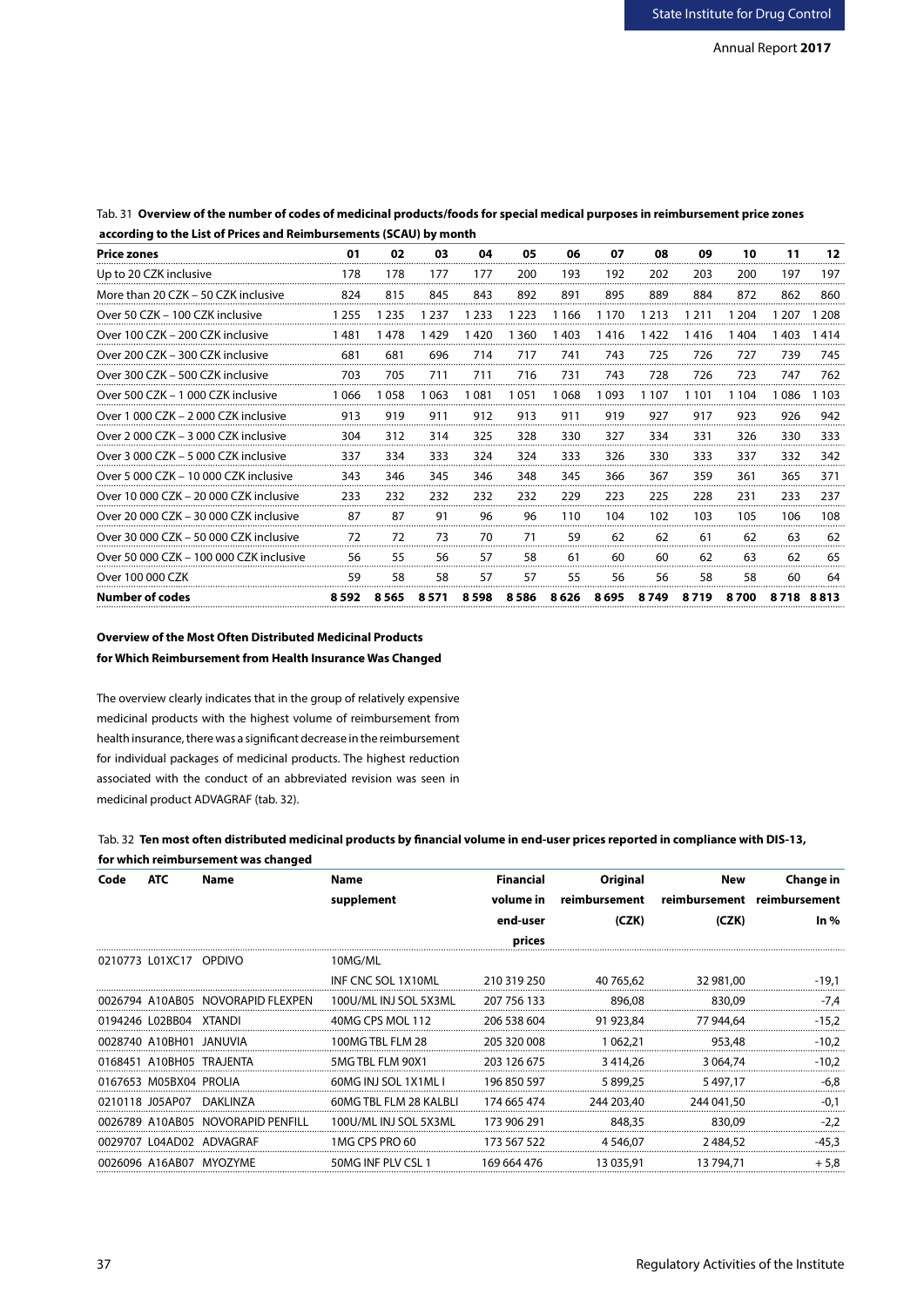The group of medicinal products with the greatest distribution in respect of which reimbursement was changed contains particularly relatively cheap medicinal products. The reimbursements of the aforementioned products were mostly increased. In case of medicinal product KALNORMIN, the reimbursement of which was markedly decreased, the amount of supplies onto the market grew. In other evaluable cases (except for OMEPRAZOL STADA), however, the increased reimbursement was not principally reflected in the degree of interest and in the volume of medicinal product supplies (tab. 33).

| Tab. 33 Ten most often distributed medicinal products by number of packages reported in compliance with DIS-13 for which reimburse- |
|-------------------------------------------------------------------------------------------------------------------------------------|
| ment was changed                                                                                                                    |

| ATC             | Name            | Name                                                                                                                                                                                                                                                                                                           | A         | Original      | New           | в          | Note  |
|-----------------|-----------------|----------------------------------------------------------------------------------------------------------------------------------------------------------------------------------------------------------------------------------------------------------------------------------------------------------------|-----------|---------------|---------------|------------|-------|
|                 |                 | supplement                                                                                                                                                                                                                                                                                                     |           | reimbursement | reimbursement | (number of |       |
|                 |                 |                                                                                                                                                                                                                                                                                                                | packages) | (CZK)         | (CZK)         | packages)  |       |
|                 |                 | 1G TBL PRO 30                                                                                                                                                                                                                                                                                                  | 164 905   | 63.7          | 42,51         | 199 360    |       |
|                 |                 | 20MG CPS ETD 90                                                                                                                                                                                                                                                                                                | 378859    | 31,65         | 35,18         | 268 339    |       |
|                 |                 | 200MG CPS PRO 50                                                                                                                                                                                                                                                                                               | 305 162   | 34.6          | 34,15         | 294 372    |       |
|                 |                 | 5MG TBL FLM 90                                                                                                                                                                                                                                                                                                 | 269 575   | 52.75         | 58.63         | 275 666    |       |
|                 |                 | 5MG TBL NOB 20                                                                                                                                                                                                                                                                                                 | 26 7848   | 36.54         | 48.42         | 266 466    |       |
|                 |                 | 50MCG TBL NOB 100                                                                                                                                                                                                                                                                                              | 24 8 643  | 52.75         | 58,62         | 252 983    |       |
|                 |                 | 2.5MG TBL NOB 20                                                                                                                                                                                                                                                                                               | 227088    | 30,56         | 32,81         | 240 278    |       |
|                 |                 | 50MCG TBL NOB 100                                                                                                                                                                                                                                                                                              | 222886    | 123.3         | 159.17        | 223 771    |       |
| 0140192 A02BC01 | OMEPRAZOL STADA | 20MG CPS ETD 100                                                                                                                                                                                                                                                                                               | 140 588   | 54,81         | 72.64         | 210 986    |       |
|                 |                 | 500MG TBL ENT 100                                                                                                                                                                                                                                                                                              | 94 1 1 9  | 36,54         | 48.42         | 92 568     | $*$ / |
|                 |                 | 0200935 A12BA01 KALNORMIN<br>0215606 A02BC01 HELICID 20 ZENTIVA<br>0214904 R03DA04 EUPHYLLIN CR N 200<br>C09AA04 PRESTARIUM NEO<br>0000269 H02AB07 PREDNISON 5 LÉCIVA<br>0069189 H03AA01 EUTHYROX<br>0056976 C09AA05 TRITACE<br>0187425 H03AA01 LETROX<br>0017189 A12BA01 KALIUM CHLORATUM<br><b>BIOMEDICA</b> |           |               | (number of    |            |       |

*\* – the period of one quarter of a year, x – period cannot be assessed, A – number of packages distributed during 6 months prior to the change, B – number of packages distributed during 6 months after the change.*

## **Validation of Applications**

The number of applications on the basis of which an administrative procedure pursuant to Part 6 of the Act on Public Health Insurance was commenced in 2017, remained on the same level as in 2016, again with a major share of submissions by health insurance companies whose share in the number of filed applications amounted to 30%. The number of administrative procedures discontinued by resolution as early as in the validation phase dropped by almost a half compared to 2016. The reason for discontinuation was, in particular, a barrier to the procedure (so called litispendency) or obvious legal unacceptability of the application.

In 2017, the reimbursement system was entered by 66 medicinal products on the basis of an application for transfer of the maximum price and the amounts and conditions of reimbursement from a reimbursed identical product code. In order to safeguard a greater comfort for the applicants and to standardise submissions, a new web form for transfer applications was published on the Institute's website.

Tab. 34 **Validation of applications for determination/change/ cancellation of maximum prices and/or reimbursement amounts and conditions, for abbreviated revision of maximum price or reimbursement system – 2017** 

| Period    | No. of       | <b>Suspended due to</b> | <b>Discontinued</b> |
|-----------|--------------|-------------------------|---------------------|
|           | submitted    | defective submissions   | in the validation   |
|           | applications | and deficiencies        | phase               |
|           |              | in applications         |                     |
| January   | 60           | 2                       | 2                   |
| February  | 92           | 0                       | 7                   |
| March     | 59           | 0                       | 0                   |
| April     | 84           | 2                       | 2                   |
| May       | 49           | 0                       | 2                   |
| June      | 43           | 0                       | 1<br>               |
| July      | 29           | 0                       | 0                   |
| August    | 59           | 2                       | 1                   |
| September | 31           | 0<br>                   | 0                   |
| October   | 44           | 0                       | 1                   |
| November  | 41           | 0                       | 1                   |
| December  | 58           | 0                       | 2                   |
| Total     | 649          | 6<br>                   | 19                  |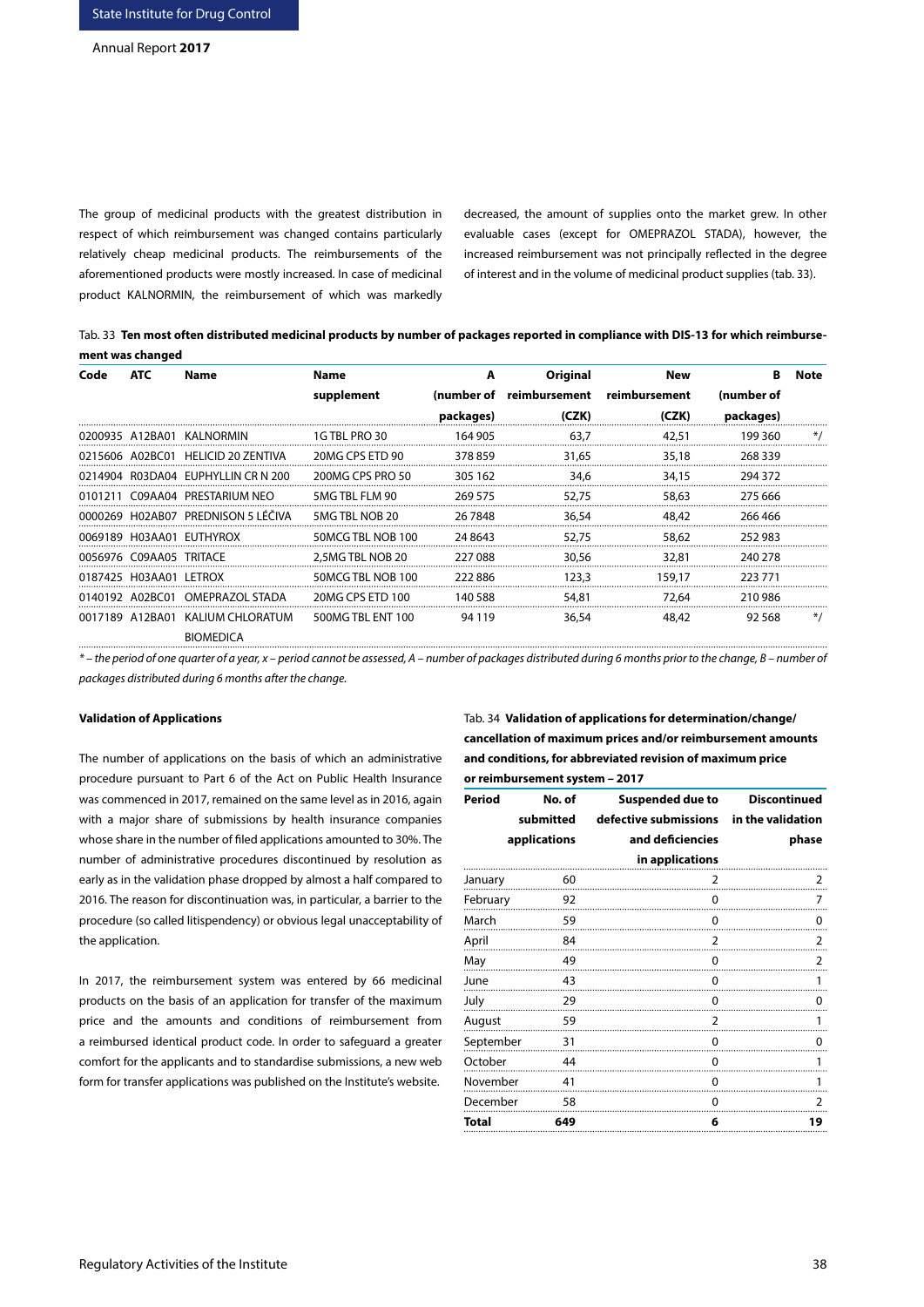# **Individually Prepared Medicinal Products (IPLP)**

Individually prepared medicinal products (hereinafter referred to as "IPLP") were subjected to the conditions of material price regulation (hereinafter referred to as "VUC") set forth by the effective Price Regulation also in 2017. This regulation applies to the following groups of medicinal products: individually prepared radiopharmaceuticals (hereinafter referred to as "RF"), individually produced transfusion products (hereinafter referred to as "TP"), individually prepared medicinal products in pharmaceutical care facilities – extemporaneous products (hereinafter referred to as "MAG"), parenteral nutrition products for home therapy (hereinafter referred to as "DPV"), and advanced therapy products. The conditions for the determination of the amount and conditions of reimbursement by means of general measures (hereinafter referred to as "OOP") are set forth by Act No 48/1997 Coll., on Public Health Insurance, as amended, specifically in Section 15, paragraph 5. The drafting of general measures and the method of their publication are governed by Sections 171 to 174 of Act No 500/2004 Coll., the Administrative Code.

A change of payroll tariffs, stipulated by Government Regulation No 316/2016 Coll. of 9 October 2016, amending Government Regulation No 564/2006 Coll., on the salaries of public service and administration employees, as amended (hereinafter referred to as "Government Regulation No 316/2016 Coll.") effective as of 1 January 2017 was a stimulus for the adjustment of reimbursements for subgroup 14 DPV, subgroup 14 DPV, subgroup 13 RF, and subgroups 12 and 15 for TP.

#### **General Measures**

In 2017, 3 OOPs issued in 2016 became effective.

As of 1 January 2017, OOP 06-16 reflecting the increase in payroll tariffs of healthcare staff set forth by Government Regulation 316/2016 Coll. took effect. It is estimated that in the DPV group, the public health insurance costs were to grow by 0.5% compared to 2015.

As of 1 January 2017, OOP 07-16 reflecting the increase in payroll tariffs of healthcare staff set forth by Government Regulation 316/2016 Coll. and a change to the point value based on Decree No 348/2016 Coll., on the determination of the point value, amounts of reimbursement of reimbursed services, and regulatory measures for 2017 of 19 October 2016 coming into force on 1 January 2017 (hereinafter referred to as "Decree No 348/2016 Coll.), and amended Decree No 134/1998 Coll., setting forth the list of healthcare procedures and their point values, effective as of 1 January 2017, took effect. Furthermore, it reflected the amended amounts of reimbursement on the basis of a revision completed for 2015, which was published by the Institute in the revision report. Concurrently, the Institute removed code 0002023 – 99mTc Mefenin inj. – and code 0002024 – 99mTc Mebrofenin inj. from the list of reimbursed IPLP. The reason for this removal was the termination of marketing authorisation for products HIBIDA KIT (SÚKL code 0084116) and product TRIMETYL-HIDA KIT (SÚKL code 0091120). Despite the increase in the payroll funds and on the basis of other aforementioned changes, the costs from the public health insurance were estimated to decrease by 1% compared to 2015.

As of 1 January 2017, OOP 08-16 reflecting the increase in payroll tariffs of healthcare staff set forth by Government Regulation 316/2016 Coll. and a change to the point value based on Decree No 348/2016 Coll., took effect; furthermore, procedure 11013 (follow-up by an internist) was removed and replaced with procedure 11023 (follow-up by an internist). With regard to the aforementioned changes, the annual costs from the public health insurance were estimated to grow by 7.5% compared to 2015.

In the course of 2017, six OOP procedures were commenced and completed.

As of 1 April 2017, OOP 01-17 for subgroup 14 DPV took effect, reflecting a change to the composition of model DPV formulations which consisted of the deletion of item i. v. proton pump inhibitors from model formulations and its shift under Annex 5 – Products for pharmacological management of patients with intestinal failure. This change did not represent any economic impact upon subgroup 14 DPV.

Furthermore, as of 1 April 2017, OOP 02-17 for subgroup 13 RF took effect, reflecting changes regarding termination of manufacture of radiopharmaceuticals 6-MDP KIT and 8-MDP KIT and their replacement with radiopharmaceutical TECHNESCAN HDP, and termination of manufacture of radiopharmaceutical MAG 3 and its replacement with radiopharmaceutical TECHNESCAN MAG 3. With a view to these changes, the Institute removed product 99mTc Medronan inj. from the list of reimbursed IPLP RF, and for product 99mTc MAG 3 inj. it amended the reimbursement as per the price of the available radiopharmaceutical MAG 3 KIT.

As of 1 June 2017, OOP 03-17 for subgroup 13 RF took effect, reflecting new price source materials and the effective €/CZK exchange rate as per the source materials published by the Czech National Bank (ČNB); furthermore, the calculation for the determination of the reimbursement of radiopharmaceuticals reflected changes in association with the retrospective inclusion of IPLP RF 99mTc Etifenin inj. for product ROTOP-EHIDA. It was estimated that with regard to the aforementioned changes, the annual costs of the public health insurance would grow by 7.5% compared to 2015 in the 13 RF subgroup.

In the fourth quarter, three OOPs were prepared, with the effective date of 1 January 2017; these reflected the change to the payroll tariffs for healthcare staff based upon Government Regulation No 341/2017 Coll. of 19 October 2017, which came into force on 1 January 2018. In compliance with the VUC conditions and the effective Price Regulation,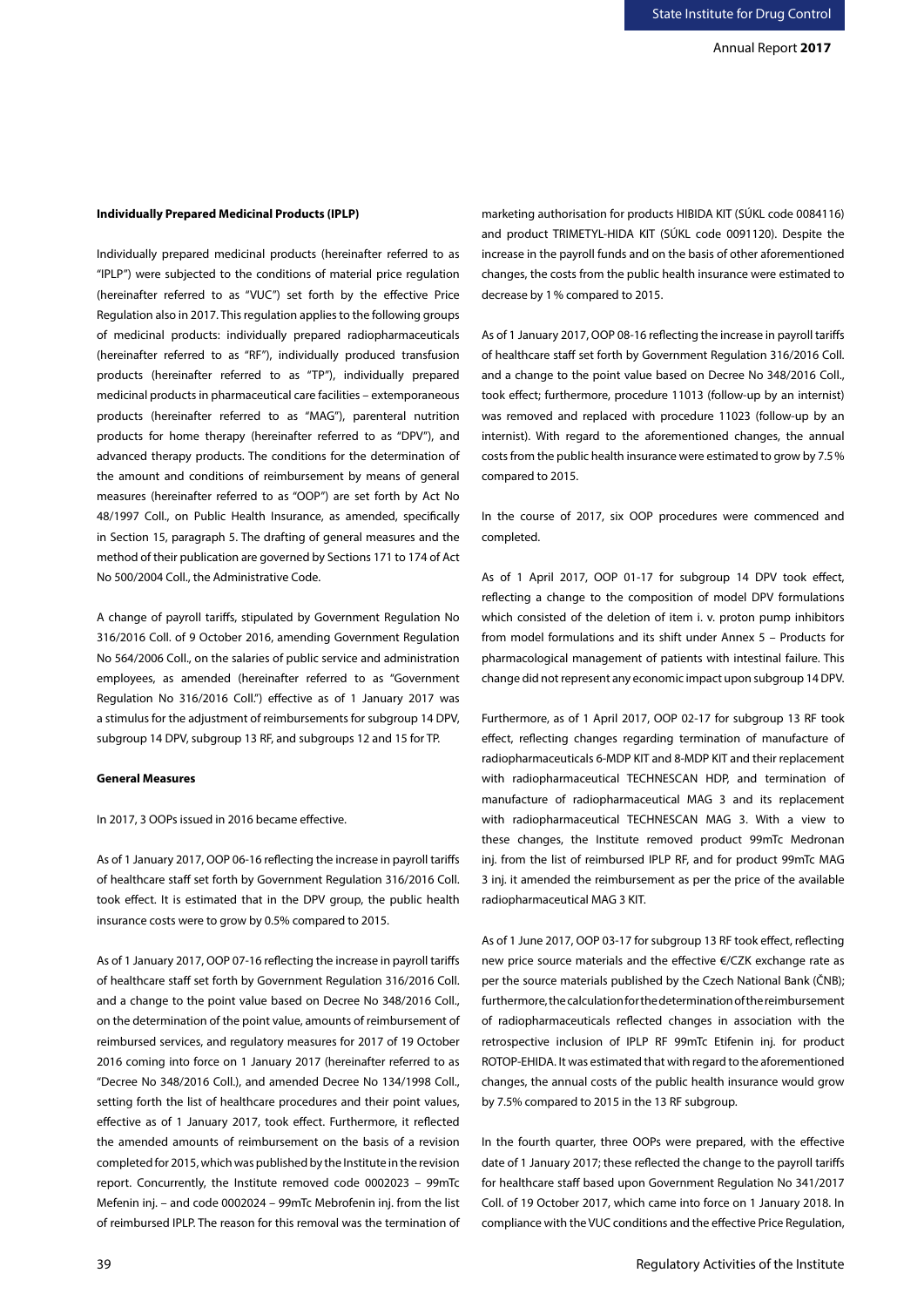reimbursements for IPLP subgroups were amended in the section of payroll costs associated with the time demands for IPLP preparation proper and were published in OOP 04-17 for TP, in OOP 05-17 for DPV, and in OOP 06-17 for RF so that the effective dates of the OOPs were consistent with the effect of the Government Regulation. A 0.7% increase in the costs is estimated in 2018 compared to 2017 in the TP group due to the changed payroll funds; in respect of the DPV, a 1% increase in costs and in respect of the RF group a 0.22% increase is foreseen. The conditions of reimbursement of subgroup MAG subject to the effective Price Regulation of the MoH 01/2013/FAR have not changed as of 1 January 2018.

# **Consumption and Costs of Individually Prepared Medicinal Products and Expenses from the Public Health Insurance**

Chart 16 illustrates the distribution of costs of the public health insurance in the IPLP group for 2017 by individual subgroups. An overview of consumption of IPLP in DU for the period of 2015 to 2017 is provided in chart 18. The consumption of IPLP is evaluated in defined units (hereinafter referred to as "DU") by individual IPLP subgroups. In case of the transfusion product subgroup, incl. autologous transfusion products, the radiopharmaceuticals subgroups and the MAG subgroup, the consumption dropped; in the DPV subgroup the consumption of DU increased.

Chart 17 provides a comparison of costs of public health insurance for individual IPLP subgroups for the period of 2015 to 2017. Compared to the data specified in the Report for 2016, the values for the period of 2016 were updated as of 1 December 2017. Data on the consumption of IPLP for 2017 are available only as at 1 October 2017, due to a time shift in the hand-over of statistical data by health insurance companies, and hence incomplete data from the ÚZIS system. The fourth quarter of 2017 is therefore expressed as an estimate of the anticipated costs in the form of a future development prognosis using the least square method.

In 2017, the costs of individual IPLP groups were influenced by the increase in the payroll funds as of 1 January 2017 on the basis of Government Regulation No 316/2016 Coll., by the inclusion of new products in the list of reimbursed IPLP, and by changes to the €/CZK exchange rate. In respect of the TP and ATP subgroup, a slight increase in the costs despite dropping consumption of these products was seen, caused not only by the increased payroll funds for healthcare staff, but also by amendment to Decree No 348/2016 Coll. and Decree No 134/1998 Coll. effective as of 1 January 2017. In respect of the RF subgroup, despite dropping consumption, the costs grew. The reason for the growth of costs was the cancellation of code 00002016 and its replacement with code 0002073. The cost increase due to this change was estimated at 5.3 mil. CZK.

Another reason for increasing costs in the RF group was the submission of new price source materials for individual radiopharmaceuticals. The growth of costs due to this change was estimated at 4.76 mil. CZK. The growth in the consumption of DPV subgroup products is associated particularly with the extension of home therapy for patients with intestinal failure. In the MAG subgroup, including costs associated with cytostatic dilution, the growth in the consumption as well as costs associated with the increasing number of oncologically treated patients was seen.

The total costs paid for the IPLP group from the public health insurance funds for 2016 amounted to 2 912.7 mil. CZK, in 2017 it was 3 045.7 mil. CZK, which represents a cost increase by 133.0 mil. CZK or a 4.56% increase compared to 2016.



# Chart 17 **Distribution of total costs of individually prepared medicinal products in 2017**

- TP (transfusion products) RF (radiopharmaceuticals)
- DPV (parenteral nutrition) MAG (extemporaneous products)
- CYT (cytostatic dilution)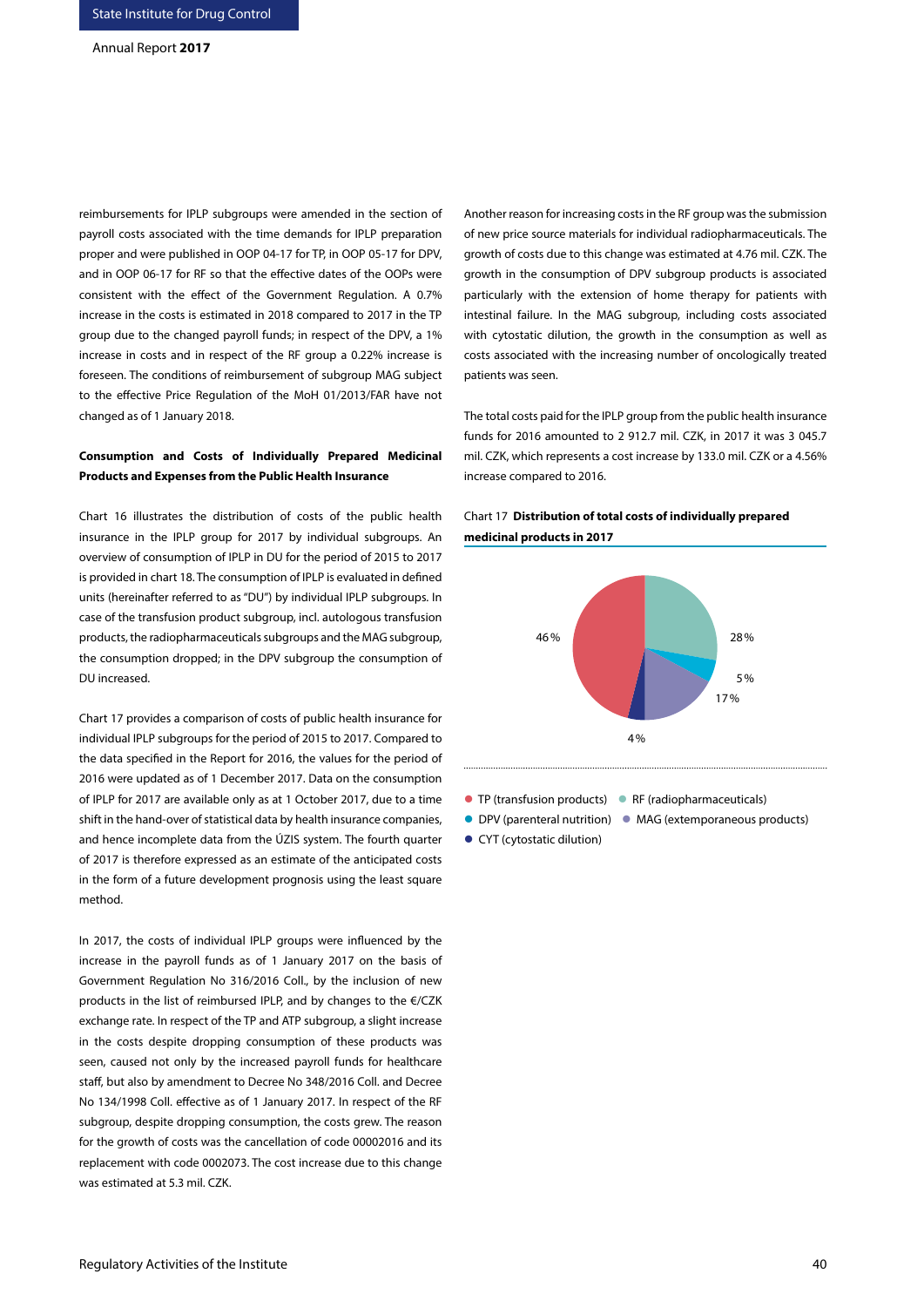

## Chart 18 **Comparison of costs by groups of individually prepared medicinal products for the period from 2015 to 2017 in mil. CZK**

● CYT (cytostatic dilution)





MAG **(pcs)** − extemporaneous products CYT **(pcs)** − cytostatic dilution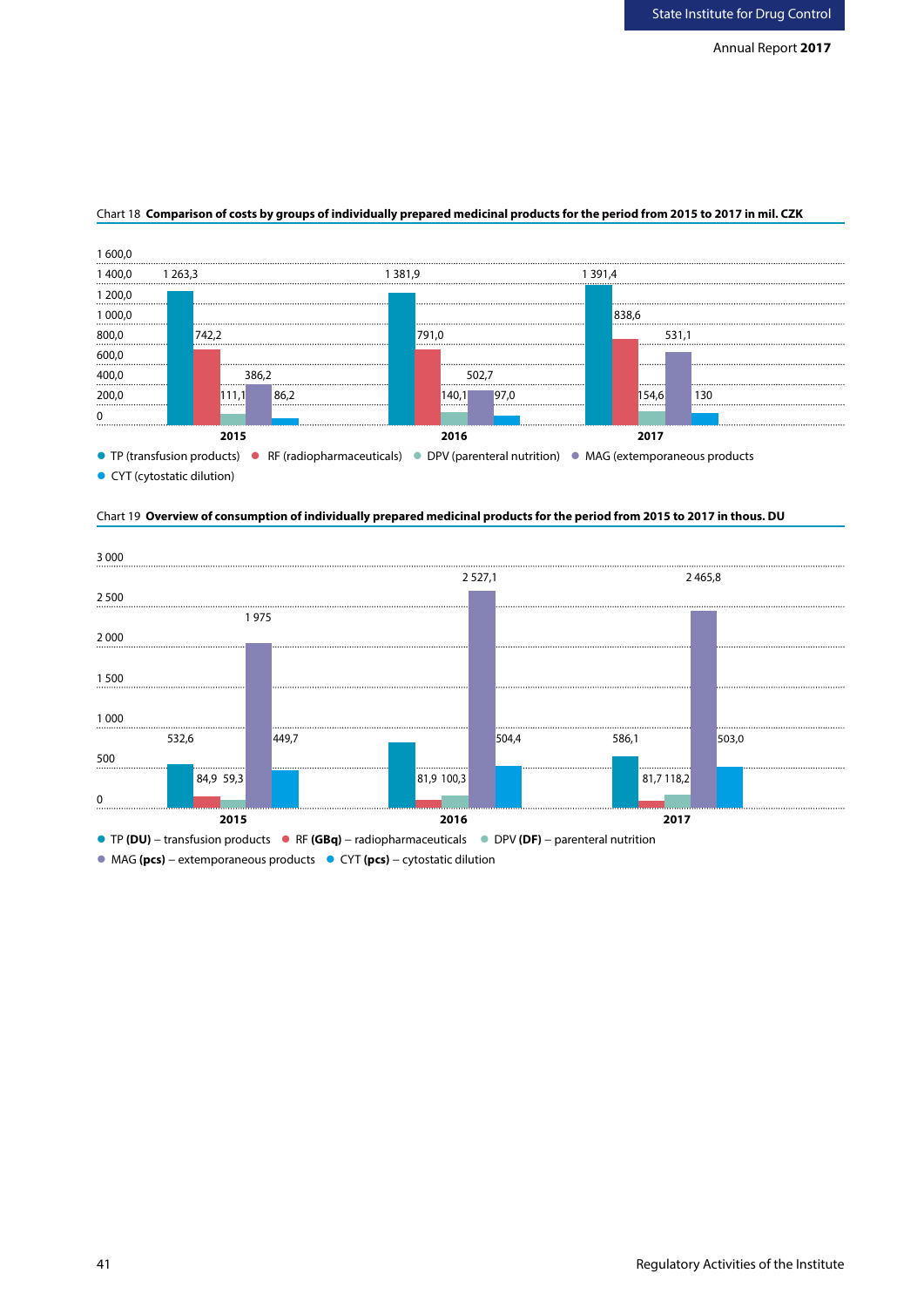# **MEDICAL DEVICES BRANCH**

# **4.15 Department of Clinical Trials and Medical Devices Vigilance**

#### **Clinical Evaluation**

Pursuant to the obligation set forth for the sponsors of clinical investigations on medical devices (hereinafter referred to as "CIMD") by Act No 268/2014 Coll., on Medical Devices, 25 applications for authorisation of CIMD conduct and 15 applications for variations to CIMD conditions were submitted to the Institute in 2017 via the Registry of Medical Devices (hereinafter referred to as "RZPRO"). In compliance with Section 9(h) of Act No 268/2014 Coll., on Medical Devices, 21 favourable opinions authorising the conduct of CIMD were issued in administrative procedures, and one procedure was discontinued by resolution. Furthermore, 12 applications for authorisation of variations to the conditions of CIMD were granted.

Within the scope of control of the conduct of clinical investigations on medical devices at providers of healthcare services, 12 inspections were conducted, in which 11 types of investigational medical devices were inspected.

The selection of inspected sites was based upon issued decisions authorising the conduct of CIMD and previously commenced clinical investigations, taking into account the number of included subjects, the duration, and stage of the CIMD. On-site inspections identified 27 shortcomings in total, of which 3 were critical, 19 major, and 5 minor. The total of 61 serious adverse events (hereinafter referred to as "SAE") were reported from CIMD sites in the Czech Republic.

In 2017, the expert staff of the Department of Clinical Evaluations on Medical Devices (hereinafter referred to as "KHZP") were involved in the amendments and testing of amendments to the Clinical Investigations Module within RZPRO and in the development of forms relevant for the conduct of administrative procedures.

Within the scope of cooperation with domestic authorities in the sphere of medical devices, a representative of the KHZP Department was invited to participate in two inspections conducted by the Czech Office for Standards, Metrology and Testing due to specialisation in clinical investigations. The inspections were performed at two Czech notified bodies.

Within the scope of international cooperation in the sphere of clinical evaluations, in 2017, a KHZP representative participated in regular meetings of the expert WG on Clinical Investigation and Evaluation of the European Commission. The meetings focused upon basic information on new Regulation 2017/745 of the European Parliament and of the Council, the development of documents, and exchange of information among the EU Member States.

**Medical Device Vigilance – Investigations into Serious Adverse Events and Monitoring of Safety Corrective Actions** 

**Investigations into Serious Adverse Events and Monitoring of Safety Corrective Actions for Medical Devices:** 469 adverse events (hereinafter referred to as "AEs") considered to be associated with the use of medical devices in the provision of healthcare services within the territory of the Czech Republic were reported to the Institute; furthermore, 2 adverse events arising outside the territory of the Czech Republic associated with medical devices of Czech manufacturers were notified. All of the cases were subjected to investigation. The development of the number of AE reports in 2010-2017 is provided in Chart 19.

The total number of received reports on safety corrective actions regarding medical devices from competent national authorities, manufacturers or their authorised representatives, distributors or importers, as applicable, amounted to 1 089. Of the total number of received reports, 485 concerned medical devices distributed to the Czech market. The development of the number of reports on safety corrective actions in 2010-2017 is provided in Chart 20.

In 2016, the Institute published 431 pieces of information for users – Field Safety Notices (FSN) via the Registry of Medical Devices. The FSN is disseminated by the manufacturer, authorised representative, or distributor in association with an adopted Field Safety Corrective Action (FSCA).

Within the scope of workshops organised by the Medical Device Branch, professionals were informed about the vigilance system focusing upon medical device manufacturers.

On the basis of medical device monitoring, one penalty was imposed for an administrative offence, amounting to 12 500 CZK. Furthermore, 80 proposals to commence an administrative procedure with a manufacturer or distributor of medical devices were forwarded to the Legal Support Department of the Medical Device Branch and 2 motions were filed with the Control Department for the conduct of an inspection at distributors and persons servicing medical devices.

Within the scope of monitoring of a safety corrective action adopted by a Czech manufacturer, 4 reports for competent national authorities (NCAR) were issued and disseminated via the European database of medical devices - EUDAMED.

Within the scope of international cooperation in the field of medical device vigilance, in 2017, the inspectors of the Vigilance Department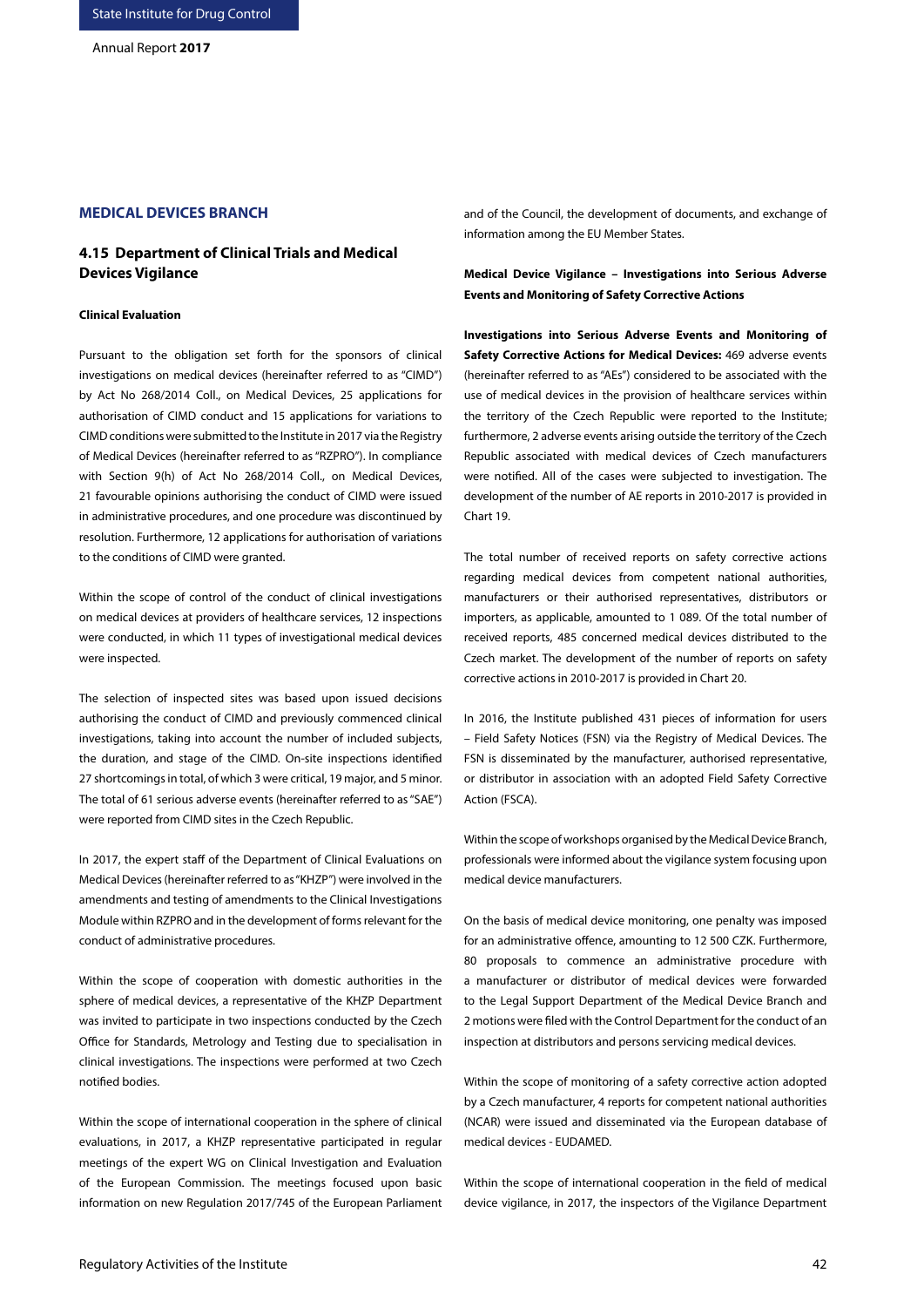participated in 12 teleconferences and 1 meeting of the Medical Device Expert Group (MDEG) on Vigilance focused upon the exchange of information among the EU Member States on current vigilance cases. Furthermore, they were involved in providing comments on the new version of an adverse event report form for manufacturers and attended a working group for the development of a specific vigilance guideline for breast implant manufacturers. In relation to the adoption of new European measures governing medical devices and in vitro diagnostic devices, a representative of the Vigilance Department took part in a two-day workshop focused upon the detection and management of vigilance signals – "Open Conceptual Framework for Signal Detection & Management". In the course of 2017, 14 questionnaires regarding vigilance issues which were sent by competent national authorities were completed.

Within the scope of national cooperation, the inspectors from the Vigilance Department took part in 2 inspections conducted by the Czech Office for Standards, Metrology and Testing (hereinafter referred to as "ÚNMZ") with the Czech notified bodies, where they were invited due to their specialisation in medical device vigilance.

As part of adverse event investigation, inspectors from the Vigilance Department in two cases cooperated with enforcement authorities.



#### Chart 20 **Overview of notified adverse events in 2013–2017**

Graf 21 **Overview of safety corrective actions for medical devices adopted in 2013-2017**



# **4.16 Medical Device Registration and Notification Department**

The Registration and Notification Section ("ORN") addresses regulations pursuant to Act No 268/2014 Coll., on Medical Devices and on Amendment to Act No 634/2004 Coll., on Administrative Fees, as amended, in respect of registration of persons, notifications of medical devices, and related activities. In 2017, the newly proposed structure of the Medical Device Branch was implemented. The activities in the field of expert opinions, borderline products, and free sale certificate issuance were separated from the Registration and Notification Department (RAN) and a Department of Issuance of Expert Opinions and Free Sale Certificates (OPC) was established. This department has been incorporated under ORN.

In the last year, the expert staff of the RAN Department were involved in the testing of RZPRO for the purposes of its development, in the development of new procedures in individual RZPRO modules, with some of these procedures within medical device notification being subject to an administrative procedure. They were creating instructions for use for RZPRO for external users and significantly extended the information base, incl. a FAQ tab on the Institute´s website. Due to the establishment of a general helpline (ext. 600) and e-mail address SZP\_RZPRO\_dotazy@sukl.cz, the Department continues to serve as the major contact point for general as well as professional queries in the area of RZPRO. In the last year, the OPC Department focused upon the drafting of opinions and assessments required externally, and upon immediate issuance of free sale certificates.

# **Title IV of the Act on Medical Devices – Chapter 1, Registration of Persons Handling Medical Devices**

### **Notification of a Person**

In 2017, the Department completed 361 submitted notifications of persons.

## **Notification of Operation**

In 2017, 89 notifications concerning operations in general were completed; these concerned manufacturers of medical devices, distributors of medical devices, importers of medical devices, servicing persons, authorised representatives, and sponsors of clinical investigations.

## **Notification of Changes to Data**

In total, 399 notifications of changes to data were processed and completed.

### **Notifications of Extended Registration**

In total, 131 notified extensions were completed, where the obligation to file a notification of extended registration prior to 31 March 2016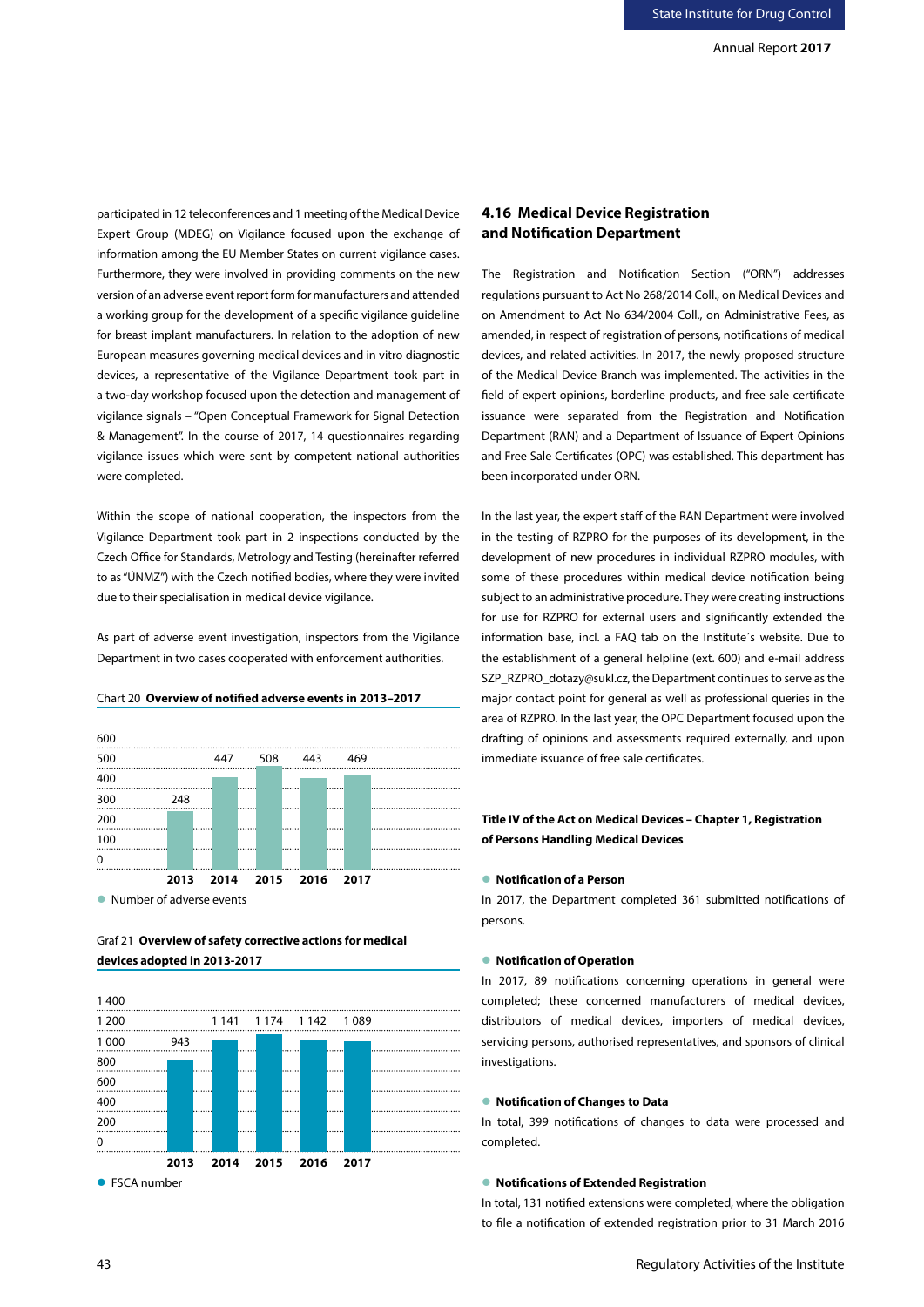pursuant to the Act on Medical Devices applied to entities which intended to continue their operation.

#### **Notification of Deletion of a Person**

In 2017, the Department processed 21 notifications of person deletion. Out of the total number of 1 073 submitted notifications, in the last year, the Department completed 1 001 notifications in the Persons Module.

**Title IV of the Act on Medical Devices – Chapter 2, Notification of Medical Devices**

#### **Application for Notification of a Medical Device**

In 2017, the Department completed 8 567 administrative procedures pertaining to applications for medical device notification, which is 21% more than in 2016.

#### **Application for Extension of Medical Device Notification**

The Department completed 519 administrative procedures pertaining to extension of medical device notification.

#### **Application for Changes to Medical Device Data**

In total, 738 applications for changes to medical device data were processed and completed.

#### **Application for Deletion of a Medical Device**

Forty-two applications for medical device deletion were completed.

# **Title IV of the Act on Medical Devices – Chapter 3, Free Sale Certificate**

#### **Application for Issuance of a Free Sale Certificate**

Applications for the issuance of a free sale certificate (FSC) are associated with medical device notifications. Primarily, a medical device must be notified and subsequently, the free sale certificate may be issued. In 2017, 158 applications for FSC issuance were filed. The RAN Department, and in Q4 of 2017 already the new OPC Department which took this agenda over in October 2017, issued 181 free sale certificates in total.

Furthermore, in 2017, the RAN Department in close cooperation with the OPC Department was involved in the assessment of proper classification of medical devices and the nature of borderline products. In association with these activities, expert opinions were issued and professional support provided by the OPC Department for other departments of the Medical Device Branch.

### **Expert Opinion**

Expert opinions are issued on the basis of received applications for the issuance of an expert opinion from external entities as well as on the basis of motions from other departments of the Medical Device Branch, and also in reaction to submitted applications for medical device notification in RZPRO. In the last year, the OPC Department issued 105 expert opinions in respect of the nature of a product or medical device classification. In this area, when processing the opinion on the nature of the product, the Department cooperates also with the Department of Advertising Surveillance in the area of pharmaceuticals. Of the aforementioned number, 26 opinions were issued upon external request and 79 opinions were issued upon request of the Medical Device Legal Support Department (PPZ).

# **4.17 Medical Device Control Department**

The Institute´s surveillance activity in respect of persons handling medical devices is set forth by Act No 268/2014 Coll., on Medical Devices and on Amendment to Act No 634/2004 Coll., on Administrative Fees, as amended, which defines the competences and control activities pursuant to this Act and Act No 22/1997 Coll., on Technical Requirements for Products and Amendments to Some Related Acts, as amended. These persons include providers of healthcare services in the area of medical device use as well as manufacturers, importers, distributors, persons servicing medical devices, vendors and dispensing persons in the area of medical devices. This surveillance activity includes also the area of assessments of proper placement of medical devices onto the market.

The purpose of scheduled and ad hoc inspections of the Institute is to make sure that medical devices which are supplied to the market in the Czech Republic were safe and functional, and, moreover, that health care were provided using adequate, safe, and effective medical devices in a manner preventing any damage to the health of users and patients upon their correct use for the purposes they are intended for. In 2017, the inspectors from the Medical Device Control Department completed 177 inspections in total, of which 57 were inspections at providers of healthcare services (both state and nonstate healthcare facilities), and 120 were inspections at manufacturers, importers, distributors, vendors, persons dispensing medical devices, and servicing organisations. During these inspections, 859 medical devices were inspected. More detailed statistics on the total number of inspected medical devices and inspected persons is provided in the tables below.

Fifty-seven inspections at providers of healthcare services were completed, within the scope of which documentation evidencing compliance with the conditions of use of the medical device in the provision of health care was checked for 340 medical devices. Furthermore, 120 inspections took place within the scope of market surveillance, where 519 medical devices were inspected in terms of requirements of medical device supplies to the market. The number of shortcomings identified in respect of persons subjected to market surveillance was 293, and at providers of healthcare services 36 shortcomings were identified.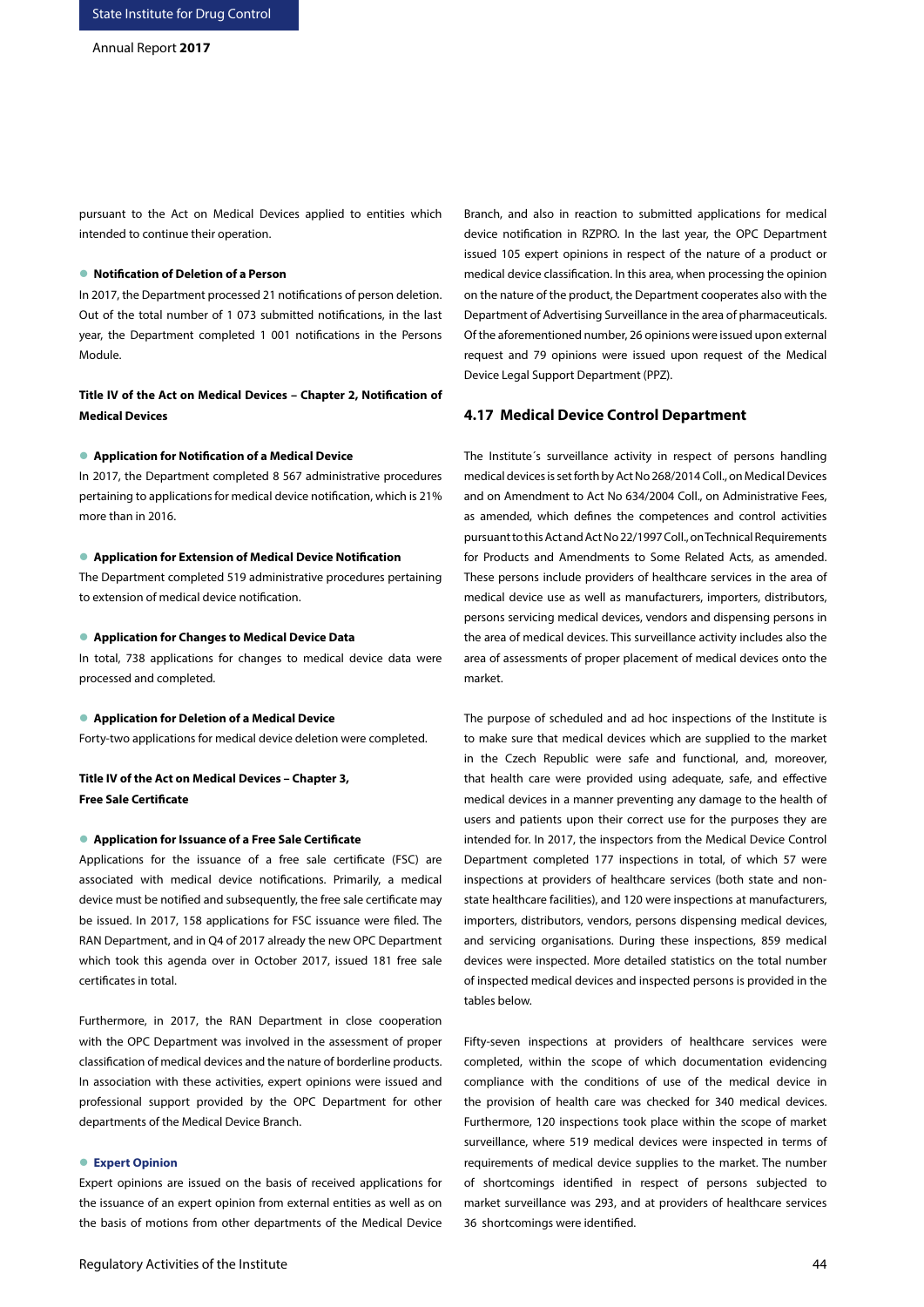The Control Department forwarded 36 motions in total to the Medical Device Legal Support Department for further procedure.

## Tab. 35 **Overview of inspections by the Control Department**

| Number of inspections                                                                                                            |      |
|----------------------------------------------------------------------------------------------------------------------------------|------|
| Number of report-based inspections (of the total number of inspections)                                                          |      |
| Number of inspected medical devices                                                                                              | 850  |
| Number of inspected established meters (of the total number of inspected medical devices)                                        |      |
| Number of inspected class IIb and III medical devices (of the total number of inspected medical devices)                         | 9٥۶  |
| Number of inspected medical devices without shortcomings (of the total number of inspected medical devices)                      |      |
| Number of inspected medical devices with shortcomings (of the total number of inspected medical devices)                         | 175  |
| Number of shortcomings                                                                                                           | 329  |
| Number of shortcomings in class IIb and III medical devices (of the total number of inspected medical devices with shortcomings) | 1∩ว∘ |
| Number of reports forwarded to medical device Legal Support Department (proposal for initiation of an administrative procedure)  |      |
| * As not all of the inspections have been concluded to date, this is a qualified estimate.                                       |      |

#### Tab. 36 **Rating of inspections conducted by the Control Department**

| <b>Entity</b>                                    | Number of | Of which |    | $\%$ | $\overline{\phantom{a}}$ | $\%$ |    | $\%$ |
|--------------------------------------------------|-----------|----------|----|------|--------------------------|------|----|------|
|                                                  | kontrol   | report   |    |      |                          |      |    |      |
|                                                  |           | -based   |    |      |                          |      |    |      |
| Anaesthesiology                                  |           |          |    |      |                          |      |    |      |
| & Resuscitation/Intensive Care Unit              |           |          |    | 75   |                          | 25   |    |      |
| Dialysis centres                                 |           |          |    | 100  | ŋ                        | U    |    |      |
| Plastic surgery                                  |           |          |    | 100  | ∩                        | ∩    |    |      |
| Providers                                        |           |          | 12 | 66.7 | 5                        | 27.8 |    | 5.6  |
| Psychiatry                                       |           |          |    | 100  | ŋ                        | U    |    |      |
| Radiology                                        |           |          |    | 71.4 | ŋ                        |      |    | 28.6 |
| Rehabilitation                                   |           |          | 5  | 62.5 | 3                        | 37.5 |    |      |
| Dentistry                                        |           |          |    |      |                          |      |    | LOO  |
| Price controls                                   |           |          |    | 100  |                          |      |    |      |
| Distributors/importers                           | 56        |          | 17 | 30.4 | 25                       | 44.6 | 14 | 25   |
| <b>Vendors</b>                                   |           | 2        | 3  | 75   |                          | 25   | 0  |      |
| Servicing entities                               | 38        | 3        | 23 | 60.5 | 8                        | 21.1 |    | 18.4 |
| Dispensing persons                               | 16        |          | 14 | 87.5 | 2                        | 12.5 |    |      |
| Manufacturers                                    |           |          |    | 25   |                          | 50   |    | 25   |
| Verification of corrective action implementation | 14        | 14       | 14 | 100  | 0                        | 0    | 0  |      |

*Inspection rating is conducted in compliance with an internal classification of shortcomings, the inspector evaluates and classifies the shortcoming (MS – minor or no shortcomings - 1, SS – significant shortcoming – 2, CS – critical shortcoming – 3).* 

## **4.18 Penalties for Breach of Act on Medical Devices**

In compliance with Act No 268/2014 Coll., on Medical Devices and Amendments to Act No 634/2004 Coll., on Administrative Fees, as amended, since 2015, the Institute, as the first-instance administrative authority, has been involved in the agenda of decision-making in the area of product nature and proper classification of medical devices.

Where the Institute identifies any doubt as to the proper classification of a medical device in terms of the degree of risk to health or as to whether the product meets the definition of a medical device during the assessment of an application for medical device notification, it commences an administrative procedure with the party in question.

In 2017, 89 proposals for the commencement of an administrative procedure on product nature and 58 proposals for the commencement of an administrative procedure on medical device classification were forwarded to the Legal Support Department of the Medical Device Branch.

In 2017, the Institute commenced 37 ex-officio administrative procedures on product nature, of which 27 were combined procedures pursuant to the Act on Medical Devices and Act on Pharmaceuticals. Furthermore, 10 ex-officio administrative procedures regarding medical device classification were commenced.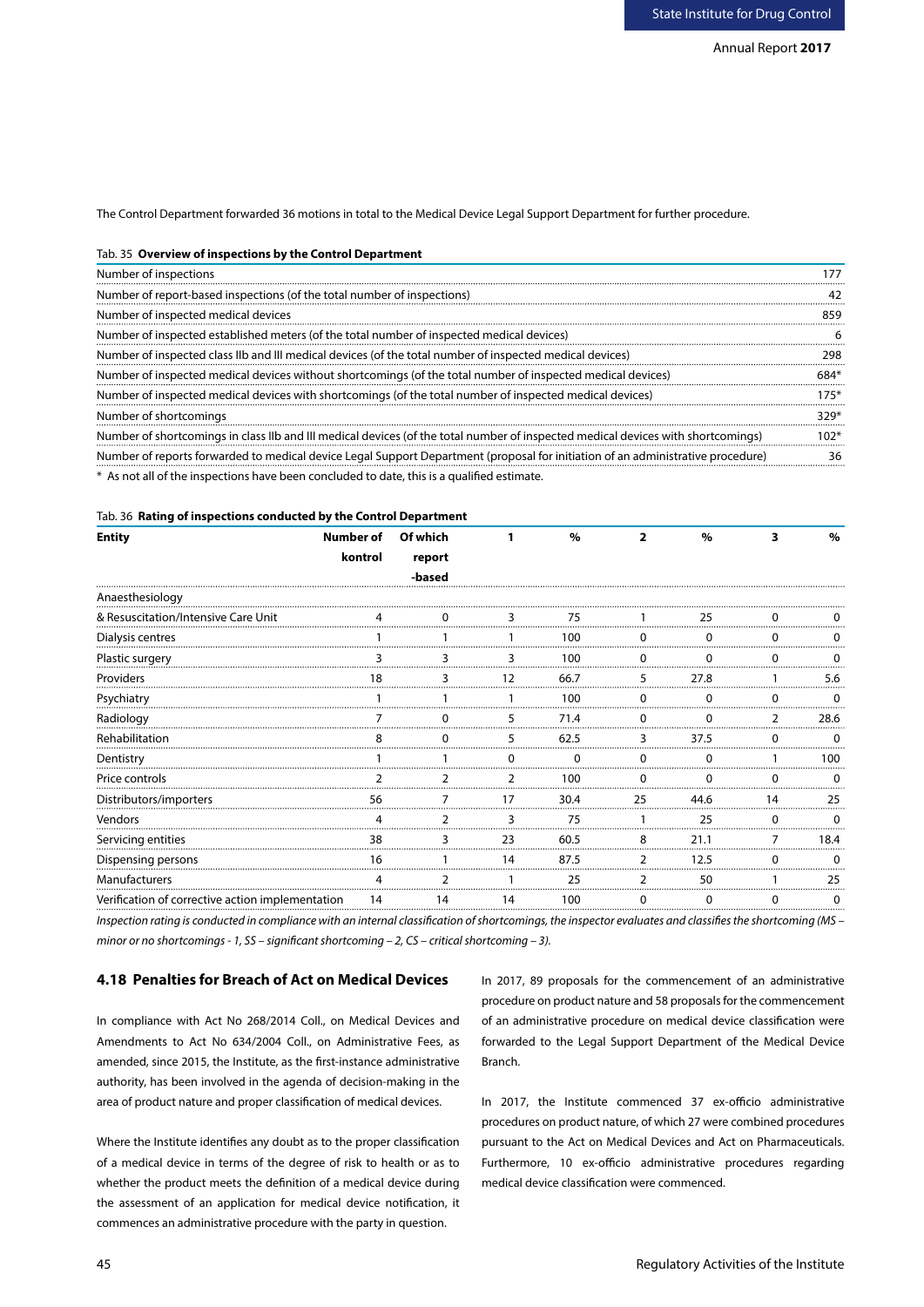In 2017, the Institute received 2 applications for decision regarding product classification from a notified body.

In 2017, 1 decision on medical device classification and 1 decision on product nature were issued.

Chart 22 **Overview of administrative procedures commenced in 2017**



● Medical device class ● Medical device nature

**Combined medical devices/medicinal products** 



# Chart 23 **Overview of forwarded proposals for commencement of ex-officio administrative procedures in 2015–2017**

## **Offences**

The Institute, as a first-instance administrative authority, holds administrative procedures regarding administrative offences in case a breach of obligations imposed by the Act on Medical Devices is identified, particularly with reference to the inspection activity conducted at providers of healthcare services and distributors of medical devices.

In 2017, the Institute imposed fines for breach of the Act on Medical Devices amounting to the total of 284 500 CZK. The highest proportion of fines imposed in 2017 by the Institute for the breach of the Act on Medical Devices were fines imposed upon medical device distributors and healthcare service providers for the breach of their obligations in the provision of healthcare services. One fine was imposed upon a medical device distributor for failure to inform about the termination of an established safety corrective action.

Furthermore, one fine was imposed upon a medical device importer for failure to meet basic requirements applicable to the concerned medical device with regard to its defined purpose as per Act No 22/1997 Coll., on Technical Requirements for Products and on Amendment to Some Acts.

In compliance with the coming into force of the Act on Medical Devices (on 1 April 2015), the Legal Support Department has seen an increase in the proposals for commencement of an administrative procedure regarding administrative offences since 2016 within the scope of monitoring of adverse event investigations, particularly breach of the obligation laid down by Section 75 of the Act on Medical Devices, specifically to inform the Institute of established safety corrective actions and their termination in association with the establishment of a new actus reus in the Act.

## Tab. 37 **Overview of forwarded motions for administrative procedure commencement in 2015–2017**

| 2015 | 2016 | 2017 |
|------|------|------|
|      |      |      |
|      |      |      |
| つつ   | 69   |      |
| 24   | 119  | 144  |
|      |      |      |

#### **Appeals**

In 2017, the Legal Support Department received 56 appeals in total for processing. In compliance with Section 88 of Act No 500/2004 Coll., the Administrative Code, as amended, these were forwarded via the Institute to the Ministry of Health of the Czech Republic as the appellate body.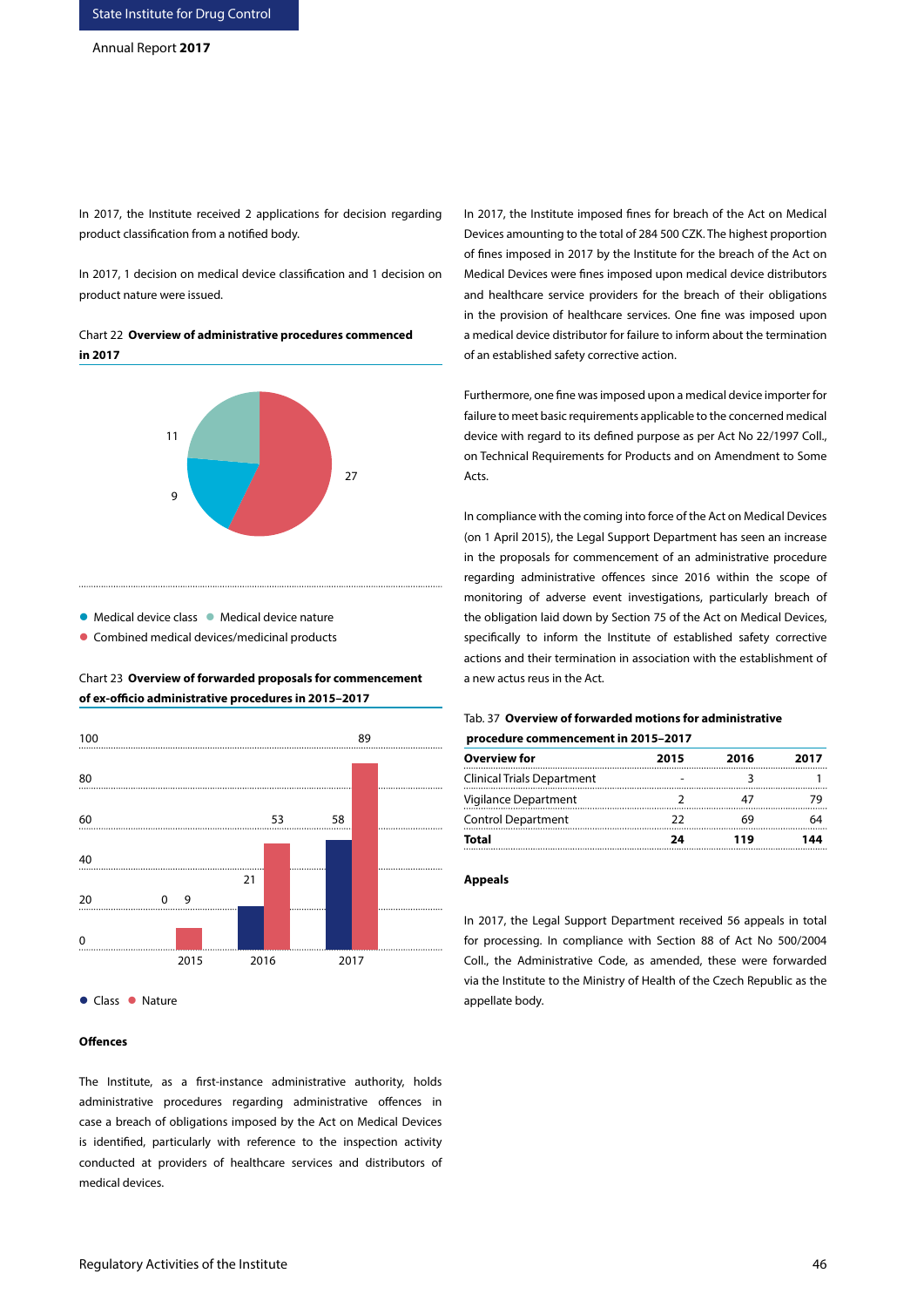| <b>Department</b>                                                    |            | Number Of which returned for | Of which | Of which |
|----------------------------------------------------------------------|------------|------------------------------|----------|----------|
|                                                                      | of appeals | new consideration            | aranted  |          |
| Legal Support Department                                             |            |                              |          |          |
| Control Department                                                   |            |                              |          |          |
| <b>Clinical Trials Department</b>                                    |            |                              |          |          |
| Department of Issuance of Expert Opinions and Free Sale Certificates |            |                              |          |          |
| Department of Registration of Persons                                |            |                              |          |          |
| Department of Medical Device Notification                            |            |                              |          |          |
| Total number of appeals for 2017                                     |            |                              | 36x      |          |

# Tab. 38 **Overview of received appeals to be forwarded to the Ministry of Health of the Czech Republic for 2017**

*x – Number of MoH decisions sent back to the Institute.*

# **STATE AGENCY FOR MEDICAL CANNABIS**

In compliance with Act No. 167/1998 Coll., on Dependency-Producing Substances, as amended, the Institute performs the tasks of the State Agency for Medical Cannabis. The Department of the State Agency for Medical Cannabis (OSALK), which was established on 1 January 2013. Its activities are associated with the granting of licences to grow cannabis for medical use (hereinafter referred to as "medical cannabis"), controlling compliance of the cultivation, processing and storage with legislative requirements, ensuring purchases of grown and harvested cannabis and its safe storage, transport and distribution, and ensuring its export outside the territory of the Czech Republic, where applicable. In addition, it also fulfils all reporting obligations to the Ministry of Health and the Police of the Czech Republic.

# **4.19 Department of the State Agency for Medical Cannabis**

In 2017, the Department of the State Agency for Medical Cannabis (OSALK) safeguarded processes and activities related to ensuring availability of the medical cannabis active substance for Czech patients from a domestic grower. In 2016, the Institute took over and placed in distribution 11.2kg of medical cannabis from the winner of the first public contract for the supply of medical cannabis, Elkoplast Slušovice s.r.o. The Department supervised the organisation of safe storage, transportation, and distribution of medical cannabis to pharmacies via the Institute´s contract distributor, Alliance Healthcare s.r.o. It also mediated the process of framework contract conclusion on the transfer of medical cannabis between pharmacy operators and the Institute. In compliance with the Institute's statutory power, the Department organised the announcement of a tender for another supply of medical cannabis grown in the Czech Republic for the period of 2017–2021 in patients. On the basis of a successfully implemented public contract for the supply of medical cannabis, a framework contract with the supplier was concluded and the supplier was granted a licence for growing in compliance with the Act on Dependency-Producing Substances. OSALK was preparing expert source materials for issues regarding medical cannabis for the Press and Information Department, other expert units, and the management of the Institute. OSALK catered for the determination of the price of medical cannabis for operators of pharmaceutical care facilities and the administration of the published pricelist of medical cannabis. The Department safeguarded compliance with the Institute´s information and notification obligation towards the Czech Police and the MoH pursuant to Act No 167/1998 Coll., on Dependency-Producing Substances. As in 2016, it cooperated with the Inspectorate for Narcotic and Psychotropic Substances of the Czech Ministry of Health. As part of its operation, OSALK communicated and cooperated with major Czech and foreign experts in the field of medical cannabis, patient organisations, professional societies and chambers. The staff of the Department also gave lectures intended for professionals. In 2017, 21 doctors complying with the requirements of all applicable legal regulations and authorised to prescribe medical cannabis for patients in indications defined by law, and 33 pharmacies meeting the statutory requirements for the ordering, preparation, and dispensing of individually prepared medicinal products containing medical cannabis were registered. This, as well as other updated information relevant to the issues of medical cannabis, incl. up-to-date statistics, are published by OS

order to ensure its continuous availability on the market for Czech

## Tab. 39 **Cannabis dispensing in 2017 by month**

| Number of issued Rp. |     |  |  | 29   |        |    |  |  |
|----------------------|-----|--|--|------|--------|----|--|--|
| patients             |     |  |  |      |        |    |  |  |
| Dispensed amount (q) | १३८ |  |  | 206. | 156.76 | 20 |  |  |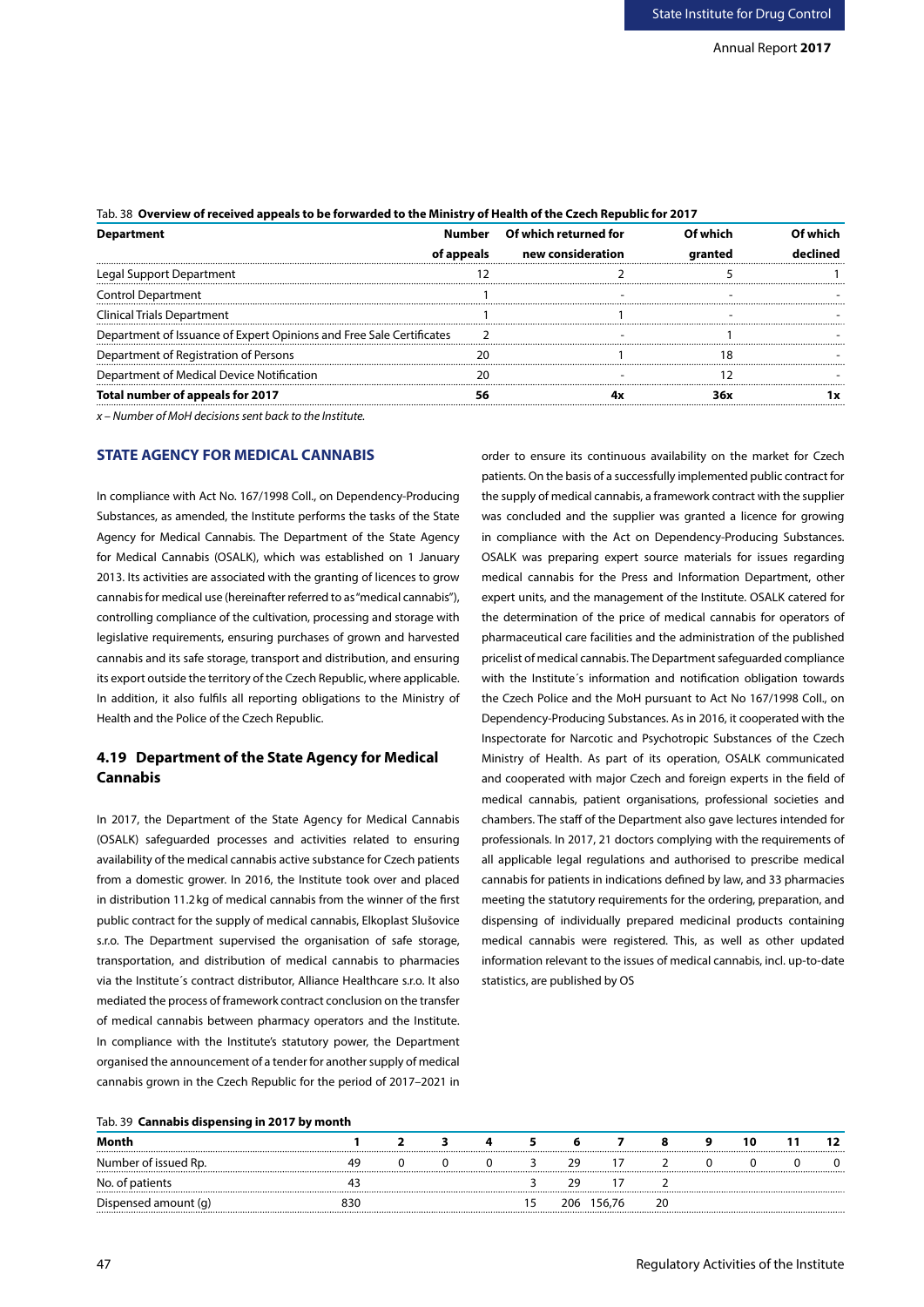# 5 PROCESSING AND PROVISION OF INFORMATION

## **5.1 Information Technology**

In 2017, the building of a new data centre was completed and the IT Department commenced data and system migration to the hardware of the new data centre. Concurrently with the migration, an upgrade of operating systems was performed in order to safeguard the security of IT technologies. Furthermore, the first stage of works on an upgrade of the MS Windows domain was commenced and completed in that year. As part of these works, the data in use were migrated to a new, more efficient hardware.

In 2017, migration of mail services to the Microsoft Office 365 cloud solution was also completed. Along with this migration, an upgrade of the Office package was performed for all employees of the Institute. This service has enhanced the security of e-mail communication in the form of a two-phase authentication and the possibility to encrypt selected documents sent by e-mail. Within the scope of this activity, a cycle of extensive training sessions for all employees of the Institute focusing upon work in the new system was completed.

In association with the preparations for the launch of a new electronic prescription system, the Institute's monitoring system was significantly upgraded.

In association with the preparations of the launch of the mandatory use of the electronic prescription of medicines system, a new web portal www.epreskripce.cz, which is the main information channel for this area both for professionals and for the general public, was prepared in 2017.

In 2017, several demanding projects were completed, such as the implementation of the new ePrescription system, the implementation of the SIEM security system, implementation of the new CDNÚ system for adverse drug reaction reporting or the implementation of a system for work with eCTD documentation. As part of the implementation of the CDNÚ system, an upgrade of the Axway gateway for communication with EMA was performed. Furthermore, a new risk management system was completed, the implementation of which had started as early as in 2016.

In mid-2017, the telephone operators providing telephone and mobile services of the entire Institute were replaced.

With regard to new requirements by EMA (European Medicines Agency), it was necessary to completely change the information system, which provides for the processing of the Central Database of Adverse Drug Reactions. For this reason, a completely new system was created, which was launched for routine operation in the autumn of 2017. The new system meets all of the (EMA) requirements for the exchange of information about adverse drug reactions in the EU.

On the basis of the preparation of the new ePrescription application, it was necessary to safeguard the development of other supporting subsystems as well. For this reason, a completely new system of external identities was created and put live, which stores information about all registered persons in its database. Concurrently, a system allowing for access to internal applications and systems of the Institute for authorised persons only on the basis of an issued and installed communication certificate of the Institute was modified and put into routine operation.

New systems for selected reports which have to be sent by pharmacies or other entities to the Institute in compliance with legislative rules were safeguarded and put live. It concerns, in particular, systems DIS13, HZ, LEK13, and REG13. Furthermore, the Institute began to create new web forms for the purposes of reports and notifications to be filed by entities with the Institute.

It may be stated that in 2017, the Information Technology Section provided for a number of measures which have enhanced the standard of security of operations and increased availability of the Institute's information systems. In compliance with Regulation (EU) 2016/679 of the European Parliament and of the Council on the protection of natural persons with regard to the processing of personal data and on the free movement of such data (General Data Protection Regulation, GDPR), an analysis of the status of personal data processing was executed. Concurrently, measures to ensure full compliance of personal data processing with this Regulations have been gradually implemented.

#### **ePrescription**

Electronic prescriptions and the establishment of the Central Repository of Electronic Prescriptions (hereinafter referred to as "CÚER") are legislatively set forth by Act No 378/2007 Coll., on Pharmaceuticals, as amended. By means of the Central Repository of Electronic Prescriptions, the doctor issues an electronic prescription (ePrescription) to the patient; on the basis of this prescription the pharmacy dispenses the medicinal product. The Central Repository of Electronic Prescriptions, moreover, collects and stores all ePrescriptions under conditions set forth by effective legislation. The established electronic prescription system (ePrescription system) is one of the eHealth services and since 1 January 2018 has been operated in the Czech Republic mandatorily. Pursuant to Decree No 415/2017 Coll., exceptional situations when it is possible to continue to issue prescriptions in hard copies are permissible.

In relation to the requirement for mandatory electronic prescriptions, the process of modernisation of the entire system, also with a view to its inclusion in eHealth National Strategy of Electronic Healthcare and Strategic eGovernment Development Framework 2014+, commenced as early as in 2015. In 2017, a public contract for the development,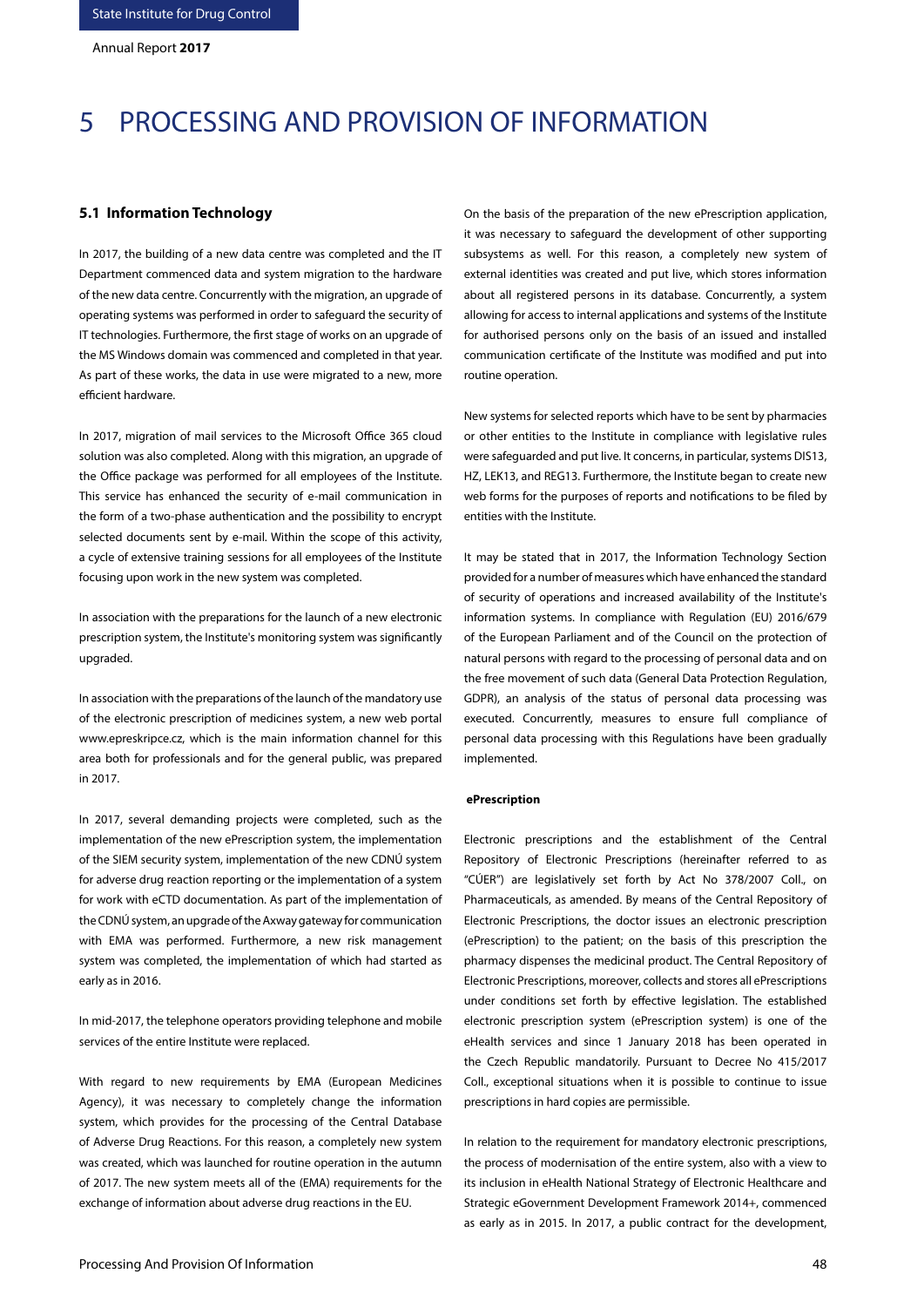delivery, and implementation of the ePrescription information system was implemented. As of August 2017, a performance of a service contract on the provision of service support to this system for the period of 4 years commenced (the IS includes a Central Repository of Electronic Prescriptions, as defined by Section 81 of the Act on Pharmaceuticals, a Registry of Restricted Medicinal Products [hereinafter referred to as the "RLPO"] pursuant to Section 81a of the Act on Pharmaceuticals, and other components).

The implementation of the ePrescription IS project was conducted in accordance with the effective schedule and the project was completed in December 2017. From the beginning of 2017, so called interim ePrescription solution had been operable. The ePrescription IS was put live on 3 July 2017 and since then, a piecemeal migration of the existing systems to the new ePrescription IS had been under way and pilot operation was launched. As of 2 September 2017, a complete data migration was launched; on 2 September 2017, the interim ePrescription solution was switched off and the ePrescription IS was launched in full pilot operation, which lasted until the final acceptance on 21 December 2017. Since September 2017, the ePrescription IS was fully operable; in December 2017 the web and mobile applications for the patient, doctor, and pharmacist were launched. Via the application for doctors, the doctor has the possibility to prescribe an ePrescription outside his/her office. The patient application allows the patient to view a list of ePrescriptions issued for him/her, in respect of which the citizen's identity in the registry of inhabitants was unequivocally established. Via the application for pharmacists, the pharmacist can find out information about an ePrescription in case he/she does not have a functional standard communication with the CÚER.

To date, the ePrescription IS has been providing a wealth of benefits particularly for the patient – greater patient safety in the dispensing of medicines; as the ePrescription cannot be filled in incompletely or incorrectly, it cannot be counterfeited, there are four possibilities of handing the identifier to the patient (paper sheet, SMS, e-mail, patient application), the patient has an overview of all prescriptions electronically issued for him/her, the doctor has the possibility to view the medicines collected by the patient and to send the identifier to the patient in a remote manner.

During the implementation of the project, 11 workshops and webinars for the vendors of medical, hospital and pharmacy software were organised. The new www.epreskripce.cz website was launched which focuses completely on the area of ePrescriptions and it is updated on a regular basis. In the course of 2017, moreover, at least 130 events presenting the ePrescription were organised - these were seminars for doctors or pharmacists, conferences and congresses, or articles and presentations in the media.

Within the scope of operation of the electronic prescription system, the Institute provides support for applicants and users of the given system.

Since September 2017, a free hotline has been available to applicants and users during working days from 7:00 a.m. to 7:00 p.m.

The Institute as the administrator ensures continuous access to data maintained in the RLPO for prescribing doctors and dispensing pharmacists, the purpose of which is to ensure the limitation of prescription and dispensing of the medicinal product to the quantity set forth by the marketing authorisation pursuant to Section 39, paragraph 4(c) or Section 39, paragraph 5 of Act No 378/2007 Coll., and the restriction set forth by Decree No 236/2015 Coll. To fulfil the provision of Section 43a, paragraph 2(b) of Act No 167/1998 Coll., on Dependency-Producing Substances, as amended, which stipulates the authority of the Czech Police to retrieve data from the RLPO via a defined contact site, the Institute ensures electronic access to this Registry for the Czech Police.

In 2017, 5 001 806 electronic prescriptions in total were issued. The average monthly number of issued electronic prescriptions in 2017 amounted to 416 817, which, compared to 2016, represents an almost 143% increase. The highest increase in the number of issued electronic prescriptions, however, was seen in the last three months of 2017, when 2 350 869 ePrescriptions were issued. In 2017, the total value of reimbursement for dispensed reimbursed medicinal products prescribed through the ePrescription system amounted to 3 775 799 thous. CZK, which is almost 2 471 448 thous. CZK more than in the previous year. Since the start of the ePrescription system operation till the end of 2017, the total of 52 341 doctors and 19 281 healthcare facilities applied for the possibility to issue electronic prescriptions, and the total of 9 462 pharmacists from 2 641 pharmacies applied for the possibility to dispense them.

In the course of the year, greater healthcare facilities were given the chance to submit multiple doctor applications, in order to simplify the agenda thereof. The highest increase in the number of submitted applications started in October 2017.

As of 31 December 2017, 32 294 doctors, 13 780 healthcare facilities, 7 883 pharmacists, and 2 641 pharmacies were actively involved. The ePrescription information system was fully operable and compliant with the currently effective legislation sufficiently in advance, in order to allow users to test it in practice prior to the start of the mandatory electronic prescription.

# **5.2 Database of Medicinal Products and Monitoring of Supplies to Pharmacies**

On the basis of the obligation set forth by the Act on Pharmaceuticals, the Institute keeps a registry of authorised medicinal products and ensures the publication of selected information in its information media. For the purpose of this registry, an internal database of medicinal products (DLP) is used, which is updated on a continuous basis.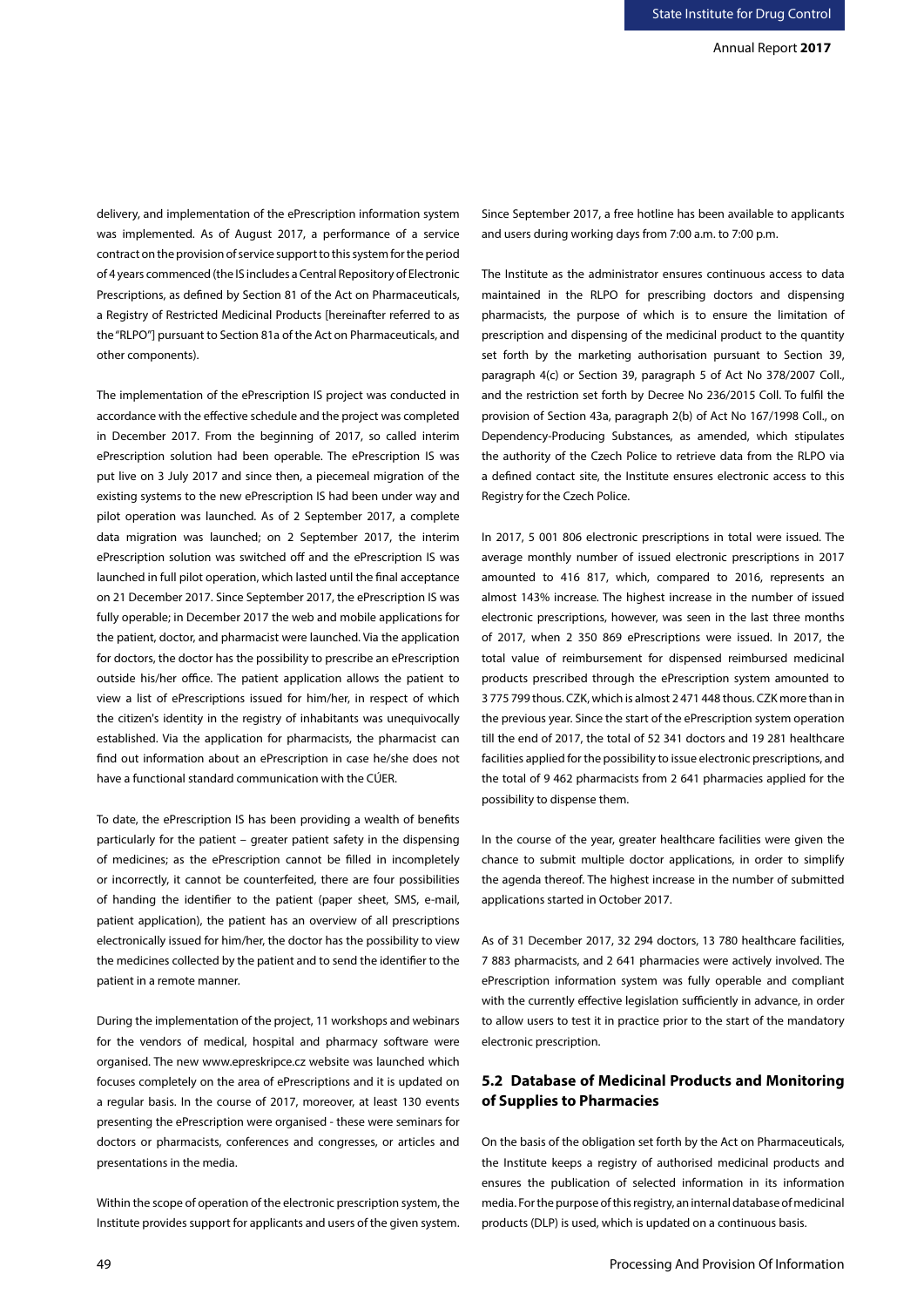### **Registry of Active Substances**

At present, the DLP database contains 19 936 components (incl. combined components). In 2017, 438 new components were entered.

- **•** Furthermore, in 2017 an update of flagging of doping components and of products containing such substances in the DLP was carried out pursuant to the 2017 Prohibited List – The World Anti-Doping Code effective as of 1 January 2018.
- Czech Pharmacopoeia 2018 together with the corresponding data from the 9th edition of the European Pharmacopeia were entered.
- In cooperation with the Czech Pharmacopoeia staff, several changes to the titles of monographs were proposed and their subsequent implementation in the DLP performed.
- **Components from lists proposed by INN WHO issued in 2017 were** entered and an adjustment of components from the recommended INN WHO lists was performed.
- **•** Data about psychotropic substances were updated and new components entered in compliance with the draft Government Regulation on the lists of narcotic and psychotropic substances.
- **•** For the purposes of verification of correctness of data for herbal components, contacts with the Botanical Institute of the Czech Academy of Sciences in Průhonice continued to be availed of.
- The revision of the entire component library in the DLP has been underway and is still ongoing, on the basis of which 1 803 components were deleted, links among various components were updated, and changes were made to the numbering system of synonym lines, which is applied on an ongoing basis during component updates.
- **•** Furthermore, a new list of literary sources was compiled, on the basis of which data in the component library were corrected.
- The names of most salts and esters and names of components used for pH adjustment were updated; names of hydrates and anhydrous substances were revised. Furthermore, on the basis of information provided by the staff of the Czech Language Institute of the Academy of Sciences, names of some aromas were corrected.

#### **Registry of Medicinal Products**

In 2017, the Institute granted 495 marketing authorisation (3 506 SÚKL codes). Authorisation was revoked for 399 marketing authorisation numbers, which corresponds to 3 396 codes. The authorisation was revoked either upon request of the marketing authorisation holder (257 marketing authorisation numbers), or due to the sunset clause (112 marketing authorisation numbers), or due to the fact that the holder did not apply for marketing authorisation renewal (30 marketing authorisation numbers). The validity of 4 404 codes in total expired (the period of final code sale expired or marketing authorisation was revoked).

In the course of 2017, no distribution was reported for 50 345 codes (85%) of medicinal products, excluding homeopathic preparations. Hence despite having a valid marketing authorisation, these products were not placed on the market.

Authorised medicinal products contain 2 656 various active substances in total.

#### Tab. 40 **Selected subgroups of authorised medicinal products recorded in the Institute´s database as of 31 December 2017**

|                                                                       | Total no. of authorisation numbers / | Total no. of SUKL codes / |
|-----------------------------------------------------------------------|--------------------------------------|---------------------------|
|                                                                       | marketed authorisation numbers       | marketed SÚKL codes       |
| Medicinal products in total (excl. homeopathic preparations)          | 17 439/5 956                         | 59 069/8 724              |
| Of which by MA numbers:                                               |                                      |                           |
| MA numbers granted by the Institute                                   | 6499/4814                            | 48 109/7 576              |
| MA numbers of products authorised via Community Centralised Procedure | 10 940/1 142                         | 10 960/1 148              |
| Single-component:                                                     |                                      |                           |
| Multi-component                                                       | 14 070                               | 47 346                    |
| Of which by type of dispensing:                                       | 3 3 6 9                              | 11 712                    |
| Prescription-only medicinal products:                                 |                                      |                           |
| OTC medicinal products                                                | 16 563/5 239                         | 54 877/7 557              |
| Single-component                                                      | 923/730                              | 4 120/1 158               |
| Restricted OTC medicinal products                                     | 11/6                                 | 57/6                      |
| Restricted prescription-only medicinal products                       | 3/3                                  | 15/3                      |
| Homeopathic preparations                                              | 284/265                              | 777/330                   |
|                                                                       |                                      |                           |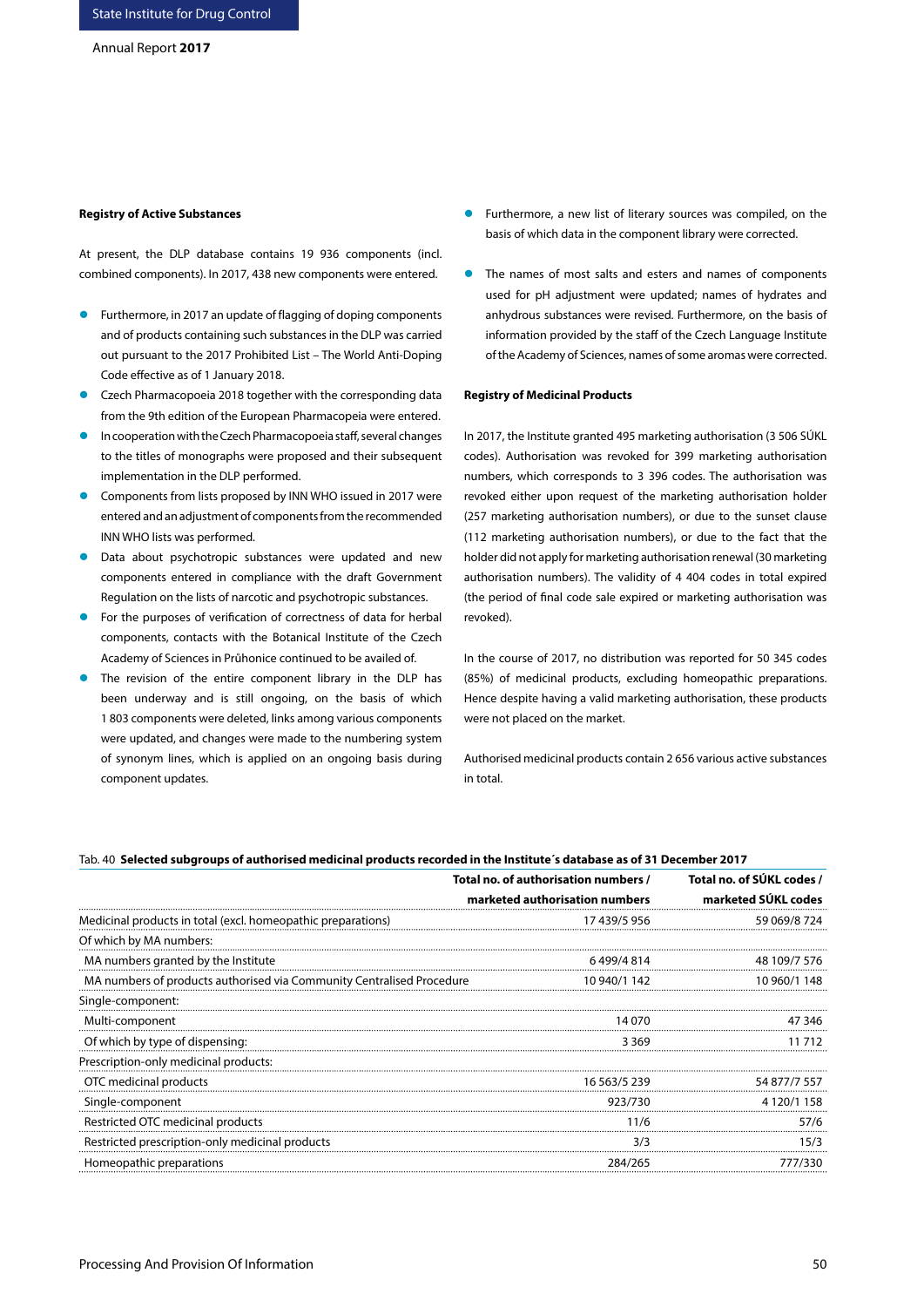

# Chart 24 **Authorised medicinal products in the period of 2013–2017**

● Authorised SÚKL codes in total ● Of which number of actually marketed SÚKL codes

# **Regular Outputs from the Database of Medicinal Products**

For professionals as well as for the general public, the Institute regularly publishes information about authorised medicinal products, approved specific therapeutic programmes, and foods for special medical purposes with all details within the scope of the database of authorised medicinal products.

Since 2008, the Institute has been publishing the "List of Prices and Reimbursements of Medicinal Products and Foods for Special Medical Purposes", including updates thereof, on its website. In 2010, the system of so-called Control List publishing was established, which notifies professionals in advance of possible changes to maximum prices and reimbursements implied by final decisions which came into force. In 2011, in compliance with Act No. 298/2011 Coll., the name "Control List" was changed to "Draft List".

Information from the database is also utilised in the overview of reports on placement on the market or suspension or termination of supplies of medicinal products onto the market, in the overview of variations to marketing authorisations or in the overview of non-interventional post-marketing studies.

## **Evaluation of Deliveries of Distributed Medicinal Products**

Evaluation of deliveries of distributed medicinal products based upon the mandatory reporting from entities authorised to distribute medicinal products in the Czech Republic was conducted on a monthly basis in 2017. The subject-matter of the reports concerned deliveries

of medicinal products to pharmacies and other healthcare facilities in the Czech Republic and abroad. In addition to authorised medicinal products, also products included in specific therapeutic programmes and non-authorised products supplied on medical prescription for a specific patient were included in the evaluation.

Data on the volumes of distributed medicinal products in the number of packages, in financial volumes (in CZK), and in DDD (daily defined doses) were evaluated. With a view to the need to compare this value over the years, data on financial costs are provided in producer prices, i.e. ex-factory prices excl. VAT (VAT rates were changing over the years), and excl. the profit margin. Since 2008, the regular quarterly evaluation of deliveries of distributed products has been supplemented on the Institute´s website with a table showing deliveries for each active substance (further broken down by route of administration, where applicable). Furthermore, on a monthly basis, the Institute publishes summary information from monthly reports of entities authorised to distribute medicinal products in the Czech Republic on its website.

In 2017, 262.48 mil. packages of medicinal products were distributed, which corresponds to approx. 6 674.43 mil. DDD. The value of these deliveries amounted to 67.87 billion CZK (based on ex-factory price).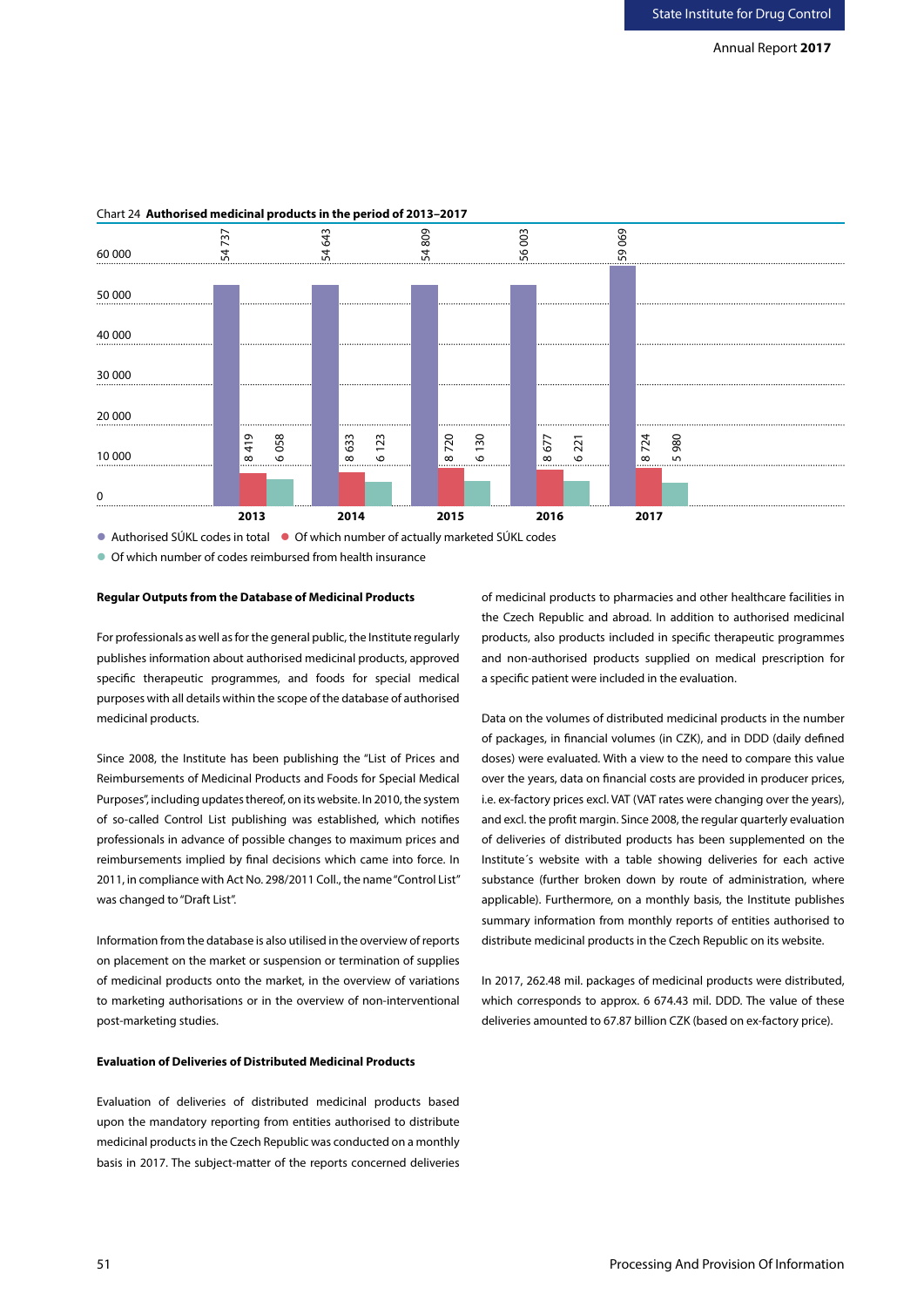# Annual Report **2017**



## Chart 25 **Deliveries of medicinal products in 2013–2017**

■ Financial costs (based on ex-factory price) – bil. ■ Total no. of packages – mil. pcs ● Defined daily doses – mil.

|  |  |  |  | Tab. 41 Deliveries of distributed medicinal products in 2017 |
|--|--|--|--|--------------------------------------------------------------|
|--|--|--|--|--------------------------------------------------------------|

| <b>Medicinal products in total</b>                                                                                           | <b>Number</b> |
|------------------------------------------------------------------------------------------------------------------------------|---------------|
| Deliveries to pharmacies and healthcare facilities (mil. packages)                                                           | 262.477       |
| Deliveries to pharmacies and healthcare facilities (mil. CZK based on ex-factory price)                                      | 67865.522     |
| Deliveries to pharmacies and healthcare facilities (mil. DDD)                                                                | 6674.434      |
| DDD/1 000 inhabitants/day                                                                                                    | 1729.605      |
| <b>Prescription-only medicinal products</b>                                                                                  |               |
| Deliveries to pharmacies and healthcare facilities (mil. packages)                                                           | 183.324       |
| Deliveries to pharmacies and healthcare facilities (mil. CZK based on ex-factory price)                                      | 61 071.759    |
| Deliveries to pharmacies and healthcare facilities (mil. DDD)                                                                | 6 080.080     |
| DDD/1 000 inhabitants/day                                                                                                    | 1575.585      |
| OTC and selected pharmaceuticals                                                                                             |               |
| Deliveries to pharmacies, healthcare facilities and vendors of selected pharmaceuticals (mil. packages)                      | 78.795        |
| Deliveries to pharmacies, healthcare facilities and vendors of selected pharmaceuticals (mil. CZK based on ex-factory price) | 6750.600      |
| Deliveries to pharmacies, healthcare facilities and vendors of selected pharmaceuticals (mil. DDD)                           | 594.194       |
| DDD/1 000 inhabitants/day                                                                                                    | 153.979       |
| <b>Restricted OTCs</b>                                                                                                       |               |
| Deliveries to pharmacies and healthcare facilities (mil. packages)                                                           | 0.357         |
| Deliveries to pharmacies and healthcare facilities (mil. CZK based on ex-factory price)                                      | 43.163        |
| Deliveries to pharmacies and healthcare facilities (mil. DDD)                                                                | 0.159         |
| DDD/1 000 inhabitants/day                                                                                                    | 0.041         |
| <b>Homeopathic preparations</b>                                                                                              |               |
| Deliveries to pharmacies (mil. packages)                                                                                     | 1.928         |
| Deliveries to pharmacies (mil. CZK based on ex-factory price) 2017                                                           | 185.721       |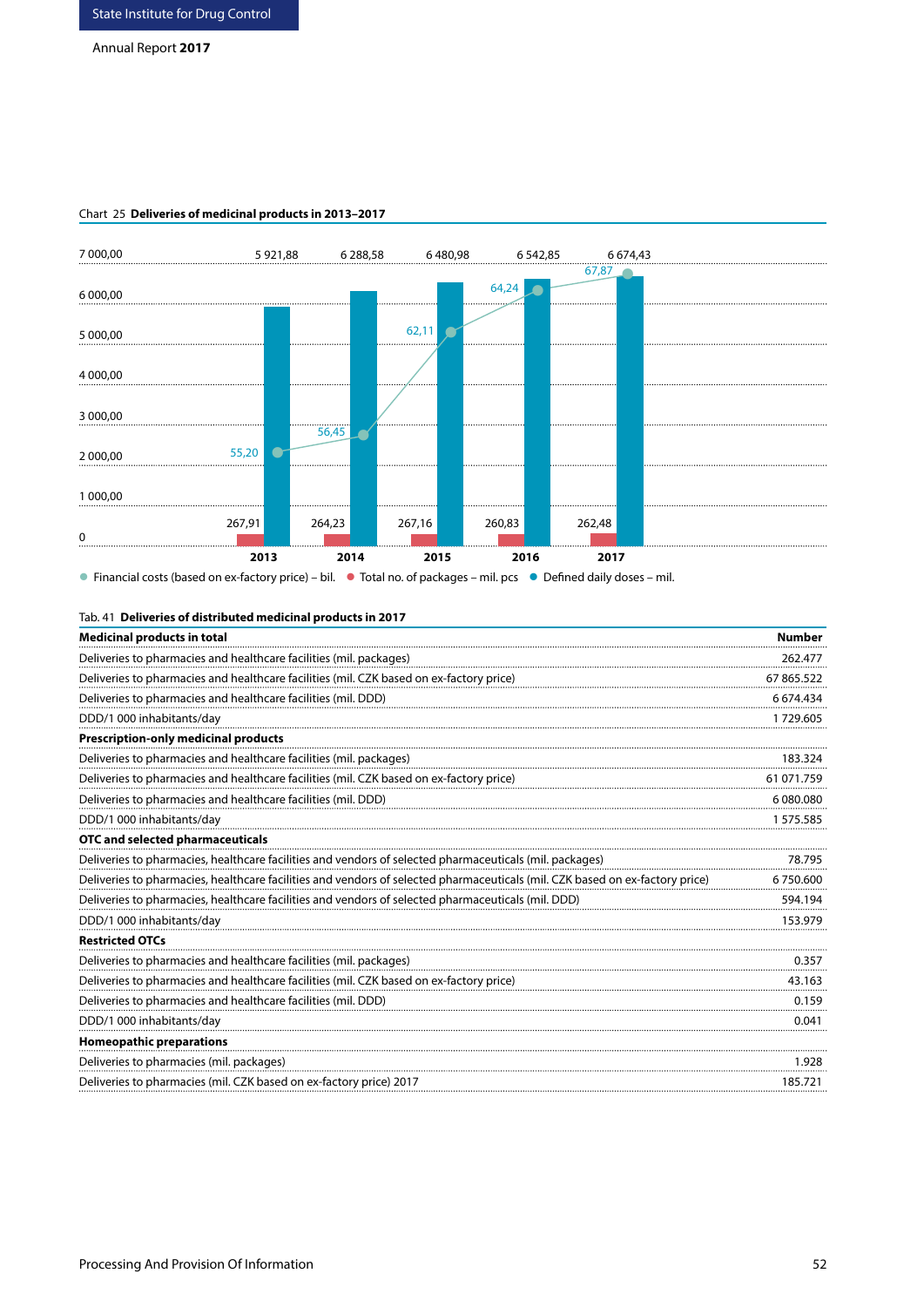# **5.3 Information Activities**

The major task of the Press and Information Department (TIO) is to provide information to the general and professional public. The most important sources of information about the Institute are the website www.sukl.cz, information portal for the public www.olecich.cz, and the website of the campaign Nebezpečné léky (Dangerous Drugs) www. nebezpecneleky.cz, which are administered by TIO and which serve both of the aforementioned groups. TIO is also in charge of Facebook profiles for the information portal for the public and for the Dangerous Drugs campaign.

On the information portal www.olecich.cz, patients may find information from the sphere of pharmaceuticals, such as a database of medicines, database of pharmacies, and database of clinical studies. Available is also a vaccination schedule with essential information regarding both mandatory and optional vaccination, incl. relevant vaccines. The general public may, for several years, avail of the "Ask Us" service, within which doctors and pharmacists answer the questions of the public.

Two issues of the publication for the general public called infoLISTY were published. This publication attempts to provide straightforward information about various issues in the sphere of medicines. In 2017, infoLISTY focused upon the topic of "Purchasing Medicines on the Internet" and "Treatment of Allergies and Asthma".

Via the "Ask Us" service, pharmacists and doctors – a general practitioner, a paediatrician, and three pharmacists – were answering questions from the public. In total, 305 patient questions were answered via this service. In 2017, the largest proportion of the questions concerned drug interactions.

In 2017, the "Don´t Throw Medicines in the Bin" campaign continued. The purpose of this campaign is to inform and educate the public in the sphere of proper handling of medicines in households. The campaign included lectures for patient organisations (7 in total), through which more than 270 patients were directly informed about this topic.

TIO administers a specialised library and is responsible for publication activities, represented by the preparation and publication of SÚKL´s Bulletin, the drug bulletin Farmakoterapeutické informace (Pharmacotherapeutic Information, a member of the International Society of Drug Bulletins – ISDB), and the Adverse Drug Reactions Bulletin. All of the above-mentioned publications are available from www.sukl.cz.

In 2017, TIO addressed 73 requests for information pursuant to Act No 106/1999 Coll., on Free Access to Information, as amended. Furthermore, it answered more 2 767 inquiries from the general public and from professionals which were sent via e-mail or post. Further approx. 3 360 inquiries were handled through the infoline.

The Department drafted responses to 463 inquiries from journalists and provided a statement for radio or TV broadcasting in 195 instances. Twenty-nine press releases/advices, and 7 reactions were published on the Institute´s website.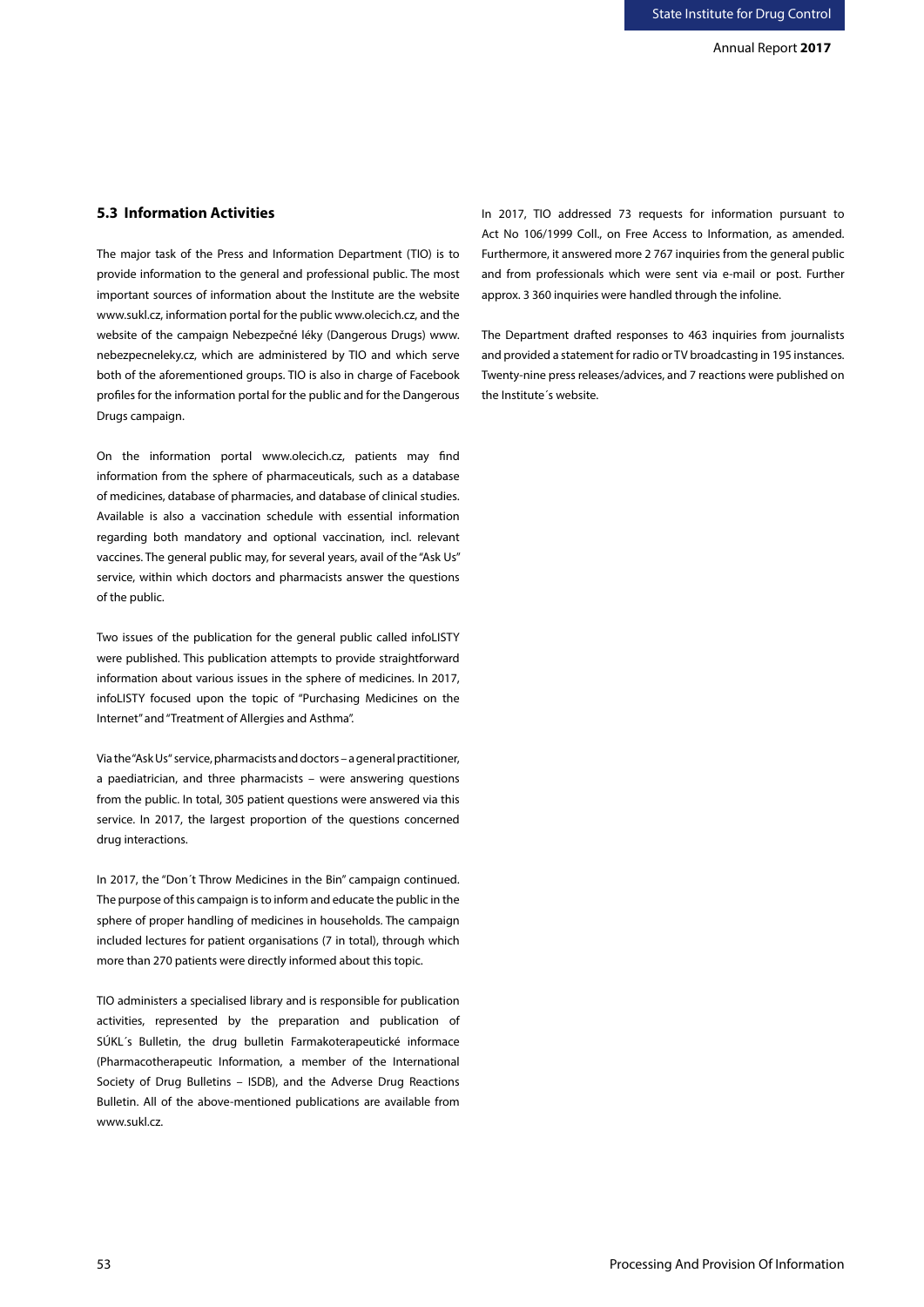# 6 FINANCIAL AND MATERIAL RESOURCES OF THE INSTITUTE

### **6.1 Income and Expenditure Account for 2017**

#### **Income**

In 2017, extra-budgetary income in the total amount of 497 546 thous. CZK was achieved. The major part of this income was generated by the reimbursement of costs of expert activities which were conducted by the Institute upon request from manufacturers, distributors, vendors, and other legal entities as well as natural persons. The major part of the overall volume was represented by income from applications related to marketing authorisations of medicinal products. The income from completed expert activities was used piecemeal by the Institute in compliance with Act No 378/2007 Coll., on Pharmaceuticals, as amended, Act No 296/2008 Coll., on Human Tissues and Cells, as amended, and Act No 268/2014 Coll., on Medical Devices and Amendment to the Act No 634/2004 Coll., on Administrative Fees, as amended, for the funding of payroll, operating and investment

expenditures not covered by allocated financial resources from the state budget. In 2017, a total amount of 473 364 thous. CZK was used in this manner through permissible excess expenditure. Of this amount, 392 362 thous. CZK were used for non-investment expenditure and 81 002 thous. CZK for the financing of investment needs.

In addition to income from the reimbursement of costs of expert activities, another portion of income came from the revenues of the state budget, such as collected administrative fees for submitted applications amounting to 24 229 thous. CZK, income from fines imposed amounting to 6 052 thous. CZK, income from lease in the amount of 286 thous. CZK, income from the sale of goods amounting to 74 thous. CZK, income from the provision of services in the amount of 33 thous. CZK, refunds from excess advance payments made, related fully to the previous budgetary years, in the amount of 784 thous. CZK, etc. An overview of the reported budget income as of 31 December 2017 is shown in Table 44.

#### Tab. 42 **Funds and state budget**

|        | 2016                                                                                                | 2017    |
|--------|-----------------------------------------------------------------------------------------------------|---------|
|        | 44 e                                                                                                |         |
|        | 128 97.                                                                                             | 138 748 |
| 33 146 | 36 474                                                                                              | 2 040   |
|        | Funds allocated from the state budget for the operation of the Institute (in thousands CZK) 122 798 |         |

 *\* Without conversion from the reserve fund, from other own funds and from the National Fund.*

#### **Expenditure**

Data concerning expenditure incurred in 2017 by individual categories are provided in Table 44.

Total investment expenditure amounted to 80 992 thous. CZK from extra-budgetary resources. Investment resources were used to finance the building of the Institute's data centre (43 159 thous. CZK) and the ensuring of cyber-safety (9 151 thous. CZK). The costs of rights assessable on monetary terms amounted to 8 804 thous. CZK and those of software (CDNÚ, ERP, DMS and BPM system procurement and implementation, etc.) amounted to 12 871 thous. CZK. For laboratories, a control system for analytical instruments was purchased (1 083 thous. CZK) and an eCTD reader procured (3 666 thous. CZK). The attendance system was extended (129 thous. CZK); optical and metallic cables were extended (202 thous. CZK); and a new route of water pipes for Buildings no. 24 and 30 was completed (1 881 thous. CZK). Furthermore, retention money (Building Brno) and studies (Buildings no. 24 and 23) in the total amount of 46 thous. CZK were financed.

Non-investment expenditures were drawn in the total amount of 531 086 thous. CZK, of which 138 748 thous. CZK were funds from the state budget and 392 041 thous. CZK were utilised from extra-budgetary resources and 297 thous. CZK from claimed unused expenditures from previous years. Extra-budgetary resources included resources from abroad provided for the ARTHIQS project (127 887.54 CZK utilised), for the EURIPID project (174 576 CZK utilised), for the EUnetHTA project (27 449.18 CZK utilised). In 2017, the financing of the SCOPE project came from the funds of the Institute (40 498.92 CZK utilised).

Since 2014, the Institute has been involved in two Joint Actions within the scope of the second action programme of the Community in the area of health (2008-2013), co-funded by the European Commission and the EU Member States. The first of them focused upon the sphere of drug safety monitoring (Strengthening Collaborations for Operating Pharmacovigilance in Europe, SCOPE) and it was successfully completed in 2017. The other joint action focuses upon the sphere of assisted reproduction and haematopoietic cell transplantations (Assisted Reproductive Technologies and Haematopoietic Stem Cells Improvements for Quality and Safety throughout Europe, ARTHIQS) and is to be completed in May 2018. Member States contribute to confunding by means of hours worked by their experts who fulfil the tasks defined under specialised areas, so called work packages.

The Institute has been involved in a joint action on healthcare technology assessment on the European Union level within the EUnetHTA project, Joint Action 3 (JA3 2016-2020). The objective of JA3 is to define and implement a sustainable model for multinational cooperation in the area of healthcare technology assessment (HTA) in Europe. Within the scope of Work Package 4, joint assessments of medicinal products or alternatively medical devices are carried out at various levels of cooperation, that is as dedicated reviewers. Within the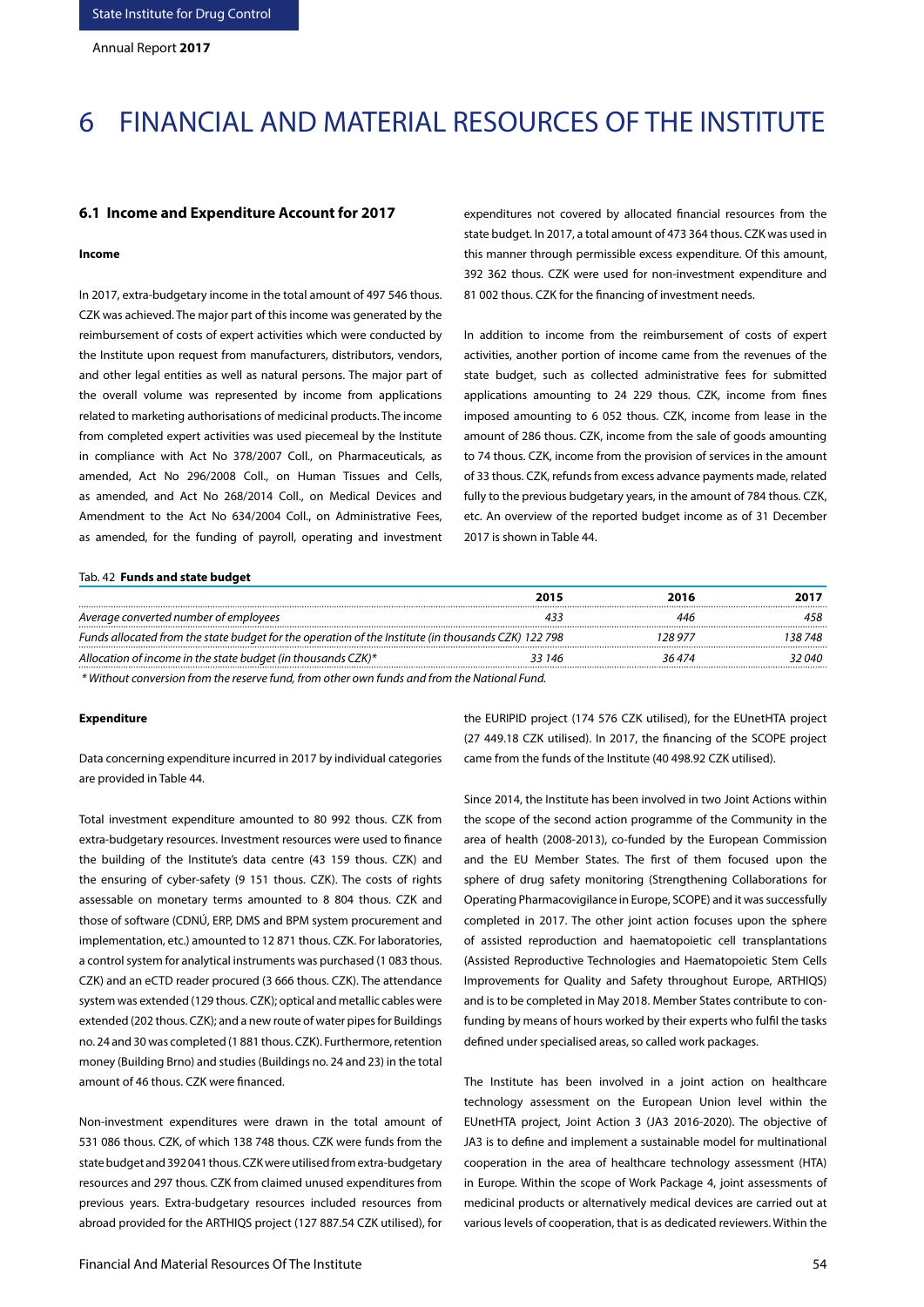scope of the Work Package 7 activity, works on the implementation of HTA assessment of therapies/healthcare technologies on the national level are performed. Within the EUnetHTA project, the Institute is so called associated partner in cooperation with the MoH. In total, more than 78 organisations from 29 countries are involved in the project. This joint action is co-funded by the European Commission and the Member States, with the EC covering 60% of the project costs.

The EURIPID project has been under way since 2008. It represents a voluntary association of competent authorities for prices and reimbursements of medicinal products. The association was established for the purposes of setting up a joint database of reimbursed medicinal product prices. At present, more than 24 European countries take part. In 2015, the project obtained European support for the extension of the database and for the processing of technical and expert recommendations for the conduct of so called external price reference. Within the scope of this grant, in September 2016, the Institute organised a meeting of foreign participants – representatives of European industry associations, payers, patients, and the European Commission. An important output from the grant will be an open publication of a set of recommendations which will help to prevent or minimise the potential negative impact on the availability of medicinal products resulting from incompetent utilisation of foreign price references.

#### **Assets**

The total assets of the Institute as of 31 December 2017 amounted to 1 093 331 thous. CZK, of which fixed assets amount to 421 854 thous. CZK and current assets to 671 477 thous. CZK. Of the total liabilities of 1 093 331 thous. CZK, equity amounts to 1 056 504 thous. CZK and borrowed capital to 36 827 thous. CZK. Selected types of assets and liabilities of the Institute are listed in Table 43.

### **Other**

A total of 3 778 thous. CZK from the Institute´s budget was used for foreign business trips. In 2017, 404 foreign business trips took place, of which 165 were fully covered by the Institute and 239 trips were fully or partially refunded by the organising institutions (EC, EU Council, EMA, etc.). The purpose of most business trips was participation in regular meetings of various committees and working groups resulting from membership in relevant bodies. the Institute has its members or alternates in more than 60 working groups across the EU institutions and international organisations. Other business trips were approved with regard to the Institute´s priorities, the relevance and benefits of the discussed topics for the Institute.

### **Auditing**

In the period from 9 March 2016 to 25 September 2017, the Revenue Authority for the Capital City of Prague conducted an audit in the

Institute to check whether a tax liability has arisen from a breach of budgetary discipline in the utilisation of funds from the state budget and funds from the state budget intended for pre-financing of expenditures to be covered from the budget of the European Union within the scope of the Human Resources and Employment Operational programme for the implementation of project "Increasing the Efficiency of the Institute´s Administrative Operation, reg. no. CZ.1.04/4.1.00/59.00009". The audit was commenced on the basis of and within the scope of a "Motion to initiate a procedure to investigate suspected breach of budgetary discipline", communicated by the Ministry of Interior of the Czech Republic, file no.: MV-77110-38/OSF-2010. The subject of the motion was tender 003, "SÚKL Agendas Electronisation Concept". The audit discovered that budgetary discipline as referred to by Section 44, paragraph 1(a) of the Act on Budgetary Rules was not breached.

In the period from 27 April 2017 to 13 June 2017, the Revenue Authority for the Capital City of Prague, territorial office for Prague 11, conducted an audit in the Institute focusing upon administrative fee management. The audit report concluded that no shortcomings have been identified and that in respect of all audited dossiers, administrative fees were established in compliance with Act No 634/2004 Coll., on Administrative Fees. No other audits performed by public administration bodies pursuant to the Act on Financial control or by the Supreme Audit office took place.

In 2017, no fines, penalties or costs of procedure were imposed upon the Institute.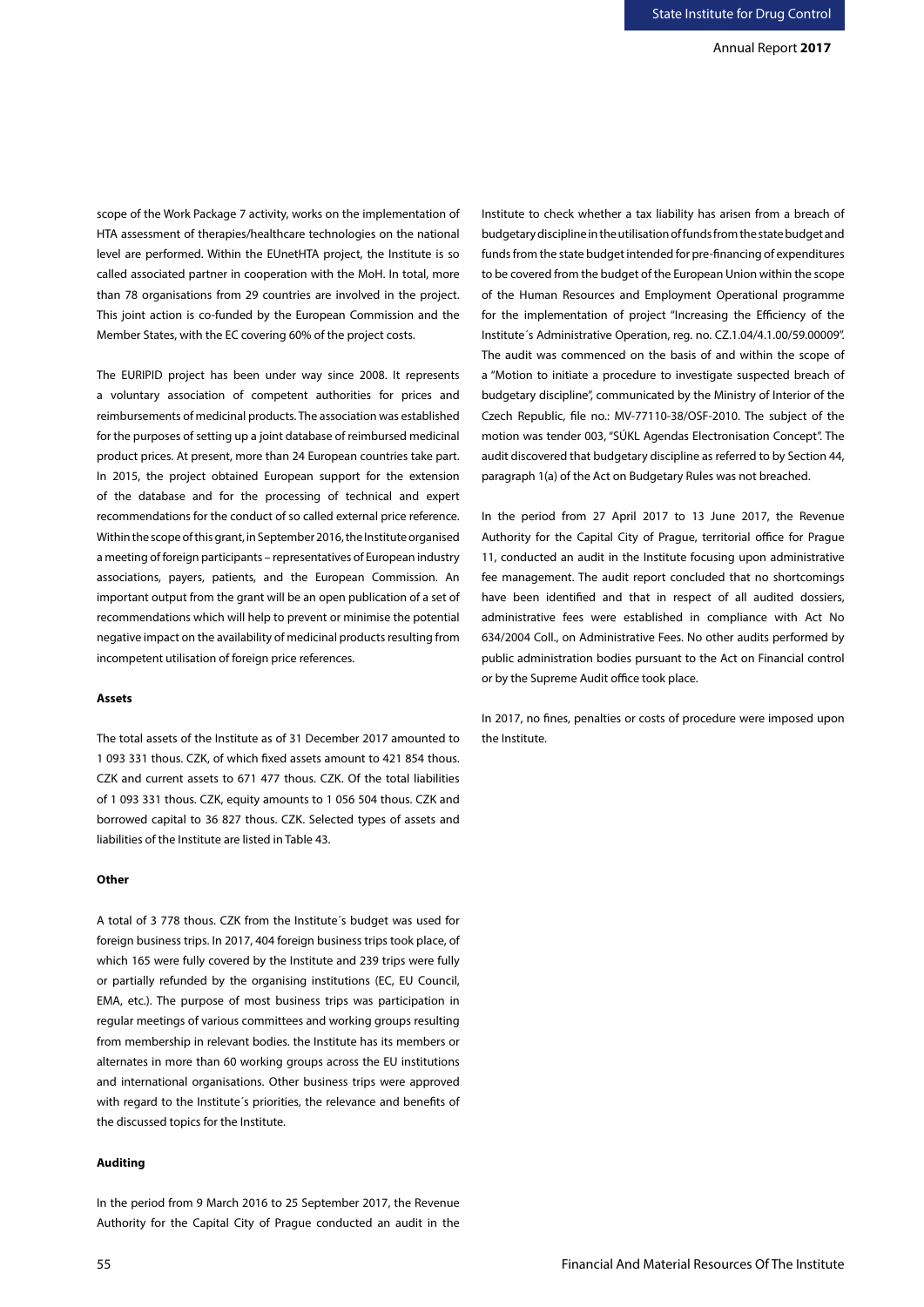# Tab. 43 **Overview of selected types of assets and liabilities of the organisation in thousands of CZK**

| <b>Name of item</b>                                         | <b>Past period</b> | <b>Present period</b> |  |
|-------------------------------------------------------------|--------------------|-----------------------|--|
|                                                             | 2016               | 2017                  |  |
| <b>ASSETS</b>                                               | 1038083            | 1093331               |  |
| A. Total fixed assets                                       | 393 142            | 421854                |  |
| of which:                                                   |                    |                       |  |
| I. Long-term intangible fixed assets - total                | 115 990            | 119734                |  |
| II. Long-term tangible fixed assets - total                 | 277 152            | 302 120               |  |
| Lots                                                        | 4619               | 4619                  |  |
| <b>Buildings</b>                                            | 226 163            | 246 991               |  |
| Separate tangible movables and sets of tangible movables    | 45 410             | 50 274                |  |
| Small tangible fixed assets                                 | 0                  | $\mathbf{0}$          |  |
| Unfinished tangible fixed assets                            | 960                | 236                   |  |
| <b>B.</b> Total current assets                              | 644 941            | 671 477               |  |
| of which:                                                   |                    |                       |  |
| I. Inventory - total                                        | 634                | 69                    |  |
| II. Short-term receivables - total                          | 3 0 0 9            | 4089                  |  |
| III. Short-term financial assets - total                    | 641 298            | 667319                |  |
| <b>LIABILITIES</b>                                          | 1038083            | 1093331               |  |
| C. Equity                                                   | 1 007 943          | 1056504               |  |
| of which:                                                   |                    |                       |  |
| I. Assets of the accounting entity and adjustments          | 228 921            | 228 885               |  |
| II. Funds of the accounting entity                          | 612006             | 636896                |  |
| Fund for cultural and social needs                          | 1976               | 2016                  |  |
| Reserve fund                                                | 610030             | 634 880               |  |
| III. Economic result                                        | -407 172           | -490 139              |  |
| Economic result for the current accounting period           | $-80412$           | $-82966$              |  |
| Economic result for the previous accounting periods         | $-326760$          | -407 173              |  |
| IV. Income and expenditure account of the budget management | 574 188            | 680 862               |  |
| D. Total borrowed capital                                   | 30 140             | 36 827                |  |
| of which:                                                   |                    |                       |  |
| I. Total long-term liabilities                              | 20                 | 0                     |  |
| II. Total short-term liabilities                            | 30 1 20            | 36827                 |  |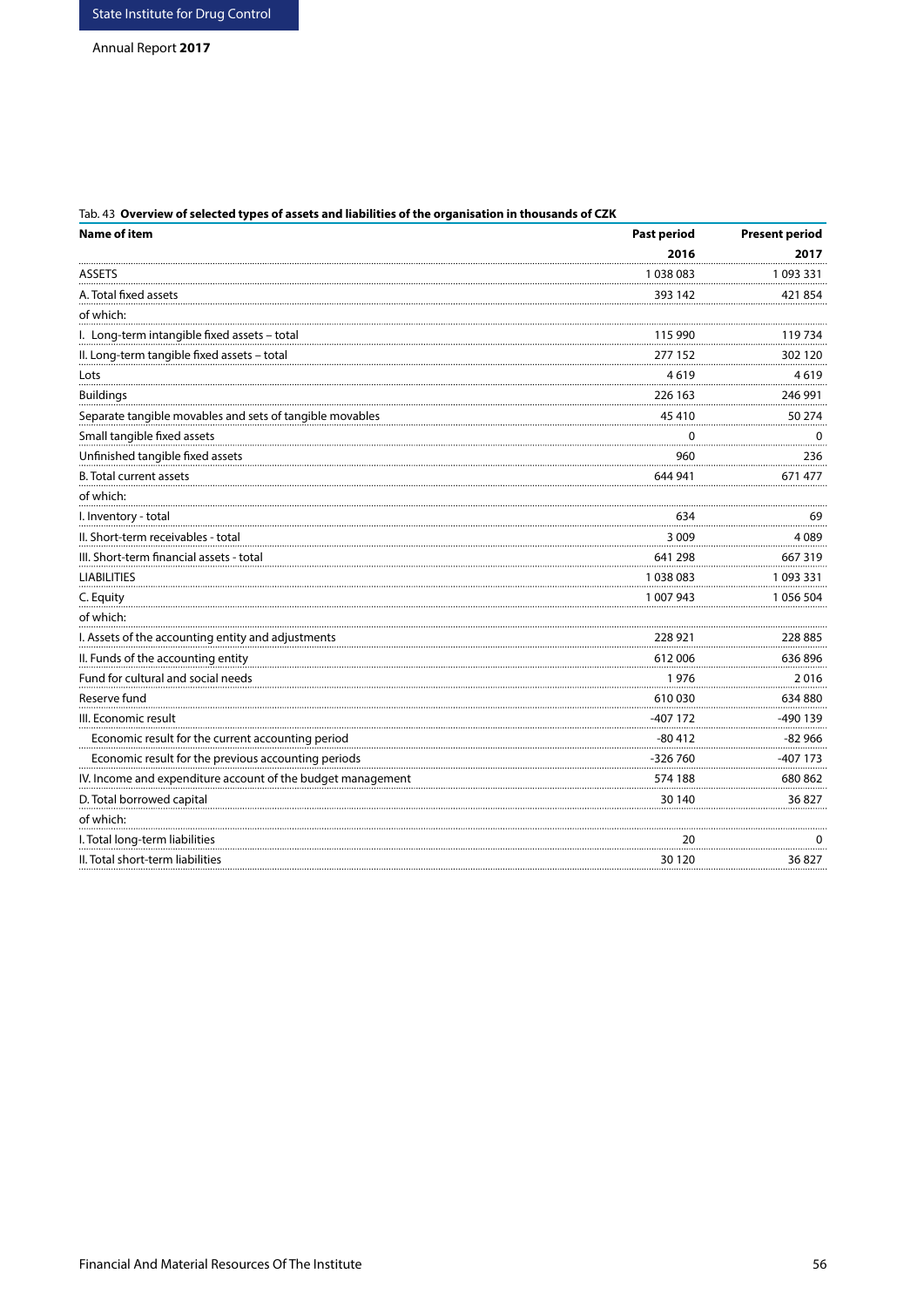# Tab. 44 **Budget income, budget expenditure and financing in thous. CZK**

| <b>BUDGET INCOME</b>                  | <b>Budget for 2017</b> | Real values for 2017 |                                       |
|---------------------------------------|------------------------|----------------------|---------------------------------------|
|                                       | <b>Approved budget</b> |                      | Corrected budget Real values for 2017 |
| Administrative fees                   | 19800                  | 19 800               | 24 229                                |
| Penalties received                    | രറെ                    | 1.000.               | 6052                                  |
| Income from lease                     |                        |                      |                                       |
| Income from the sale of goods         |                        |                      |                                       |
| Income from the provision of services |                        |                      |                                       |
| Non-equity contributions received     |                        |                      |                                       |
| Insurance compensation received       |                        |                      |                                       |
| Transfers from reserve fund           |                        |                      |                                       |
| Transfers from other own funds        |                        |                      |                                       |
|                                       | 20 800                 | 20 ROO               |                                       |

| Expenditure                                                   | <b>Budget for 2017</b> | Real values for 2017 |                                       |
|---------------------------------------------------------------|------------------------|----------------------|---------------------------------------|
|                                                               | <b>Approved budget</b> |                      | Corrected budget Real values for 2017 |
| Emplovees' salaries                                           | 20497                  | 36787                | 36787                                 |
| Civil servants' salaries                                      | 75 921                 | 245 366              | 245 366                               |
| Other payments for performed work and severance pay           | 3604                   | 11 106               | 104                                   |
| Mandatory premium                                             | 34 007                 | 97 357               | 97 353                                |
| Contribution to the Fund of Social and Cultural Needs         | 928                    | 5 654                | 5653                                  |
| Operating acquisitions and related expenditure                | 824                    | 135 137              | 34.823                                |
| Acquisition of long-term tangible and intangible fixed assets |                        | 81.002               | 80 992                                |
| Total                                                         | 136 781                | 612409               | 612078                                |
| of which: operating expenditure                               | 136 781                | 531407               | 531086                                |
| capital expenditure                                           |                        | 81.002               | 80.992                                |

# Tab. 45 **Expenditure statistics in the period of 2015–2017**

|                                                                   | 2015    |        |        |
|-------------------------------------------------------------------|---------|--------|--------|
| l Total operating expenditure (in thous. CZK)                     | 484 209 |        | -086   |
| 2 Non-investment expenditure (excluding salaries,                 |         |        |        |
| insurance and fund for cultural and social needs) (in thous. CZK) | 141 289 | 24 566 | 34 823 |
| 3 Investment expenditure (in thous. CZK)                          | 76 172  | -603   | 80 992 |
| 4 Average converted number of employees                           |         |        |        |
| 5 Expenses per employee (line 1/line 4) in thous. CZK             |         |        | 160    |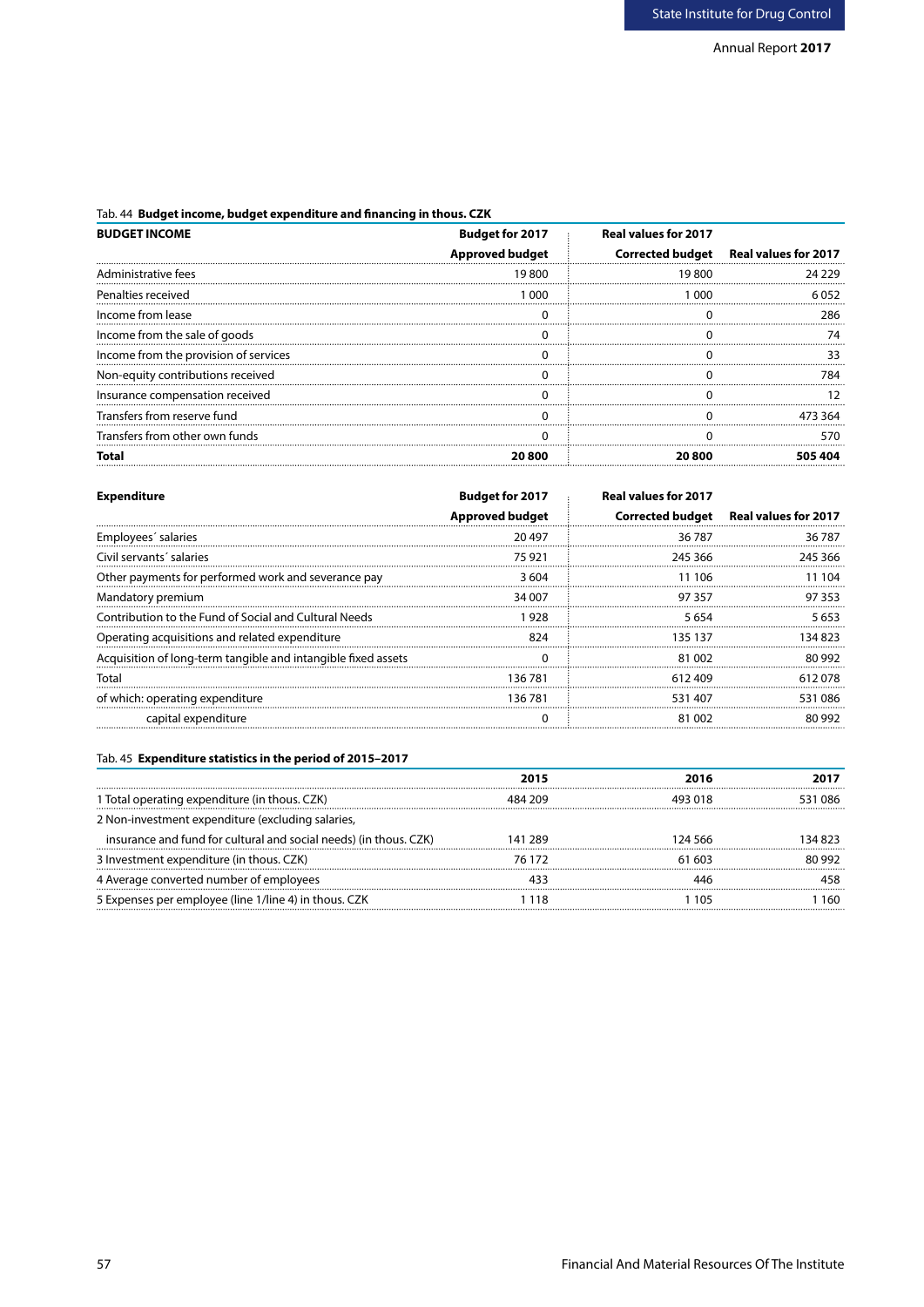# Organisational changes **/ 525 positions**

**New competences / Mesures restricting re-exports of medicinal products**

**23 courses within which 162 employees were trained**

**Courses in the English, French, German, Spanish and Chinese language**

**Cicil-Service Exams / Deepening of knowledge**

In 2017, the Inspectors of the Pharmacy and Distribution Section conducted 876 insopections in pharmaceutical care facilities - pharmacies

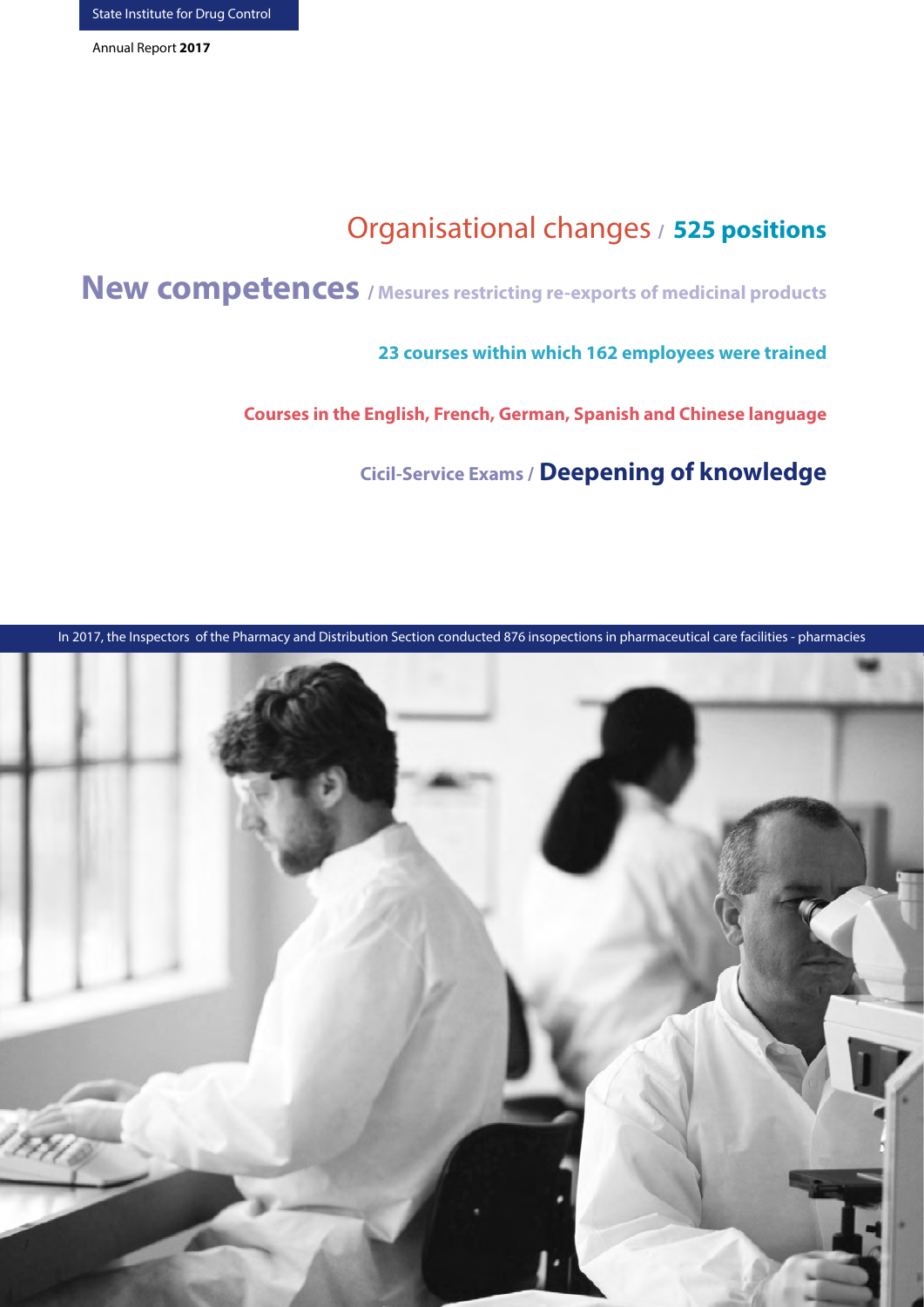# 7 FOCUS UPON EMPLOYEES

## **7.1 Personnel Issues**

In compliance with the Institute´s systemisation approved for 2017 pursuant to Act No 234/2014 Coll., on Civil Service, organisational changes have been implemented since 1 January 2017 in order to optimise the number of systemised positions and to increase the work effectiveness, in the total number of 525 positions, of which 433 are civil service positions and 92 work positions.

Within the scope of the organisational changes associated with the Institute´s systemisation effective as of 1 January 2017, in addition to the increased number of service and work positions compared to 2016, several substantial changes were implemented, particularly within the organisational structure of the Surveillance Branch and Medical Device Branch.

As of 1 June 2017, the systemisation was modified in relation to the changes arising from amended Act No 378/2007 Sb., on Pharmaceuticals and on Amendments to Some Related Acts (hereinafter referred to as the "Act on Pharmaceuticals"), which gave the Institute more powers consisting of the implementation of measures restricting re-exports of medicinal products outside the territory of the Czech Republic. For this reason, an organisational change was implemented, which despite not affecting the total number of staff, resulted in a change to the split of the total number of 525 positions into 434 civil service positions and 91 work positions, and a change within the scope of the organisational structure of the Service Activity Branch and the Surveillance Branch.

As at 31 December 2017, the total occupancy of systemised positions covered by the state budget amounted to 97%. The number of vacant positions, however, amounted to 50 in total.

The number of physical employees on payroll as of 31 December 2017 was 477 persons, of which 376 were women (i.e. 78.8%) and 101 were men (i.e. 21.2%).

Converted to FTEs worked under non-employment agreements (work agreement and agreement to perform work), a total of 31.8 employees were employed as of 31 December 2017.

#### **Age structure of employees**

The average age of all employees compared to 2016 increased by 1.6%, i.e. to 41.89 years.

#### Tab. 46 **Age structure of employees as of 31 December 2017 in %**

| <b>YEAR</b> | Employees under | Employees aged     |                  |
|-------------|-----------------|--------------------|------------------|
|             | 35 years (%)    | 36 to 55 years (%) | 55 years (%)<br> |
| 2016        |                 |                    | 6,8              |
| 2017        | 34.4            | 48.6               |                  |
|             |                 |                    |                  |

#### **Working Hour Utilisation**

Of the total amount of 987 041.7 hours worked, 3 262.39 were overtime hours. Overtime work mostly concerned employees from the workers' category (drivers), expert staff, and technical-economic staff.

In 2017, the employees were absent for the total of 1 861 working days due to sickness or nursing a family member, which is, compared to 2016, 329.50 working days less. Of the total number of employees, absence due to sickness or nursing a family member was observed for the total of 101 employees, of which:

leave or nursing family members decreased by 26. On the basis of amendments to the Higher-Degree Collective

Compared to year 2016, the total number of employees on sickness

Agreement, a new Collective Agreement of the Institute was concluded in 2016, which includes particularly application of further obstacles to civil service (NV no. 135/2015 refers) and utilisation of sick days. In 2017, the employees utilised the total of 332 days of service leave (of which 87 were study service leave days) and 1 735 sick days.

- 94 were employees with absence up to 2 months;
- 3 employees with absence up to 3 months;
- 4 employees with absence exceeding 3 months.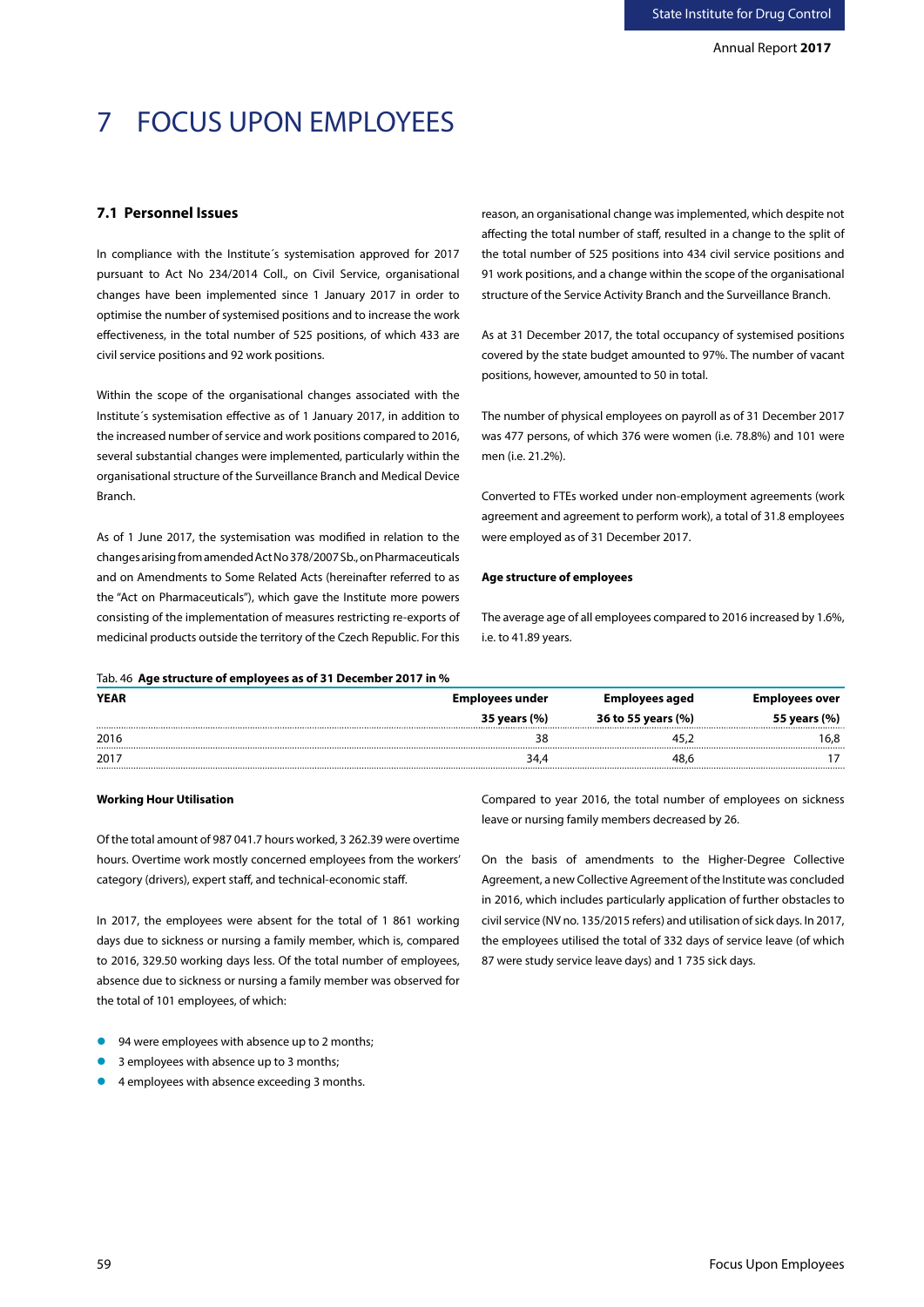| <b>Highest</b> | Primary | <b>Secondary</b> | <b>Secondary</b> | Secondary | Technical | <b>University</b> | <b>University</b> | Postgraduate |
|----------------|---------|------------------|------------------|-----------|-----------|-------------------|-------------------|--------------|
| achieved       |         | technical        | general          | technical | colleges  | – bachelor        | – master          |              |
| education      |         |                  |                  | with GCE  |           | dearee            | dearee            |              |
| Number of      |         |                  |                  |           |           |                   |                   |              |
| employees      |         |                  |                  | 81        |           |                   | 351               |              |
| % of the total |         |                  |                  |           |           |                   |                   |              |
| number of      |         |                  |                  |           |           |                   |                   |              |
| employees      | 0.21    | 1.05             | .68              | 16.98     | 1.26      | 2.51              | 73,58             | 2.73         |

# Tab. 47 **Qualification structure of employees by achieved level of education as of 31 December 2017**

# **Staff Turnover**

Tab. 48 **Overview of completed tenders pursuant to the Act on Civil Service (service positions) and pursuant to the Labour Code (work positions) and associated start-ups**

| Civil service                             |              | En      |                 |  |
|-------------------------------------------|--------------|---------|-----------------|--|
|                                           | No. of       |         | No. of          |  |
|                                           | positions to |         | positions to    |  |
|                                           | through      |         | be staffed      |  |
| Sekce/úsek                                | tenders      | Staffed | through tenders |  |
| Director + Director's Office Section      |              |         |                 |  |
| Service Activity Branch                   |              |         |                 |  |
| Surveillance Branch                       |              | 18      | 16              |  |
| Marketing Authorisation Branch            |              |         |                 |  |
| Price and Reimbursement Regulation Branch |              |         |                 |  |
| <b>Medical Device Branch</b>              |              |         |                 |  |
| Total                                     |              |         |                 |  |

The overall staff turnover, taking into account all start-ups and departures, is 9.9% (compared to the previous year 2016, a 2.17% decrease occurred).

# Tab. 49 **Overview of employment and civil service terminations in 2017 by reason of employment/civil service termination**

| Cancellation of employment/civil service in probationary period                                                                        |  |
|----------------------------------------------------------------------------------------------------------------------------------------|--|
| Agreed time expiry                                                                                                                     |  |
| Termination by agreement (Labour Code)                                                                                                 |  |
| Notices given by employees/termination of civil service upon request of the civil servant                                              |  |
| Notices given due to organisational reasons/by decision of a service authority                                                         |  |
| UTermination of civil service performance with the Institute due to transfer of the civil servant to another civil service authority - |  |
| Retirement                                                                                                                             |  |
|                                                                                                                                        |  |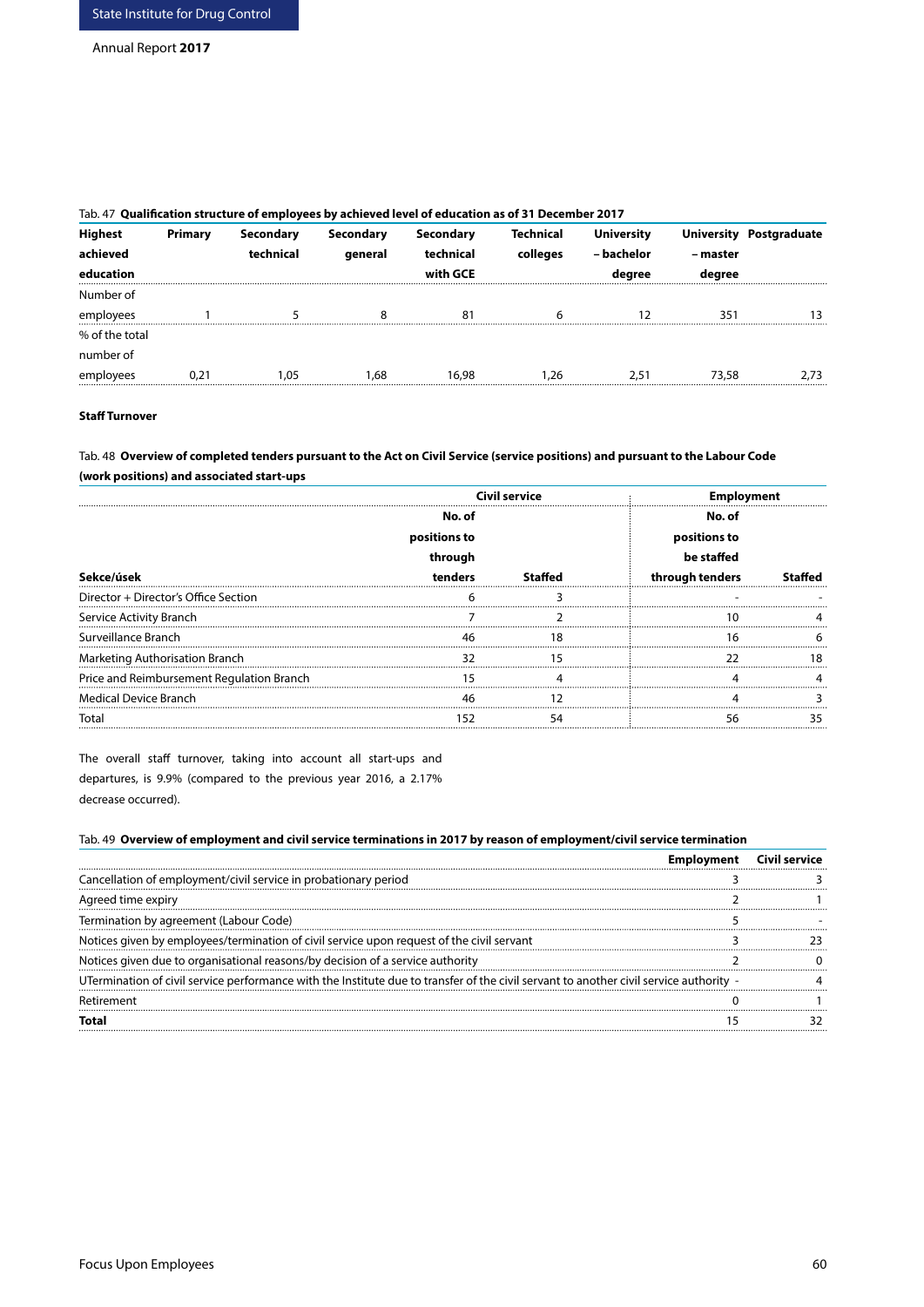# **Civil-Service Exam**

Pursuant to Section 35 of Act No 234/2014 Coll., on Civil Service, a civil servant is obliged to successfully complete a civil-service exam comprising of two parts – the general part and a specialised part (depending on the field of service).

As at 31 December 2017, 29 applications filed by the Institute´s employees were recorded. In 2017, 72.4% of the total number of employees successfully passed both parts of the civil-service exam. The remaining 27.6% of employees will take the exam in 2018 (within 12 months of their recruitment, as referred to in the Act on Civil Service).

Of the total number of civil-service exams taken, only 3 were unsuccessful at the first attempt (in the specialised part of the civilservice exam); by the end of 2017, all of them were successfully passed at a second attempt.

# Chart 26 **Civil-service exams in 2017**



# **7.2 Employee Education**

In 2017, in the area of employee education emphasis was placed both upon soft skill development and development of expert and language knowledge. Within the scope of initial education, all new members of the staff were trained in all topics set forth by legislation, i.e. particularly areas of employee evaluation, basic information about the Institute, information security, quality management, the Code of Ethics, internal regulation of conflict of interest, equality of men and women, environmental education, etc.).

Follow-up education focused particularly upon expert and foreign educational events, due to the high demands on expertise, implementation of legislative changes, and subsequent need for continuous deepening and increasing of qualification and knowledge of our staff in individual fields.

Concurrently, within the scope of follow-up education, the Institute implemented management courses intended for the education of senior and managerial staff, which were organised in the form of individual and group couching focused upon the development of personal qualities and using model situations, case studies, and results of research in the area of neuroscience and occupational psychology. The development of soft skills of the employees of the Institute took the form of open seminars which didactically combined the form of a presentation and workshop. They were, moreover, focused upon burnout prevention and personal quality development.

Language education for the employees was based upon the current needs, strategy, and objectives of the Institute. For this reason, it focused particularly upon specialised medical tuition. In 2017, 14 individual and 18 group courses in the English, French, German, Spanish, and Chinese language took place.

Within the scope of employee health support, courses in the sphere of care for the employees' health (such as seminars focused upon work environment ergonomics, upon cancer prevention, etc.) were scheduled and completed in 2017.

The total amount of funds spent on all types of education amounted to **3 042 000 CZK**.

# Tab. 50 **Overview of educational activities in 2017 – follow-up education**

| <b>Type of event</b>              |      | Number of Number of | <b>Number of</b> |
|-----------------------------------|------|---------------------|------------------|
|                                   | akcí | hodin               | účastníků        |
| PC training (expert $+$ internal) | 37   | 284                 | 183              |
| Language courses                  | 32   | 2082                | 158              |
| Specialised courses and training  | 229  | 4796                | 586              |
| Managerial skills                 | 27   | 216                 | 266              |
| Mandatory training                | 551  | 628                 | 551              |
| Foreign specialised training      | 44   | 1 232               | 61               |

# **Internal PC Training**

With a view to savings of financial resources, established inhouse education focusing upon MS Office, (MS Excel and MS Word), on various levels of knowledge, continued in 2017. The courses have been held by internal tutors/staff with adequate level of knowledge.

In addition to substantial savings of funds, the advantage brought by inhouse trainings is particularly the possibility to adapt the content of the training to the actual needs of the Institute employees.

In 2017, 23 courses in total were completed within which 162 employees were trained.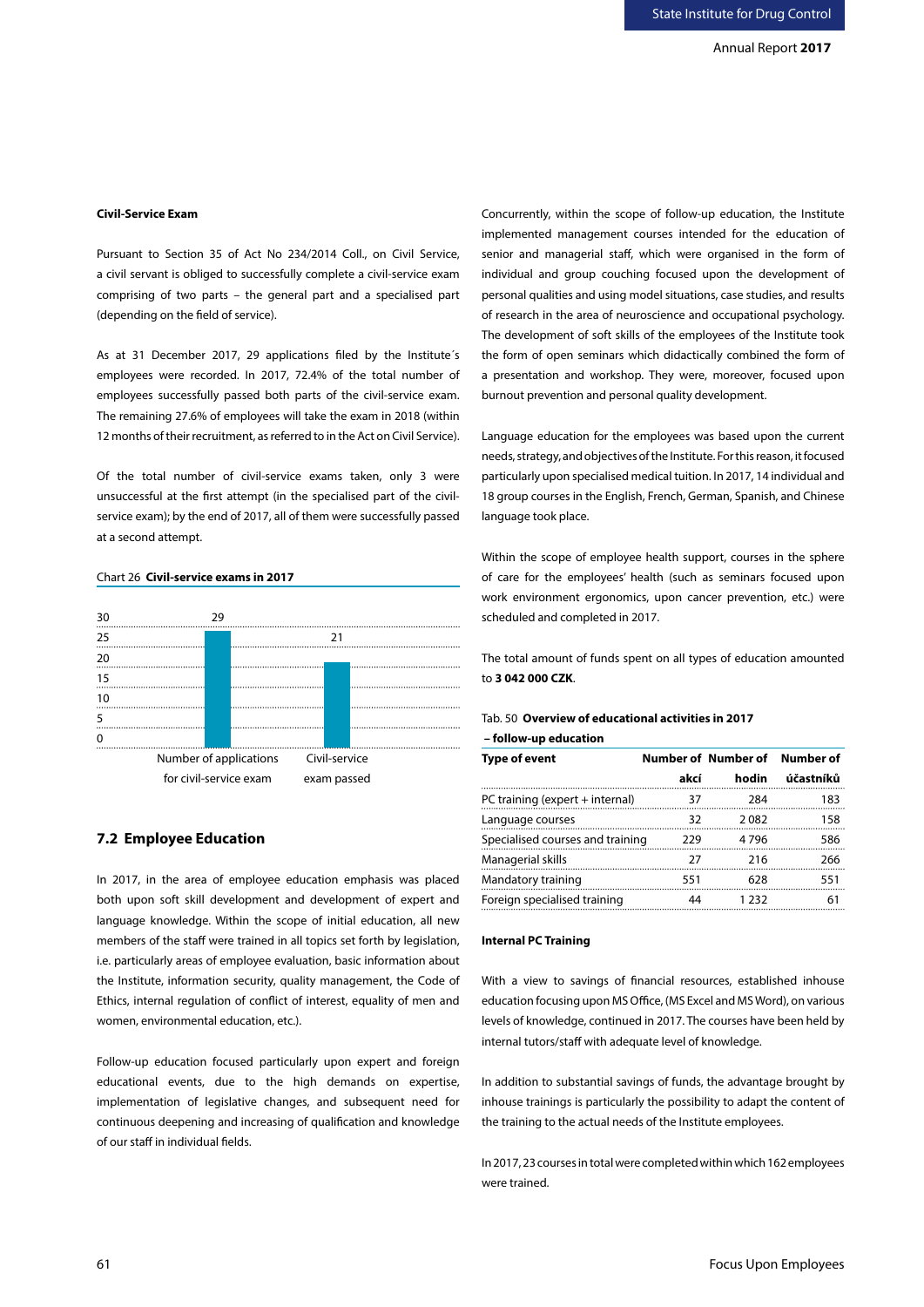# **Transparent documentation / 14 internal audits**

**Quality management system ČSN EN ISO 9001:2016 / Expert assessment**

**EU Benchmarking of European Medicines Agencies cycle**

**Safe electronic prescription information system / GDPR**

**Inspection rating / Central Repository of Electronic Prescriptions**

**Information security management system (ISMS) / External assessors**

In the Laboratory Control Section, 855 samples analyses were completed, the number of samples rated as non-compliant decreased...

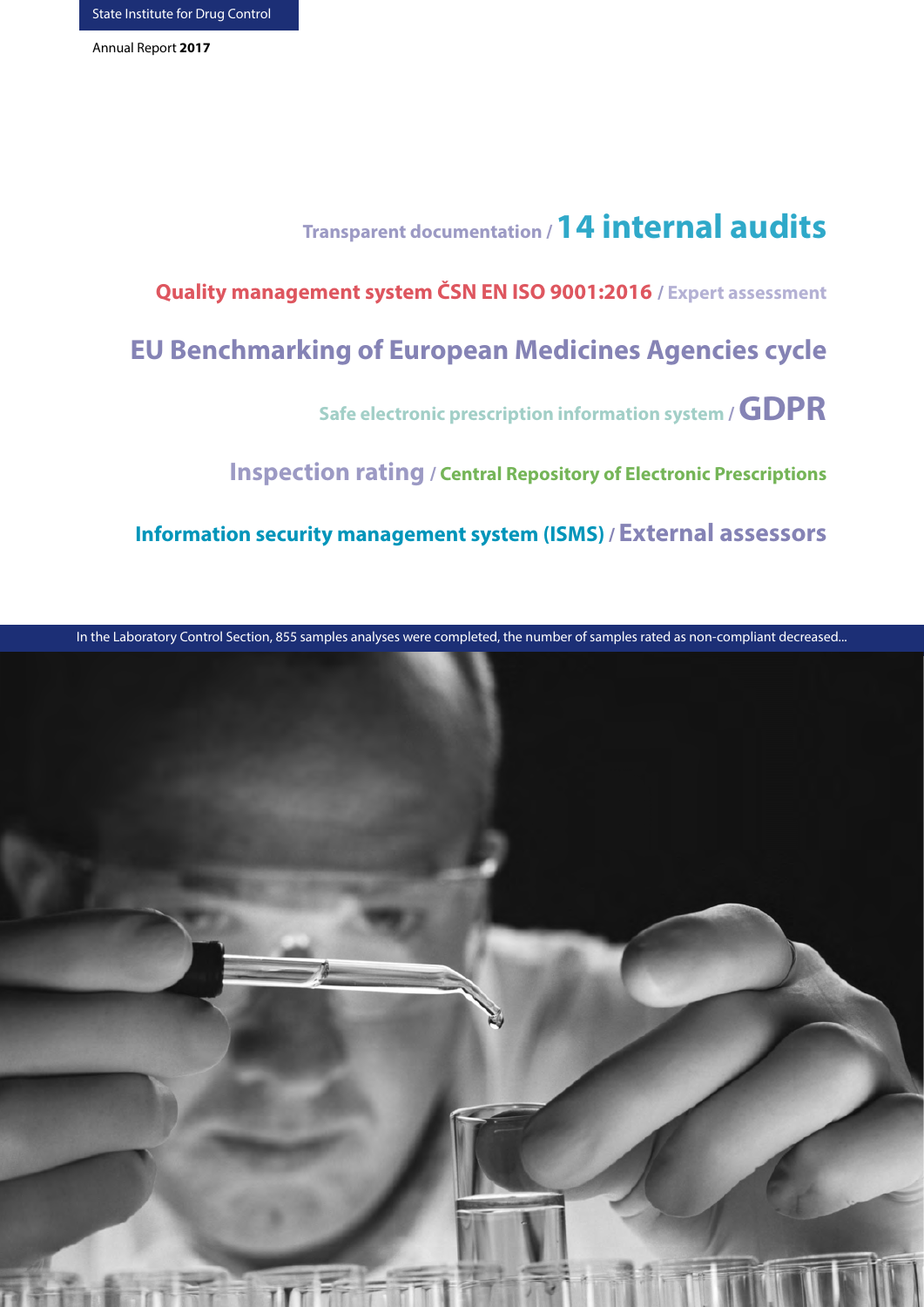Annual Report **2017**

# 8 FOCUS UPON QUALITY

The permanent intention of the Institute in the area of quality is to execute its activities at a high standard, in a predictable manner, with transparent documentation, in shortest practicable timelines and required quality, with openness to motions, while observing ethical rules, environmental conduct and safety at work, all with the objective to increase stakeholder satisfaction, to develop a positive image of the Institute, and striving to win international acknowledgement.

In 2017, the established quality management system was being developed in compliance with the new or extended requirements of the ČSN EN ISO 9001:2016 standard. In November 2017, the LL-C (Certification) Czech Republic s.r.o. certification body confirmed that the Institute's quality management system met the requirements of this standard and the Institute was granted a certificate for the following 3 years.

The functionality of the quality management system was verified on an ongoing basis also in the form of internal audits; in compliance with the annual plan, 14 internal audits took place in 2017.

In late 2017, the 4th EU Benchmarking of European Medicines Agencies (BEMA) cycle, focused upon the processes employed by medicines agencies in the sphere of management, marketing authorisation of medicinal products, pharmacovigilance, and inspections, was completed. This benchmarking is based upon self-assessment of process maturity and subsequent peer review by expertly trained assessors from other EU medicines agencies.

Within a three-day visit by external assessors from the Polish, Croatian, and Romanian medicines agency, the Institute's performance was independently assessed against assessment criteria and predefined indicators and the Institute achieved an average rating of 3.68 (of the maximum rating of 5). Compared to the previous assessment, a major improvement was seen, by almost one total grade (cf. the original 2.7).

The Institute will continue to be involved in the EU medicines agencies benchmarking.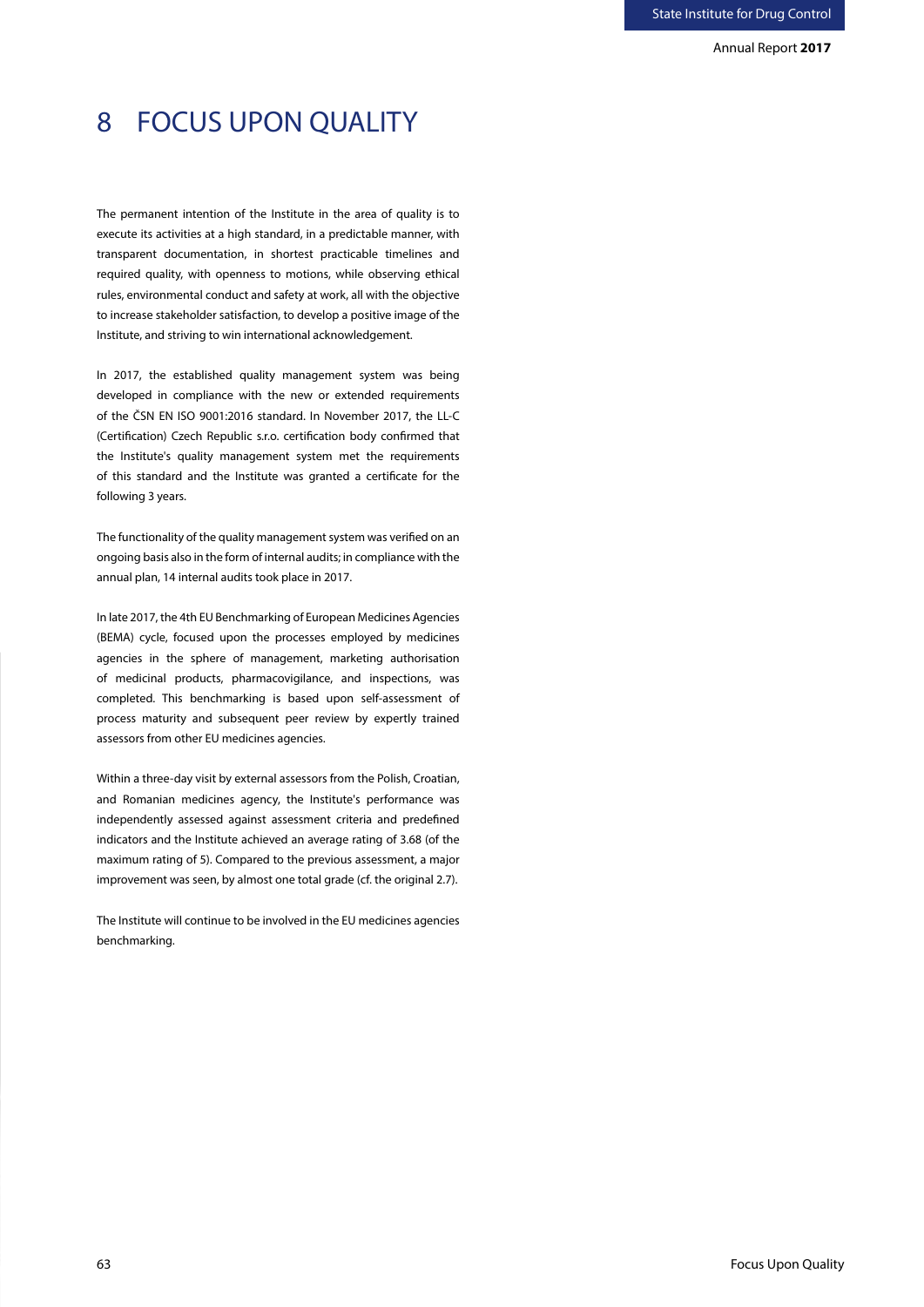# 9 INFORMATION SECURITY MANAGEMENT POLICY

In 2017, for the third time, the Institute successfully completed the information security management system (ISMS) (re)certification process in compliance with the ČSN/IEC ISO 27001:2014 standard. The Institute has been the holder of the respective certificate since 2007, which evidences the care and responsibility it dedicates to the protection of information as well as to the entire process of information system maintenance and development.

In the sphere of information security enhancement, 2017 was also a period when our efforts to prepare a reliable and safe electronic prescription information system, so called ePrescription, culminated. The technically flawless launch of full operation as at 1 January 2018 demonstrated that these efforts were successful. Following consultations with the National Cyber and Information Security Agency, the system became an element of critical information infrastructure in terms of severity classification.

Last, but not least, it is necessary to mention the commencement of the project of implementation of the requirements of Regulation (EU) 2016/679 on the protection of natural persons with regard to the processing of personal data - so called GDPR. This is not a completely new issue in respect of obligations of organisations, as personal data protection has already been laid down, in a rather similar manner, by the effective Act No 101/2000 Coll., on Personal Data Protection; nevertheless, within the scope of the project, the procedures applied were reviewed and fine-tuned, and preparations for some new processes for the protection of such data brought by the Regulation took place.

The Institute pays great attention to information security and in this respect has been closely cooperating with the National Cyber and Information Security Agency.

The Institute continues its effort to maintain a high degree of security and plausibility of data and information in its information systems and in the handling of information. Since 2007, it has continuously maintained and improved the Information Security Management System (ISMS) at a standard necessary for the Institute to be the holder of the certificate of compliance with the ČSN/IEC ISO 27001 standard, since 2015, as the ISO 27001:2014 version.

The Institute continues to enhance policy and implements processes and technical measures particularly with a view to personal data protection and adoption of legislation associated with cyber-security and legal regulations setting forth the conditions governing electronic communication and electronisation of activities.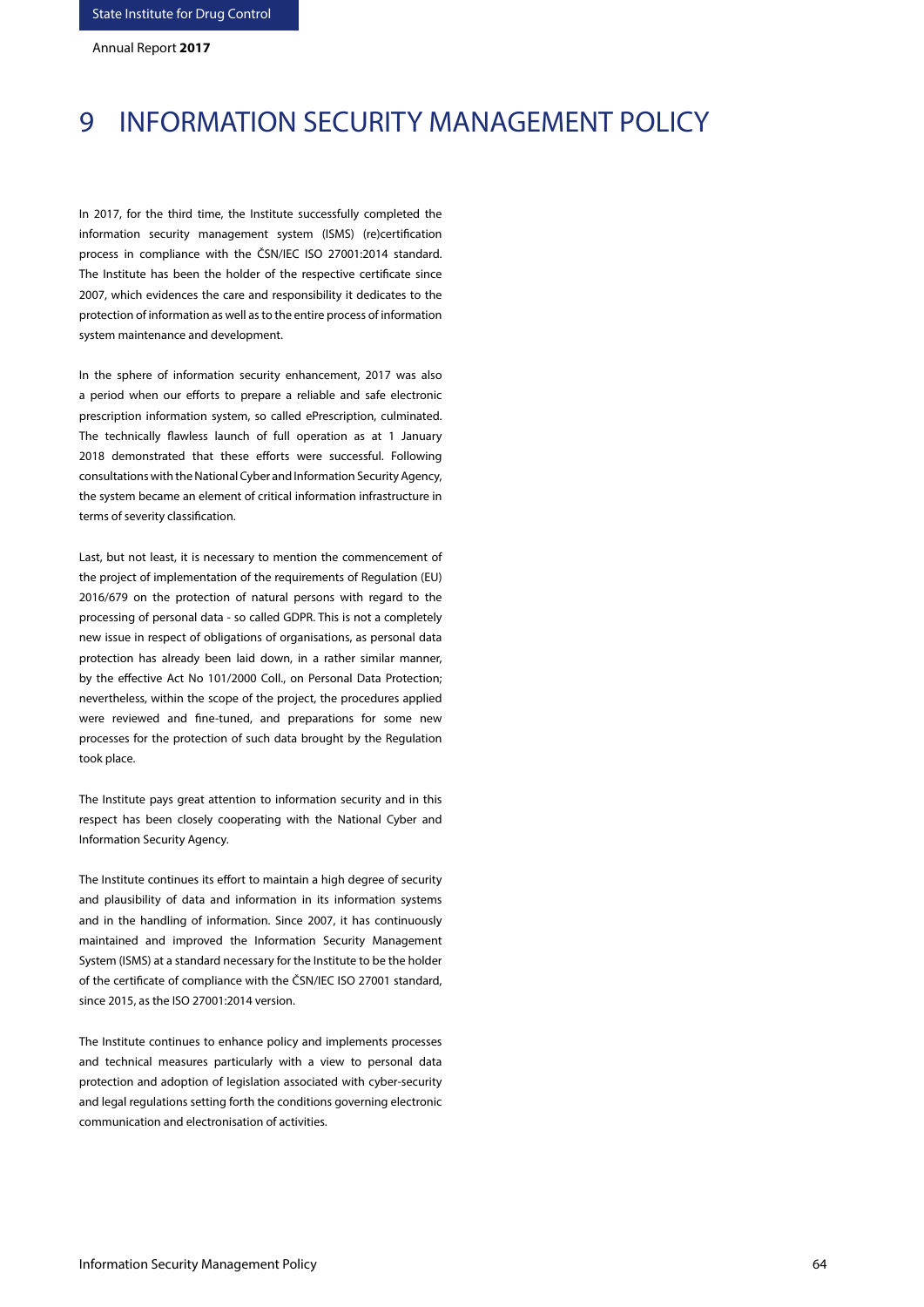Annual Report **2017**

# 10 OUTLOOK FOR 2018

The Institute's priority for 2018 is to develop and improve the operation of the ePrescription and to do everything to ensure that the entire medical and pharmaceutical field adopted it and that everybody were able to operate flawlessly. At present, the drug record is available to the patient and his/her treating doctor. In legislation, however, a shared drug record which could be shared by healthcare professionals is under preparation. The Institute has been involved in the activities of the MoH's workgroup addressing this issue. Another priority is the Regulation of the European Commission on combating counterfeit products and on security features shown on medicinal products, which is to come into force in February 2019. The Institute will have to enhance its surveillance activities over authorisation holders, distribution as well as pharmacies and carry out surveillance over the repository within the NMVO. The Institute has been actively involved in the drafting of national legislation and has been preparing a media campaign in order to inform all stakeholders to whom security features apply in due time.

In 2018, the issue of medical device notification, pricing and reimbursements will have to be addressed. In response to the ruling of the Constitutional Court, the legislative base was drafted very quickly. The manufacturers themselves will classify medical devices into reimbursement groups and the Institute will address only excess cases by means of administrative procedures.

Furthermore, attention has to be paid to reduced duration of administrative procedures concerning prices and reimbursements of pharmaceuticals. It will be necessary to process the results of an audit and cooperate in the drafting of legislation. When the legislation was being drafted, it did not count with biological medicines, highly innovative medicinal products, and medicines for orphan diseases. These very types of medicinal products are associated with extensively long administrative procedures. A complex change to the system of determination of prices and reimbursements for medicinal products is already being addressed by a MoH workgroup. Information will continue to be collected and a legislative change will begin to be prepared.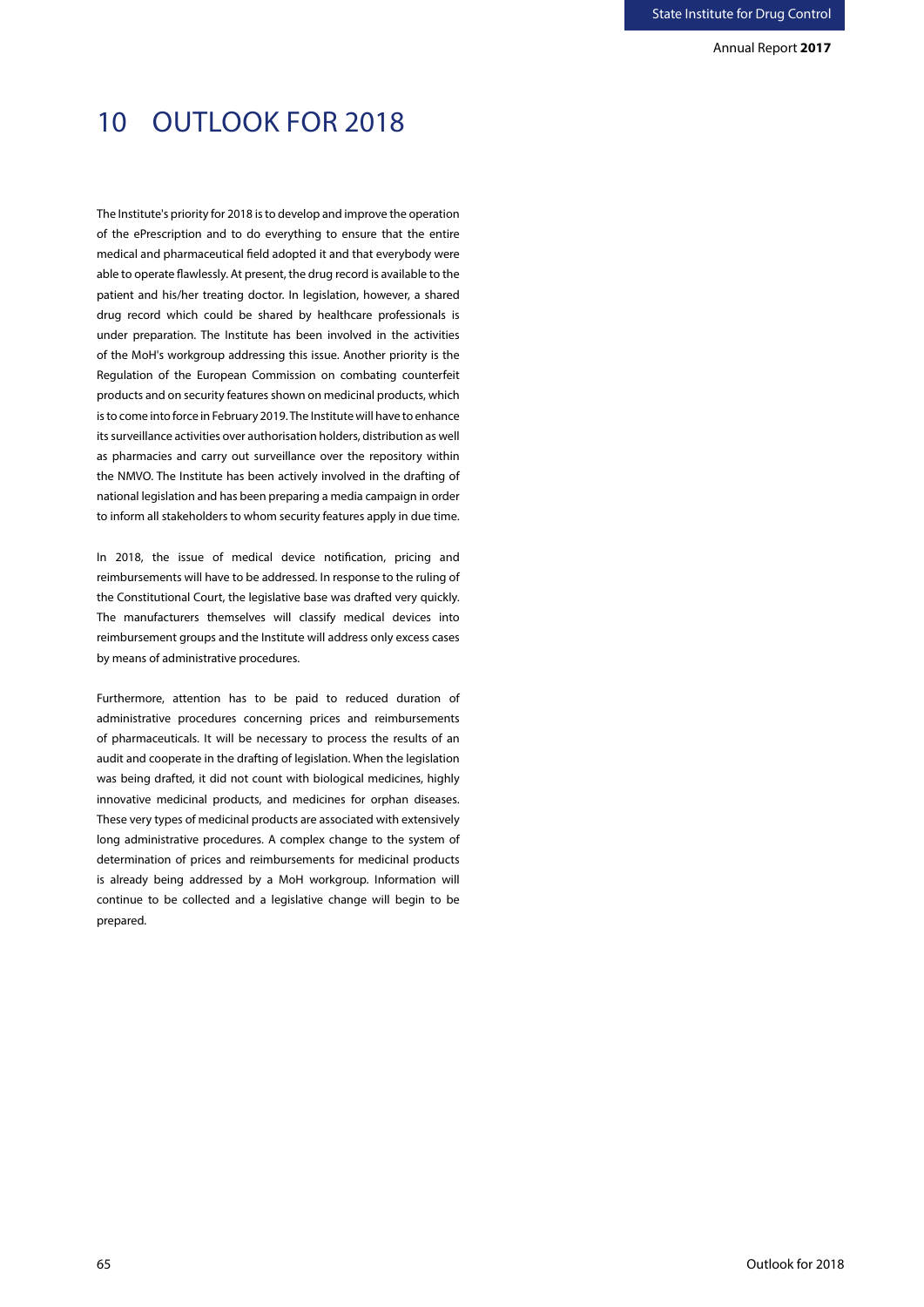# 11 OVERVIEW OF ABBREVIATIONS

| AMR            | Antimicrobial resistance                                                                              |
|----------------|-------------------------------------------------------------------------------------------------------|
| <b>ARTHIQS</b> | Assisted Reproductive Technologies and Haematopoietic Stem Cells Improvements for                     |
|                | Quality and Safety throughout Europe                                                                  |
| ASRW           | Assessment Report Worksharing                                                                         |
| ATC            | Anatomical Therapeutic Chemical group                                                                 |
| <b>BEMA</b>    | Benchmarking of European Medicines Agencies                                                           |
| BI             | <b>Business intelligence</b>                                                                          |
| <b>BPM</b>     | Business process management                                                                           |
| CAP            | Centrally authorised product                                                                          |
| CDFA           | China Food and Drug Administration                                                                    |
| CDNŮ           | <b>Central Database of Adverse Reactions</b>                                                          |
| CD-P-PH        | The European Committee on Pharmaceuticals and Pharmaceutical Care                                     |
| CKS            | End-user price                                                                                        |
| CKS NAP        | Central Coordination Group for National Antibiotic Programme                                          |
| CMS            | <b>Concerned Member State</b>                                                                         |
| CRS            | Chemical reference substance                                                                          |
|                | <b>Clinical Trials Facilitation Group</b>                                                             |
| CTFG           |                                                                                                       |
| <b>CÚER</b>    | Central Repository of Electronic Prescriptions                                                        |
| ČAV            | <b>Czech Academy of Sciences</b>                                                                      |
| CP             | Czech Pharmacopoeia                                                                                   |
| <b>DCP</b>     | Decentralised procedure                                                                               |
| DU             | Defined unit                                                                                          |
| DL             | Diagnostic laboratory                                                                                 |
| DLL            | Active substance importers                                                                            |
| DMS            | Data management software                                                                              |
| DPV            | Home parenteral nutrition                                                                             |
| <b>DSUR</b>    | Development Safety Update Report                                                                      |
| ECDC           | European Centre for Disease Prevention and Control                                                    |
| eCDT           | Format for the submission of applications for marketing authorisations                                |
| <b>EDQM</b>    | European Directorate for the Quality of Medicines                                                     |
| EEA            | European Economic Area                                                                                |
| EFPIA          | European Federation of Pharmaceutical Industries and Associations                                     |
| EPC            | European Pharmacopoeia Commission                                                                     |
| EMA            | <b>European Medicines Agency</b>                                                                      |
| EUDAMED        | European database of medical devices                                                                  |
| EudraGMP       | European Community of Manufacturing Authorisations and of Certificates of Good Manufacturing Practice |
| EUnetHTA       | European Commission and Council of Ministers targeted Health Technology Assessment                    |
| EU-NTC         | <b>EU Network Training Centre</b>                                                                     |
| <b>EURIPID</b> | European Integrated Price Information Database                                                        |
| EV EWG         | EudraVigilance Expert Working Group                                                                   |
| FAQ            | Frequently asked questions                                                                            |
| FIH            | First-in-human                                                                                        |
| FSC            | Free sale certificate                                                                                 |
| FSCA           | Field safety corrective action                                                                        |
| FSN            | Field safety notice                                                                                   |
| PV             | Pharmacovigilance                                                                                     |
| gdpr           | <b>General Data Protection Regulation</b>                                                             |
| GMP            | Good Manufacturing Practice                                                                           |
| HAV            | Human autogenous vaccines                                                                             |
| HMA            | Heads of Medicines Agencies                                                                           |
| HTA            | Health Technology Assessment                                                                          |
|                |                                                                                                       |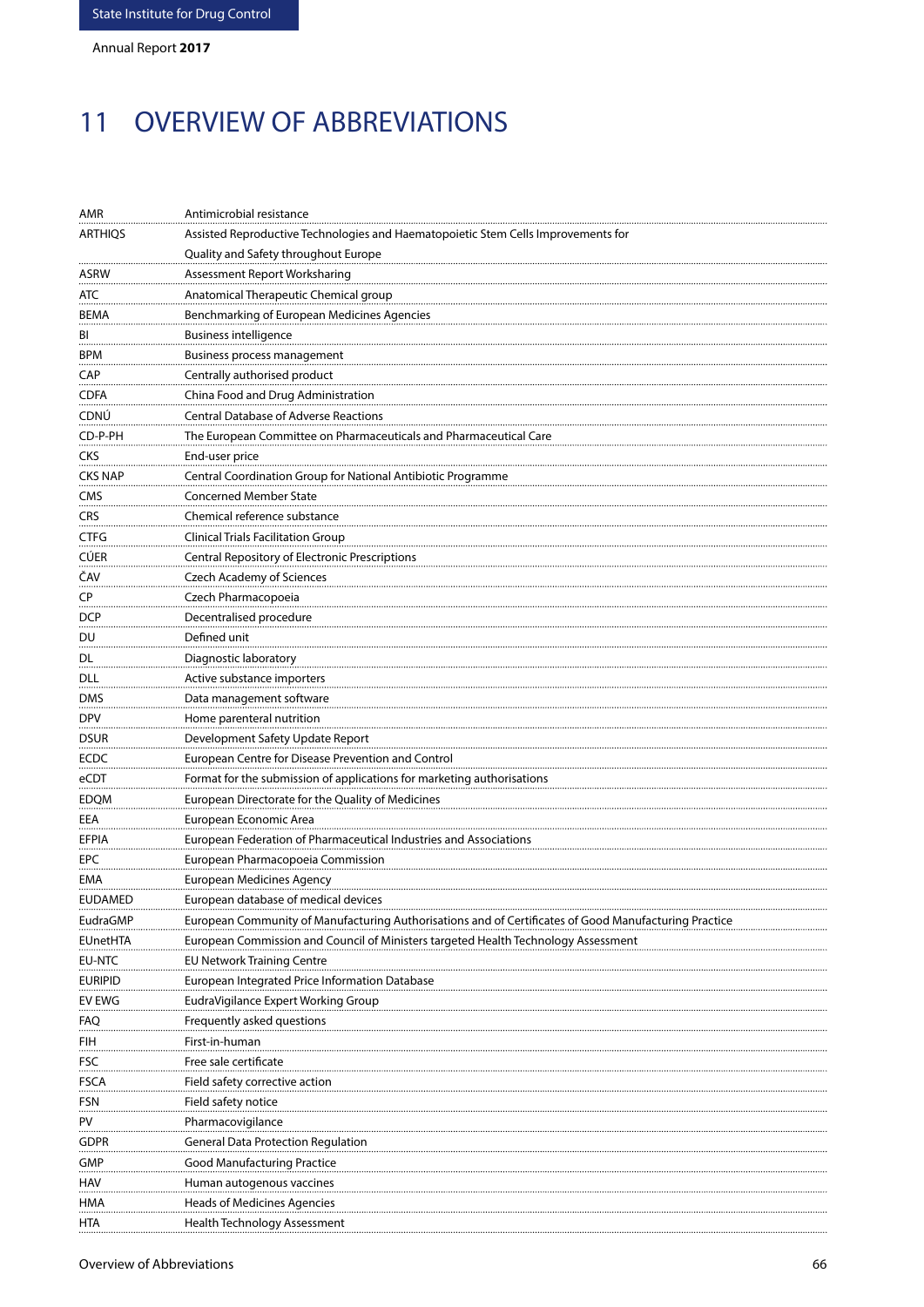| <b>CHMP</b>        | Committee for Medicinal Products for Human Use                       |
|--------------------|----------------------------------------------------------------------|
| <b>IMPD</b>        | <b>Investigational Medicinal Product Dossier</b>                     |
| <b>INN WHO</b>     | International nonproprietary name                                    |
| <b>IPLP</b>        | Individually prepared medicinal product                              |
| JVP                | Joint Visit Programme                                                |
| CT                 | Clinical trial                                                       |
| <b>CIMD</b>        | Clinical Investigation of Medical Devices                            |
| LР                 | Medicinal product                                                    |
| <b>HTC</b>         | Human tissues and cells                                              |
| MAG                | Magistral formulas                                                   |
| MC.                | Maximum price                                                        |
| <b>MDEG</b>        | <b>Medical Devices Expert Group</b>                                  |
| MHRA               | Medicines & Healthcare Products Regulatory Agency (Great Britain)    |
| MMR                | measles, mumps, rubella                                              |
| <b>MOFCOM</b>      | Ministry of Commerce of the People's Republic of China               |
| MRA                | Medicine Regulatory Authority                                        |
| MRP                |                                                                      |
|                    | Mutual recognition procedure                                         |
| MoH<br><b>NCAR</b> | Ministry of Health of the Czech Republic                             |
| <b>NMVO</b>        | National Competent Authority Report (medical devices)                |
|                    | National Medicines Verification Organisation                         |
| <b>OCABR</b>       | <b>Official Control Authority Batch Release</b>                      |
| OECD               | Organisation for Economic Cooperation and Development                |
| OMCL               | Official Medicines Control Laboratory                                |
| ONM                | Nuclear Medicine Department                                          |
| OOP                | General measure                                                      |
| <b>OOVL</b>        | Detached pharmaceuticals dispensing units                            |
| <b>OPC</b>         | Department of Issuance of Expert Opinions and Free Sale Certificates |
| ORN                | Registration and Notification Section                                |
| OSALK              | Department of the State Agency for Medical Cannabis                  |
| OZ                 | <b>Donation Centre</b>                                               |
| Ph.Eu              | European Pharmacopoeia                                               |
| PhV                | Pharmacovigilance                                                    |
| PhV BT             | Pharmacovigilance Business Team                                      |
| PhV IWG            | Pharmacovigilance Inspectors Working Group                           |
| PIC/S              | Pharmaceutical Inspection Co-operation Scheme                        |
| PPZ                | Medical Device Legal Support Department                              |
| PRAC               | Pharmacovigilance Risk Assessment Committee                          |
| <b>PSUR</b>        | Periodic Safety Update Report                                        |
| PSUSA              | Periodic Safety Update Single Assessment                             |
| RА                 | <b>Rapid Alert</b>                                                   |
| RAB                | Rapid Alert System for Blood and Blood Components                    |
| RAN                | Rapid Alert Network                                                  |
| ratc               | Rapid Alert System for Human Tissues and Cells                       |
| RF                 | Radiopharmaceuticals                                                 |
| rlpo               | Registry of Restricted Medicinal Products                            |
| RMS                | Reference Member State                                               |
| rsi                | Reference Safety Information                                         |
| RА                 | Rapid Alert                                                          |
| RZPRO              | <b>Registry of Medical Devices</b>                                   |
| SAE                | Serious Adverse Event                                                |
| SAKL               | <b>State Agency for Medical Cannabis</b>                             |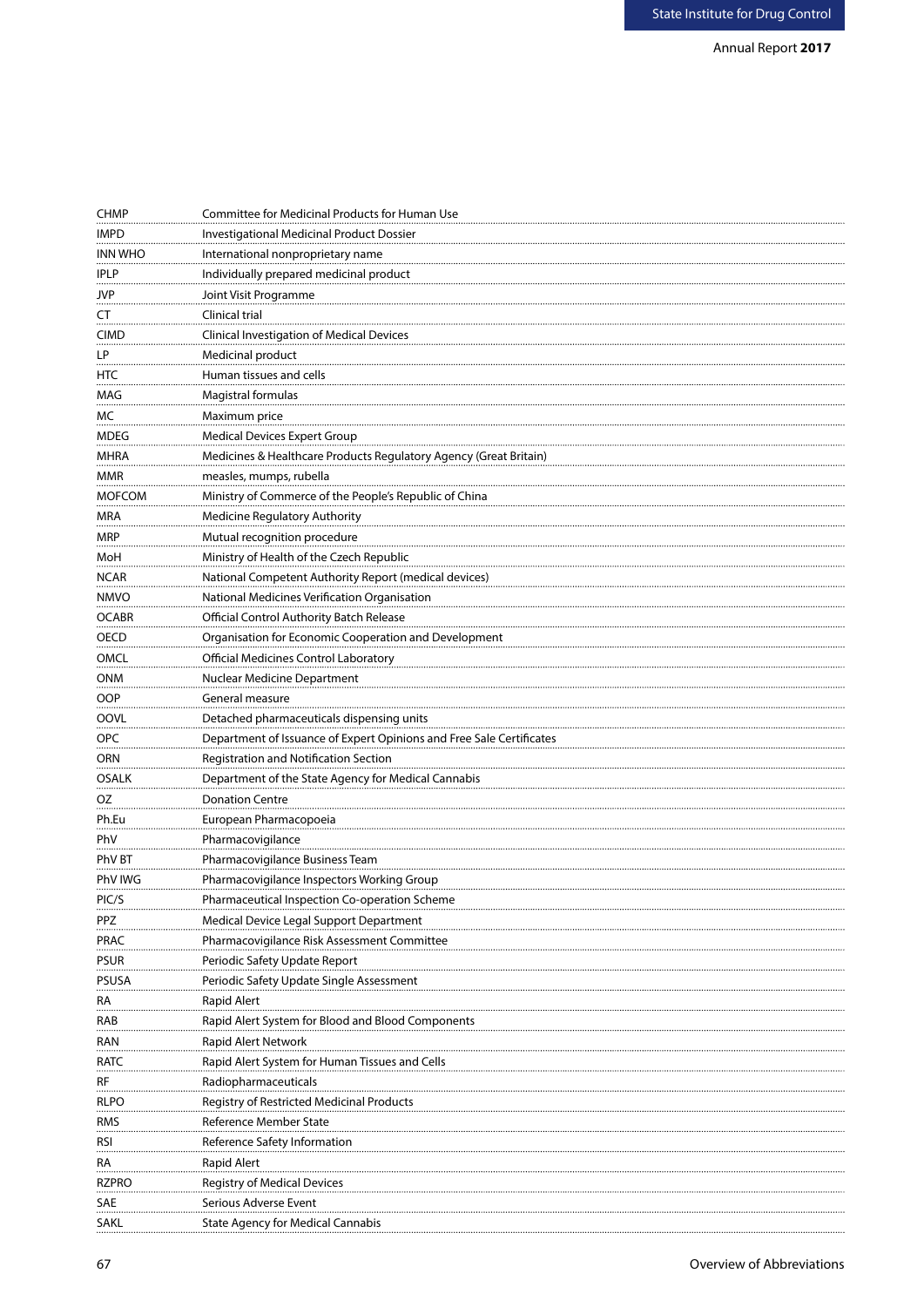# Annual Report **2017**

| <b>SCOPE</b> | Strengthening Collaboration for Operating Pharmacovigilance in Europe |
|--------------|-----------------------------------------------------------------------|
| GDP          | <b>Good Distribution Practice</b>                                     |
| <b>SEAI</b>  | List of Essential Anti-infectives                                     |
| <b>SKAP</b>  | Subcommission for Antibiotic Policy                                   |
| GCP          | <b>Good Clinical Practice</b>                                         |
| <b>GLP</b>   | Good Laboratory Practice                                              |
| SŘ           | Administrative Procedure                                              |
| SÚKL         | State Institute for Drug Control                                      |
| <b>SUSAR</b> | Suspected unexpected serious adverse reaction                         |
| GMP          | <b>Good Manufacturing Practice</b>                                    |
| <b>SWP</b>   | Safety Working Party                                                  |
| <b>CAFIA</b> | Czech Agriculture and Food Inspection Authority                       |
| ŠÚKL         | Slovak State Institute for Drug Control                               |
| <b>TIO</b>   | Press and Information Department                                      |
| TNK          | <b>Technical Standardisation Commission</b>                           |
| <b>TP</b>    | <b>Transfusion Products</b>                                           |
| TC           | <b>Tissue Centre</b>                                                  |
| ÚJČ AV       | Czech Language Institute of the Academy of Sciences                   |
| ÚNMZ         | Czech Office for Standards, Metrology and Testing                     |
| <b>VHP</b>   | <b>Voluntary Harmonisation Procedure</b>                              |
| <b>VILP</b>  | Highly innovative medicinal products                                  |
| <b>VUC</b>   | Material price regulation                                             |
| <b>WHO</b>   | World Health Organisation                                             |
| SAR          | Serious adverse reaction                                              |
| <b>SAE</b>   | Serious adverse event                                                 |
| ZoL          | <b>Act on Pharmaceuticals</b>                                         |
| ZoRR         | Act on Advertising Regulation                                         |
| ZΡ           | Health insurance                                                      |
| ΖP           | <b>Medical Device</b>                                                 |
| <b>ZTS</b>   | Blood centre                                                          |
|              |                                                                       |